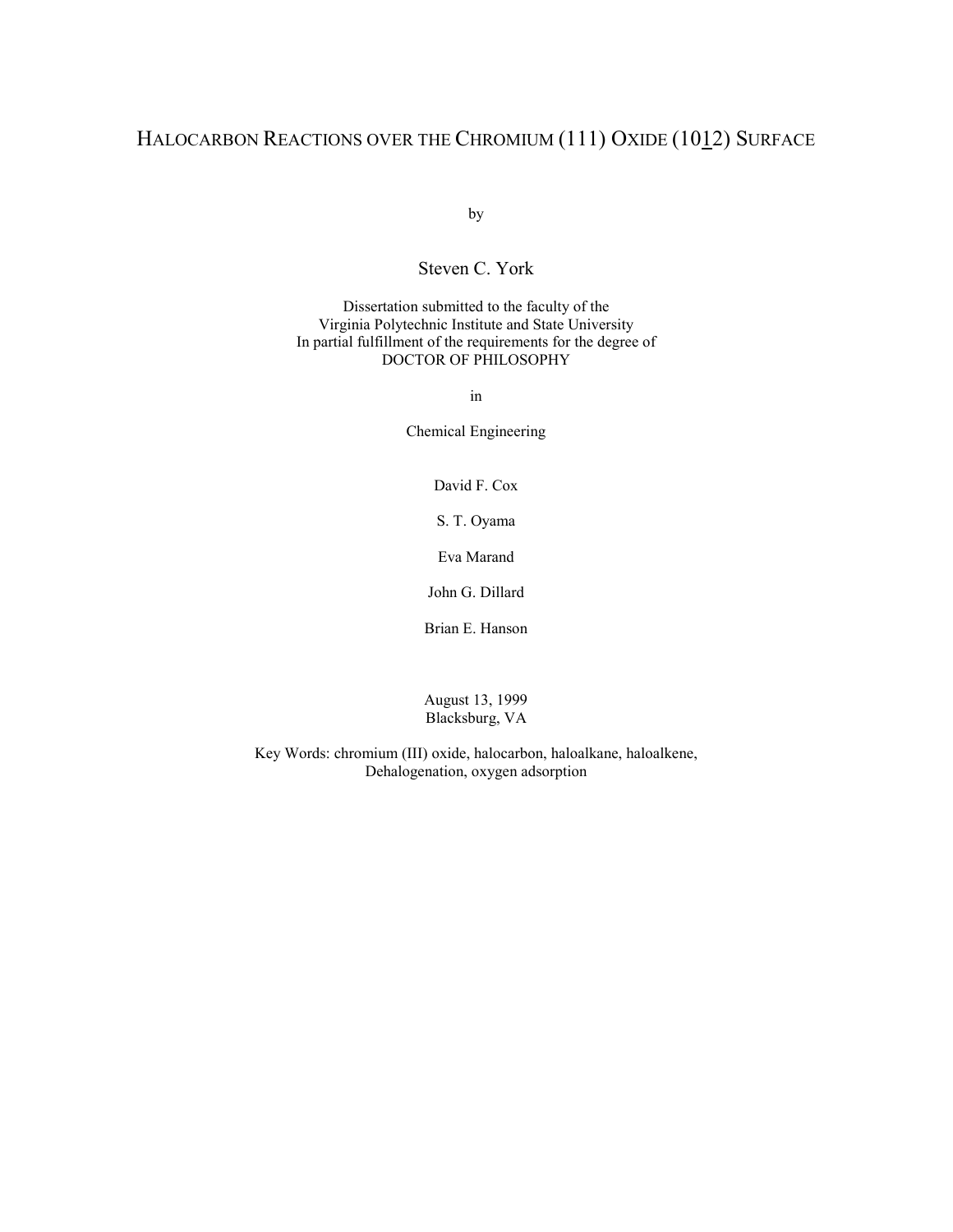### **INVESTIGATION OF HALOCARBON REACTIONS OVER Cr2O3 (1012)**

by

Steven C. York

#### (Abstract)

A nearly stoichiometric,  $(1\times1)$  Cr<sub>2</sub>O<sub>3</sub> (10<u>1</u>2) surface was prepared from a single crystal of  $\alpha$ -Cr<sub>2</sub>O<sub>3</sub>. The five-coordinate cations exposed at the stoichiometric surface dissociatively adsorb molecular oxygen to form a  $(1\times1)$ , terminating chromyl (Cr=O) layer that is stable to >1100 K. TDS and AES were used to investigate the reactivity of the halo-alkanes CFCl<sub>2</sub>CH<sub>2</sub>Cl, CF<sub>2</sub>ClCH<sub>2</sub>Cl, CF<sub>3</sub>CH<sub>2</sub>Cl, and CF<sub>3</sub>CH<sub>2</sub>F, in addition to the halo-alkenes CFCl=CH<sub>2</sub> and CF<sub>2</sub>=CH<sub>2</sub>. The halo-alkanes CFCl<sub>2</sub>CH<sub>2</sub>Cl, CF<sub>2</sub>ClCH<sub>2</sub>Cl, and CF3CH2Cl undergo 1,2-dihalo elimination similar to the Zn-catalyzed dehalogenation of vicinal dihalides to form alkenes. Some acetylene is also formed. The halo-alkenes  $CFCI=CH<sub>2</sub>$  and  $CF<sub>2</sub>=CH<sub>2</sub>$  decompose to yield acetylene. Halogen removed from the molecules remains bound to the surface following TDS experiments and eventually terminates the surface chemistry due to site blocking of the cations. Reactivity is directly related to the chlorine content of the molecules investigated. Only  $CFCl_2CH_2Cl$  was reactive on a chromyl-terminated surface.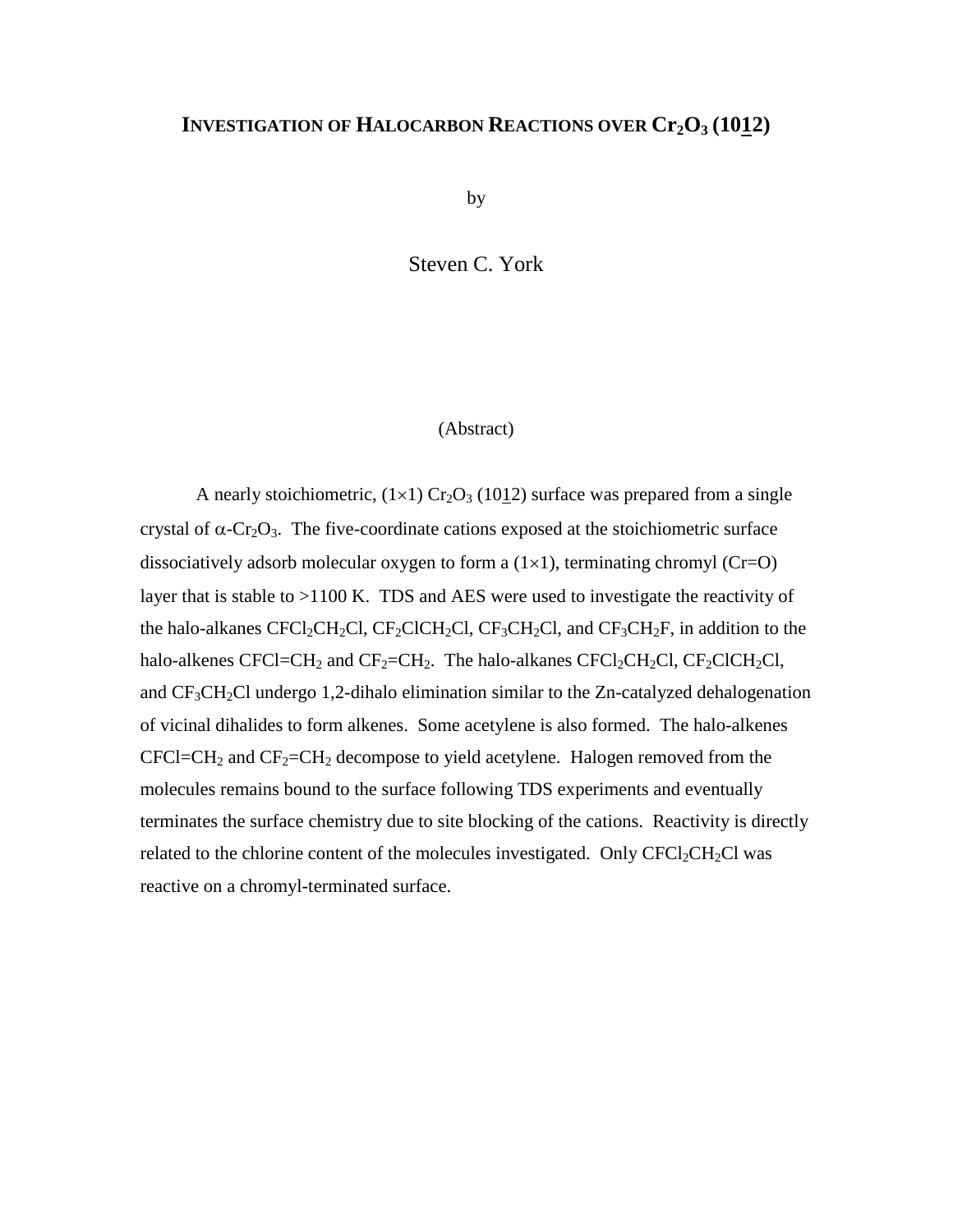## **ACKNOWLEDGEMENTS**

This project was made possible through a grant of love, money, and patience from the Francene York Foundation, thanks babe.

Each of the following played important roles in making this project a success, and each is gratefully acknowledged.

Mark Abee, Dr. Wei Li, Dr. David F. Cox, Dr. S. T. Oyama, Dr. John G. Dillard, Dr. Eva Marand, Dr. Brian E. Hanson, Sam & Jessie York, Frank & Judy Kristoff, Dianne Canaday, Dr. Joseph S. Merola, Dr. Anne-Claire Christiaen, Dr. William L. Conger, Betsy Daughtry, Watt Jones, Annie & Sam, and Horace & Boo, Jeff & Greg, John Andrews (for always being willing to argue the other side), Slade & Lynn, Tunga, Dr. Preston Durrill, Dr. Robert Boggess, Dr. C. W. Hickam, The Morning Glory Café, Tom-bone, Caitlin Kirkwood, P.G.T. Beauregard, Scarlet, T.J Jackson, Charles & Audrey Laney, Bob & June Milligan, Robinson, Dodger, other family and friends that have supported me during this arduous journey, and if you feel forgotten then this is for you. **THANKS!**

**DEDICATED TO BOO**.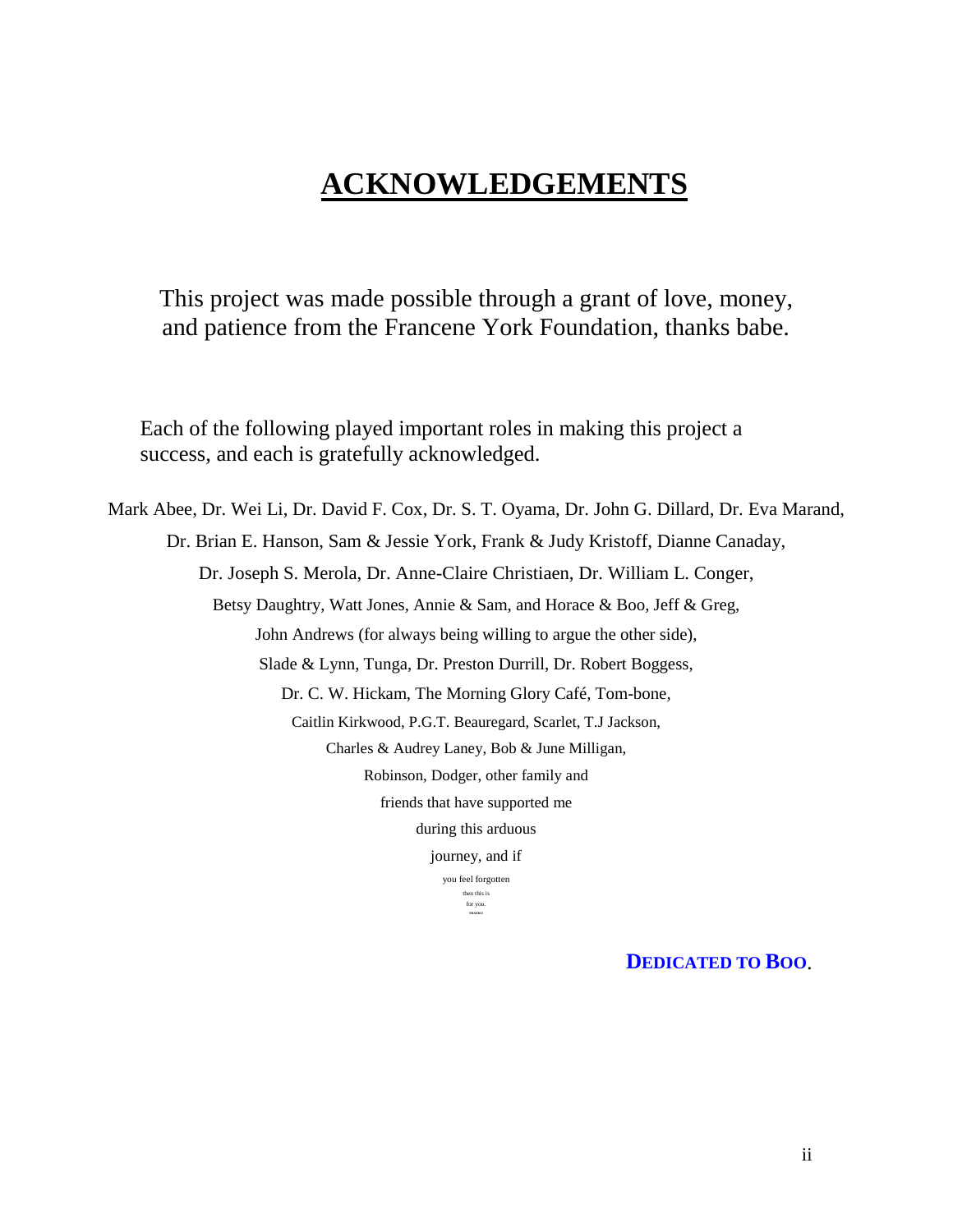## **TABLE OF CONTENTS**

## **1. INTRODUCTION**

|         | 1.1 Background                                                                                             | $\mathbf 1$             |
|---------|------------------------------------------------------------------------------------------------------------|-------------------------|
|         | 1.2 The $Cr_2O_3$ (1012) Surface                                                                           | $\overline{\mathbf{4}}$ |
|         | 1.3 Experimental                                                                                           | $\overline{\mathbf{4}}$ |
|         | 2. SURFACE CHARACTERIZATION AND OXIDATION BEHAVIOR<br>OF THE Cr <sub>2</sub> O <sub>3</sub> (1012) SURFACE | 7                       |
|         | 2.1 Introduction                                                                                           | $\overline{7}$          |
|         | 2.2 Experimental                                                                                           | 10                      |
|         | 2.3 Results                                                                                                | 11                      |
| 2.3.1   | Ion bombardment and Annealing Experiments                                                                  | $11\,$                  |
| 2.3.1.1 | <b>LEED</b>                                                                                                | 11                      |
| 2.3.1.2 | <b>XPS</b>                                                                                                 | 13                      |
| 2.3.2   | AES of the Ordered $Cr_2O_3$ (1012) surface                                                                | 13                      |
| 2.3.3   | Oxygen Uptake                                                                                              | 18                      |
|         | 2.4 Discussion                                                                                             | 22                      |
| 2.4.1   | Ion bombardment and annealing experiments                                                                  | 23                      |
| 2.4.2   | Surface uptake of oxygen                                                                                   | 23                      |
|         | 2.5 Conclusions                                                                                            | 26                      |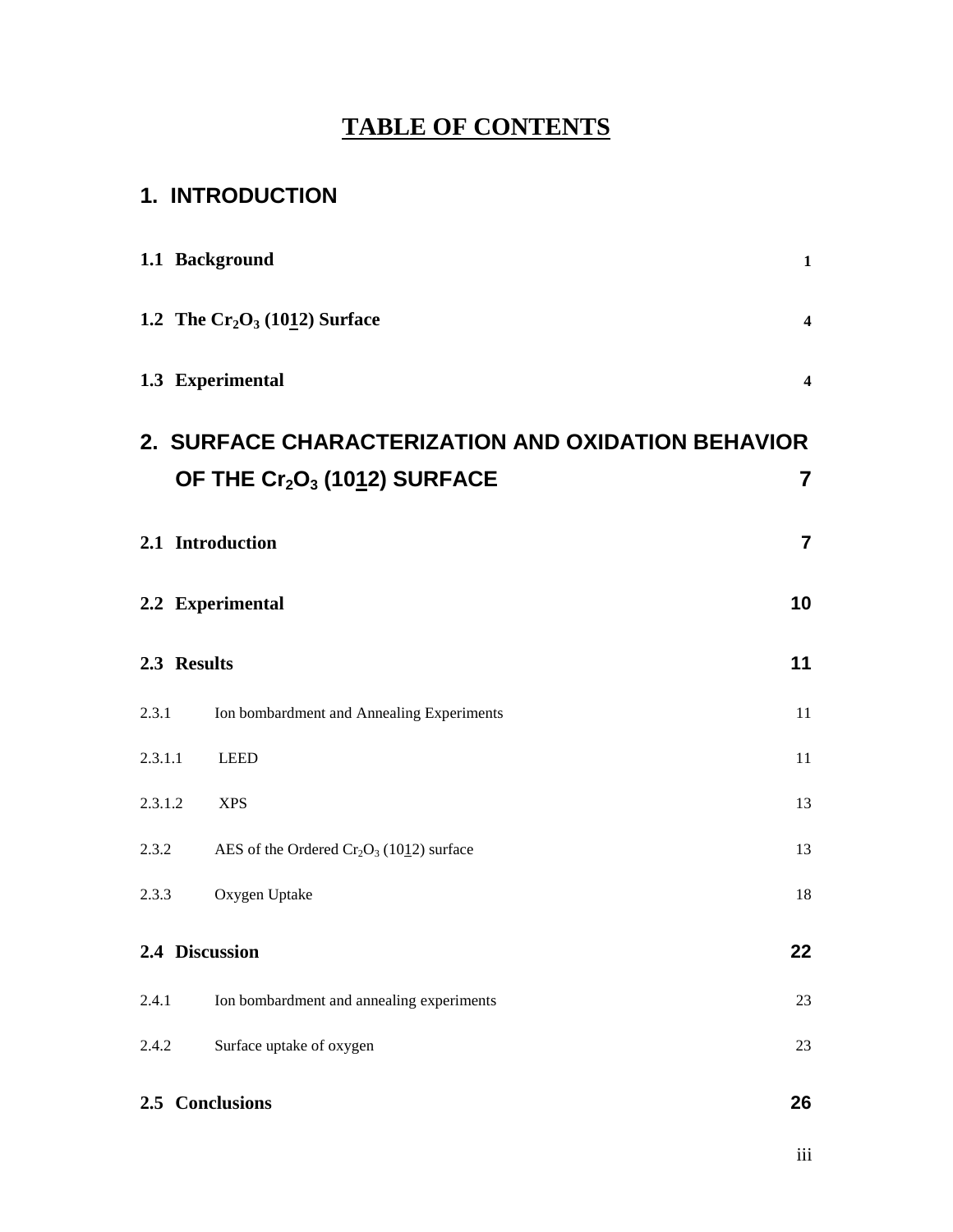# **3. REACTION OF 1-CHLORO-1-FLOUROETHENE OVER THE Cr2O3 (1012) SURFACE**

| 3.1     | Introduction                                                                 | 27 |
|---------|------------------------------------------------------------------------------|----|
| 3.2     | <b>Experimental</b>                                                          | 29 |
| 3.3     | <b>Results</b>                                                               | 30 |
| 3.3.1   | CFCl=CH <sub>2</sub> Thermal Desorption from a Nearly Stoichiometric Surface | 31 |
| 3.3.1.1 | CFCl=CH <sub>2</sub> Desorption                                              | 31 |
| 3.3.1.2 | Product HC=CH Desorption                                                     | 33 |
| 3.3.1.3 | Chemisorbed Acetylene                                                        | 33 |
| 3.3.2   | Post-reaction AES Analysis                                                   | 35 |
| 3.3.3   | CFCl=CH <sub>2</sub> Thermal Desorption from an Oxygenated Surface           | 39 |
| 3.4     | <b>Discussion</b>                                                            | 39 |
| 3.4.1   | Low Temperature (350 K) Acetylene Product                                    | 39 |
| 3.4.2   | High Temperature (470 K) Acetylene Product                                   | 41 |
| 3.4.3   | CFCl=CH <sub>2</sub> Desorption                                              | 46 |
| 3.4.4   | $Cr_2O_3$ (1012) Surface Activity                                            | 48 |
| 3.5     | <b>Conclusions</b>                                                           | 51 |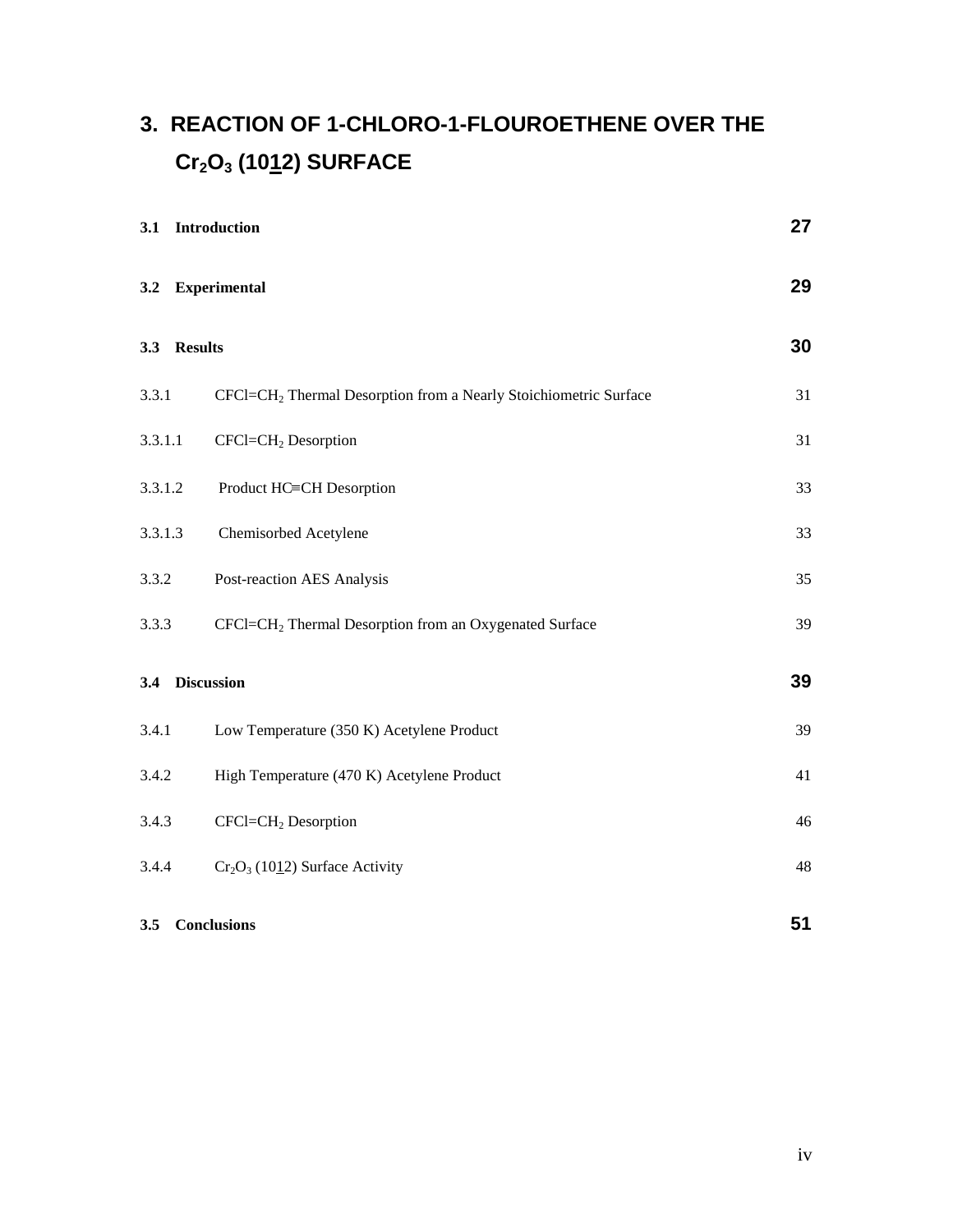# **4. REACTIONS OF 1, 1, 2-TRICHLORO-1-FLUOROETHANE** OVER THE Cr<sub>2</sub>O<sub>3</sub> (1012) SURFACE

|       | 4.1 Introduction                                              | 52     |
|-------|---------------------------------------------------------------|--------|
|       | 4.2 Experimental                                              | 56     |
|       | 4.3 Results                                                   | 57     |
| 4.3.1 | CFCl <sub>2</sub> CH <sub>2</sub> Cl Thermal Desorption       | 58     |
| 4.3.2 | HC≡CH Product                                                 | 63     |
| 4.3.3 | Deposition of Surface Halogen                                 | 63     |
| 4.3.4 | Thermal Loss of Surface Chlorine                              | 67     |
|       | 4.4 Discussion                                                | 69     |
| 4.4.1 | 210 K - 190 K CFCl <sub>2</sub> CH <sub>2</sub> Cl Desorption | $70\,$ |
| 4.4.2 | 265 K Reaction Channel                                        | 70     |
| 4.4.3 | HC≡CH Product                                                 | $72\,$ |
| 4.4.4 | Surface Chlorine                                              | $72\,$ |
|       | 4.5 Conclusions                                               | 74     |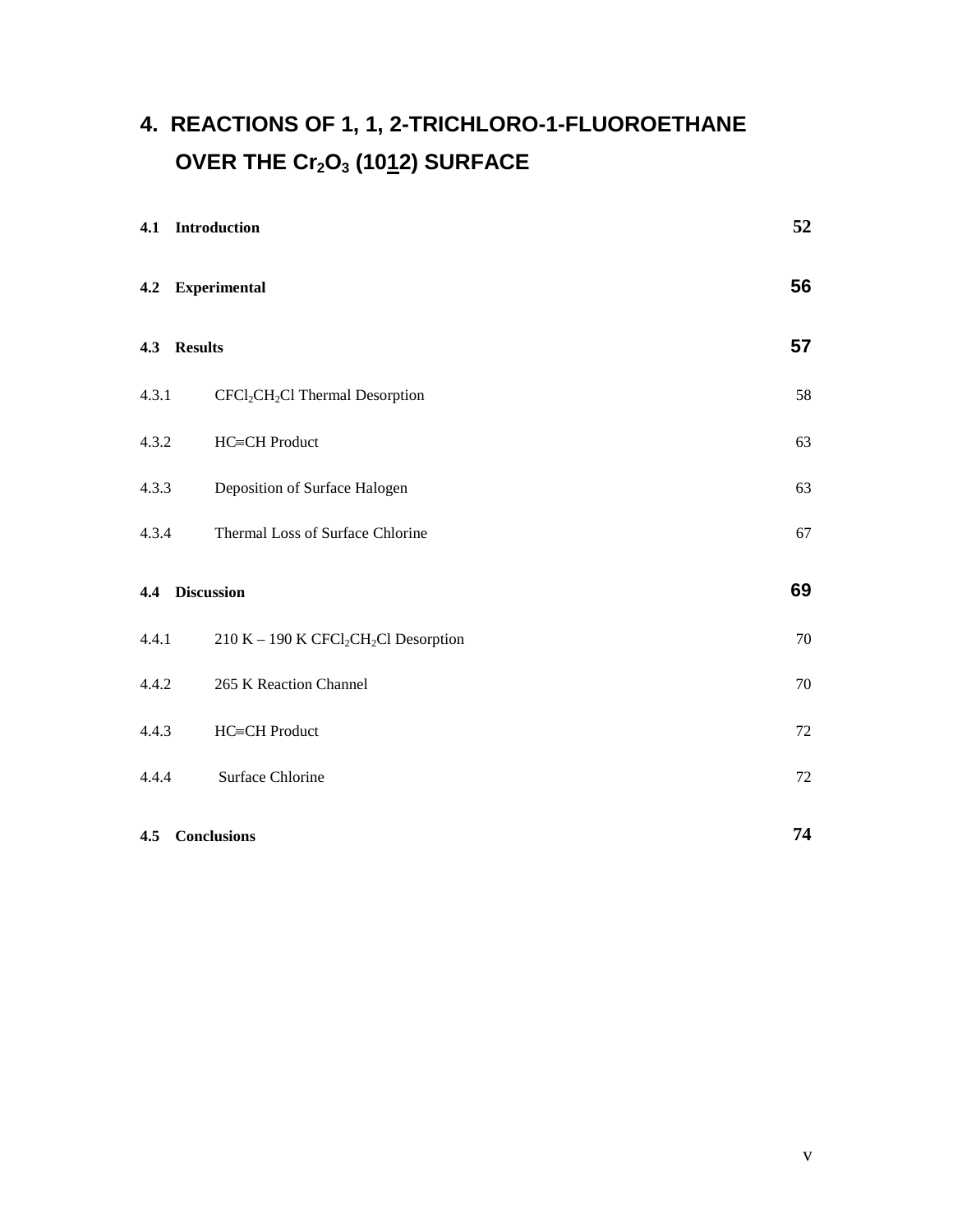# 5. THE REACTIONS OF CF<sub>2</sub>CICH<sub>2</sub>CI AND CF<sub>2</sub>CH<sub>2</sub> OVER THE **Cr2O3 (1012) SURFACE**

| 5.1 Introduction |                                                                                              | 75 |
|------------------|----------------------------------------------------------------------------------------------|----|
|                  | 5.2 Experimental                                                                             | 75 |
| 5.3 Results      |                                                                                              | 76 |
| 5.3.1            | CF <sub>2</sub> =CH <sub>2</sub> Thermal Desorption from a Nearly Stoichiometric Surface     | 76 |
| 5.3.1.1          | $CF_2=CH_2$ Desorption                                                                       | 77 |
| 5.3.1.2          | Product HC=CH Desorption                                                                     | 80 |
| 5.3.1.3          | LEED and AES Following $CF_2=CH_2$ Thermal Desorption                                        | 81 |
| 5.3.2            | $CF_2ClCH_2Cl$ Decomposition on $Cr_2O_3$ (1012)                                             | 81 |
| 5.3.2.1          | CF <sub>2</sub> ClCH <sub>2</sub> Cl Thermal Desorption from a Nearly Stoichiometric Surface | 82 |
| 5.3.2.2          | Product $CF_2=CH_2$ Desorption                                                               | 82 |
| 5.3.2.3          | Product HC≡CH Desorption                                                                     | 85 |
| 5.3.2.4          | LEED and AES                                                                                 | 85 |
| 5.3.2.5          | CF <sub>2</sub> ClCH <sub>2</sub> Cl Thermal Desorption from an Oxygenated Surface           | 86 |
| 5.4 Discussion   |                                                                                              | 89 |
| 5.4.1            | $CF_2CICH_2Cl$ Decomposition to $CF_2=CH_2$                                                  | 89 |
| 5.4.1.1          | 240 K Reaction Channel                                                                       | 90 |
| 5.4.1.2          | $CF_2ClCH_2Cl$ Desorption at 180 K – 220 K                                                   | 91 |
| 5.4.1.3          | Surface Halogen following CF <sub>2</sub> ClCH <sub>2</sub> Cl Exposure                      | 92 |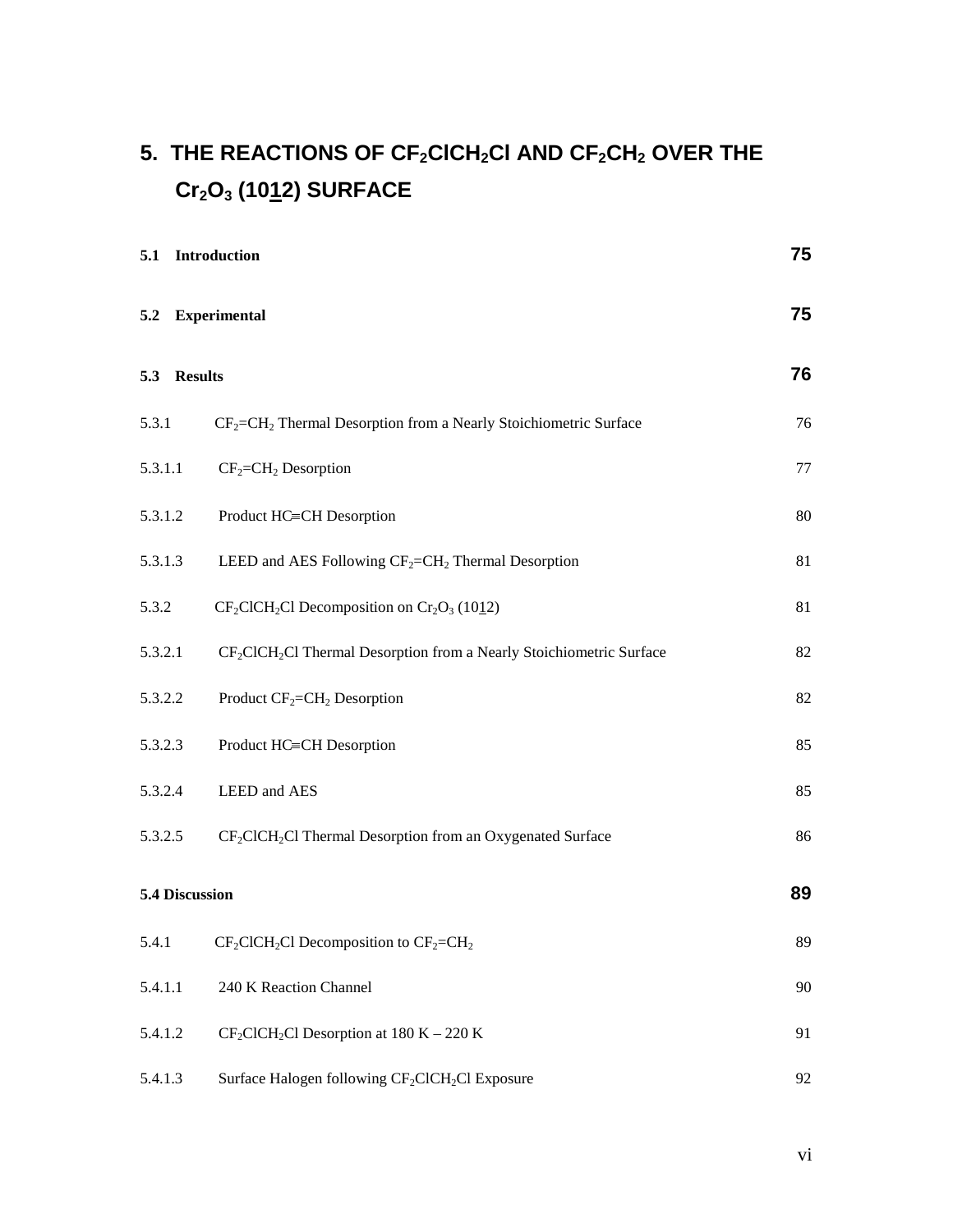## 6. CF<sub>3</sub>CH<sub>2</sub>CI AND CF<sub>3</sub>CH<sub>2</sub>F ADSORPTION ON THE Cr<sub>2</sub>O<sub>3</sub> (1012) **SURFACE**

|       | 6.1 Introduction                               | 95  |
|-------|------------------------------------------------|-----|
|       | 6.2 Experimental                               | 97  |
|       | 6.3 Results                                    | 97  |
| 6.3.1 | CF <sub>3</sub> CH <sub>2</sub> Cl             | 98  |
| 6.3.2 | CF <sub>3</sub> CH <sub>2</sub> F              | 101 |
|       | 6.4 Discussion                                 | 103 |
| 6.4.1 | CF <sub>3</sub> CH <sub>2</sub> Cl             | 103 |
| 6.4.2 | CF <sub>3</sub> CH <sub>2</sub> F              | 104 |
| 6.4.3 | <b>Summary of HCFC Properties</b>              | 105 |
|       | 6.5 Conclusions                                | 107 |
|       | 7. SUMMARY AND RECOMMENDATIONS FOR FUTURE WORK |     |

| 7.1 Summary and conclusions         | 108 |
|-------------------------------------|-----|
| 7.2 Recommendations for future work | 110 |
|                                     |     |

### REFERENCES 113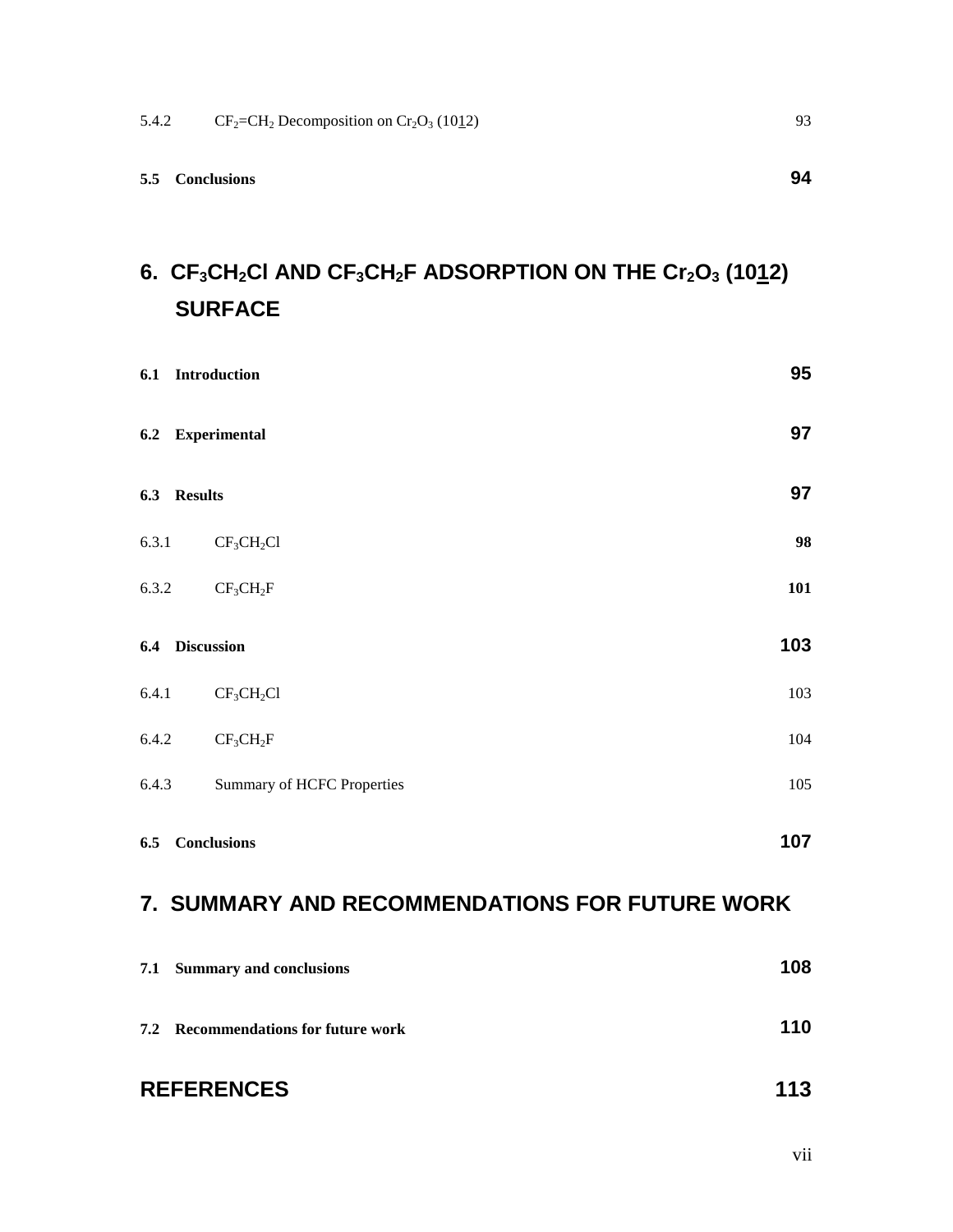#### **LIST OF FIGURES**

**FIGURE 1.** Manufacturing routes to HFC-134a from the unsaturated chloroethenes PCE and TCE [adapted from reference 4]. Page 2.

**FIGURE 2.** Ball model representation of the  $Cr_2O_3$  (1012) surface. The top view shows the (1012) surface parallel to the plane of the page. The bottom shows a side-on view of one stoichiometric repeating layer, which is tilted for perspective. Page 5.

**FIGURE 3.** LEED photograph of the  $(1\times1)$  Cr<sub>2</sub>O<sub>3</sub> (1012) surface taken at a sample temperature of 775 K and a beam energy of 62 eV. Page 12.

**FIGURE 4.** The Cr 2p and O 1s XPS data taken at room temperature for (a) the ionbombarded and annealed (nearly stoichiometric) surface and (b) the oxygen-saturated surface. Page 14.

**FIGURE 5.** The O/Cr ratio versus annealing temperature measured using XPS data collected at room temperature. Page 15.

**FIGURE 6.** AES spectra of ordered, nearly stoichiometric  $Cr_2O_3$  (1012) surfaces. The top spectrum was taken at 300 K and the bottom spectrum was taken at 875 K. Page 17.

**FIGURE 7.** The AES O/Cr ratio (red), measured at 800 K, is compared with TDS measurements of the oxygen desorption signal (black). Page 19.

**FIGURE 8.** Desorption traces of the CFCl=CH<sub>2</sub> reactant (top) and the acetylene product (bottom) for a series of 0.03 L and 0.06 L doses, respectively. Page 32.

**FIGURE 9.** Comparison of TDS traces of 0.06 L of acetylene (HC=CH) product with the spectra obtained from dosing pure acetylene on to the  $Cr_2O_3$  (1012) surface. The 470 K feature is absent from the pure acetylene trace. Page 34.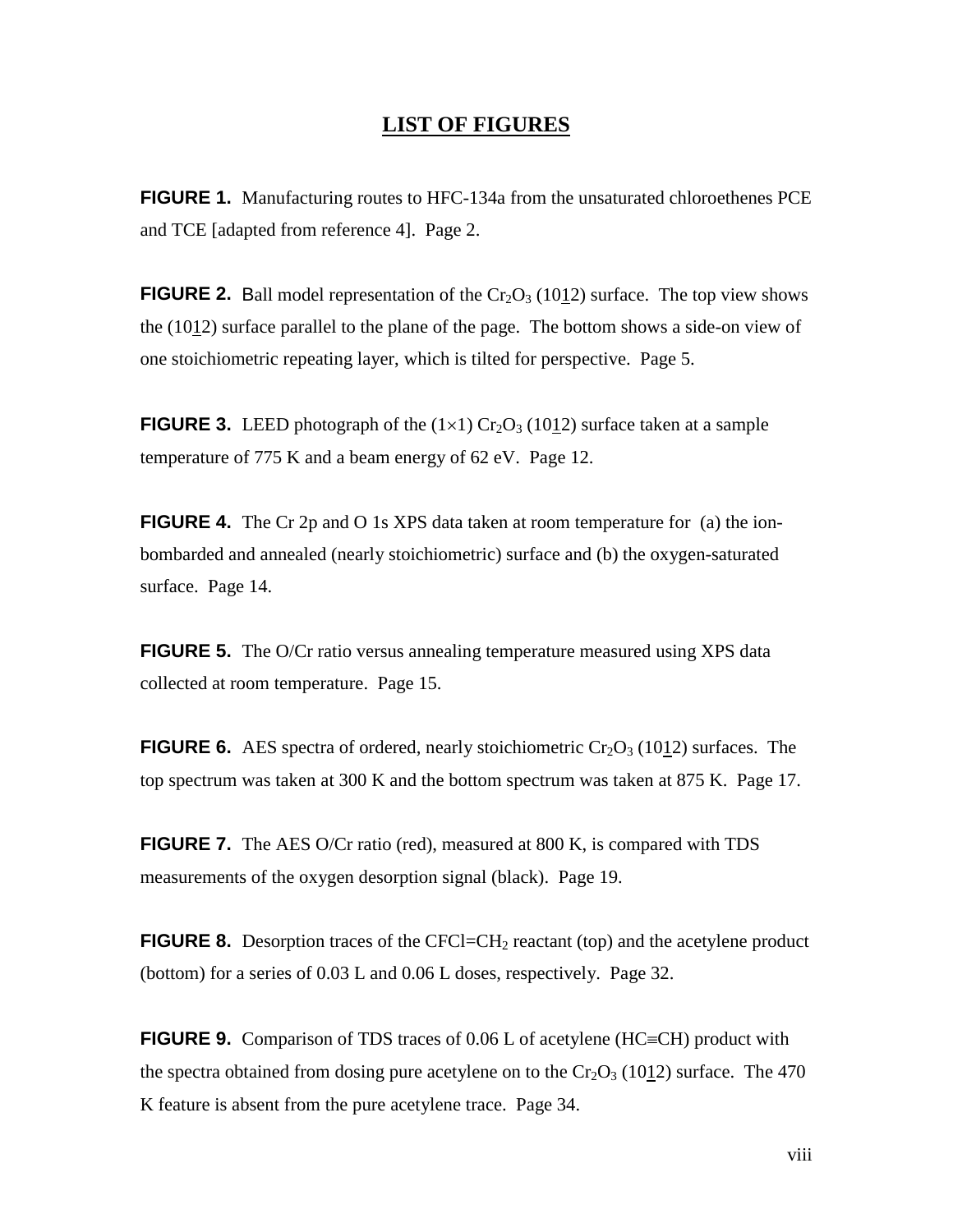**FIGURE 10.** The relative quantities of desorbed CIFC=CH<sub>2</sub> (reactant) and HC=CH (product) from a TDS series of consecutive  $0.13$  L does of CFCl=CH<sub>2</sub> are shown along with the increasing surface Cl/Cr ratio as measured using AES. Page 36.

**FIGURE 11.** AES spectrum of a  $Cr_2O_3$  (1012) surface that has been deactivated by exposure to CFCl=CH<sub>2</sub> under TDS conditions (163 K) and has a Cl/Cr of 0.16. Page 38.

**FIGURE 12.** Desorption features observed following the second 0.03 L dose of  $CFCl_2CH_2Cl$  in a TDS series. A desorption trace of the reactant  $(CFCl_2CH_2Cl)$  is shown in black, the reaction products CFCl=CH<sub>2</sub> (green), and HC=CH (red) are also shown. Page 59.

**FIGURE 13.** The relative quantities desorbed for each  $CFCI_2CH_2Cl$  decomposition product, the reactant molecule, and the total. The TDS experiment consisted of sequential 0.03 L doses over a sputter-annealed  $(1\times1)$  Cr<sub>2</sub>O<sub>3</sub> (1012) surface. Page 60.

**FIGURE 14.** Desorption traces of the CFCl<sub>2</sub>CH<sub>2</sub>Cl reactant (top) and the CFCl=CH<sub>2</sub> product (bottom) for a series of repeated 0.03L HCFC-131a doses over an ion-bombarded and annealed  $Cr_2O_3$  (1012) surface. Page 62.

**FIGURE 15.** AES spectra of a  $Cr_2O_3$  (1012) surface which has been deactivated by exposure to  $CFCl_2CH_2Cl$  (HCFC-131a). The Cl/Cr=0.32. Page 64.

**FIGURE 16.** The quantity of products obtained from the surface (CClF=CH<sub>2</sub> and  $HC=CH$ ) and the changing surface  $Cl/Cr$  ratio are plotted versus total exposure for a series of  $0.03$  L doses of CFCl<sub>2</sub>CH<sub>2</sub>Cl. Page 65.

**FIGURE 17.** First-order rate analysis for Cl loss from the  $Cr_2O_3$  (1012) surface. Determination of k as a function of T (top) and calculation of first-order  $E_a$  (bottom). Page 68.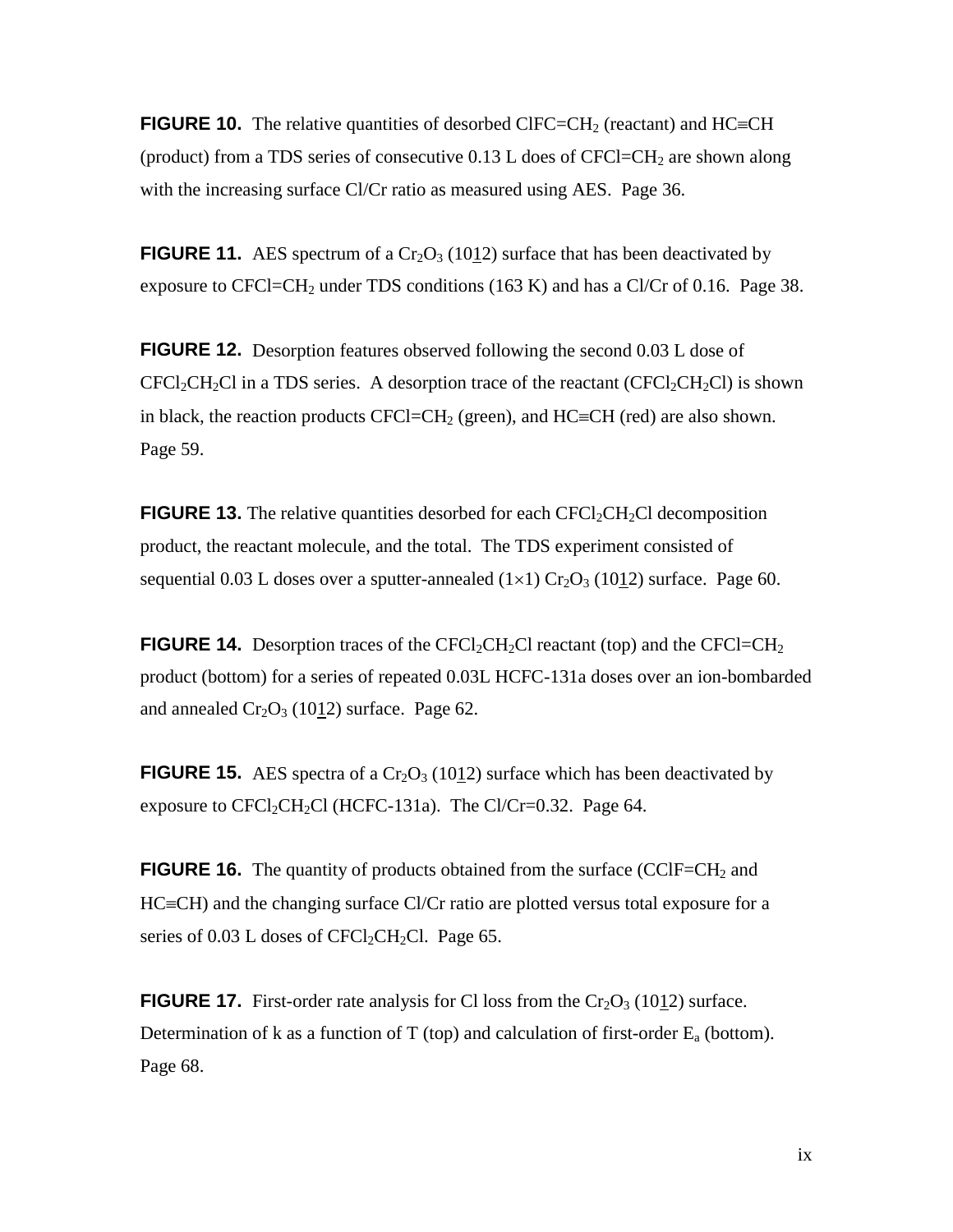**FIGURE 18.** Desorption traces of the  $CF_2=CH_2$  reactant (top) and the HC=CH product (bottom) for a series of 0.06 L doses over a nearly stoichiometric surface. Page 78.

**FIGURE 19.** The relative quantities of CFCl=CH<sub>2</sub> (parent) and HC=CH desorbed from the sample surface during a series of 0.13 L doses. The total amount is also shown. Page 79.

**FIGURE 20.** Desorption traces of the CF<sub>2</sub>ClCH<sub>2</sub>Cl reactant (top) and the CF<sub>2</sub>=CH<sub>2</sub> product (bottom) for a series of  $0.06$  L doses of  $CF_2CICH_2Cl$  over a nearly stoichiometric surface. Page 83.

**FIGURE 21.** The relative quantities of  $CF_2CICH_2Cl$  and  $CF_2=CH_2$  desorbed from the sample surface during a series of 0.06 L doses. Page 84.

**FIGURE 22.** The (AES) Cl/Cr ratio at the sample surface following exposures to  $CF_2CICH_2Cl$ . The red represents a series of 4.0 L exposures conducted at 773 K and the black represents a 0.03 L TDS series. Page 87.

**FIGURE 23.** An AES spectrum of the  $Cr_2O_3$  (1012) surface following 20 L of CF<sub>2</sub>ClCH<sub>2</sub>Cl exposure at 773 K. Page 88.

**FIGURE 24.** TDS traces from a series of increasing doses of  $CF_3CH_2Cl$  initiated over a stoichiometric  $Cr_2O_3$  (1012) surface. Page 99.

**FIGURE 25.** The (AES) Cl/Cr ratio for a series of 10 L exposures of  $CF_3CH_2Cl$  at 773 K. The chlorine signal represents half of the total halogen on the surface. Page 100.

**FIGURE 26.** TDS traces from a series of  $CF_3CH_2F$  doses at 163 K. Page 102.

**FIGURE 27.** Comparison of molecular desorption temperatures for the halo-alkanes  $FCl_2CH_2Cl$  (blue),  $CF_2ClCH_2Cl$  (green),  $CF_3CH_2Cl$  (red), and  $CF_3CH_2F$  (black). Page 106.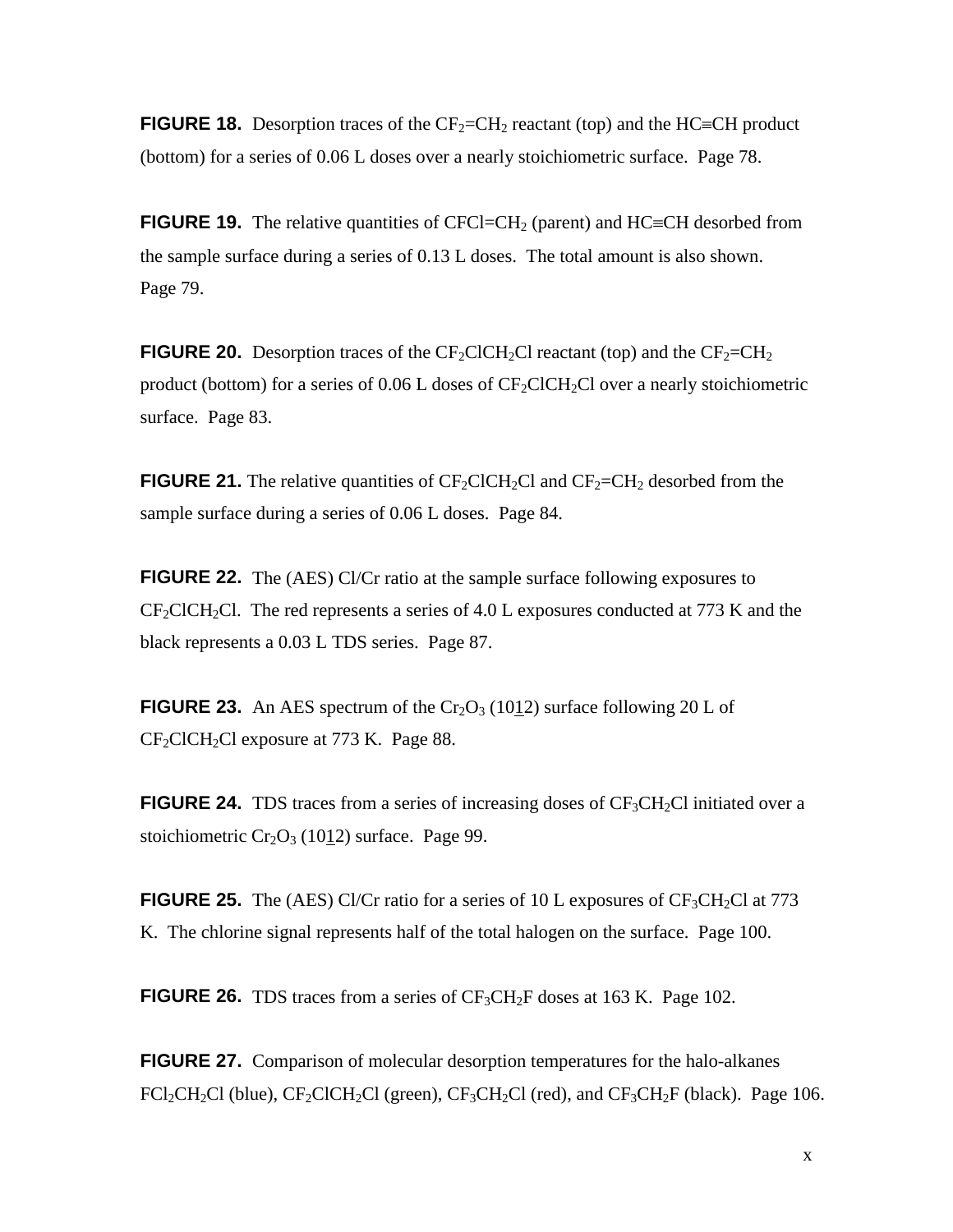### **LIST OF TABLES**

**Table 1.1** An explanation of halocarbon notation is given below using HCFC-XYZ as a generic example to illustrate the meaning of each symbol. Page 1.

Table 3.1 Table 3.1 Predicted Bond Dissociation energies for CFCl=CH<sub>2</sub>. Page 42.

**Table 4.1** Table 4.1 Halocarbon reactions reported to occur over  $Cr_2O_3$ . Page 52.

**Table 7.1** Comparison of reactivity and desorption temperatures. Page 109.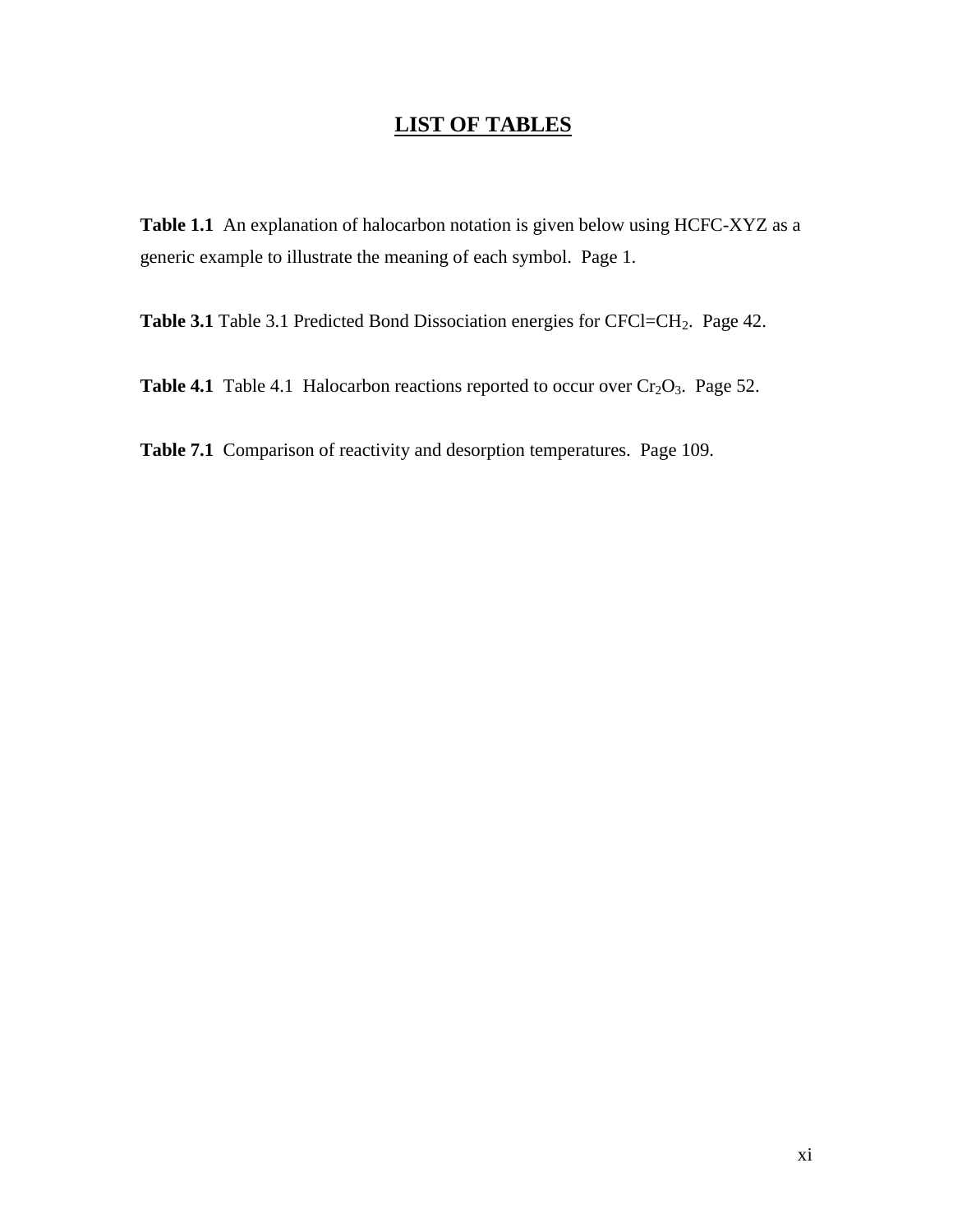# **Chapter 1 Introduction**

#### **1.1 Background**

The catalytic properties of  $Cr_2O_3$  have long been recognized [1,2]. The polymerization of ethylene over various oxides of chromium has motivated much of the research into the properties of  $Cr_2O_3$  over the last 50 years [3]. More recently, interest in  $Cr_2O_3$  has been generated due to its use as a catalyst in the manufacture of the alternative refrigerant HFC-134a [4] (see Table 1 for an explanation of halocarbon notation). The manufacture of HFC-134a ( $CF_3CH_2F$ ) is more complicated than its predecessor, CFC-12, and many manufacturing schemes may be envisioned, as shown in Figure 1 [4, 5]. One of the more direct routes to HFC-134a begins with trichloroethylene (TCE) as a feedstock and uses  $Cr_2O_3$  as a catalyst for the gas-phase reaction. HF addition across the carboncarbon double bond to make HCFC-131a ( $CCl_2FCH_2Cl$ ) is followed by a series of fluorine for chlorine exchange reactions to yield the desired product. The difficulty in manufacture is created by the many side reactions, which are also promoted by  $Cr_2O_3$ . The lack of catalyst selectivity necessitates the use of recycle reactors and expensive separation processes to obtain acceptable yields of HFC-134a [4].

| $S$ and $S$ and $S$ is the second of $S$ and $S$ and $S$ and $S$ and $S$ and $S$ and $S$ and $S$ and $S$ and $S$ and $S$ and $S$ and $S$ and $S$ and $S$ and $S$ and $S$ and $S$ and $S$ and $S$ and $S$ and $S$ and $S$ and |                                                                                                                                                       |  |  |
|------------------------------------------------------------------------------------------------------------------------------------------------------------------------------------------------------------------------------|-------------------------------------------------------------------------------------------------------------------------------------------------------|--|--|
|                                                                                                                                                                                                                              | The number of carbon atoms minus one, omitted if zero.                                                                                                |  |  |
| v                                                                                                                                                                                                                            | The number of hydrogen atoms plus one.                                                                                                                |  |  |
| Z                                                                                                                                                                                                                            | The number of fluorine atoms.                                                                                                                         |  |  |
| <b>HCFC</b>                                                                                                                                                                                                                  | Designates the compound as a Hydro-Chloro-Fluoro-Carbon.                                                                                              |  |  |
| <b>HFC</b>                                                                                                                                                                                                                   | Designates the compound as a Hydro-Fluoro-Carbon.                                                                                                     |  |  |
| a, b, c,                                                                                                                                                                                                                     | In cases where isomers exist, letters are assigned in<br>accordance with increasing asymmetry. The most symmetric<br>isomer is not assigned a letter. |  |  |

Table 1.1 An explanation of halocarbon notation is given below using HCFC-XYZ as a generic example to illustrate the meaning of each symbol.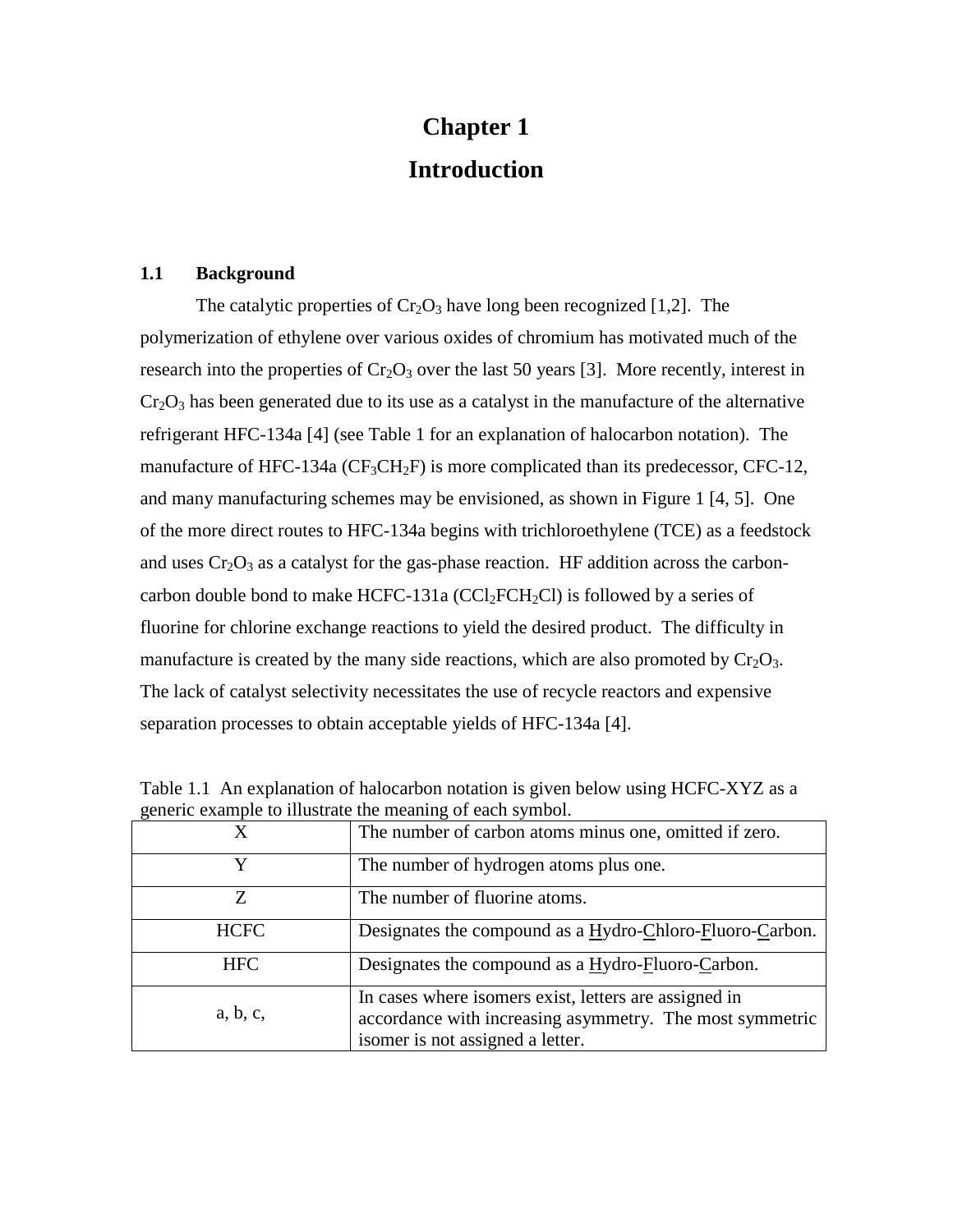

Figure 1. Manufacturing routes to HFC-134a from the unsaturated chloroethenes PCE and TCE [adapted from reference 4].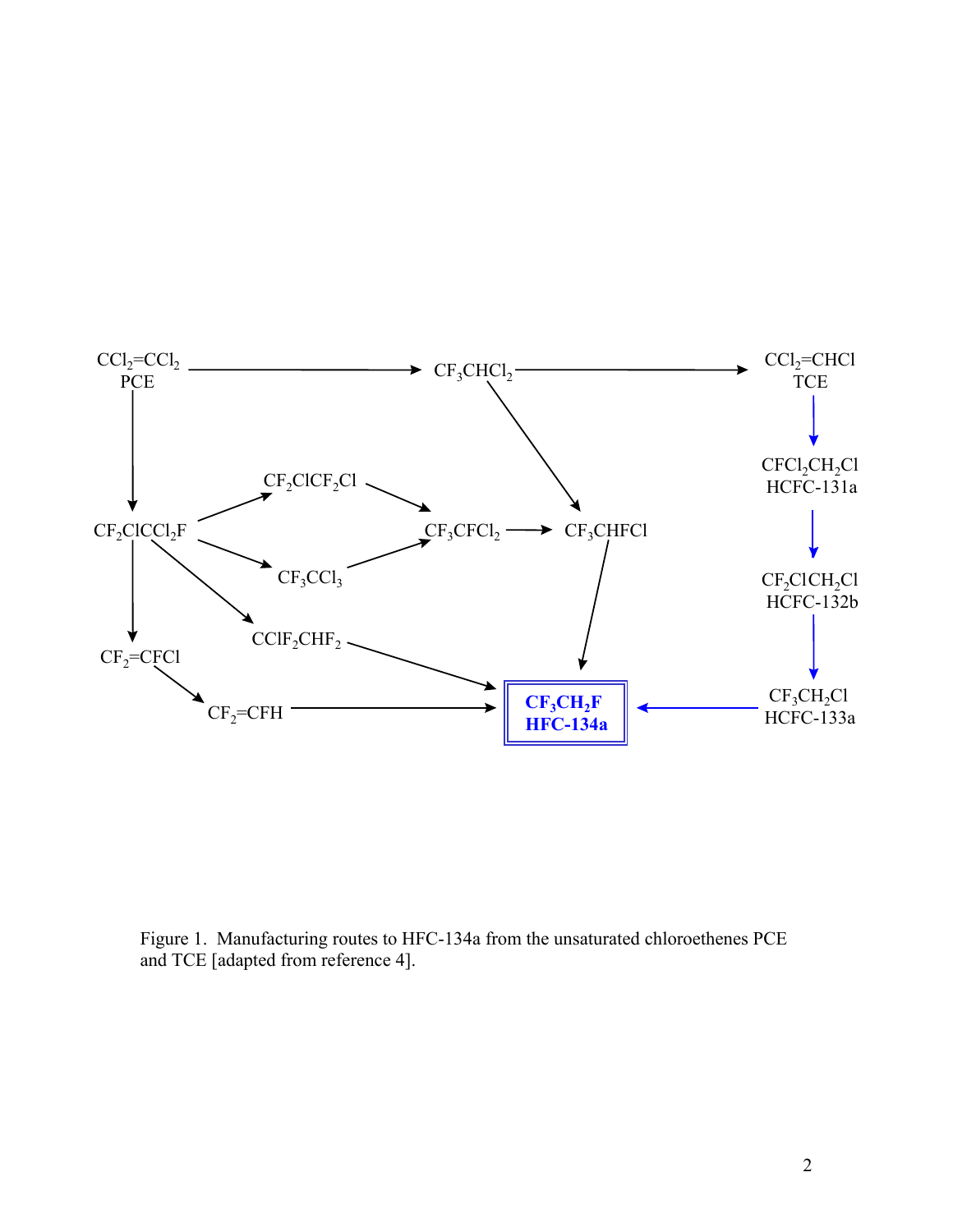The study of reactions over single crystal surfaces to model heterogeneous catalysis is a major focus of surface science [6, 7, 8, 9, 10]. By studying reactions over a well-characterized surface, information concerning reaction site requirements, reaction pathways, and the structure sensitivity of reactions may be obtained. In this work, the  $Cr_2O_3$  (1012) surface was investigated. The objective was twofold: (1) to characterize the  $Cr_2O_3$  (1012) surface in terms of structure, stoichiometry, and reactivity to various probe molecules, and (2) to investigate the reaction pathway from HCFC-131a to HFC-134a over this surface.

Although  $Cr_2O_3$  microcrystalline powders have been extensively studied [11, 12] few studies of single crystals have been reported [13, 66]. In chapter 2, studies of surface periodicity, stoichiometry, and the surface interaction with oxygen are reported for the  $Cr_2O_3$  (1012) surface.

The reaction of HCFC-131a to HFC-134a in the presence of HF involves a sequence of halogen exchange reactions and is thought to proceed as follows [4]:

|             |             | $CFCI_2CH_2Cl \rightarrow CCIF_2CH_2Cl \rightarrow CF_3CH_2Cl \rightarrow CF_3CH_2F$ |          |
|-------------|-------------|--------------------------------------------------------------------------------------|----------|
| $HCEC-131a$ | $HCFC-132b$ | HCFC-133a                                                                            | HFC-134a |

The final reaction step is equilibrium limited and, therefore, the most difficult to carry out [4, 101]. The interaction of each of the above compounds with the  $Cr_2O_3$  (1012) surface was investigated. The principal focus of these studies was to identify reaction products, determine reaction kinetics, evaluate the effects of surface treatment upon reactivity, and to identify any change in the surface caused by surface reactions. Studies of the halocarbons above, and their products on the  $Cr_2O_3$  (1012) surface are reported in chapters 3, 4, 5 and 6. A summary and recommendations for future work are presented in chapter 7. Literature relevant to the topic is reviewed at the beginning of each chapter.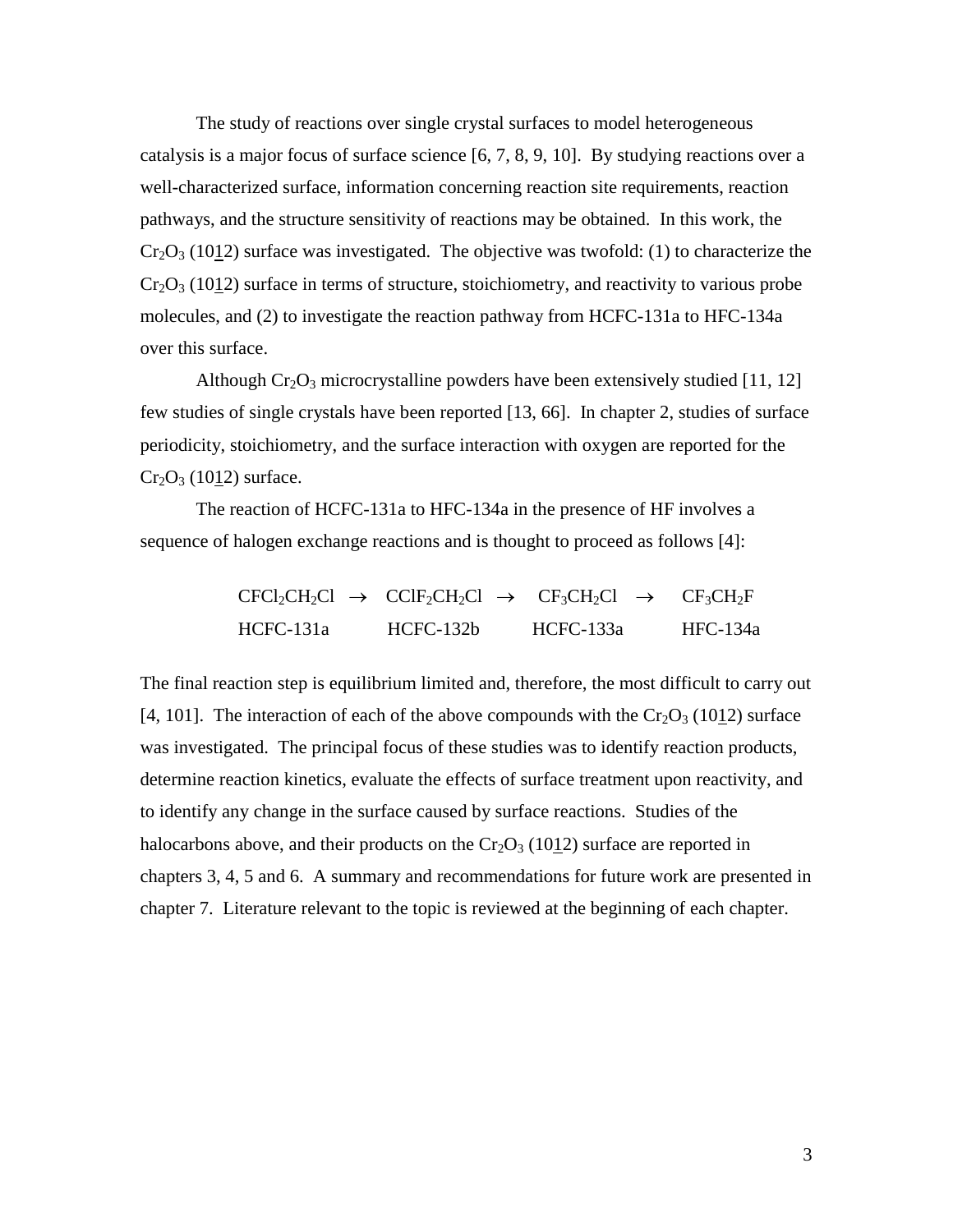#### **1.2** The Cr<sub>2</sub>O<sub>3</sub> (10<u>1</u>2) Surface

 $\alpha$ -Cr<sub>2</sub>O<sub>3</sub> is an electrically insulating material (band gap=3.4 eV) having the corundum structure [14, 15]. The bulk chromium coordination geometry is a distorted octahedron, while oxygen anions are coordinated in a distorted tetrahedral arrangement of cations. In the corundum structure, one third of the possible cation sites are vacant and these vacancies are located along the (1012), and other crystallographically equivalent planes [13]. A ball model representation of the ideal, stoichiometric surface is shown in Figure 2. The  $(1012)$  surface is somewhat corrugated or wavy due to the alternating tilt of incomplete octahedra relative to the macroscopic (1012) plane.

The ideal (1012) surface is non-polar and has the lowest energy of any perfect lowindex surface of  $Cr_2O_3$  [16]. The topmost atomic layer of the ideal surface is composed entirely of oxygen anions. One full stoichiometric repeating unit normal to the surface contains five atomic layers arranged as  ${O, Cr, O, Cr, O}$ . The surface has a rectangular (almost square) periodicity with a ratio of sides of  $a/b=0.94$ . At the (1012) surface, all  $Q<sup>2</sup>$  (oxide) anions in the top atomic layer are three coordinate and the  $Cr<sup>3+</sup>$  cations in the second atomic layer are five coordinate. Both ions have one degree of coordinate unsaturation relative to their bulk counterparts [17]. All ions below the top two atomic layers are fully coordinated.

#### **1.3 Experimental**

The  $Cr_2O_3$  sample used throughout this work was oriented by Laue back reflection and was mechanically polished to within  $\pm 1^{\circ}$  of the (1012) plane. The sample has an exposed surface area of approximately 77 mm<sup>2</sup> ( $\approx$ 11 mm  $\times$  7 mm) and an average thickness of 1 mm. The sample was mounted on a tantalum holder, which also acted as an indirect heating and cooling source. A type K thermocouple was attached to the rear of the sample crystal through a hole in the sample holder using AREMCO #569 ceramic cement.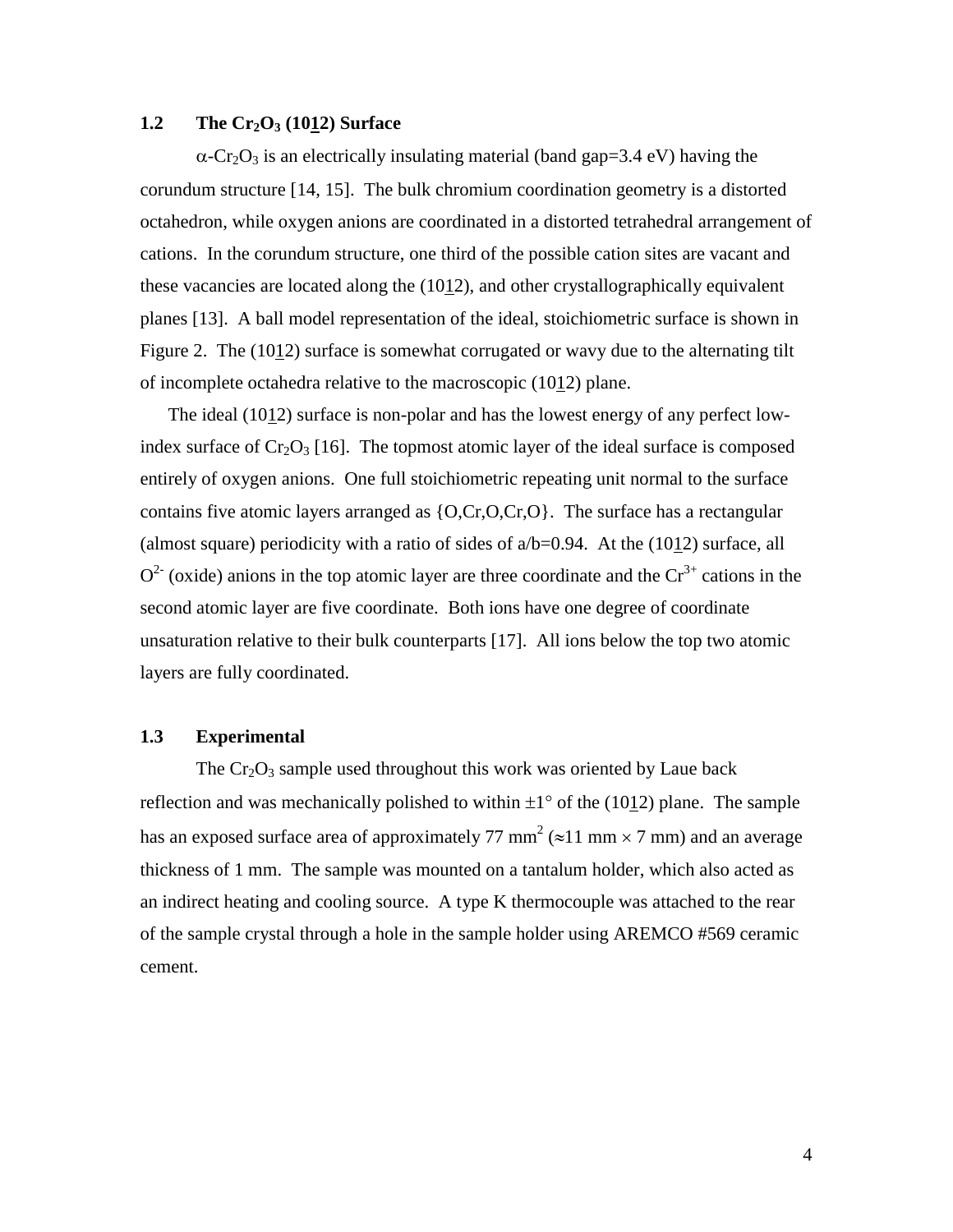All Auger electron spectroscopy (AES), low-energy electron diffraction (LEED), and thermal desorption spectroscopy (TDS) experiments were conducted in an ionpumped, stainless steel ultrahigh vacuum (UHV) system having a nominal background pressure of  $1\times10^{-10}$  Torr. AES data were collected using a Perkin-Elmer model 15-155 single-pass cylindrical mirror analyzer (CMA). An incident electron beam of 5 keV was used for all Auger experiments. Spectra were collected in N(E) mode and differentiated numerically. Electron stimulated reduction of the surface did not occur during AES experiments. LEED observations were performed using V. G. 3-grid reverse view optics. A broad beam ion gun was used for sample cleaning (sputtering). X-ray photoelectron spectroscopy (XPS) measurements were performed in a separate vacuum system equipped with a Leybold EA-11 hemispherical analyzer a dual-anode Mg/Al X-ray source. All XPS ratios have been corrected with Leybold atomic sensitivity factors, and XPS binding energies are referenced to Ag  $3d_{5/2}$  binding energy of 368.3 eV [42, 43].

Desorbing species were monitored during TDS experiments using an Inficon Quadrex 200 quadrupole mass spectrometer. A quartz skimmer was used to minimize the desorption signal detected from the sample mounting hardware. A linear heating rate of 2 K/sec was used for all thermal desorption experiments in order to avoid thermally fracturing the ceramic sample by rapid heating. Gases were introduced into the chamber by backfilling through a variable leak valve.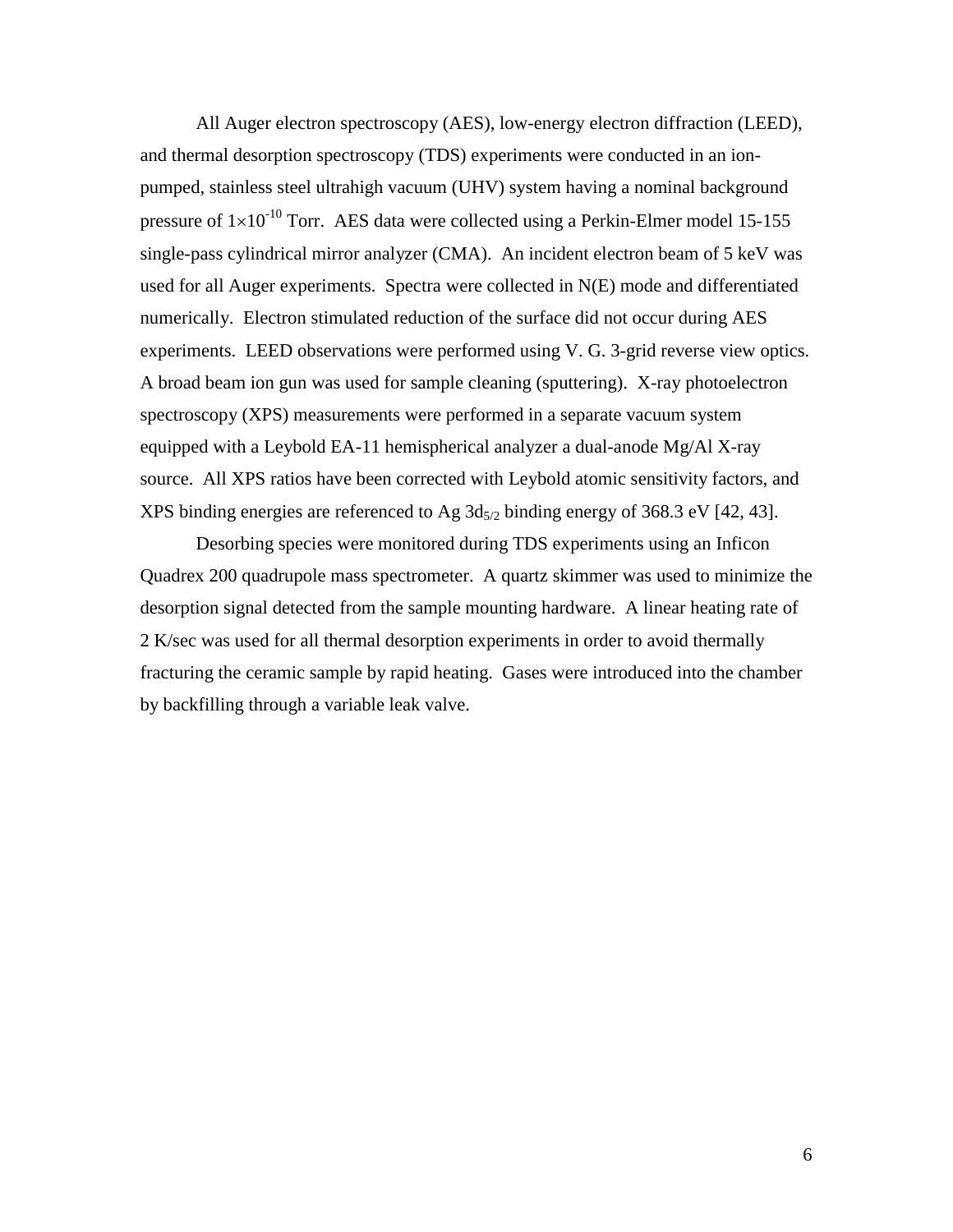

Figure 2. A ball model representation of the  $Cr_2O_3$  (1012) surface. The top view shows the  $(1012)$  surface parallel to the plane of the page. A surface unit cell is drawn to show the periodicity. The bottom shows a side-on view of one stoichiometric repeating layer, which is tilted for perspective. Chromium cations are represented by the small black spheres and oxygen anions by the large gray spheres.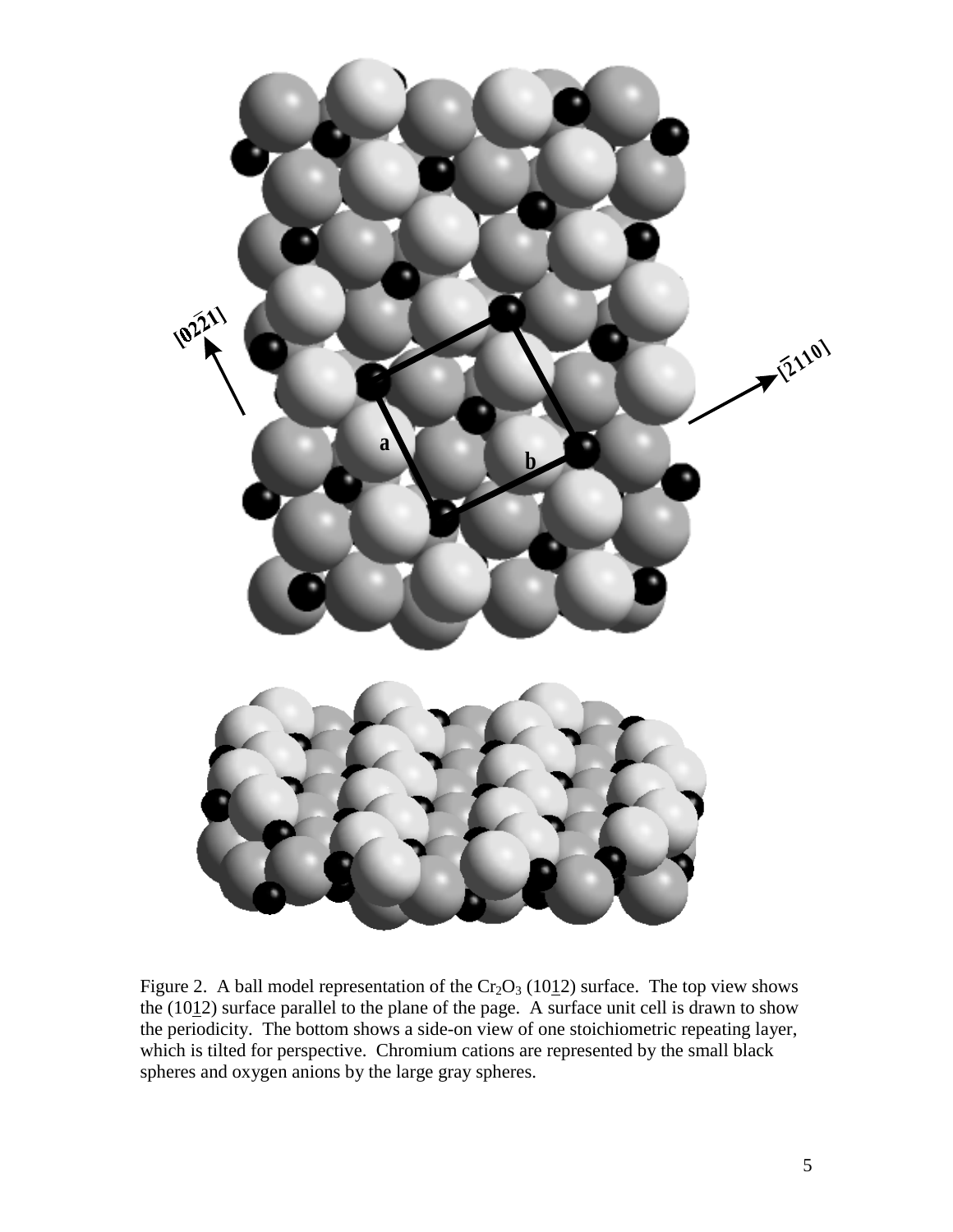### **Chapter 2**

# **Surface Characterization and Oxidation Behavior of the Cr<sub>2</sub>O<sub>3</sub> (1012) Surface**

#### **2.1 Introduction**

Ion bombardment is a common method of cleaning surfaces in UHV. The literature contains several studies of ion-bombarded  $Cr_2O_3$  surfaces, but the effects of ion bombardment upon  $Cr_2O_3$  surfaces is still uncertain [18, 19]. Traditional wisdom concerning metal oxides suggests that oxygen will be preferentially removed and the surface reduced [20, 21], but this is not the case for  $Cr_2O_3$  [18, 21, 22]. XPS studies of  $Cr_2O_3$  surface composition changes caused by  $Ar^+$  ion bombardment show that oxygen and chromium are removed at a stoichiometric rate [21, 22], although models for surface ion removal rates based upon mass effects and chemical bonding fail to predict this behavior [18]. More recently, a paper by Henrich and coworkers [19] offers UPS and XPS evidence that the  $Cr_2O_3$  surface may become more oxidized during  $Ar^+$  ion bombardment, possibly forming  $Cr^{4+}$ , but the degree to which this process may occur was not quantified.

The interaction of oxygen with  $Cr_2O_3$  has been studied extensively. In the classic work on the surface chemistry of  $Cr_2O_3$ , Burwell *et al.* [23] reported that oxygen is strongly chemisorbed by  $Cr_2O_3$  microcrystalline gels. Numerous groups have since studied the adsorption of oxygen by  $Cr_2O_3$  powders and films, but the nature of absorbed oxygen on the  $Cr_2O_3$  surface remains a matter of debate [24, 25, 26, 38].

Zecchina and coworkers [26 - 33] used infrared (IR) spectroscopy in a broad study of adsorption on  $Cr_2O_3$  powders that exhibited predominantly (1012) natural growth faces. They observed that oxygen was strongly adsorbed and used infrared assignments to argue that the adsorbed oxygen was linked to the surface via covalent double bonds to chromium cations (*i.*e. a Cr=O species). A similar assignment was made by Carrot and Sheppard [25], though neither study addressed the oxidation state of chromium cations. Carrot and Sheppard investigated both amorphous and crystalline  $Cr_2O_3$  powders and reported that chemisorbed oxygen forms a Cr=O species over both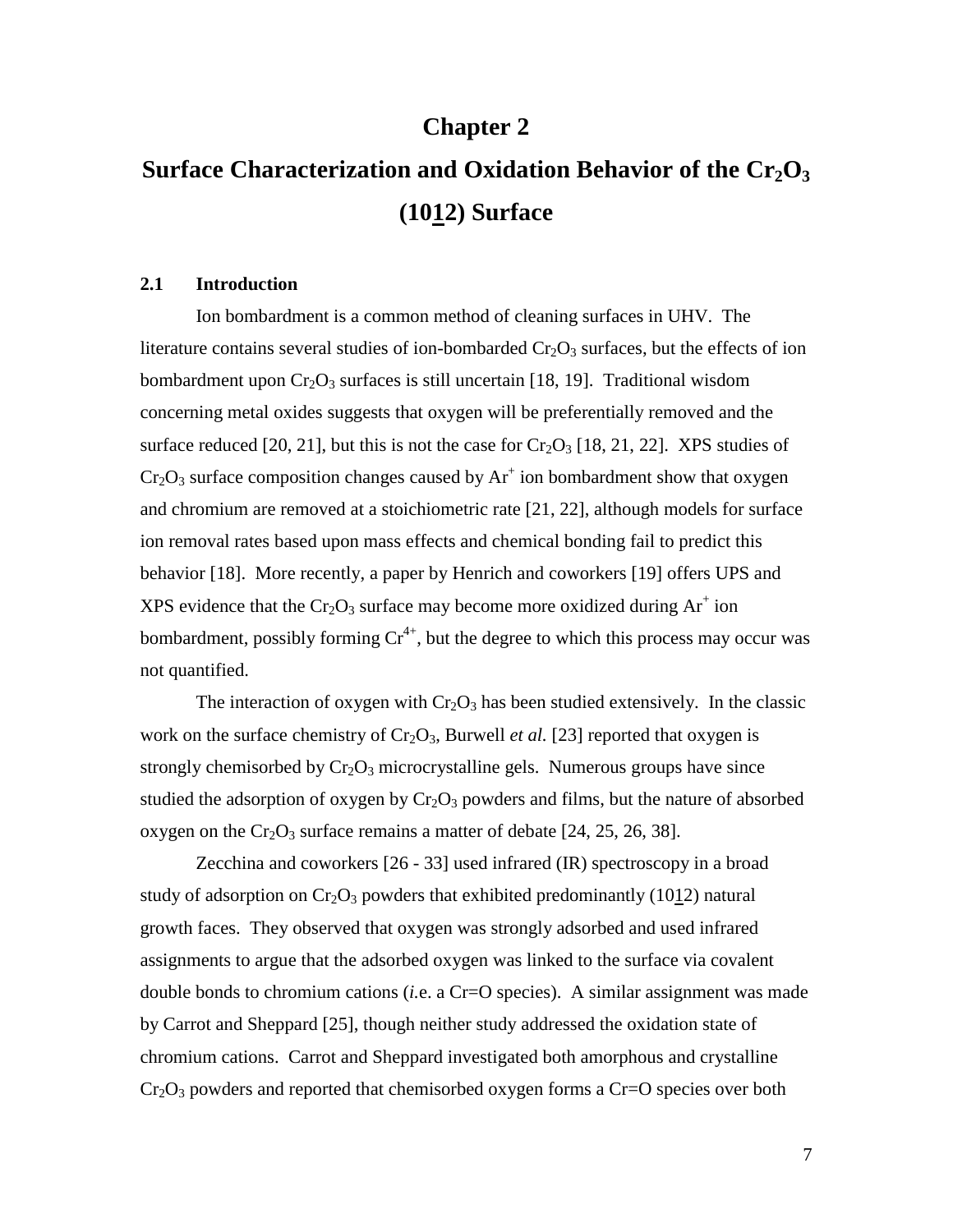forms of the material. Both groups report a single adsorption state for oxygen, a strongly bound atomic species having a bond order of two. Neither group observed molecularly bound  $O_2$ .

Burwell and McDaniel also found a single adsorption state for oxygen on amorphous  $Cr_2O_3$  powders, but disagree with the assignment of  $Cr=O$  for adsorbed oxygen [34]. They suggest that adsorbed (or "excess") oxygen exists as peroxide ions  $(O_2)$  that fill bridging sites between cations, an arrangement that is equivalent to Cr=O from a coverage standpoint, but requires the presence of  $Cr^{3+}$  with only a single coordination vacancy.

Davydov and coworkers [35, 36, 37] also investigated the  $O_2$ -Cr<sub>2</sub>O<sub>3</sub> system using IR spectroscopy and found two states of adsorbed oxygen, one state corresponding to  $Cr=O$  and the other to  $Cr-O_2$ -Cr bridging sites. The preferred type of oxygen adsorption was a function of the crystal faces exposed and the sample pretreatment. It is often cited in the literature on  $Cr_2O_3$  powders that lower oxidation and coordination numbers for surface cations cause a stronger chromium-oxygen interaction [23, 26, 36].

Davydov and coworkers [35, 36, 37] argue that the (1012) family of planes adsorbs molecular oxygen in a bridging configuration, while the (0001) family of basal planes is responsible for the formation of surface Cr=O. Davydov proposed that dissociative oxygen adsorption may only occur at  $Cr^{4+}$  sites while adsorption at  $Cr^{3+}$  sites results in the formation of  $Cr^{4+}$ -O<sub>2</sub> complexes. They were able to selectively prepare samples to obtain either dissociative or molecular oxygen adsorption.

Interestingly, Davydov [35] proposed that five-coordinate surface  $Cr^{3+}$  cations are unreactive towards oxygen. Five-coordinate  $Cr^{3+}$  is the predominant cation at the stoichiometric Cr<sub>2</sub>O<sub>3</sub> (1012) surface. Studies of the O<sub>2</sub>-Cr<sub>2</sub>O<sub>3</sub> system over powders are complicated by the presence of numerous exposed crystal faces and by the presence of hydroxyl groups on the surface [23]. These factors make the coordination and oxidation numbers of surface cations difficult to determine and the issue often becomes unclear in the literature.

Two groups have examined oxygen adsorption over geometrically-well-defined  $Cr_2O_3$  (0001) thin films epitaxially grown on Cr (110) single crystal surfaces. Foord and Lambert [38] gave no description of the coordination numbers associated with surface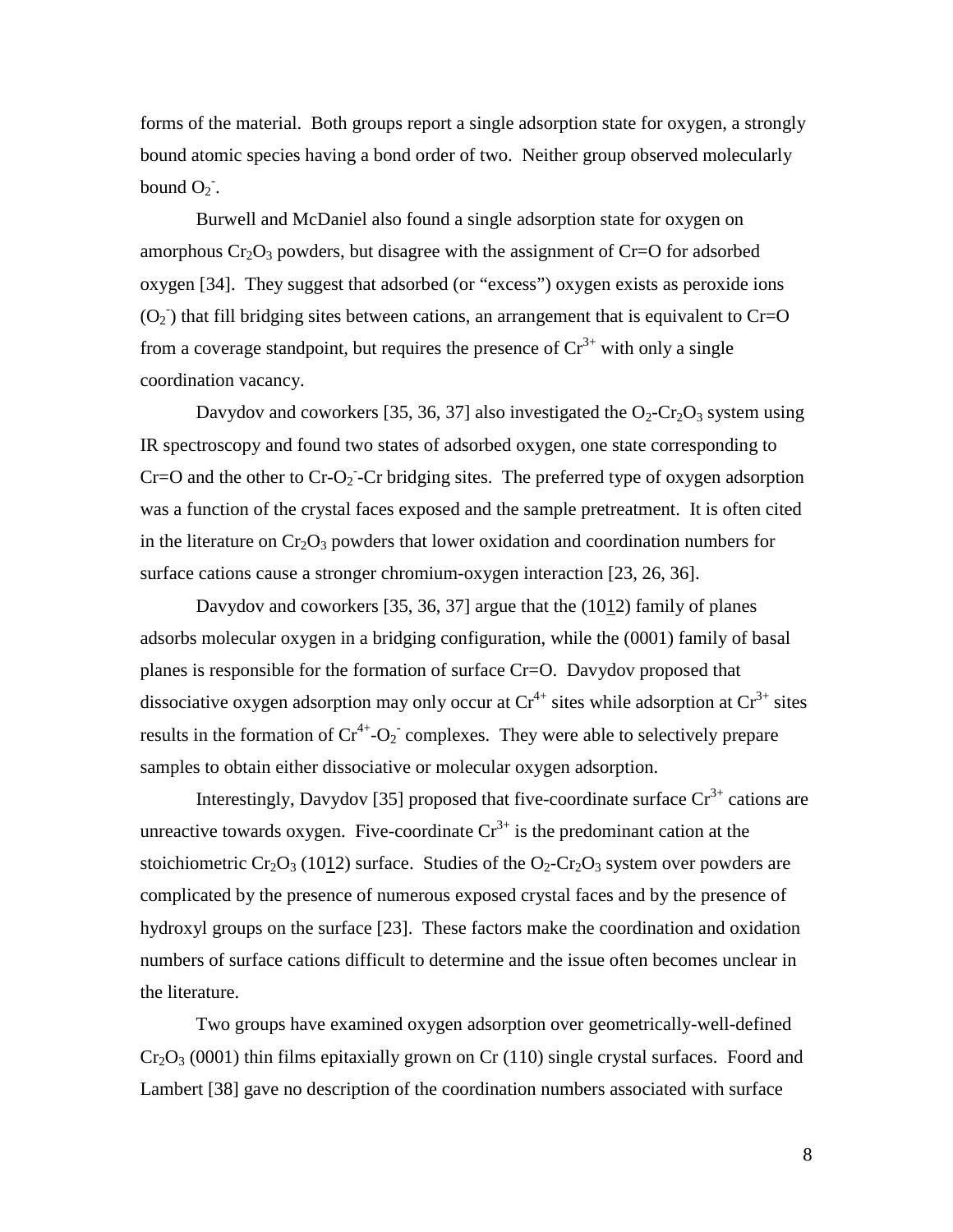cations, but report molecular ( $\alpha$ ) and dissociative ( $\beta$ ) oxygen adsorption with heats of adsorption of 110 kJ mol<sup>-1</sup> and 210 kJ mol<sup>-1</sup>, respectively. They also report that the adsorption of oxygen at the  $Cr_2O_3$  (0001) surface does not does not cause any pronounced changes in the Cr 2p levels in XPS, indicating that the oxidation state of surface chromium cations is not greatly affected by oxygen uptake. Interestingly, it was also observed that pre-adsorption of chlorine to the surface effectively blocks  $\beta$ -adsorption, while  $\alpha$ -adsorption remains unaffected. Freund and coworkers [63, 64, 65, 66] describe both polar and non-polar terminations of the  $Cr_2O_3$  (0001) thin film surface. Following  $O<sub>2</sub>$  adsorption, they report the removal of molecularly adsorbed oxygen at temperatures between 110 K and 320 K, and the removal of atomic (dissociatively adsorbed) oxygen at temperatures  $>800$  K [63].

It is interesting to note that some of the groups that have studied oxygen adsorption over  $Cr_2O_3$  have observed a molecular oxygen surface species [24, 27, 40] while others did not [26, 25, 35, 39]. Molecularly bound oxygen has a heat of adsorption of around 100 to 135 kJ mol<sup>-1</sup>, while dissociatively adsorbed oxygen has a heat of adsorption of around 200 kJ mol<sup>-1</sup> [39, 40]. Davydov [35, 36] has suggested that differences in sample preparation and pretreatment are the cause for differences in adsorption behavior, and was able to selectively prepare samples that would adsorb oxygen either molecularly or dissociatively. He proposed that molecular adsorption at  $Cr^{3+}$  sites results in the formation of a charge transfer complex  $\{Cr^{4+}-O_2\}$ , and that dissociative oxygen adsorption occurs only at  $Cr^{2+}$  sites. Davydovs' work, however, does not address the possible effects of various cation coordinations upon oxygen adsorption. In fact, specific information concerning the valence electronic configuration and the coordinate environment of surface cations is sparse throughout the literature on  $Cr_2O_3$ chemistry.

Several groups have reported that oxygen exchange between an adsorbate and the surface  $O^2$  anions may occur. Winter [40] used  $Cr_2O_3$  pretreated with <sup>18</sup>O to demonstrate that lattice oxygen and the compounds  $CO$  and  $CO<sub>2</sub>$  are capable of oxygen exchange. Foord and coworkers [38] reported that only dissociatively adsorbed ( $\beta$  state) oxygen was capable of exchange with lattice oxygen.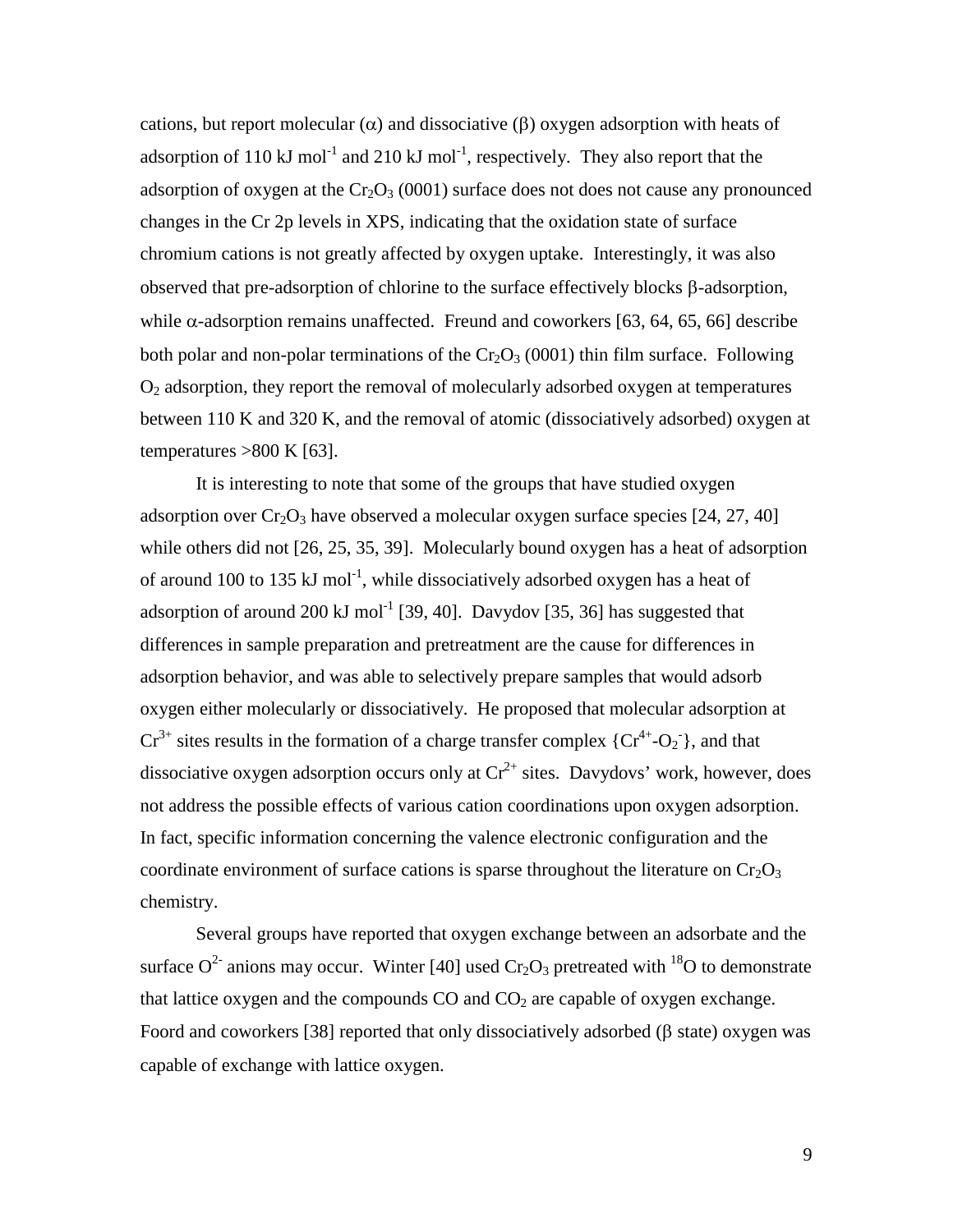Many of the references cited herein mention another type of oxygen adsorption often referred to as "irreversible uptake" [2, 26, 24, 38, 40]. The nature of this type of adsorbed oxygen is ill defined and is directly related to the problem of assigning oxidation and coordination numbers to surface cations. Irreversible oxygen adsorption occurs over  $Cr_2O_3$  surfaces that are typically described as clean and stoichiometric, though with some unknown quantity of defects. Irreversible adsorption is most often attributed to adsorption at oxygen vacancy sites, and is stable up to 1200 K [38]. Confusion arises when one tries to distinguish between "irreversibly" adsorbed oxygen, "excess" oxygen, and other proposed forms of dissociatively adsorbed oxygen [26, 25, 34]. The variety of sample preparation techniques, oxygen exposure conditions, and a lack of surface structure information in the literature make the matter even less clear. Therefore, in virtually every study of oxygen adsorption over  $Cr_2O_3$ , whether the initial condition of the surface is oxygen-deficient, stoichiometric, or oxygen-rich is not known.

#### **2.2 Experimental**

Experiments were conducted in two different UHV systems. One system is a turbo-pumped, dual-chamber vacuum system equipped with a Leybold EA-11 hemispherical analyzer and a dual anode Mg/Al x-ray source for x-ray photoelectron spectroscopy. The second system is an ion-pumped, Physical Electronics chamber, equipped with a Model 15-155 single-pass CMA for Auger electron spectroscopy. Both systems include an Inficon Quadrex 200 mass spectrometer for thermal desorption spectroscopy and a set of Vacuum Generators 3-grid reverse view LEED optics. The base operation pressure in both systems is approximately  $1\times10^{-10}$  Torr. XPS experiments were run at pass energies of 60 eV, resulting in electronic energy resolutions ( $\Delta E$ ) of 0.9 eV. All XPS atomic ratios have been corrected with Leybold atomic sensitivity factors.

Matheson research grade oxygen (99.997%) was used as received. Gas doses were done by backfilling the vacuum chamber through a variable leak valve. All doses have been corrected for ion gauge sensitivity [41]. Oxygen exposures were conducted at 163 K, unless stated otherwise.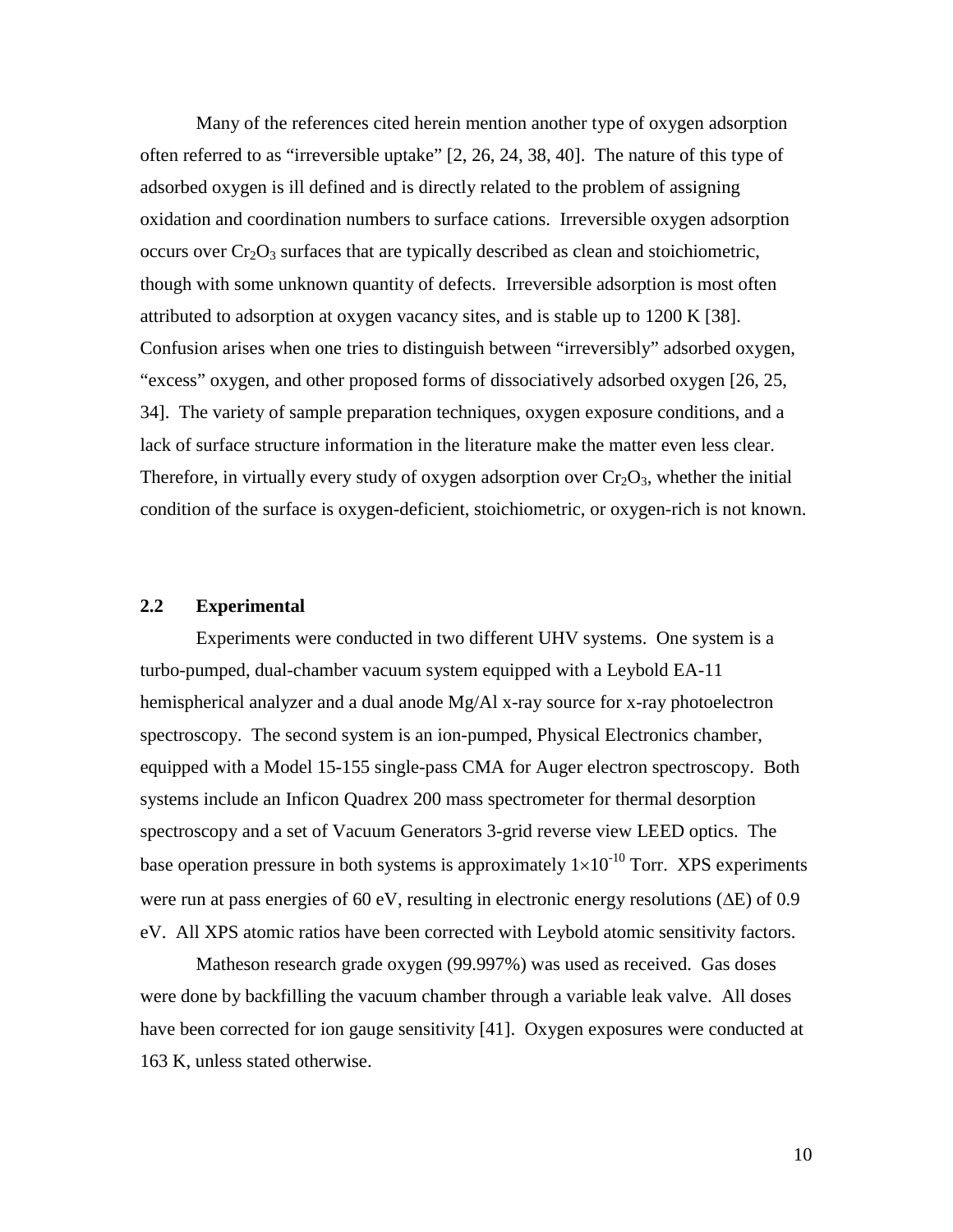#### **2.3 Results**

#### **2.3.1 Ion Bombardment and Annealing Experiments**

The sample was bombarded with  $2 \text{ keV Ar}^+$  ions for 30 min, and then annealed to successively higher temperatures. Thermal treatments ranged from 300 K to 1100 K in 100 K increments with heating times of two minutes at each annealing temperature. XPS spectra were collected and LEED observations were made following each annealing step after the sample was cooled to room temperature. LEED experiments at room temperature were conducted using beam energies of 150 eV or higher because charging problems were encountered at lower beam energies. XPS spectra could be collected at room temperature with an adjustment for steady state charging.

#### **2.3.1.1 LEED**

Following 30 min of Ar<sup>+</sup> ion bombardment at room temperature, no LEED pattern was visible for any beam energy, only a diffuse background was seen. The first faint LEED beams were observed after annealing to around 700 K. After the 800 K annealing step, the rectangular periodicity of the surface could be recognized, although the spots were broad. Annealing at 900 K for two minutes produced a sharp, rectangular  $(1\times1)$ LEED pattern. This  $(1\times1)$  pattern remains unchanged by additional treatments up to 1100 K.

The increased conductivity of  $Cr_2O_3$  at elevated temperatures allowed LEED observations to be made at 725 K and beam energies of 50 eV or less. A typical  $(1\times1)$ LEED pattern at a sample temperature of 725 K is shown in Figure 3. This pattern was obtained following 30 min of ion bombardment and 2 min of annealing at 900 K, and is typical of LEED patterns obtained from this surface.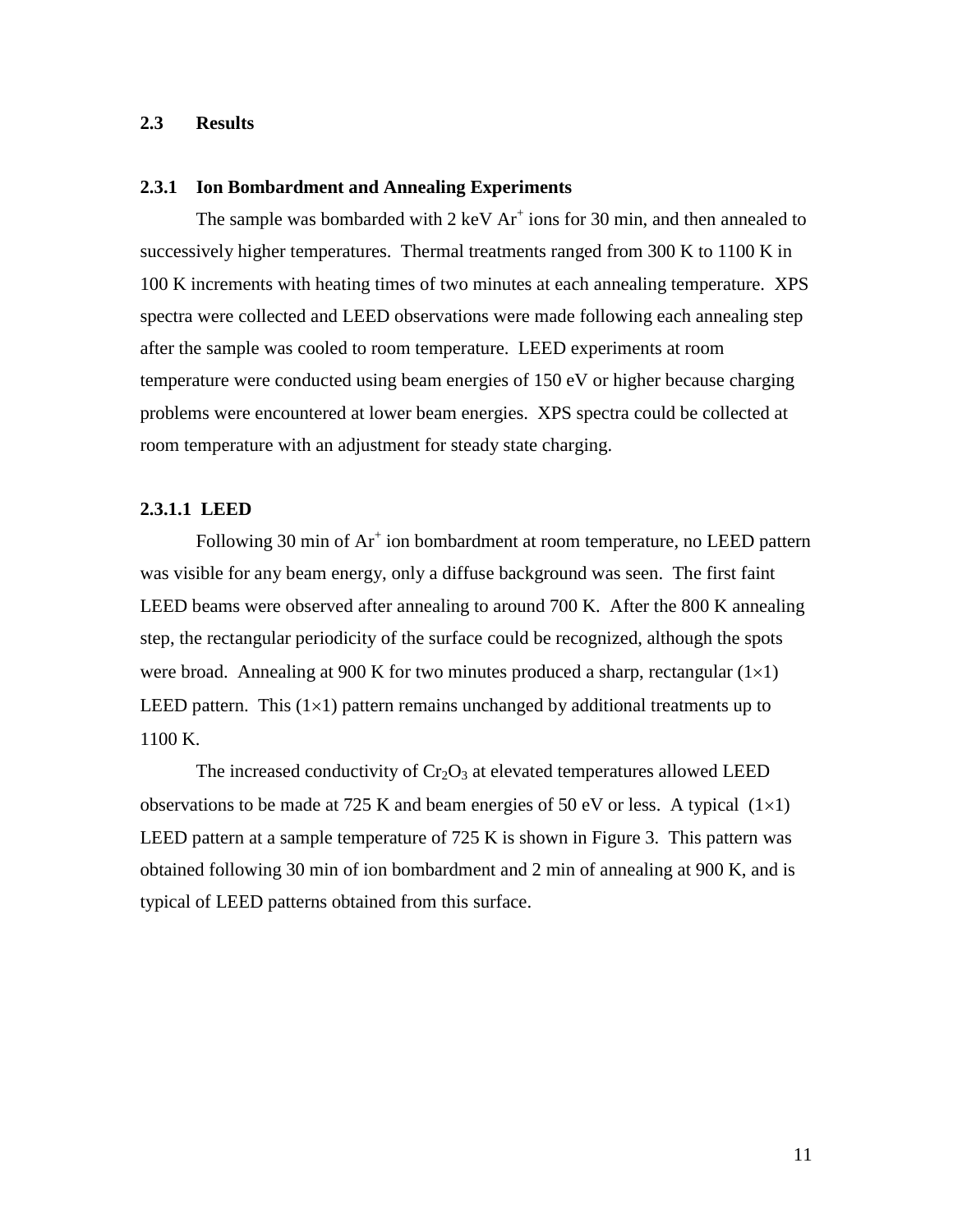

Figure 3. A LEED photograph of the  $(1\times1)$  Cr<sub>2</sub>O<sub>3</sub> (10<sup>1</sup>/<sub>1</sub>2) surface taken at a sample temperature of 775 K and a beam energy of 62 eV.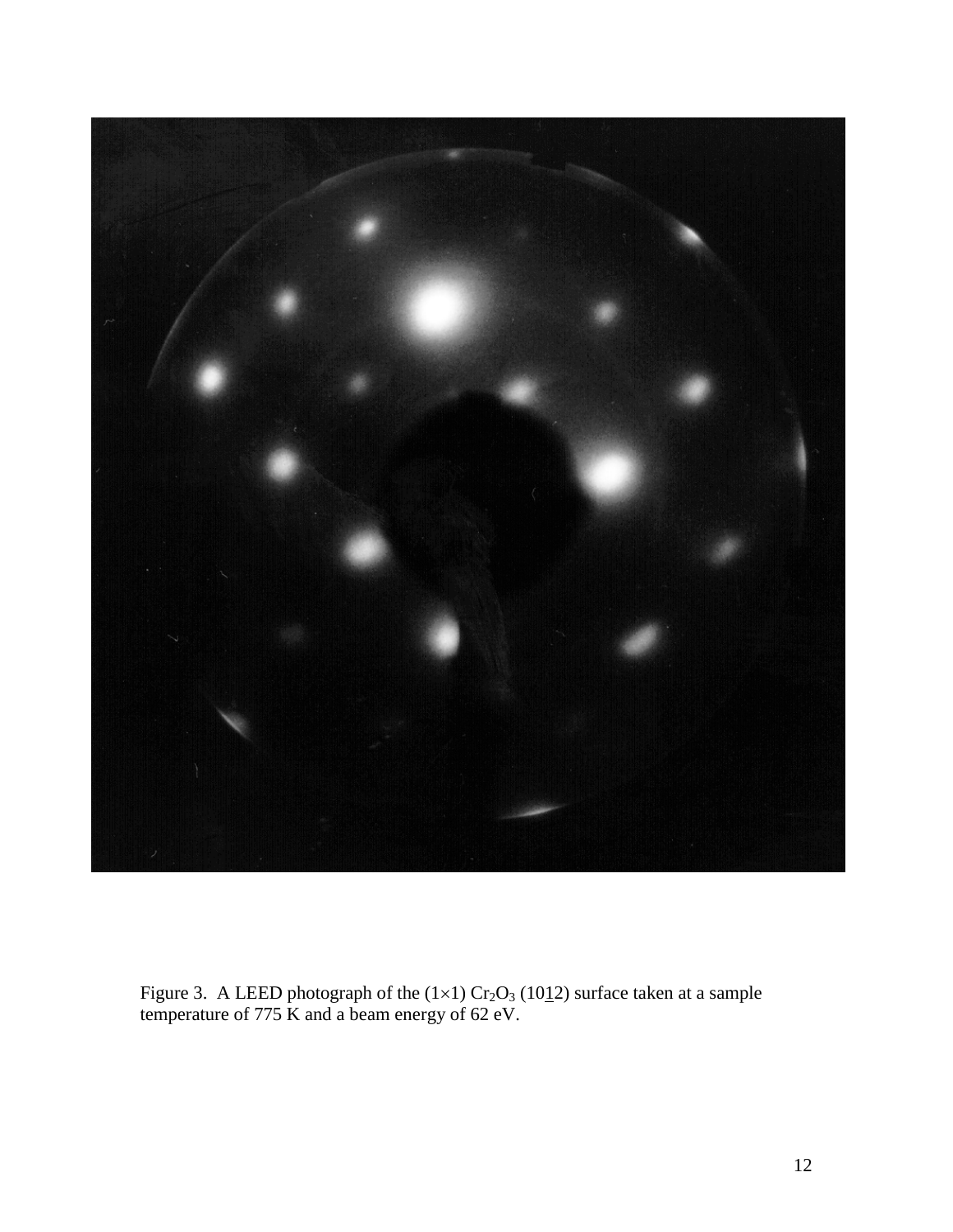#### **2.3.1.2 XPS**

It was found that XPS spectra could be collected from the insulating  $Cr_2O_3$  (1012) surface at room temperature because of uniform steady state charging. To reference the binding energy scale, short XPS runs were made at a sample temperature of 900 K where the conductivity of the material is sufficient to prevent charging. At 900 K, the Cr  $2p_{3/2}$ binding energy falls at  $576.9\pm0.2$  eV for an ion-bombarded and 900 K-annealed (ordered) surface. This value is within the range typically attributed to  $Cr^{3+}$  in  $Cr_2O_3$  [38, 42, 43]. Figure 4 (a) shows Cr 2p and O 1s XPS data taken at room temperature for an ordered surface. The binding energy scales have been shifted to align the Cr  $2p_{3/2}$  peak to 576.9 eV to compensate for steady state charging. The 530.8 eV binding energy for O 1s falls within the range expected for oxide lattice oxygen [43], and is typical for O 1s in  $Cr_2O_3$ [42]. The 9.8 eV splitting between the Cr  $2p_{1/2}$  and Cr  $2p_{3/2}$  features is typical of Cr<sub>2</sub>O<sub>3</sub> [42, 43].

In the ion bombardment and annealing study, XPS was used to determine the O/Cr ratio following each annealing step. As shown in Figure 5, the XPS data indicate no significant change in the O/Cr ratio as the surface is progressively annealed to higher temperatures to order the surface. The average O/Cr ratio determined using XPS is 1.52  $\pm$  0.05. The (XPS) O/Cr ratios and binding energies suggest nearly stoichiometric surface compositions for ion bombarded and annealed surfaces.

#### **2.3.2** AES of the Ordered Cr<sub>2</sub>O<sub>3</sub> (1012) Surface

 AES measurements are problematic due to the insulating nature of the sample [44-47]. However, it was possible to collect room-temperature AES spectra from this bulk insulator in cases where the primary and secondary emission are nearly balanced and differential charging is minimal. To compensate for the low signal-to noise ratio in AES at room temperature, sampling times of up to two hours were used. It was also found that charging problems in AES are eliminated at sample temperatures of 875 K and above. Sufficient thermal promotion of charge carriers occurs at this temperature to make the sample conductive [48], leading to an improved signal-to-noise ratio. An additional benefit of using the higher temperature is that AES spectra taken at 875 K can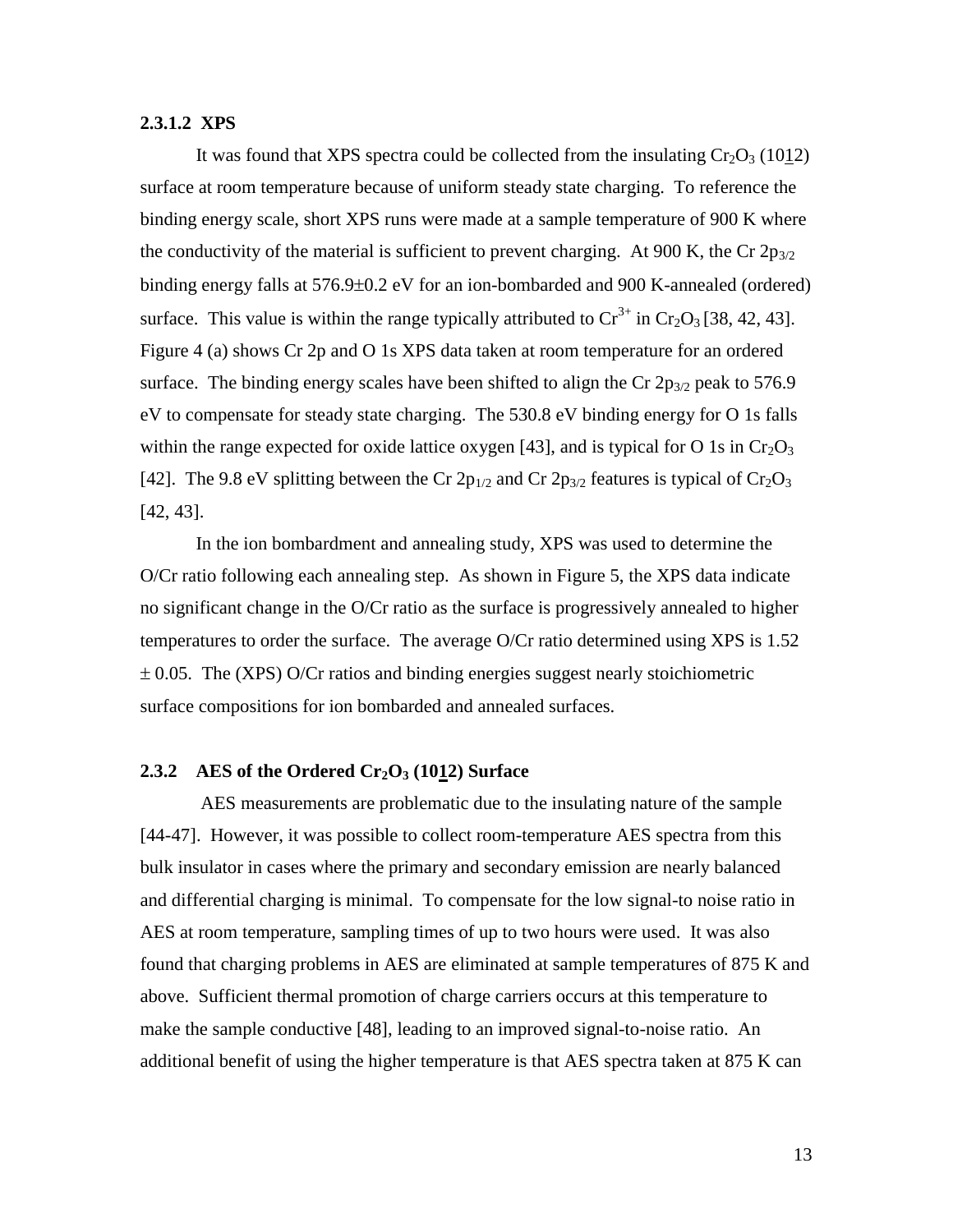

Figure 4. The Cr 2p and O 1s XPS data taken at room temperature for (a) the ionbombarded and annealed (nearly stoichiometric) surface and (b) the oxygen-saturated surface.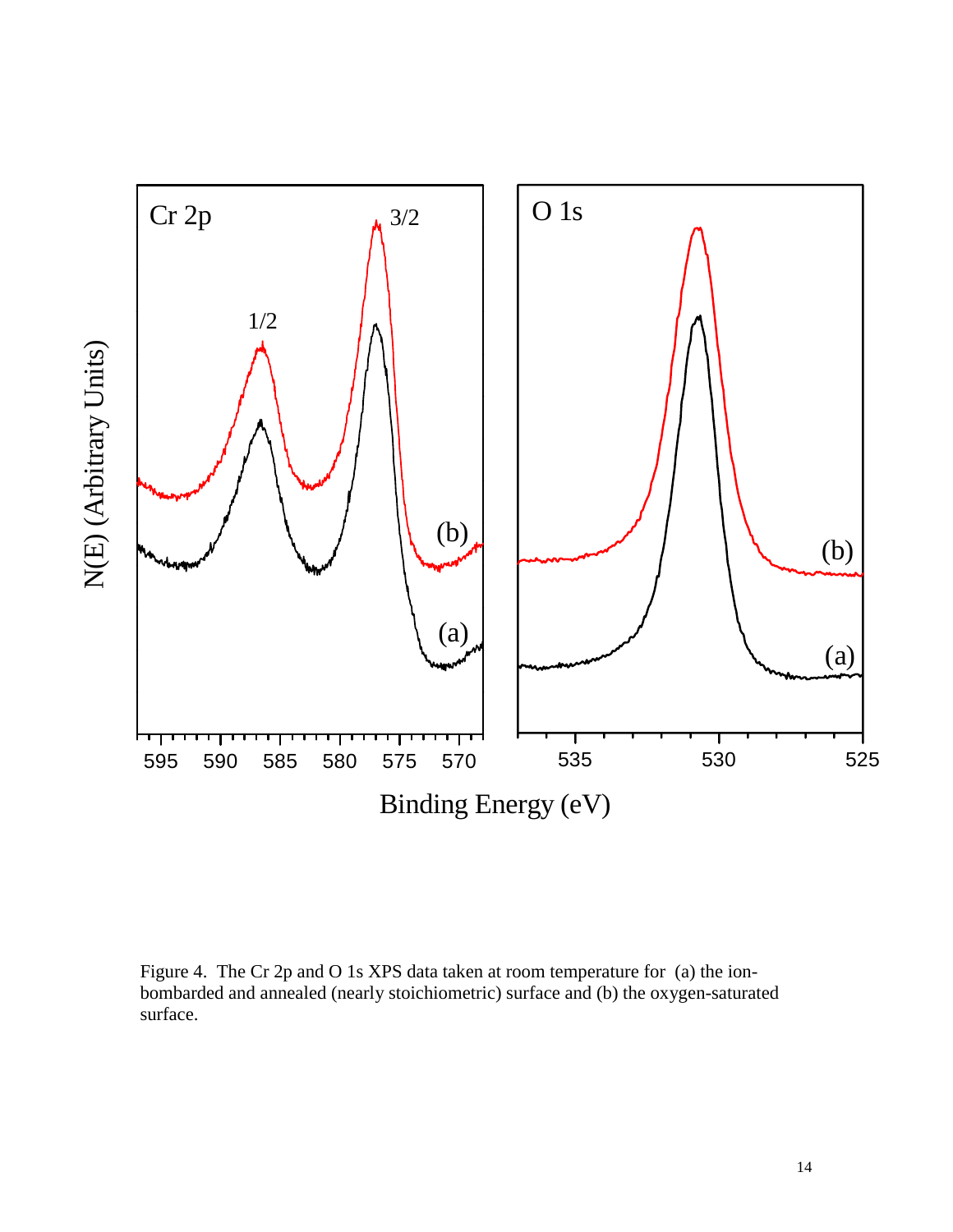

Figure 5. The O/Cr ratio versus annealing temperature measured using XPS data collected at room temperature.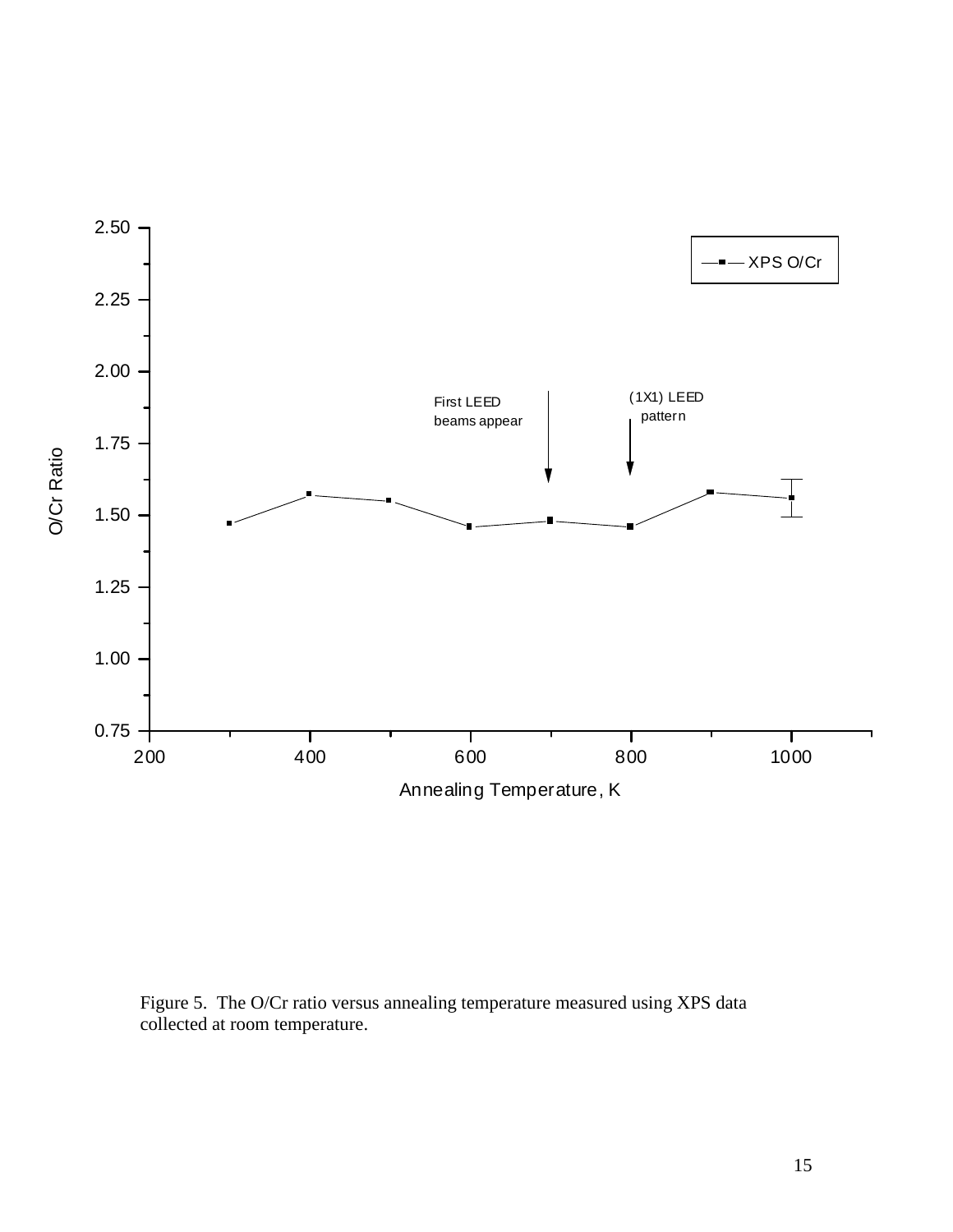be collected in a single 30 s scan. However, significant differences occur between spectra collected at room temperature and 875 K.

Figure 6 shows AES spectra of identically prepared ion bombarded and 900 Kannealed  $(1\times1)$  surfaces taken at 300 K and 875 K. Differences in peak-to-peak heights and peak positions are apparent between the 300 K and 875 K spectra. For spectra collected at 875 K, the oxygen KLL line (which occurs at 520 eV at 300 K) is shifted upwards in kinetic energy by about 5 eV. As shown in Figure 6, the chromium  $L_3M_{2,3}M_{4,5}$  line at 525 eV in the 875 K spectrum is decreased in kinetic energy by approximately 2 eV, relative to the 300 K spectrum, while the chromium  $L_{2,3}M_{2,3}M_{2,3}$  at 499 eV shifts to downward to 490 eV. The Cr  $L_3M_{4,5}M_{4,5}$  peak is almost completely obscured by noise in the 300 K spectrum, but is easily seen in the AES spectrum collected at 875 K.

 The peak-to-peak height of the oxygen KLL line in Figure 6 is dramatically reduced relative to the two chromium peaks for spectra collected at 875 K. The smaller size of the oxygen signal suggests a decrease in the amount of oxygen at the surface between 300 K and 875 K, but the smaller oxygen peak-to-peak height is actually the result of a change in the shape of the signal envelope involved in the overlapping of the O KLL and Cr  $L_3M_{2,3}M_{4,5}$  signals [49]. XPS spectra collected at 875 K definitively show that these differences are only artifacts of the AES measurement conditions and not evidence of a temperature-induced change in the O/Cr ratio at the surface. Additionally, the  $(1\times1)$  LEED pattern at 875 K does not indicate a surface reconstruction at this temperature.

The Cr  $L_3M_{2,3}M_{4,5}$  peak is the largest chromium Auger signal and is normally chosen as the (primary) signal upon which to base AES measurements of chromium concentration. However, the overlap between this primary chromium peak and the O KLL peak in spectra collected at 875 K makes using the Cr  $L_{2,3}M_{2,3}M_{2,3}$  peak at 490 eV a more reasonable choice for tracking the chromium concentration. To use the Cr  $L_{2,3}M_{2,3}M_{2,3}$  peak for quantification purposes, the Cr  $L_3M_{2,3}M_{4,5}/$ Cr  $L_{2,3}M_{2,3}M_{2,3}$  peak ratio from a standard chromium metal spectrum (1.40) [50, 110] can be applied to the usual sensitivity factor for the Cr  $L_{2,3}M_{2,3}M_{4,5}$  peak to estimate the sensitivity factor for the Cr  $L_3M_{2,3}M_{2,3}$  peak. This scaling contains the inherent assumption that the relative

16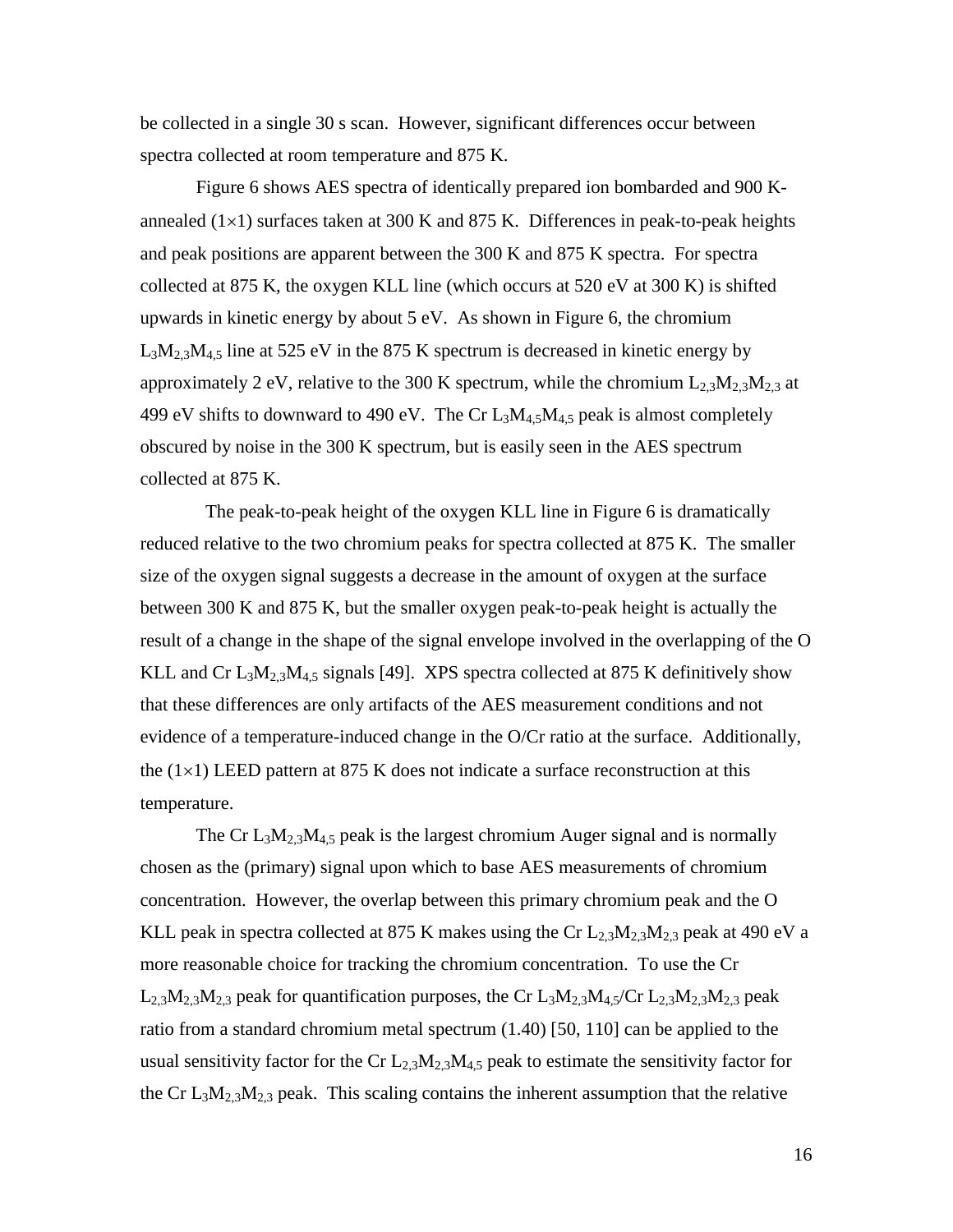

Figure 6. Shown above are AES spectra of identically prepared, ordered  $Cr_2O_3$  (1012) surfaces. The top spectrum was taken at 300 K and the bottom spectrum was taken at 875 K.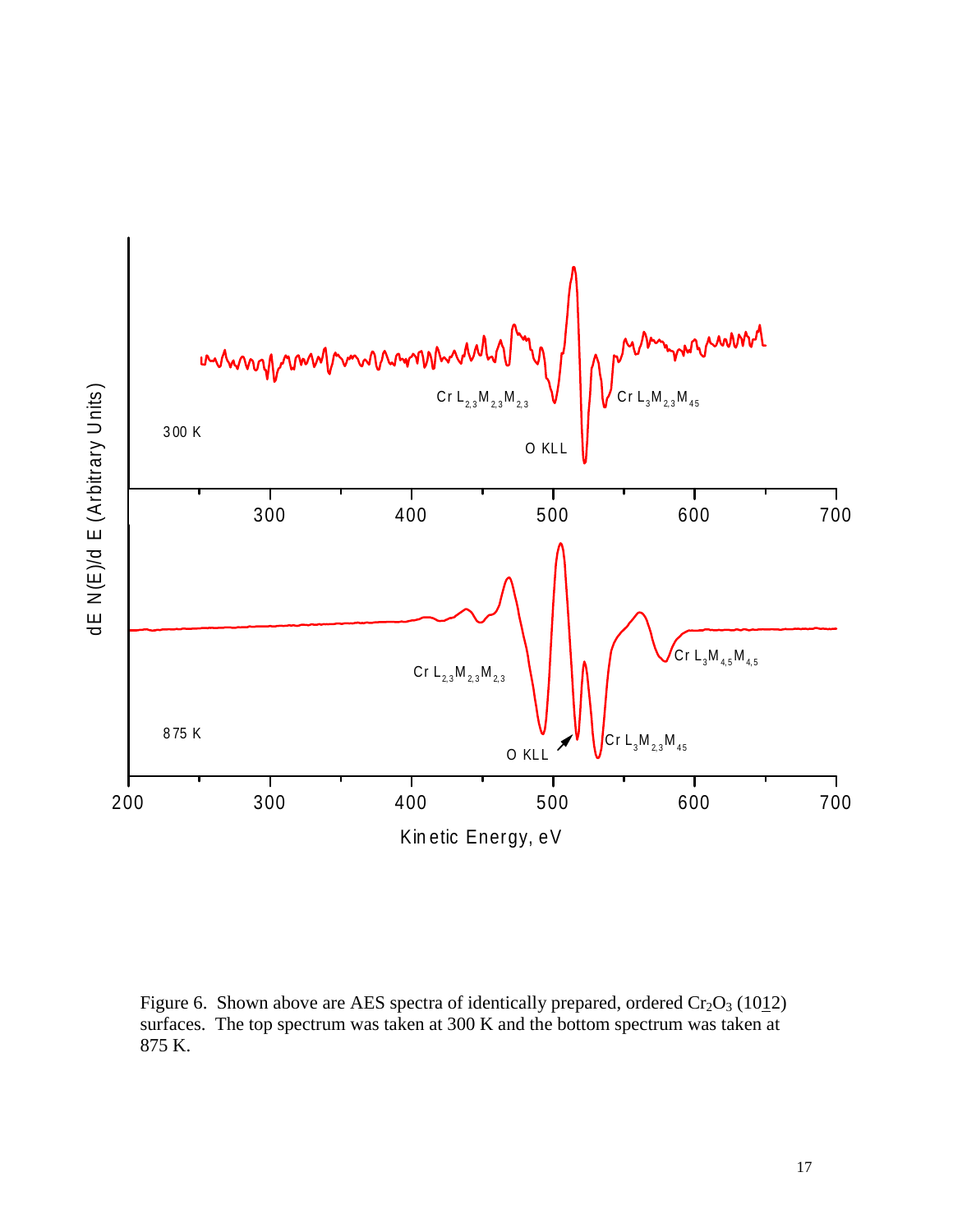peak-to-peak heights of the two chromium AES features are the same in both chromium metal and in  $Cr_2O_3$ . Given the overlap in the chromium and oxygen AES signals, the relative peak-to-peak heights of the chromium features in  $Cr_2O_3$  cannot be established. Other authors have used similar methods of "scaling" the  $Cr_2O_3$  Auger peaks [47, 51].

Because the oxygen peak-to-peak intensity in the AES derivative spectra is reduced by the O KLL and Cr  $L_3M_{2,3}M_{4,5}$  signal overlap, AES O/Cr ratios measured at 875 K do not yield the true value of the O/Cr ratio at the surface. A  $(1\times1)$  nearly stoichiometric surface yields an O/Cr ratio of  $0.67\pm0.03$  if the spectrum is collected at 875 K, rather than the 1.52 value obtained with XPS. The effect of temperature upon the apparent O/Cr ratio is, however, consistent between spectra. While the absolute ratio is not correct, variations in the (875 K) AES O/Cr ratio are an accurate indicator of changes in surface composition, as demonstrated below.

#### **2.3.3 Oxygen Uptake**

Thermal desorption spectra, AES, and XPS experiments were conducted on an ionbombarded and 900 K-annealed, (nearly stoichiometric) surface was subjected to repeated  $0.25$  L (1 L=10<sup>-6</sup> Torr s<sup>-1</sup>) doses of molecular oxygen. Oxygen exposures were conducted at 163 K, and AES spectra were collected at 875 K following each TDS run. Figure 7 shows the variations in the integrated  $O_2$  desorption signal (black) as a function of total dose. No oxygen desorbs following the first two 0.25 L exposures, suggesting that the initial oxygen doses are irreversibly adsorbed under TDS conditions (up to 650 K). For successive exposures totaling more than 0.5 L, an oxygen desorption feature is observed at 220 K in TDS. In subsequent TDS runs, the amount of  $O_2$  desorption first increases, and then levels out to a nearly constant value. As demonstrated below with AES, the integrated desorption signal levels out once the surface becomes saturated with irreversibly adsorbed oxygen. The 220 K desorption temperature is unchanged with coverage, a characteristic of first-order desorption kinetics. Because of the low desorption temperature and first-order desorption kinetics, the desorbing oxygen is assigned as originating from a molecular oxygen  $(O_2)$  surface species. An activation energy for desorption of 57 kJ/mol is estimated for this species using the Redhead equation and assuming a normal, first-order pre-exponential factor of  $10^{13}$  s<sup>-1</sup> [52].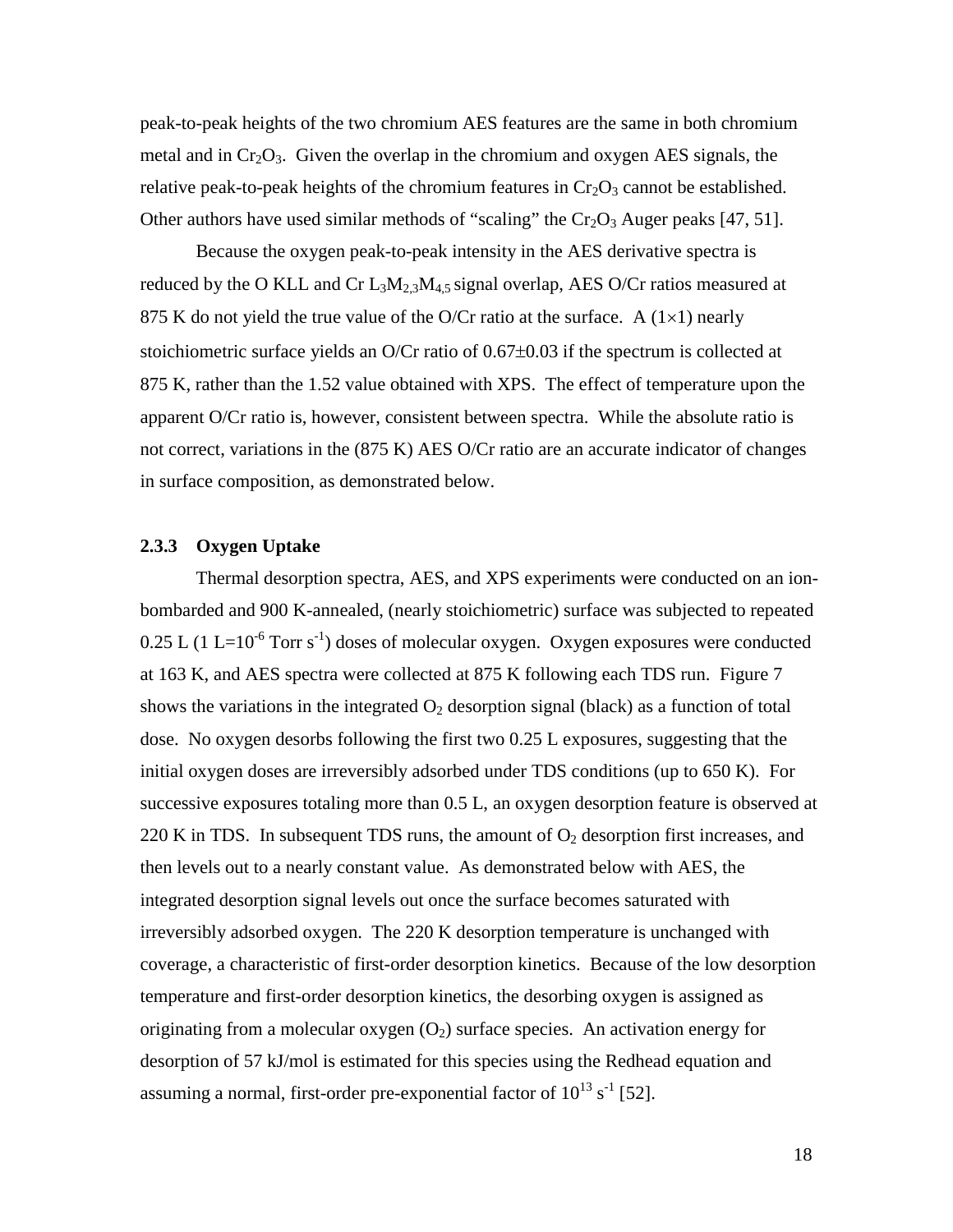

Figure 7. The AES O/Cr ratio (red), measured at 800 K, is compared with TDS measurements of the oxygen desorption signal (black). Initial 0.25 L doses of oxygen yield no desorption signal, indicating that these are irreversably adsorbed. AES measurements of the O/Cr ratio confirm oxygen uptake by the surface during the initial doses. Both curves level off after the surface has become oxygen "saturated".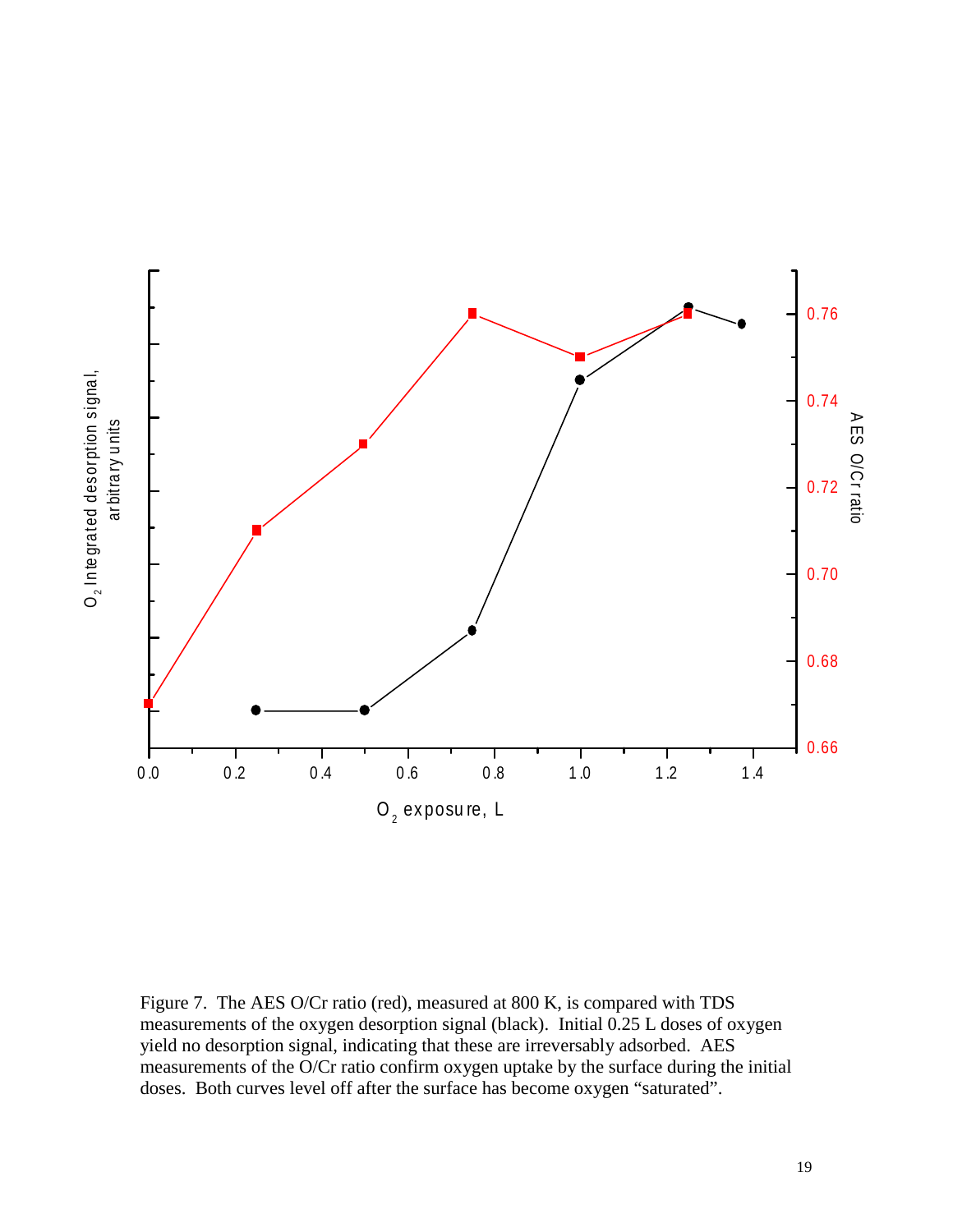The amount of surface  $O_2$  associated with the 220 K desorption feature in TDS is small. Oxygen TDS experiments (not shown) on an oxygen-saturated surface demonstrated that the 200 K desorption feature saturates for the lowest dose investigated  $(0.03 \text{ L})$ . Assuming a unity sticking coefficient for the molecular  $O_2$  species on an oxygen-saturated surface, an upper-limit estimate of adsorption yields  $1.08\times10^{13}$  O<sub>2</sub> molecules per cm<sup>2</sup>. Based on the unit cell parameters for  $\alpha$ -Cr<sub>2</sub>O<sub>3</sub>, an ideal, stoichiometric (1012) surface exposes  $4.86\times10^{14}$  five-coordinate Cr<sup>3+</sup> cations per cm<sup>2</sup>. The coverage of reversibly-adsorbed molecular  $O_2$ , therefore, corresponds to 2% or less of the available chromium sites on the ideal, stoichiometric  $Cr_2O_3$  (1012) surface.

Figure 5 (b) shows the Cr 2p and O 1s XPS data collected from a surface that was oxygenated during consecutive TDS runs, as described above. The adsorption of oxygen on the ordered, nearly stoichiometric surface results in no broadening of the Cr 2p peaks, and no new features attributable to an oxidation state greater than  $Cr^{3+}$  are observed. The only differences of note are a slight broadening (0.2 eV) and an increase in the intensity of the O 1s feature following oxygen adsorption. For the TDS treatments described above, the XPS O/Cr ratio increases from 1.52 for the ordered, nearly stoichiometric surface to 1.74 following 1.4 L of total oxygen exposure.

The amount of "irreversible" oxygen uptake during TDS experiments can be estimated from XPS data using a simple model based on the exponential decay of signal with sampling depth [53, 54]. Estimates of the expected O/Cr for an ideal, unrelaxed, stoichiometric  $Cr_2O_3$  (1012) surface (as shown in Figure 2) yields a value of 1.52 compared to a measured value of  $1.52\pm0.05$  for an ordered, nearly stoichiometric surface. If "saturation" coverage of one oxygen atom per five-coordinate  $Cr^{3+}$  cation is assumed, an estimated O/Cr ration of 1.71 is obtained from the model. The estimated value compares to a measured value of 1.74 for an oxygen saturated  $Cr_2O_3$  (1012) surface. The similar measured and estimated O/Cr ratios suggests an oxygen uptake yielding essentially a 1:1 ratio of oxygen adatoms to surface chromium cations on the oxygensaturated surface.

20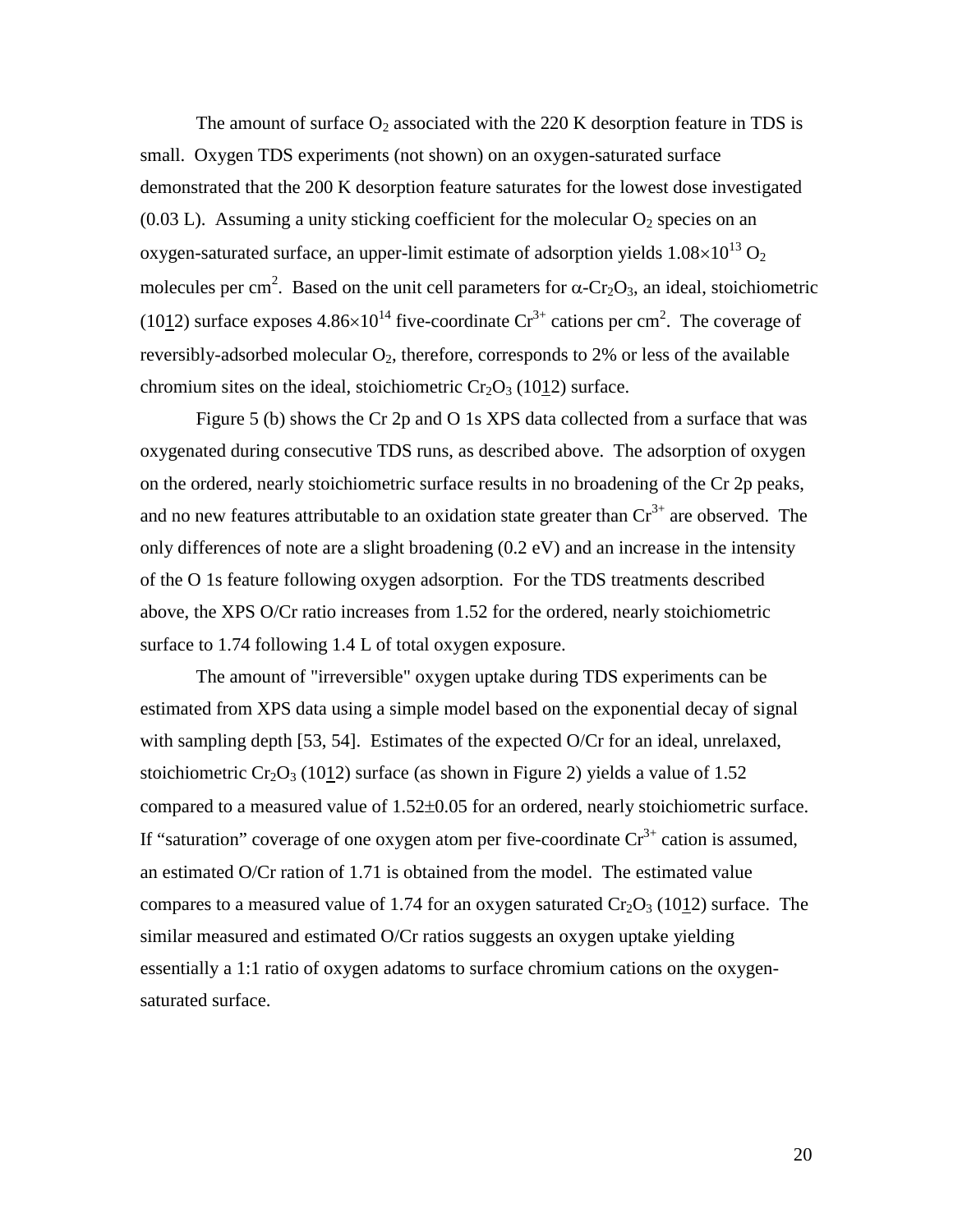AES also confirms the irreversible uptake of oxygen by the surface. Shown in Figure 7 (red) is the increase in the AES O/Cr ratio as the surface changes from a nearlystoichiometric,  $(1\times1)$  surface to an oxygen saturated surface that adsorbs only molecular  $O_2$ . The nearly stoichiometric surface has an O/Cr ratio of 1.52 as measured by XPS and 0.67 as measured by AES (875 K). Following oxygen saturation of the surface, the O/Cr ratio measured using XPS is 1.74 and AES measurements yield 0.76, an increase in the O/Cr ratio of 13–14% relative to the nearly stoichiometric surface for each technique. These data indicate that while AES at 875 K is a poor technique for measuring the surface O/Cr directly it can be used to track *changes* in composition accurately.

Thermal desorption experiments above 650 K were not possible with the experimental setup used, but the thermal stability of the "irreversibly" adsorbed oxygen deposited during TDS was investigated at higher temperatures. An oxygen-saturated surface was annealed at 1100 K for 2 min and then cooled. AES O/Cr ratios collected from an oxygen-saturated surface before and after annealing to 1100 K were comparable, indicating no significant loss of surface oxygen for sample temperatures of up to 1100 K. Following the thermal treatment,  $O_2$  was also dosed onto the sample at 163 K and the resulting TDS spectra were identical to those collected from the oxygen-saturated surface. The integrated desorption areas before and after annealing were similar, indicating that the composition of the oxygen-saturated surface was unchanged by the thermal treatment.

LEED was used to investigate the ordered (nearly stoichiometric), partiallyoxygenated, and fully-oxygenated surfaces. LEED observations were made at 300 K and 725 K. Only a  $(1\times1)$  LEED periodicity was observed following any degree of oxygen exposure at 163 K. However, the LEED beams appeared somewhat sharper following the initial oxygen exposure.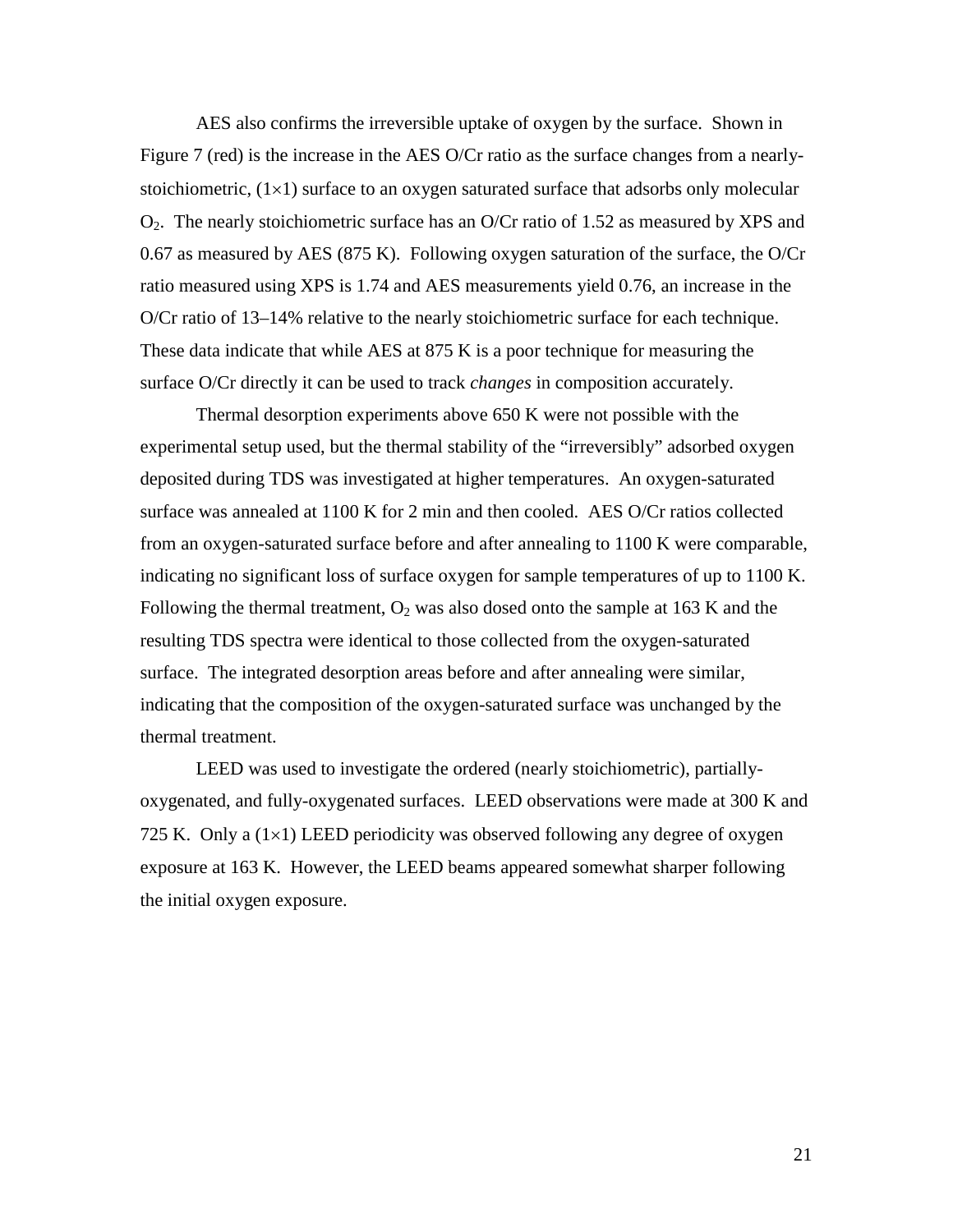#### **2.4 Discussion**

The  $(1\times1)$  rectangular LEED pattern shown in Figure 3 for an ion-bombarded and annealed surface is consistent with a simple termination of the bulk structure of  $Cr_2O_3$ along the (1012) plane [17, 55]. Surface energy considerations dictate that the non-polar, stoichiometric termination should be the most stable [16, 17]. However, oxide surfaces prepared by ion bombardment and annealing can exhibit non-stoichiometric terminations, particularly if one of the component ions is preferentially sputtered.

Insight into the composition of the surfaces prepared in this study can be gained by comparing XPS composition measurements to expected values of the O/Cr ratio for the different surface terminations. The O/Cr ratio is estimated using a simple exponential decay model of photoemission intensity [54]. For an ideal, non-polar, stoichiometric surface termination along  $Cr_2O_3$  (1012), the expected XPS O/Cr ratio is 1.52, in good agreement with the value of  $1.52 \pm 0.05$  observed experimentally for ion bombarded and annealed surfaces. If the ideal stoichiometric surface is modified by the addition of an extra terminating layer of oxygen anions (oxygen saturated), the exponential decay model [54] gives an estimated XPS O/Cr ratio of 1.71. This value agrees well with the experimentally measured O/Cr=1.74 for an oxygen saturated surface.

The observed  $(1\times1)$  LEED periodicity and the similarity between the experimental and expected XPS O/Cr ratios suggests that a nearly-stoichiometric  $Cr_2O_3$ (1012) surface can be prepared by ion bombardment and high temperature annealing. While the surface cannot be deemed defect free, the nearly-stoichiometric composition of this ordered surface suggests a simple non-polar termination that exposes predominantly five-coordinate  $Cr^{3+}$  cations as expected for an ideal termination of the bulk structure. Similarly, the repeated exposures of oxygen to a  $(1\times1)$ , nearly stoichiometric surface at low temperature results in an ordered uptake of oxygen approaching one oxygen atom per surface chromium cation.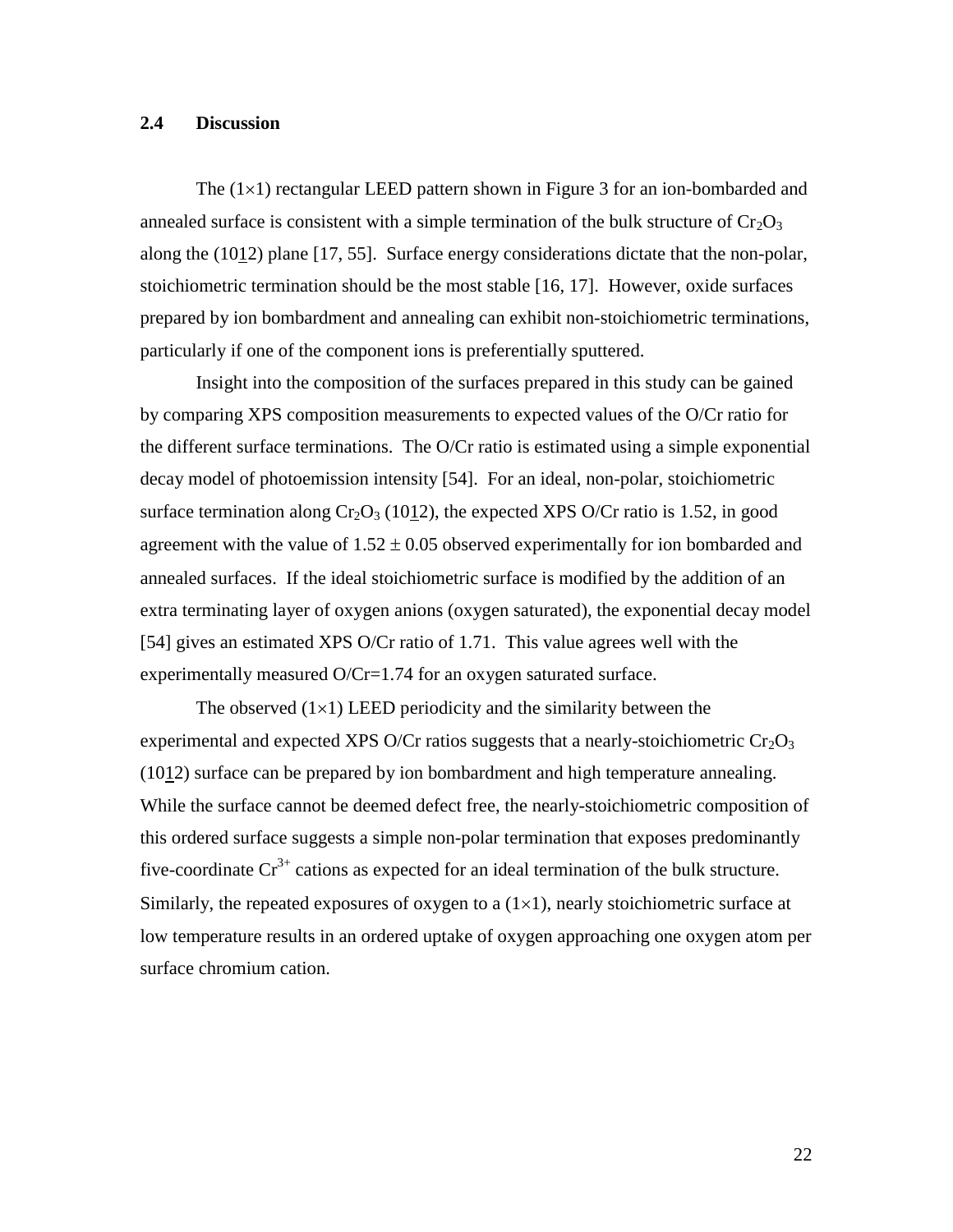#### **2.4.1 Ion bombardment and annealing experiments**

XPS spectra of the surface following ion bombardment and throughout subsequent annealing steps show no significant change in the O/Cr ratio for temperatures up to 1100 K. The O/Cr ratios measured using XPS (300 K) remain constant at 1.52  $\pm$ 0.05, a ratio similar to that expected from an ideal stoichiometric  $Cr_2O_3$  (1012) surface. The results suggest that oxygen and chromium are removed from the surface at close to a stoichiometric rate during ion bombardment, in agreement with some previous work [21, 22]. It should be noted that no evidence for surface oxidation during ion bombardment, as seen by Henrich [19], was observed to within the error of our measurements  $(\pm 0.05)$ . However, XPS spectra were collected in normal emission mode, which is the least surface sensitive geometry. Therefore, small changes in the surface O/Cr ratio may have gone undetected.

#### **2.4.2 Surface uptake of oxygen**

The lack of an oxygen desorption signal in TDS following initial oxygen doses and the accompanying increase in the surface O/Cr ratio noted in both XPS and AES demonstrate that a nearly stoichiometric  $Cr_2O_3$  (1012) surface strongly adsorbs oxygen at 163 K. Additionally, the adsorbed oxygen is stable up to at least 1100 K, consistent with reports of strongly bound oxygen over  $Cr_2O_3$  powders and films [25, 36, 38]. Because the desorption temperature for molecularly-adsorbed oxygen is expected to be low [56, 63], the "irreversibly"-adsorbed species is attributed to the dissociative adsorption of oxygen.

Retention of the  $(1\times1)$  LEED pattern following oxygen exposure demonstrates that the oxygen adlayer is commensurate with the stoichiometric surface periodicity, and XPS yields an estimate of nearly one oxygen atom per surface  $Cr^{3+}$  cation at saturation. The periodicity and composition of the oxygen saturated surface suggests that the dissociative adsorption of oxygen completes the coordination octahedra of the surface cations, effectively capping the single vacant coordination site of the cations at the stoichiometric surface to give six-coordinate surface chromium atoms.

Based on IR studies in the literature, the state of dissociatively adsorbed oxygen most commonly proposed in on  $Cr_2O_3$  powders is a terminal chromyl species (*i.e.*,  $Cr=O$ )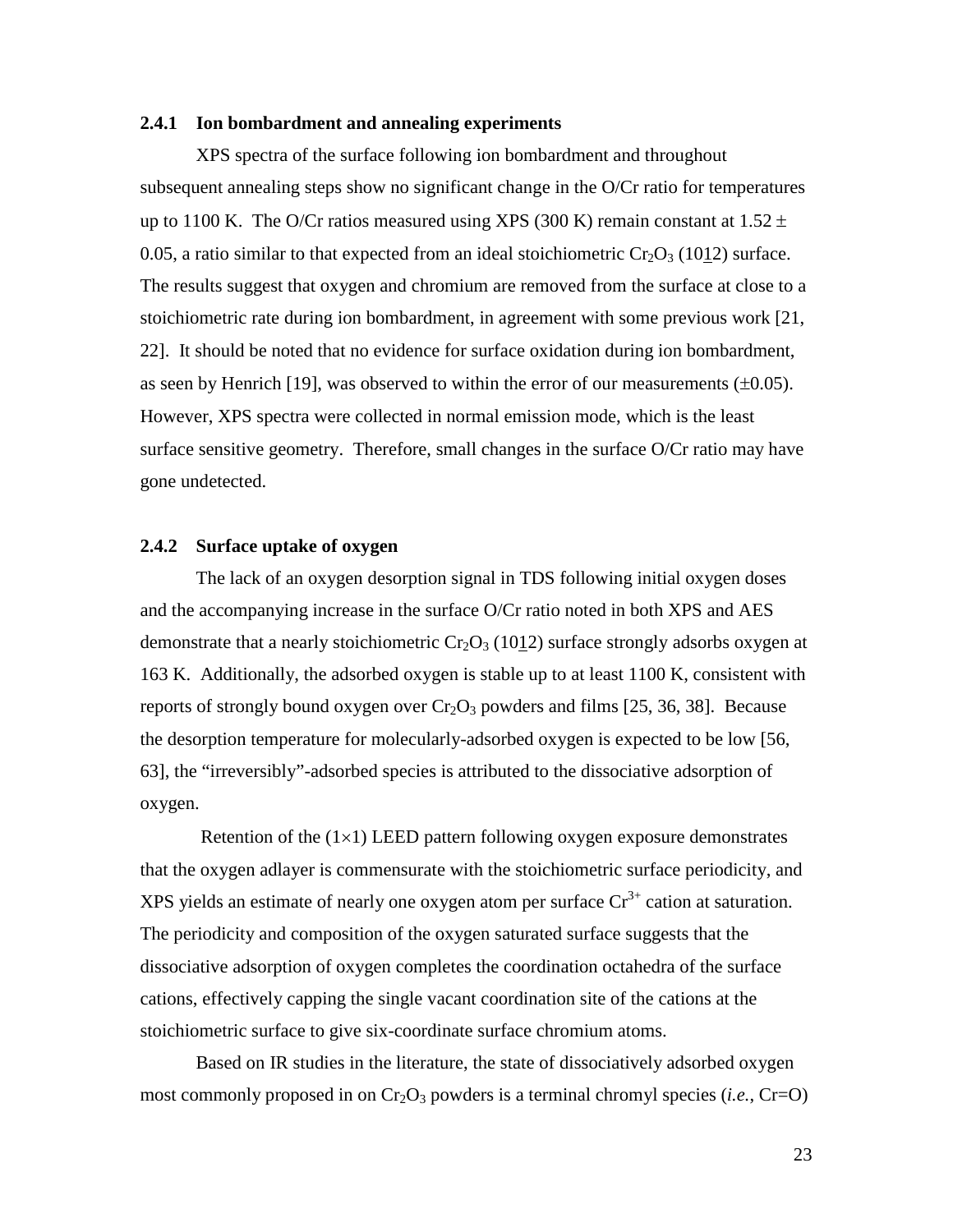[26, 25] having a bond order of nearly two [26, 36]. In the original study by Zecchina and coworkers [26], the predominant crystal face on microcrystalline powders was misidentified as the (0001) surface. However, a later diffraction study from the same group correctly identified (1012) as the predominant exposed crystal face on microcrystalline  $Cr_2O_3$  powders [27]. The original misidentification led to confusion in the literature concerning the nature of available surface cations over  $Cr_2O_3$ microcrystalline powders, and the surface was assumed to contain both four- and fivecoordinate  $Cr^{3+}$  prior to oxygen adsorption [26]. Davydov and coworkers [35, 36, 37] suggested that Cr=O formation occurs at initially four-coordinate cations most likely in a 2+ oxidation state, and concluded that five-coordinate chromium cations are inert toward dissociative oxygen adsorption. It is clear from the current work, however, that fivecoordinate  $Cr^{3+}$  cations on the (1012) surface actively dissociate oxygen.

For the ion-bombarded and 900 K-annealed  $(1\times1)$  surface in this study, LEED and XPS indicate the presence of the expected non-polar (1012) termination of the  $Cr_2O_3$ single crystal, suggesting that five-coordinate  $Cr^{3+}$  is the predominantly exposed surface cation. In agreement with the literature on powders, the form of dissociated oxygen on the (1012) surface is attributed to terminal chromyl species (Cr=O). The large ( $\approx$ 4.5Å) separation between nearest neighbor cations on the ideal (1012) surface suggests the occurrence of bridging oxide ions or peroxide species is unlikely. Following dissociative adsorption of oxygen, surface chromium cations are capped by the terminal chromyl oxygen to give six-coordinate (*i.e.* fully-coordinated) surface cations. Additionally, LEED observations show that the surface periodicity is unchanged by oxygen uptake, indicating that the octahedral coordination environment of the cations is retained.

Formation of terminal Cr=O may be formally described as a two electron oxidation of chromium  $Cr^{3+}$  cations to  $Cr^{5+}$  [35]. Unfortunately, the XPS results offer little insight into this oxidation process. Similar to the findings of Foord and Lambert [38] for  $Cr_2O_3$  (0001) films, XPS following oxygen adsorption on  $Cr_2O_3$  (1012) gives no indication of a change in the oxidation state of surface chromium cations. Employing the same exponential decay model used to estimate the surface compositions [54], the fraction of the Cr 2p XPS signal originating from surface chromium cations is expected to be about 16%. If a chemical shift involving 16% of the Cr 2p signal occurred upon

24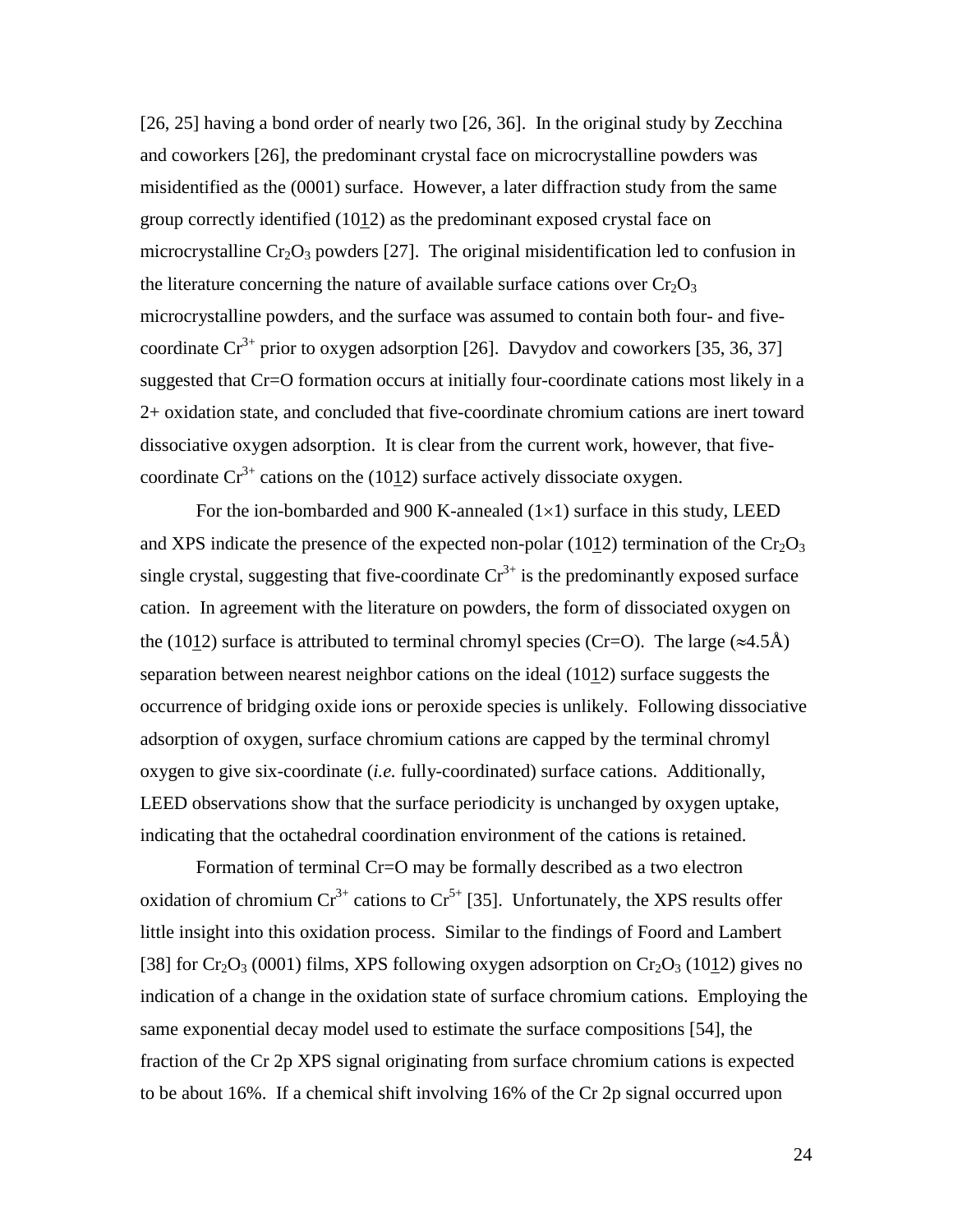oxidation, it should be readily observable as a broadening or a shoulder in the Cr 2p XPS signal. Complicating the interpretation of the XPS data is the lack of standard spectra for  $Cr^{5+}$  [43], likely due to the restricted chemistry exhibited for  $Cr^{4+}$  and  $Cr^{5+}$  compounds [57]. No clear indication is available from the literature as to the XPS binding energy of  $Cr^{5+}$ . One study of supported chromia catalysts suggests that the binding energy of  $Cr^{5+}$ falls *between* that of  $Cr^{3+}$  and  $Cr^{4+}$  [58], although these assignments are based on peak fits rather than standard spectra. Even the binding energy of  $Cr^{4+}$  oxides is unclear. Some references suggest the binding energy is less than that of  $Cr^{3+}$  in  $Cr_2O_3$  [43, 59], while others suggest that it is greater [58].

In addition to the "irreversible" dissociative adsorption of oxygen, the observation of a low temperature (220 K) desorption feature in TDS indicates that reversible molecular adsorption of  $O_2$  also occurs. Since this desorption feature grows in intensity as the surface concentration of dissociatively adsorbed oxygen increases, it seems clear that molecular  $O<sub>2</sub>$  adsorption occurs on oxide-terminated regions of the surface formed by the initial dissociative adsorption of oxygen. This interpretation is in agreement with the findings of Davydov and coworkers [36, 37] who observed that dissociative and molecular adsorption of oxygen occurs over reduced and oxidized  $Cr_2O_3$  samples, respectively.

The adsorption of molecular oxygen at  $Cr^{3+}$  sites to form  $Cr^{4+}$ -O<sub>2</sub> has been proposed previously in the literature on  $Cr_2O_3$  powders [23, 36]. While the nearly stoichiometric Cr<sub>2</sub>O<sub>3</sub> (1012) surface exposes many Cr<sup>3+</sup> sites, the XPS results suggest that nearly all of the surface cations are capped by terminal chromyl oxygen species during the initial stages of oxygen adsorption. The low uptake of molecular oxygen (2% coverage or less of surface cations) is consistent with this idea. Because of the low coverage of molecular oxygen, the corresponding adsorption sites are attributed to cations present at a low concentration as defects in the oxygen-terminated surface. The current data shed no light on the nature of these defect sites. They could originate from defective sites on the nearly stoichiometric surface that are not amenable to dissociative oxygen adsorption, or they could simply be five-coordinate cations with no vacant neighbors capable of providing a site pair for  $O_2$  dissociation.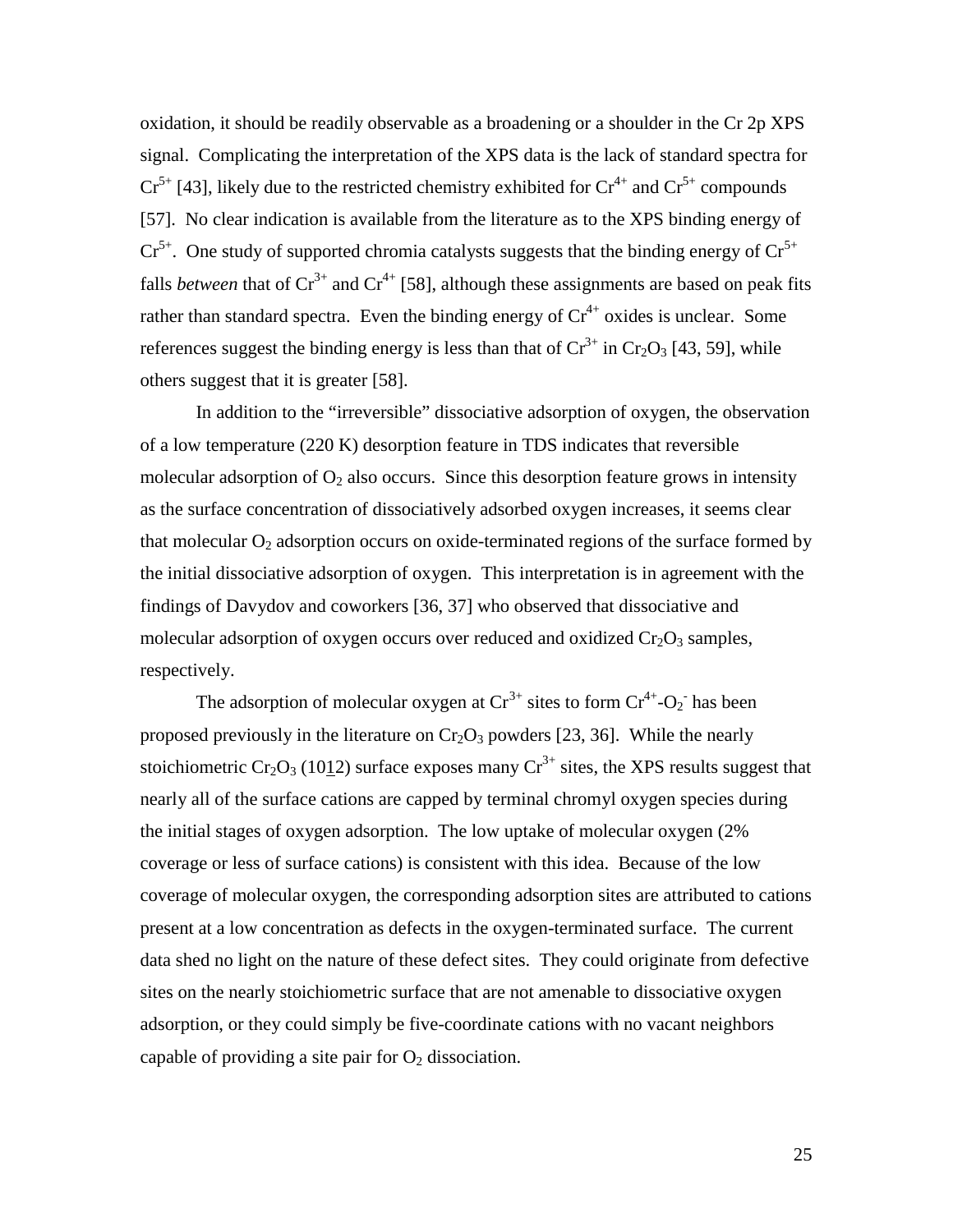# **2.5 Conclusions**

It has been demonstrated that both  $(1\times1)$  nearly stoichiometric and oxygenated  $Cr_2O_3$  (1012) surfaces are stable in UHV at temperatures of up to 1100 K. LEED and XPS data suggest that the ion-bombarded and 900 K-annealed surface periodicity and stoichiometry are reasonably explained as a nearly stoichiometric, non-polar  $(1\times1)$ termination of the surface. The nearly stoichiometric surface interacts strongly with oxygen. Molecular oxygen adsorbs dissociatively and "irreversibly" (up to 1100 K) with  $a (1\times1)$  periodicity, and in an amount corresponding to nearly one oxygen atom per surface chromium cation. The oxygen adatoms are attributed to terminal (*i.e.*, Cr=O) chromyl species that complete the coordination shell of five-coordinate  $Cr^{3+}$  cations at the nearly stoichiometric surface. The adsorption of small quantities of molecular oxygen is observed on the oxide-terminated surface, and the corresponding adsorption sites are assigned to cation defect sites in the terminating oxide layer.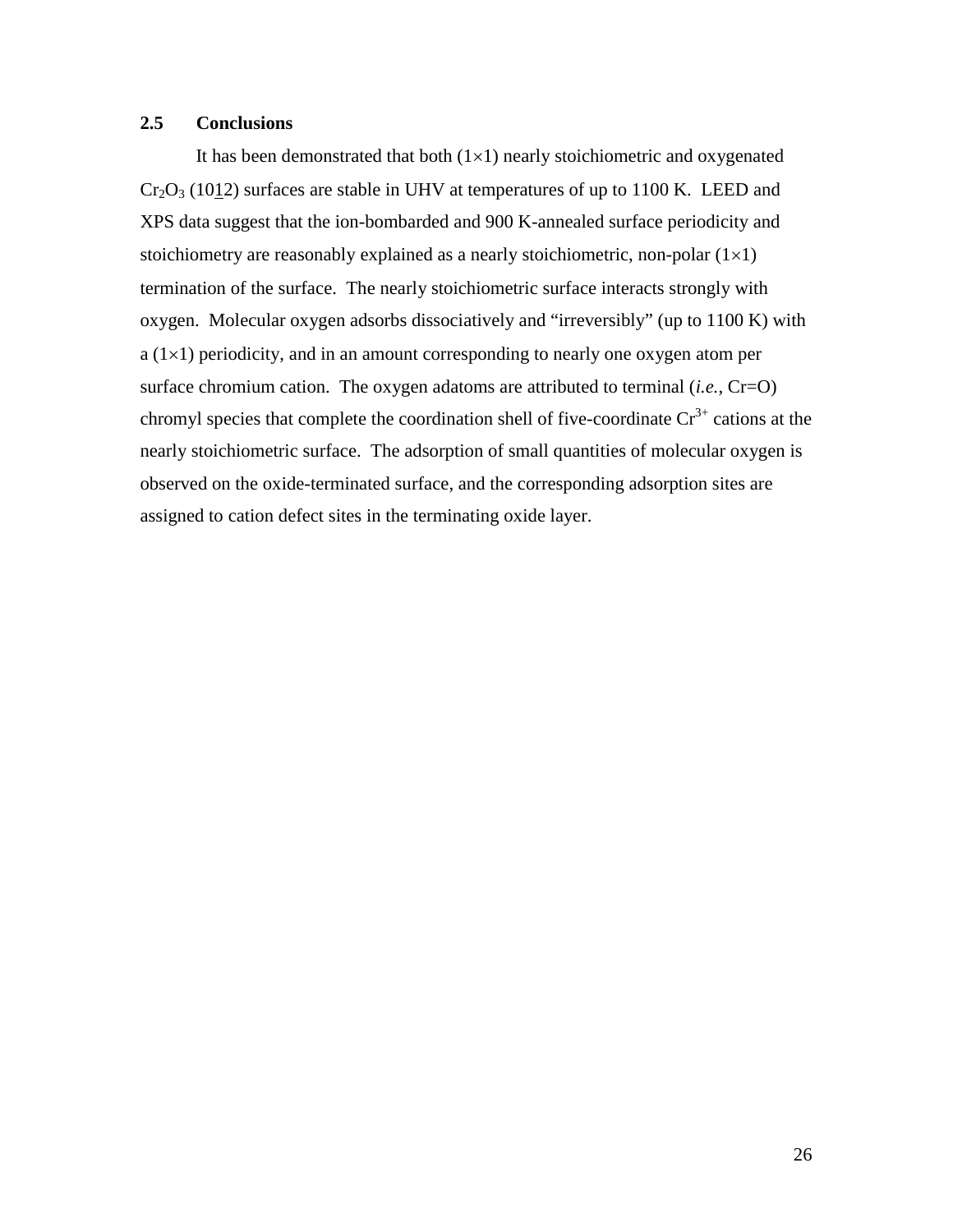# **Chapter 3 Reaction of 1-chloro-1-flouroethene over** the  $Cr_2O_3$  (1012) Surface

#### **3.1 Introduction**

Much of the literature concerning halocarbon chemistry over  $Cr_2O_3$  has been devoted to compounds that are intermediates or byproducts formed during the manufacture of alternative refrigerant compounds [4, 91, 102, 105]. Unsaturated halocarbons are used as feedstocks (see Figure 1) for the manufacture of industrially important HCFCs, and are often cited as both intermediates and non-selective products [4, 99].

Vecchio and coworkers [60] studied the fluorination (replacement of chlorine or hydrogen by fluorine) of many halocarbons over aluminum fluoride  $(AIF_3)$  catalyst and observed many of the same reactions that were later reported over  $Cr_2O_3$  and other fluorination catalysts [4, 105, 106]. They observed that fluorination is the dominant reaction in the presence of HF, but that HF and HCl abstraction from halo-ethanes to form halo-ethenes occurs in the absence of HF. A build-up of HX  $(X=Cl)$  or F) on the surface caused the subsequent re-addition of HF and HCl to the halo-ethenes. The readdition of HX combined with the exchange of halogen between the HCFC molecules and the surface resulted in a broad mix of saturated and unsaturated products. In the words of the authors [60], "In the absence of added hydrogen halide, these (reactions) can lead to a given fluoroethane being converted into most of its fellows".

Surface reactions over  $Cr_2O_3$  powders are similar to those found over AlF<sub>3</sub> [61]. Kavanagh and coworkers [62] used deuterium labeled HF (DF) to study the addition of HF to trichloroethene (TCE) and subsequent halogen exchange reactions over microcrystalline  $Cr_2O_3$  catalyst that was pretreated with HF. They reported that HX addition/elimination reactions and direct halogen exchange with the surface may each occur for HCFC's over  $Cr_2O_3$ . In deuterium labeling experiments using DF and TCE, the label indicated that that HX addition to TCE follows the Markovnikov rule. The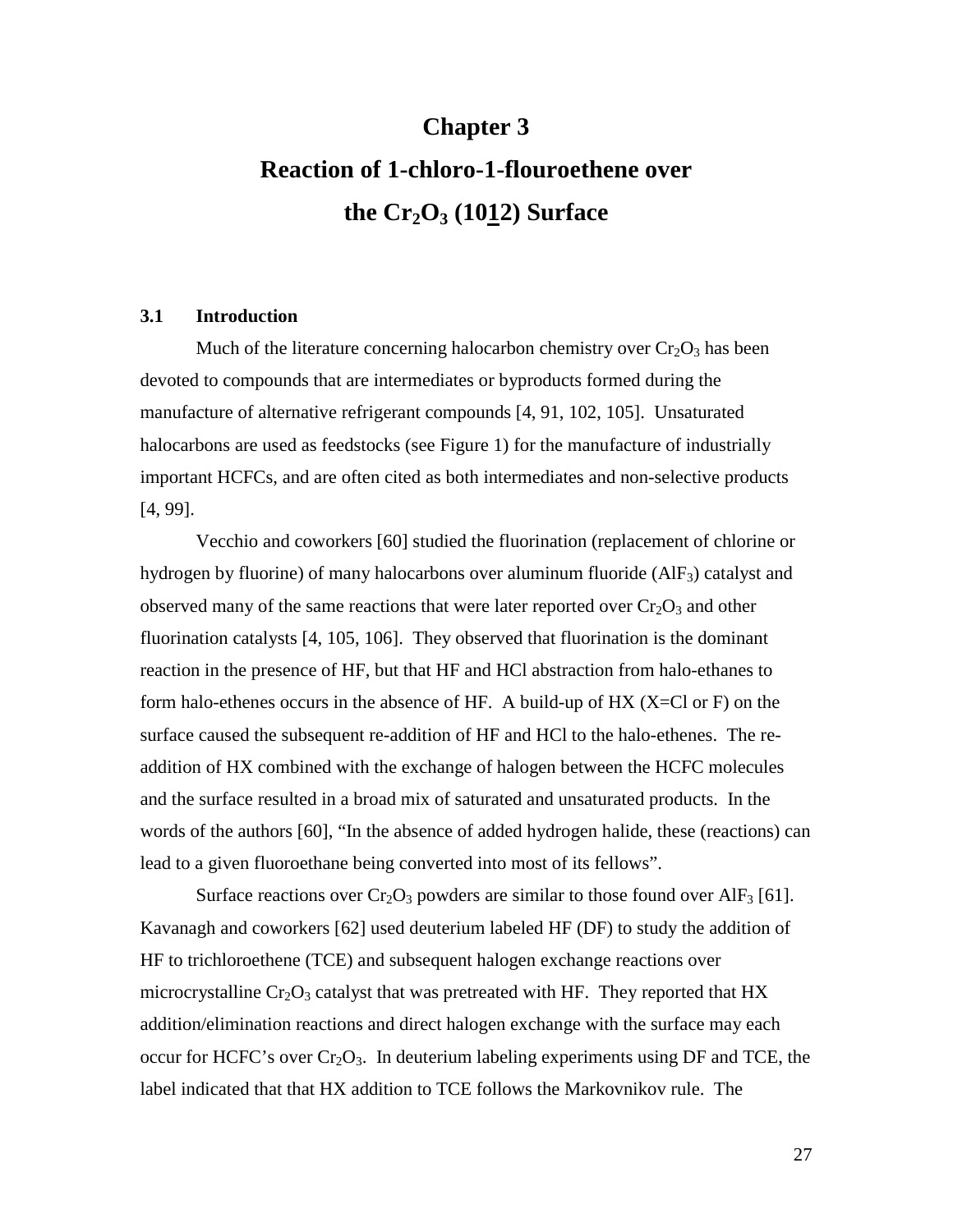incorporation of only a single deuterium label in product molecules that contained multiple fluorine atoms indicated that halo-alkanes must also undergo F-for-Cl exchange with a halogen species on the catalyst surface. Multiple HF elimination/ DF addition steps would have introduced more deuterium labels into the product. The addition of HF across the C=C double bond was postulated as a first step in the reaction of HF and TCE. Subsequent fluorination is though to occur via halogen exchange with surface fluorine. Hydrofluorination of TCE at 523 K was reported to yield about 90%  $CF_3CH_2Cl$  (HCFC-133a). Kavanagh and coworkers [62] report the cation oxidation state as  $Cr^{3+}$ , but no specific information concerning the catalyst surface was offered.

Kemnitz and coworkers [101, 106] used deuterium labeled HCl (DCl) and HF (DF) to study CHF<sub>2</sub>CHF<sub>2</sub> isomerization to CF<sub>3</sub>CH<sub>2</sub>F (HFC-134  $\rightarrow$  HFC-134a). They reported that if microcrystalline  $Cr_2O_3$  was pretreated with HF, then isomerization proceeds via HF elimination to form  $CF_2=CHF$  followed by the re-addition of HF, in accordance with the Markovnikov rule, to form  $CF_3CH_2F$ . Interestingly, if the catalyst was pretreated using DCl then a complex set of reactions ensued that included HX elimination, followed by both Markovnikov and anti-Markovnikov HX addition. The presence of chlorine on the  $Cr_2O_3$  surface promoted the formation of a broad range of saturated and unsaturated products. This result echoes the earlier work of Vecchio and coworkers [60] who made the similar observations over AlF3.

Brunet *et al.* [105] have studied the reaction of  $CF_3CH_2Cl$  (HCFC-133a) over  $Cr_2O_3$  powder and reported that HF elimination occurs both in the presence and absence of HF. Over  $Cr_2O_3$  samples that were not pre-fluorinated and in the absence of added HF, the formation of  $CF_2=CHCl$  (HCFC-1122a) via HF elimination was reported as the primary reaction. The overall reaction was reported as

# $CF_3CH_2Cl \implies CF_2=CHCl + HF$

At equilibrium, approximately equal amounts of HCFC-1122a and HCFC-133a were found in the reaction mix. Brunet *et al.* reported that no surface chlorine was observed with XPS on the catalyst following HCFC-133a reaction in the absence of HF. Direct exposure of the catalyst to HF at 280  $\degree$ C for 2 hours resulted in a maximum (XPS) F/Cr ratio of 0.36.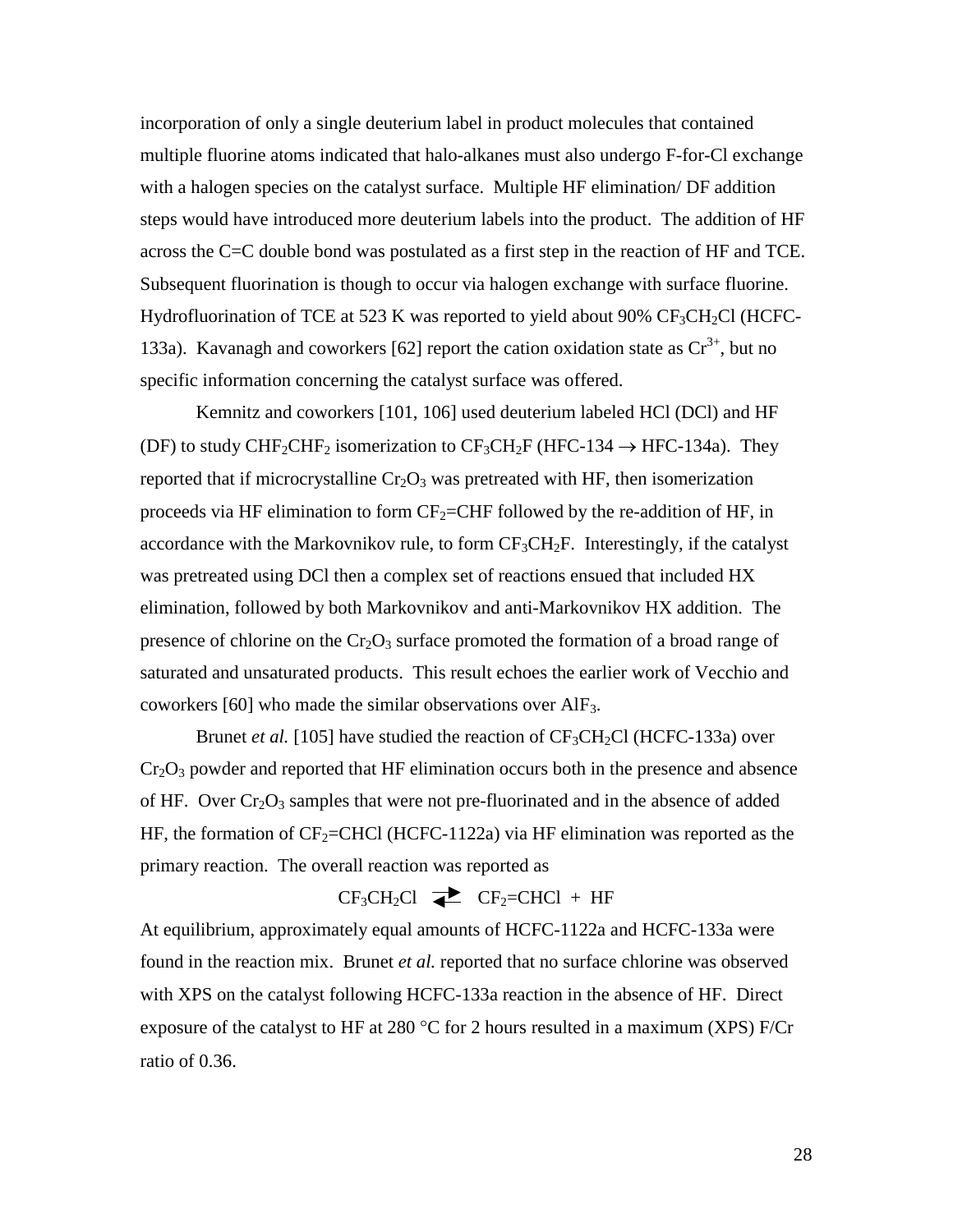Freund and coworkers [63-66] have studied ethene adsorption in UHV over stoichiometric and oxygen-exposed  $Cr_2O_3$  (0001) thin films that were epitaxially grown on Cr (110). Over the stoichiometric surface they reported that ethene forms a  $\pi$ complex at surface cation sites that has a desorption temperature of 220 K. This corresponds to a first-order activation energy for desorption of around 57 kJ/mol, using the Redhead method [52]. Surfaces that were pre-exposed to oxygen adsorbed ethene only at defect sites, strongly attenuating the amount of uptake for an oxygen-saturated surface. Scarano *et al.* [67] reported similar findings over  $Cr_2O_3$  microcrystalline powders that contained predominantly (1012) faces. Both groups [63, 64, 67] have suggested that the ethene molecule is arranged with its molecular axis parallel to the  $Cr_2O_3$  surface. Both groups also suggest that surface-adsorbate bonds consist of a small amount of charge transfer from the molecule to the surface with minimal backbonding by the  $Cr^{3+}$  cations.

The work described herein is most closely related to the work performed by Freund and coworkers [63-66]. Studies of unsaturated HCFC's are lacking in the surface science literature. The TDS of ethene over  $Cr_2O_3$  (0001) films by Freund and coworkers provides an interesting comparison to the CFCl=CH<sub>2</sub> TDS on the Cr<sub>2</sub>O<sub>3</sub> (1012) surface, as discussed below. Despite the common occurrence of halo-ethenes as intermediates and non-selective products during the manufacture of HFC-134a over  $Cr_2O_3$ -based catalysts, little is known about their reactivity over  $Cr_2O_3$ . This work is the first study of an unsaturated halocarbon over single crystal  $Cr<sub>2</sub>O<sub>3</sub>$ . In contrast to many studies of halocarbons over  $Cr_2O_3$  powders that may be found in the literature, HF was not used as a reactant or pre-treatment gas for any of the experiments described herein [61, 62, 99, 105].

#### **3.2 Experimental**

PCR Inc. 1-chloro-1-fluoroethene (CFCl=CH<sub>2</sub>) (97 %), Matheson acetylene (HC=CH) (99.6 %), Matheson oxygen (99.997 %), and Matheson deuterium (99.997 %) were used as received. The 1-chloro-1-fluoroethene was analyzed by mass spectrometry for acetylene (m/z=26) contamination and none was found. Gas dosing was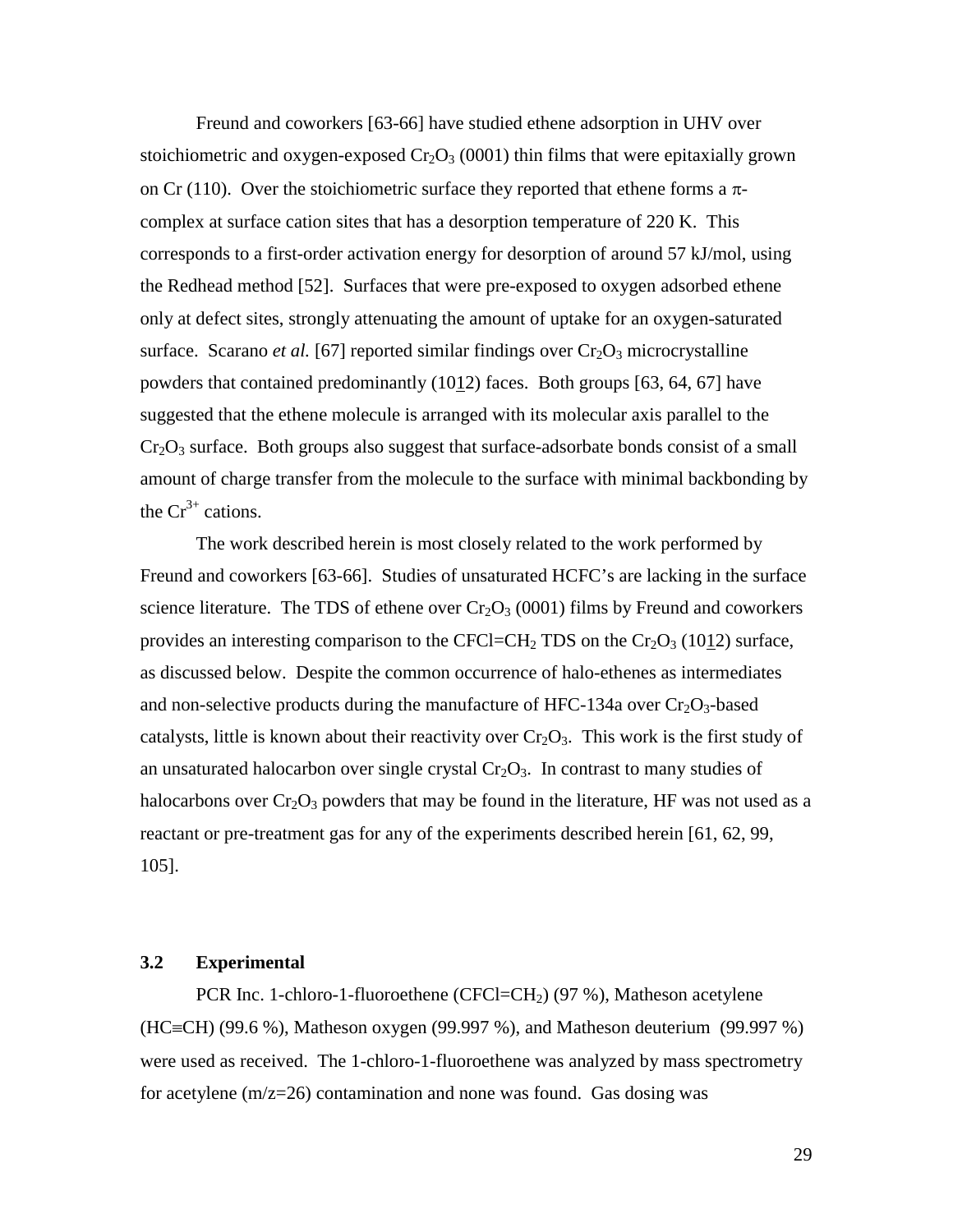accomplished by backfilling the chamber through a variable leak valve. All dose sizes have been corrected for ion gauge sensitivity [41], and desorption quantities have been corrected for mass spectrometer sensitivity [68, 69].

The reaction of  $CFCI=CH<sub>2</sub>$  (HCFC-1131a) over nearly stoichiometric and oxideterminated (1×1)  $Cr_2O_3$  (1012) surfaces was investigated using thermal desorption spectroscopy (TDS), Auger electron spectroscopy (AES) and low-energy electron diffraction (LEED). A nearly stoichiometric,  $(1\times1)$  surface was prepared by ionbombardment followed by annealing to 900 K. The oxygen-saturated surface was prepared by repeated 0.2 L oxygen exposures at 163 K, following preparation of the nearly stoichiometric surface (Chapter 2). Oxygen saturation of the surface was confirmed using TDS and AES, which both indicate a concentration of adsorbed oxygen corresponding to nearly one oxygen atom per surface  $Cr^{3+}$  cation. The oxygen-saturated surface consists almost entirely of fully coordinated chromium cations that are capped by oxide ions to form a terminal layer of surface chromyl species (Cr=O).

AES measurements were conducted at 800 K to avoid sample charging. Because of overlap between the primary oxygen and chromium Auger peaks, the surface chromium concentration was followed by measuring the Cr  $L_{2,3}M_{2,3}M_{2,3}$  (490 eV) peakto-peak height (section 2.3.2). The amount of chlorine on the surface was determined using the Cl KLL signal (190 eV). All doses for  $CFCI=CH<sub>2</sub>$  and acetylene TDS experiments were conducted at 163 K.

#### **3.3 Results**

CFCl=CH2 (HCFC-1131a) reacted readily with an ordered, nearly stoichiometric  $Cr_2O_3$  (1012) surface. Following a product search that included all mass numbers (m/z) from  $2 - 200$ , acetylene (HC=CH) was determined to be the single gas-phase product formed. Specifically, no fluoroacetylene, chloroacetylene, HCl or HF reaction products were observed during TDS. The  $HC=CH_{(g)}$  product identification was made by comparison of mass spectrometer cracking patterns for acetylene with thermal desorption peak intensities. The relative intensities of four m/z signals were used to positively identify acetylene (27, 26, 25, 13). The acetylene cracking pattern is in good agreement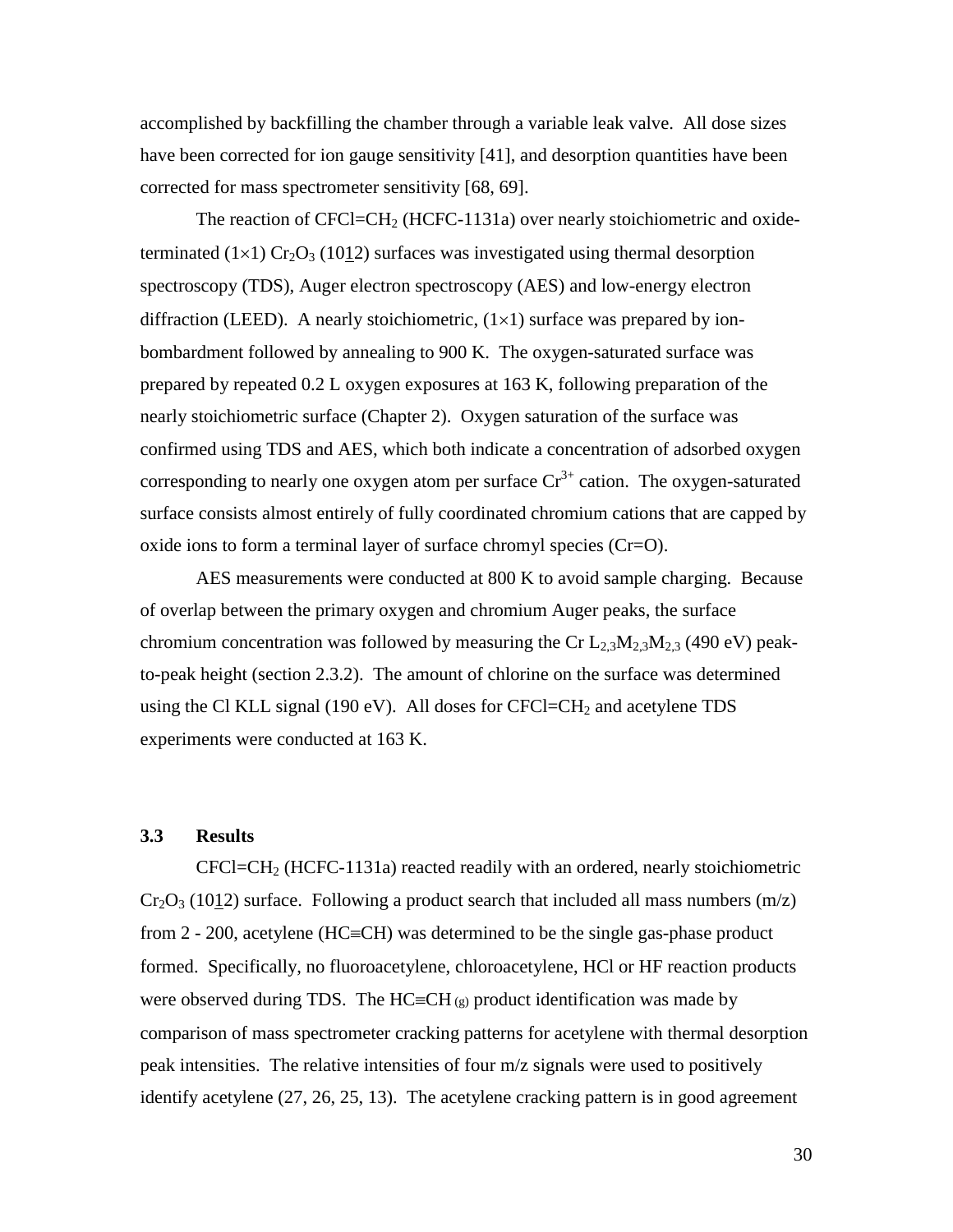with published data for acetylene [70]. The primary mass peak for acetylene m/z=26, and this mass number was monitored to follow acetylene desorption. AES was used to demonstrate that halogen removed from the reactant molecule remains on the sample surface following reaction.

#### **3.3.1 CFCl=CH2 Thermal Desorption from a Nearly Stoichiometric Surface**

The top and bottom panels of Figure 8 show desorption traces of reactant and product from CFCl=CH<sub>2</sub> TDS experiments initiated on a nearly stoichiometric Cr<sub>2</sub>O<sub>3</sub> (1012) surface. Both reactant and product desorption features undergo peak temperature shifts and significant intensity changes. Therefore, a dose size of 0.03 L is shown for  $CFCI=CH<sub>2</sub>$  and 0.06 L is shown for HC=CH, to best illustrate the changes observed for each molecule.

#### **3.3.1.1 CFCl=CH2 Desorption**

The top panel of Figure 8 follows desorption of the dosed molecule, CFCl=CH<sub>2</sub> (m/z=80), during a TDS series of consecutive 0.03 L doses initiated over a nearly stoichiometric,  $(1\times1)$  Cr<sub>2</sub>O<sub>3</sub> (10<u>1</u>2) surface. The peak desorption temperature is 180 K following the first dose and shifts upwards to 200 K by 0.10 L of total exposure. In subsequent doses the intensity of the 200 K feature increases and the 180 K feature reappears. As the total dose reaches 0.16 L, the intensity of the 200 K feature decreases, leaving the 180 K feature as the primary contribution to the desorption spectrum. The initial upward shift in peak desorption temperature of around 20 K suggests that the surface-adsorbate interaction is initially strengthened by  $CFCI=CH<sub>2</sub>$  exposure (initial surface halogenation), but this effect is reversed for total exposures beyond about 0.16 L.

In TDS experiments conducted using larger dose sizes the upward shift in peak desorption temperature is missed because the majority of  $CFCI = CH<sub>2</sub>$  detected arises from the 180 K feature. For dose sizes of 0.13 L or more, the feature at 200 K only appears as a small, high-temperature shoulder.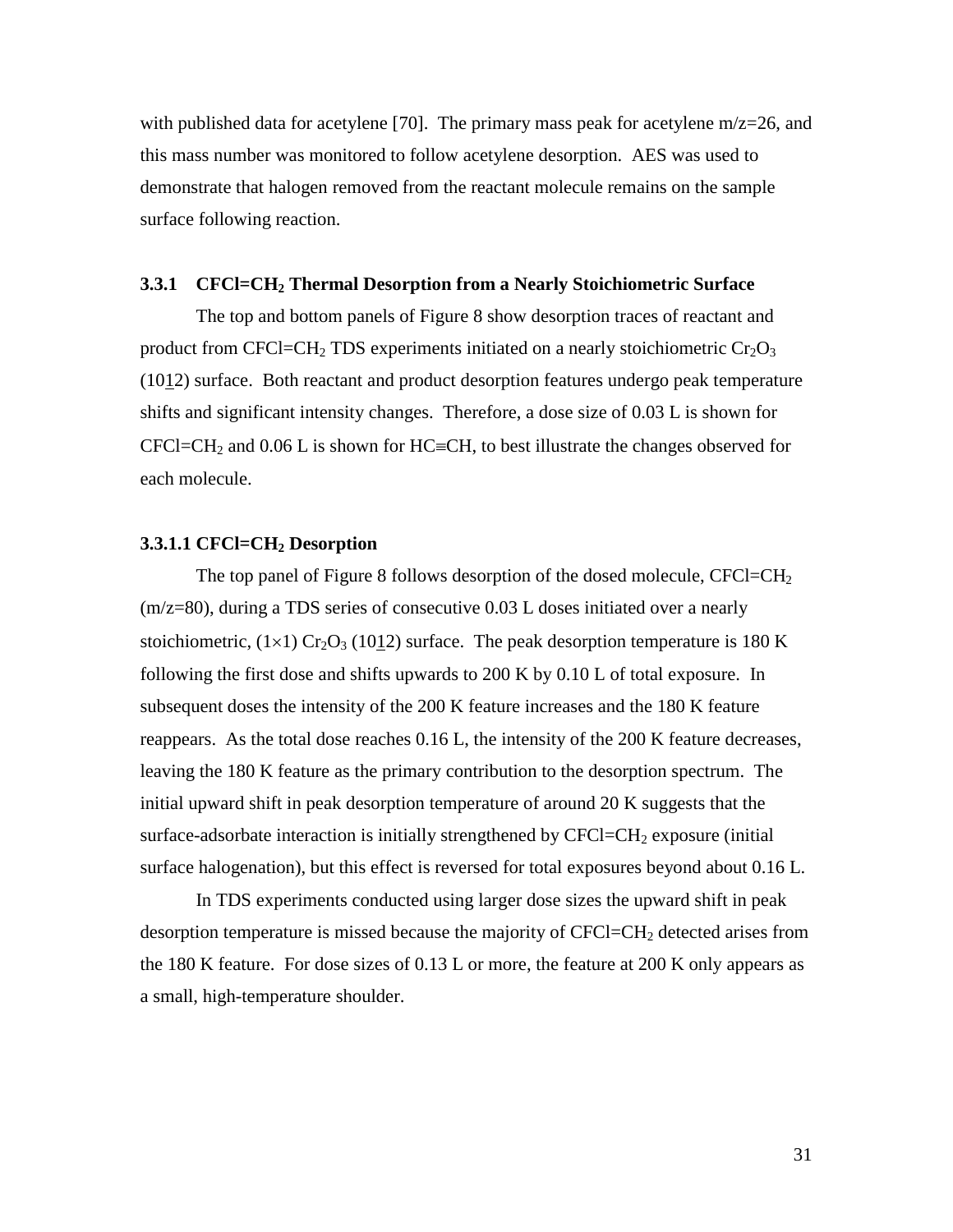

Figure 8. Desorption traces of the CFCl=CH<sub>2</sub> reactant (top) and the acetylene product (bottom) for a series of 0.03 L and 0.06 L doses, respectively. The legend indicates the total exposure for each trace in the TDS series.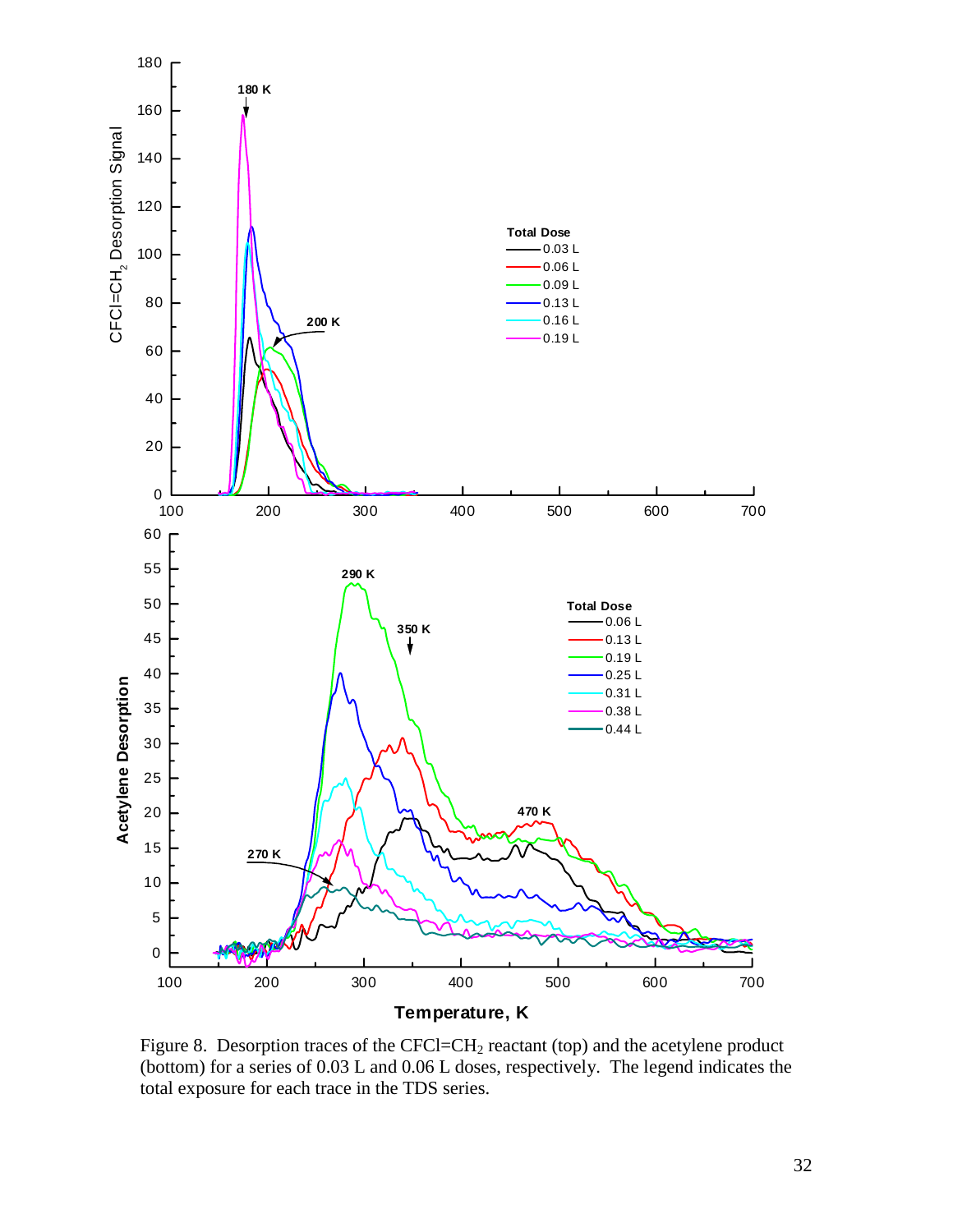#### **3.3.1.2** Product HC=CH Desorption

Acetylene product desorption occurs in two temperature regions, as seen in the bottom panel of Figure 8. Peak desorption temperatures of 350 K and 470 K are observed for acetylene on the initial TDS run (0.06 L). In the second and third TDS runs, the low temperature (350 K) peak grows in intensity and shifts to 280 K, and the high temperature (470 K) feature remains relatively unchanged for total  $CFCI = CH<sub>2</sub>$  exposures below 0.19 L.

Following  $0.19$  L of total CFCl=CH<sub>2</sub> exposure, the low-temperature acetylene peak continues to shift to lower temperatures, but gradually decreases in intensity with successive TDS runs. The high-temperature acetylene peak rapidly loses intensity for total exposures of 0.25 L and greater. The 470 K desorption temperature for the high $temperature HC=CH$  feature does not appear to change significantly as desorption intensity declines. AES experiments following various  $CFCI = CH<sub>2</sub>$  exposures demonstrate that the initial increase in activity and the eventual deactivation of the surface are linked to the degree of halogenation of surface cation sites (section 3.3.3).

## **3.3.1.3 Chemisorbed Acetylene**

TDS was also used to investigate the desorption kinetics of chemisorbed acetylene dosed directly onto the surface. Figure 9 shows acetylene desorption following a 0.03 L dose of HC $\equiv$ CH at 163 K on a nearly stoichiometric surface. Also shown for comparison is a TDS trace for product acetylene formed from a 0.06 L dose of CFCl=CH2. Small doses of acetylene yield a single desorption feature near 325 K. No reaction of acetylene with the surface was observed. Specifically, water,  $CO$ , and  $CO<sub>2</sub>$ were not observed as desorption products and AES shows no surface carbon following acetylene TDS.

The desorption temperature of dosed acetylene coincides with the low temperature (350 K – 270 K) feature from the acetylene product. Similarities between the desorption temperatures and peak shapes of the acetylene product and dosed acetylene indicate that the low-temperature  $HC = CH$  peak is desorption limited. No acetylene desorption is observed at 470 K during acetylene TDS, demonstrating that the high temperature product feature is reaction-limited.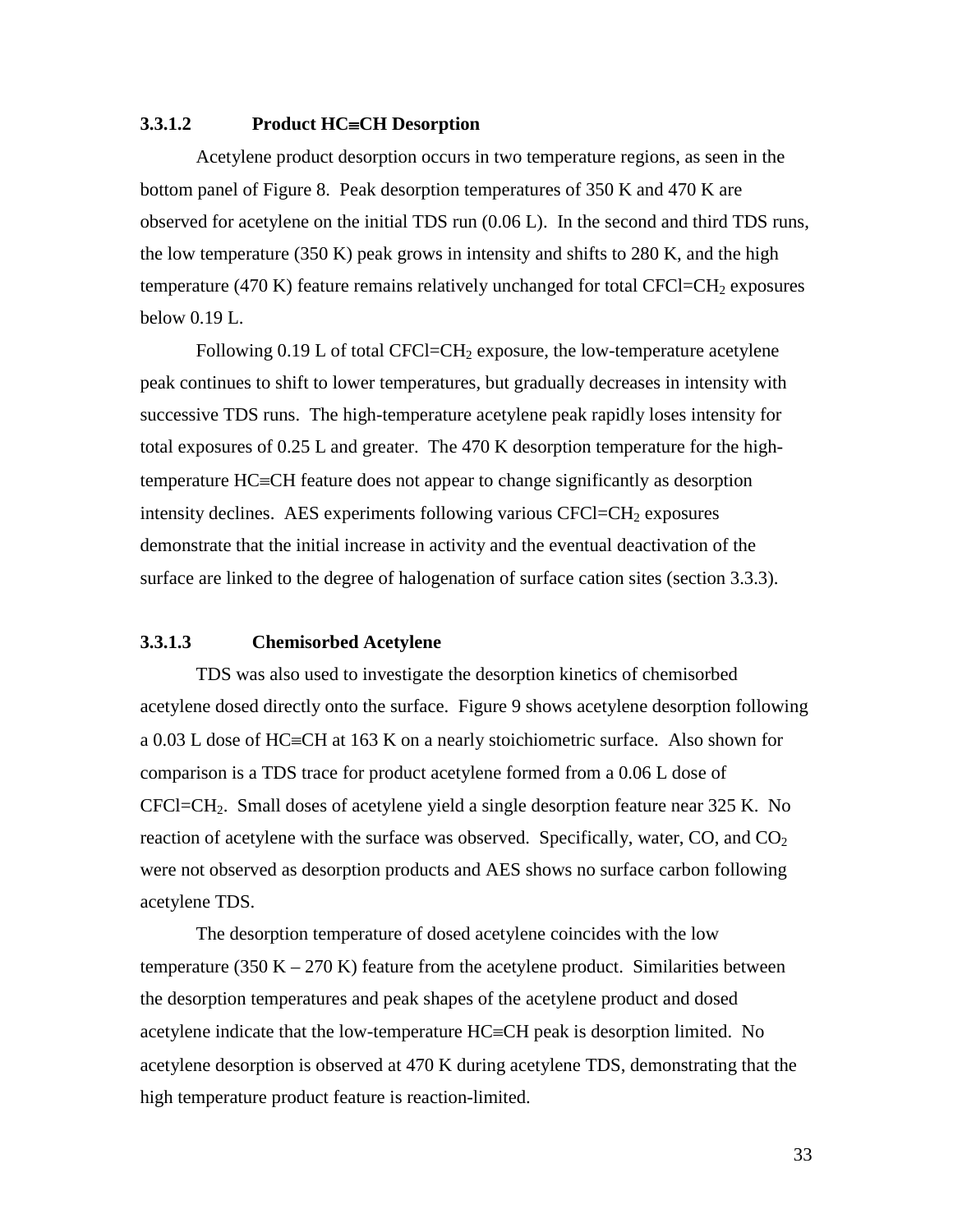

Figure 9. Comparison of TDS traces of  $0.06$  L of acetylene (HC=CH) product with the spectra obtained from dosing pure acetylene on to the  $Cr_2O_3$  (1012) surface. The 470 K feature is absent from the pure acetylene trace.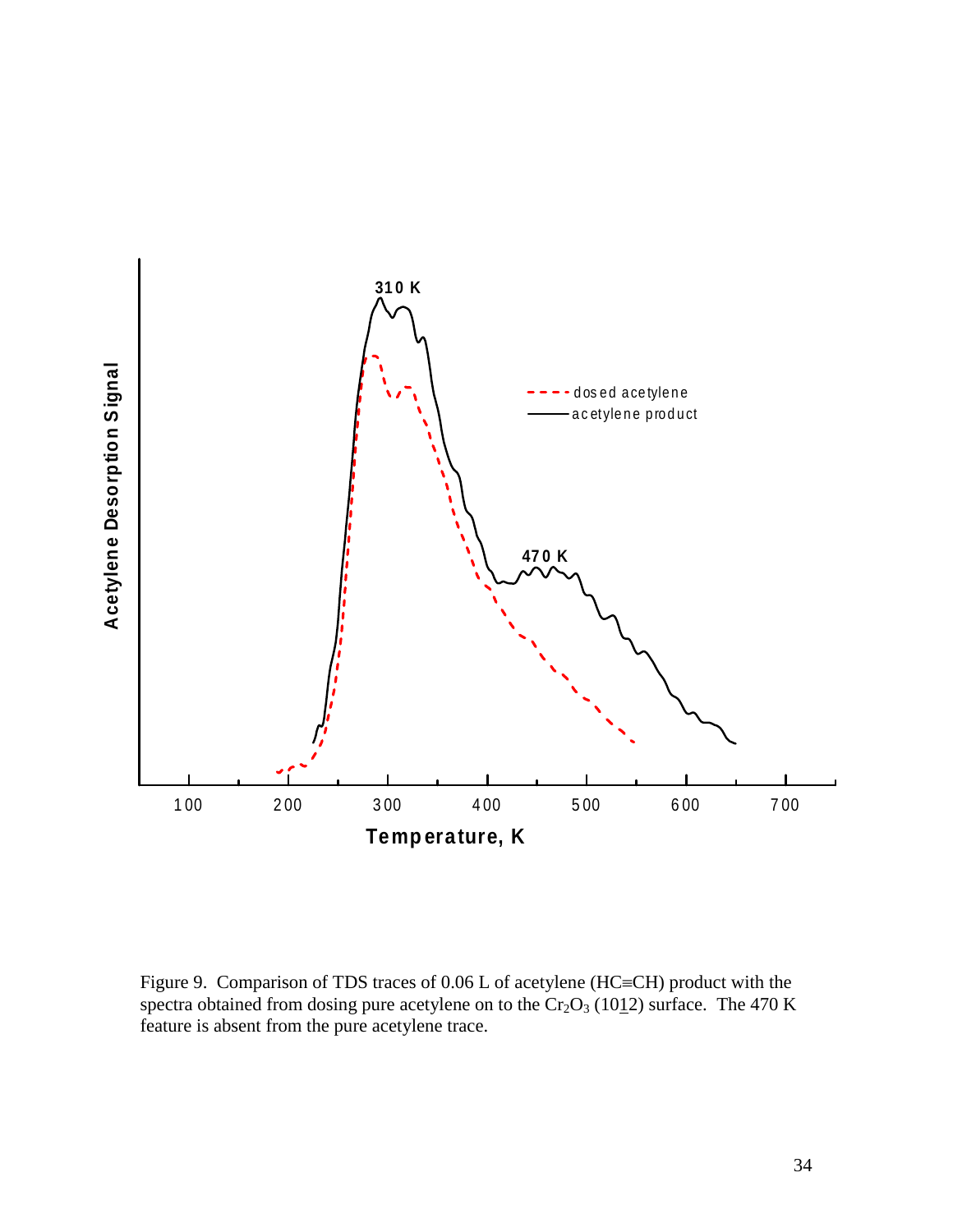#### **3.3.2 Post-reaction AES Analysis**

Figure 10 shows the increase in the surface (AES) Cl/Cr ratio for a TDS series of consecutive 0.13 L doses of CFCl=CH2 begun over a nearly stoichiometric surface. The F/Cr is not shown because fluorine underwent rapid electron stimulated loss from the surface and could not be quantified using AES. The Cl/Cr ratio increased linearly following each CFCl=CH<sub>2</sub> dose until reaching a total exposure of around 0.5 L. Between 0.5 L and 1.0 L of total exposure, the Cl/Cr ratio levels off at a maximum value of around 0.16. The surface O/Cr ratio was measured for the nearly stoichiometric surface and after  $CF=CH<sub>2</sub> TDS experiments.$  The O/Cr ratio did not change due to the deposition of surface halogen. No evidence was seen for the replacement of lattice oxygen by halogen on the nearly stoichiometric  $Cr_2O_3$  (1012) surface.

Figure 10 also shows the relative quantities of  $CFCI = CH<sub>2</sub>$  and  $HC = CH$  desorbed from the surface during a TDS series of consecutive  $0.13$  L doses of CFCl=CH<sub>2</sub>. The amounts of both reactant and product desorbed from the surface increased initially and then steadily decreased. Acetylene production and chlorine deposition both ceased at around 1.0 L of total exposure. Surfaces that have a Cl/Cr ratio of 0.16 following CFCl=CH2 TDS experiments no longer produce acetylene product and are said to be deactivated.

The total of both desorbing species (blue) is also shown in Figure 10. Changes in the total are indicative of changes in the sticking coefficient of  $CFCI=CH<sub>2</sub>$  to the sample surface. Initially, the total increases, but, beyond around 0.25 L of total exposure the total of desorbing species declines, indicating a decrease in the  $CFCI=CH<sub>2</sub>$  sticking coefficient as the surface chemistry shuts down. The maximum value of the sticking coefficient occurs at a surface Cl/Cr ratio of 0.055.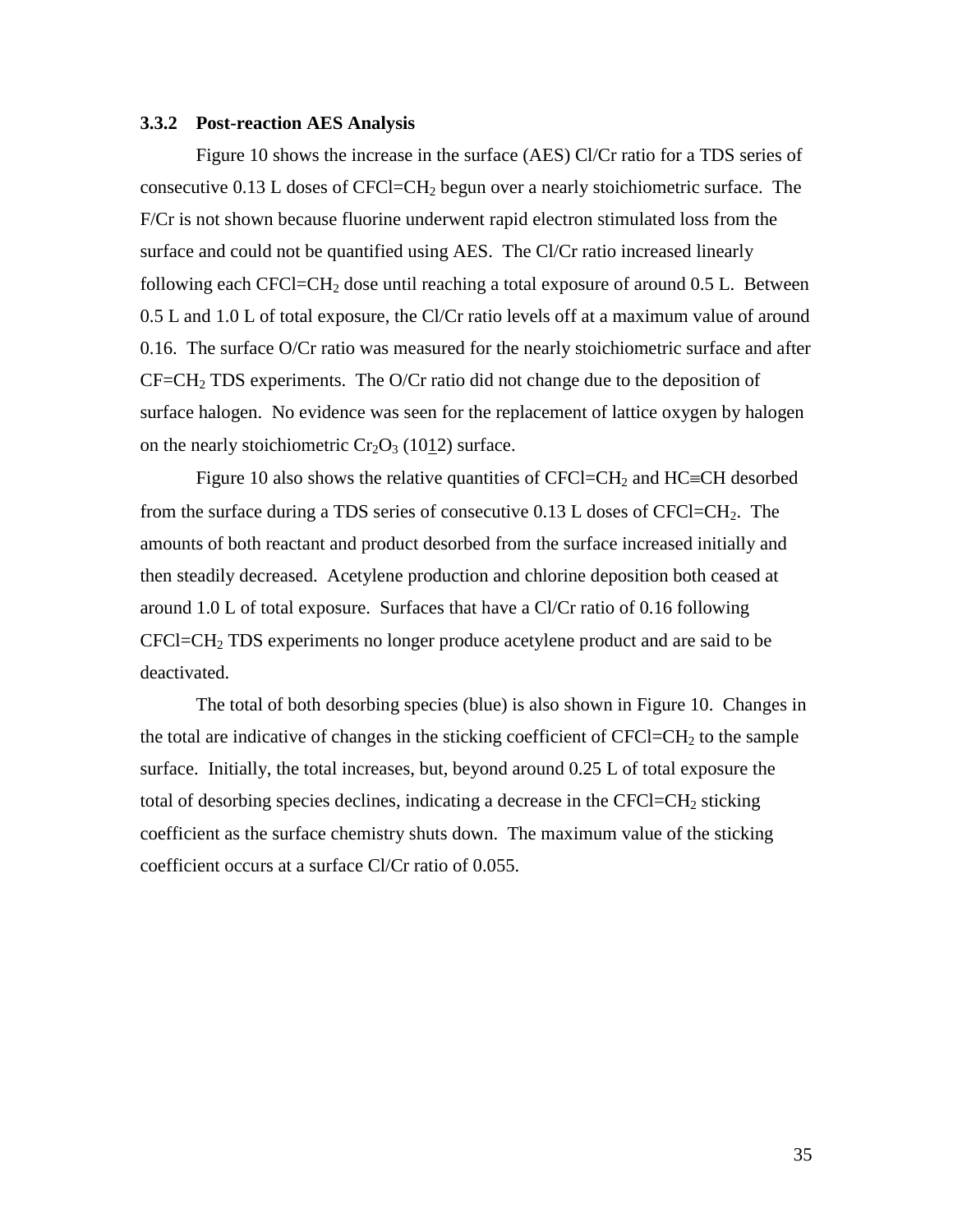

Figure 10. The relative quantities of desorbed ClFC=CH<sub>2</sub> (reactant) and HC=CH (product) from a TDS series of consecutive  $0.13$  L does of CFCl=CH<sub>2</sub> are shown along with the increasing surface Cl/Cr ratio as measured using AES.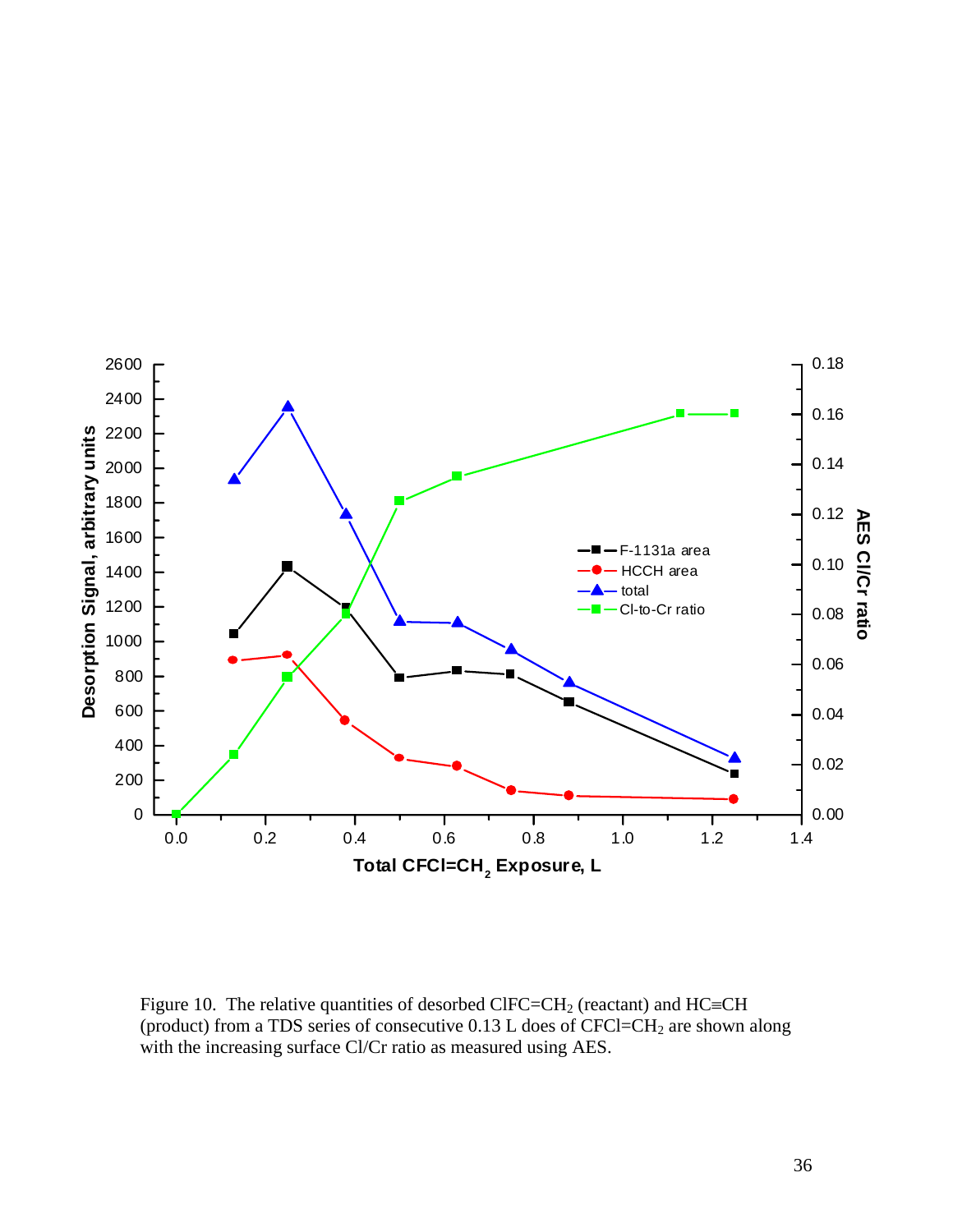Consecutive TDS runs using various CFCl=CH<sub>2</sub> dose sizes  $(0.03 L - 1.0L)$  were carried out until acetylene production ceased, and yielded a final AES Cl/Cr ratio of 0.16, regardless of the dose size and total exposure. As demonstrated in Chapter 4, a Cl/Cr ratio of 0.32 represents approximately one adsorbed chlorine per surface cation. A Cl/Cr ratio of 0.16 implies that approximately half of the surface cations are capped by adsorbed chlorine. Figure 11 shows an AES spectrum of a halogenated sample surface having a Cl/Cr ratio of 0.16. A Cl/Cr of 0.16 corresponds to a surface that has been deactivated by  $CFCI = CH_2$  exposure under TDS conditions.

The reaction stoichiometry for forming  $HC=CH$  from  $CFCI=CH<sub>2</sub>$  decomposition requires that chlorine and fluorine be removed from the reactant in equal proportions. Therefore, assuming that all of the removed halogen remains on the surface, a surface that has been halogenated by CFCl=CH<sub>2</sub> decomposition to form HC=CH is expected to contain equal concentrations of chlorine  $Cl<sub>(s)</sub>$  and fluorine  $Fl<sub>(s)</sub>$ , regardless of the degree of surface halogenation. As indicated above, a surface having a  $Cl(s): Cr^{3+}$  of 1:1 has an (AES) Cl/Cr ratio of 0.32. The Cl/Cr=0.16 measured for surfaces deactivated by  $CFCI=CH<sub>2</sub> TDS$  suggests that half of the cation sites are covered by chlorine and half by fluorine. Deactivation of the surface is attributed to site blocking by  $F(s)$  and  $Cl(s)$ , but only chlorine may be seen using electron-stimulated AES. Therefore, nearly 100% of the cations at the deactivated surface are expected to be coordinated to a halogen adatom.

The TDS data shown in Figure 10 demonstrate an increase in  $CFCI = CH<sub>2</sub>$  uptake and a coincident increase in  $HC=CH$  product for low total exposures. The increase and subsequent decrease in the desorption total demonstrates that the CFCl=CH<sub>2</sub> sticking coefficient is a function of the degree of surface halogenation. The 20 K increase in the  $CFCI=CH<sub>2</sub>$  desorption temperature suggests that the strength of the  $CFCI=CH<sub>2</sub>$ -surface interaction is also a function of surface halogen coverage. For halogen coverages of up to approximately one-third of surface cations (Cl/Cr=0.055), the CFCl=CH<sub>2</sub> sticking coefficient increases. For higher levels of surface halogen content, the sticking coefficient declines, dropping to approximately 20% of its maximum value by 1.0 L of total CFCl=CH<sub>2</sub> exposure for a series of  $0.13$  L doses. The observed increase in acetylene product made for low total exposures is attributed to an increase in the  $CFCI = CH<sub>2</sub>$  sticking coefficient.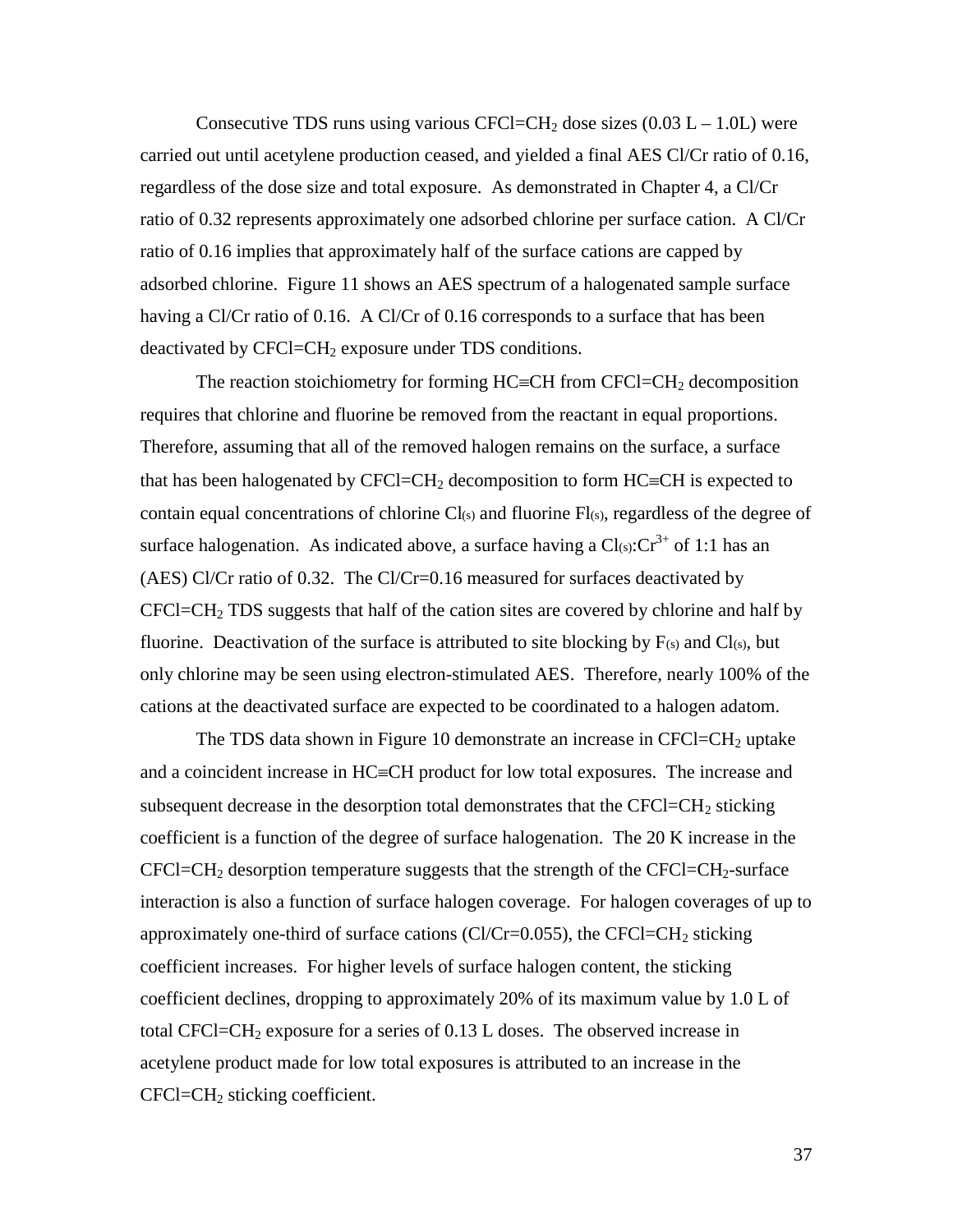

Figure 11. AES spectrum of a  $Cr_2O_3$  (1012) surface that has been deactivated by exposure to CFCl=CH2 under TDS conditions (163 K exposures) and has an (AES) Cl/Cr of 0.16. The expected location of the fluorine (F KLL) AES signal is also indicated.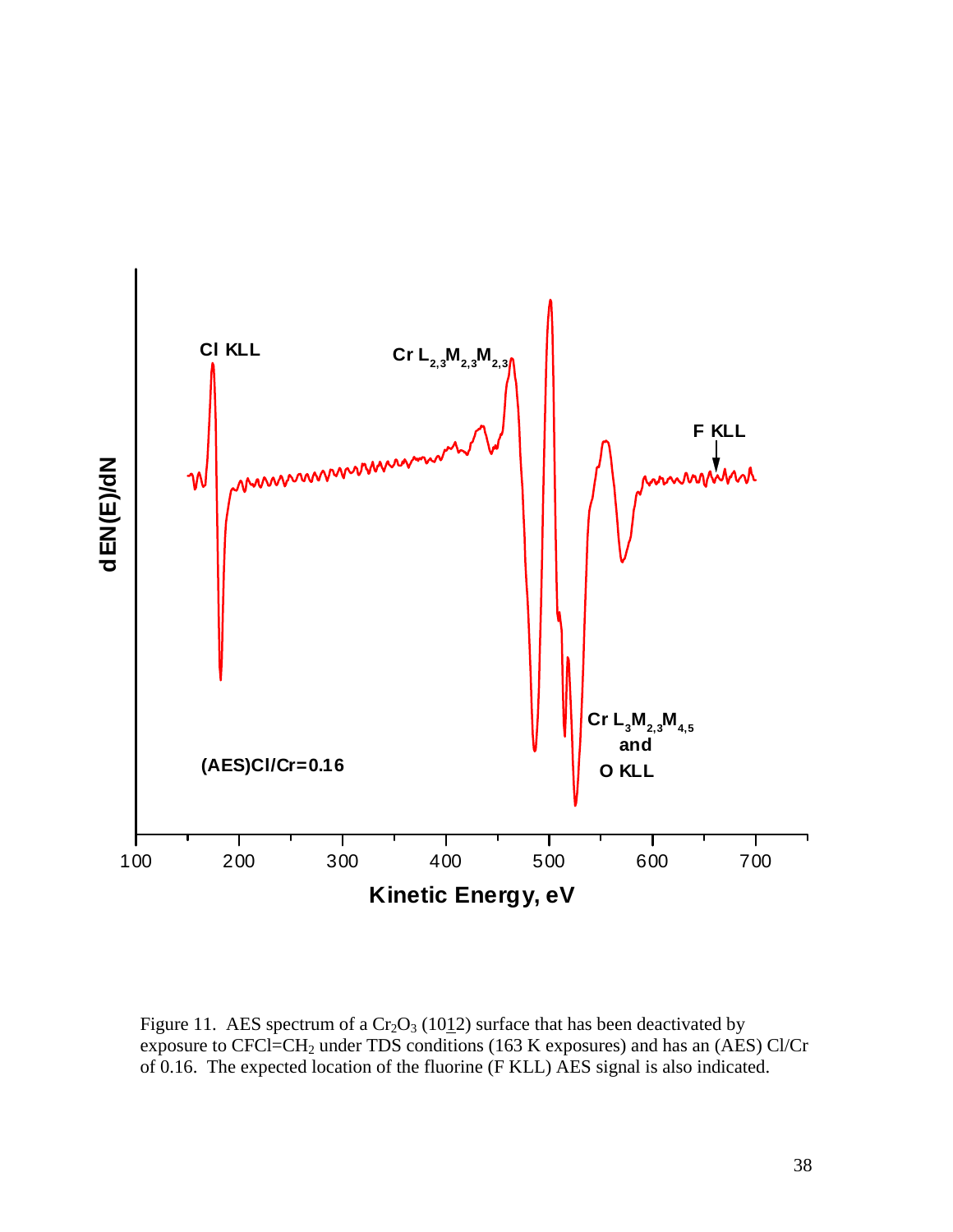#### **3.3.3 CFCl=CH2 Thermal Desorption from an Oxygenated Surface**

 $CFCI=CH<sub>2</sub> TDS$  over surfaces that were pre-exposed to oxygen showed that the surface reaction is completely inhibited over an oxide-terminated surface. TDS experiments using successive  $0.03$  L doses of CFCl=CH<sub>2</sub> over the oxygen-saturated surface yielded no HC=CH or any other gas-phase product. Specifically, no  $H_2$ ,  $H_2O$ ,  $CO, CO<sub>2</sub>$ , nor any carbon, fluorine, or chlorine containing compounds (other than  $CFCI=CH<sub>2</sub>$ ) were observed during TDS experiments. Additionally, AES of the oxygenated surface following CFCl=CH<sub>2</sub> exposures (163 K) showed no indication of chlorine or carbon deposition. The TDS and AES data clearly demonstrate CFCl=CH<sub>2</sub> decomposition does not occur over an oxygen-saturated surface.

#### **3.4 Discussion**

The 1,1-dihalo-elimination (decomposition) reaction of  $CFCI = CH<sub>2</sub>$  to acetylene over  $Cr_2O_3$  (1012) was found to occur readily over a nearly stoichiometric, (1×1) surface. The overall reaction may be represented as:

$$
CFCl{=}CH_2 \ \rightarrow \ HC{\equiv}CH_{(g)} \ + \ CI_{(s)} \ + \ F_{(s)}
$$

The deposition of halogen (Cl(s) and  $F(s)$ ) on the surface is coincident with changes in surface reactivity and the eventual deactivation of the surface towards  $CFCI=CH<sub>2</sub>$ decomposition. The occurrence of a 1-chloro, 1-fluoro elimination reaction is somewhat unexpected because of its lack of precedent in the catalysis literature. This is the first documentation of a dihalo-elimination reaction for gas phase halo-ethenes over  $Cr_2O_3$ under any conditions.

#### **3.4.1 Low Temperature (350 K) Acetylene Product**

The occurrence of two features for the acetylene product in  $CFCI = CH<sub>2</sub>$  thermal desorption indicates that two energetically different desorption processes occur. Comparison of dosed acetylene and product acetylene desorption traces demonstrate that the low temperature peak is desorption limited and the high temperature peak is reactionlimited. This suggests that the 350 K portion of the product acetylene signal is the result of CFCl=CH<sub>2</sub> that reacts to form acetylene at a lower temperature, and then remains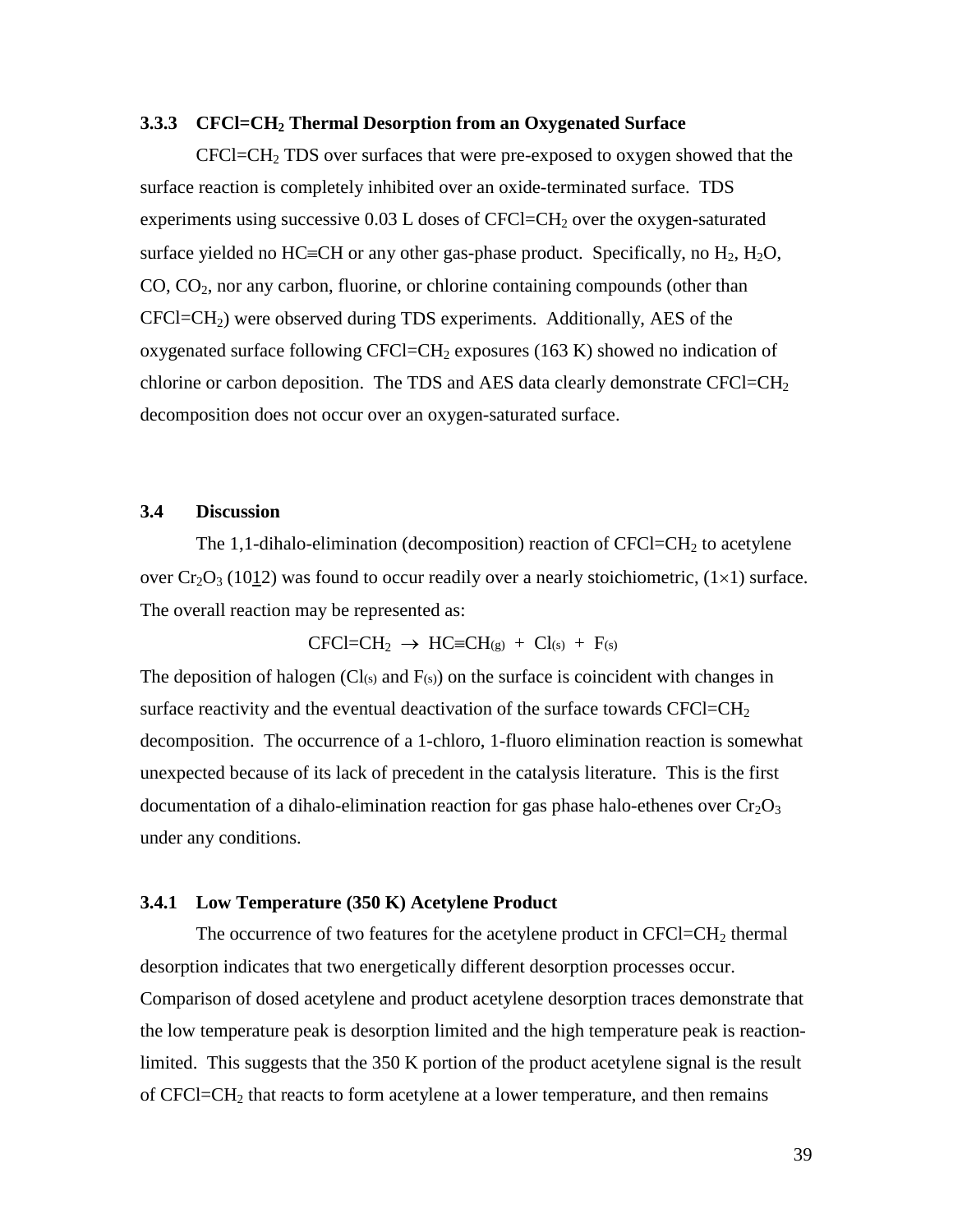adsorbed to the surface until the acetylene desorption temperature is reached. Acetylene formation may occur upon adsorption at 163 K, or at any intermediate temperature during a TDS run, up to  $350$  K. The rate limiting step for HC=CH desorption via the low temperature reaction channel is assigned as the desorption of a molecular surface species. Assuming a first-order process and a normal first-order pre-exponential of  $10^{13}$  s<sup>-1</sup>, an activation energy for desorption of 90 kJ/mol is calculated for the desorption-limited acetylene peak [52].

During CFCl=CH<sub>2</sub> TDS, the peak desorption temperature for the low temperature  $HC=CH$  product peak undergoes a significant shift to lower temperature (see Figure 8). The majority of this temperature shift occurs for total CFCl=CH<sub>2</sub> exposures of  $0.40$  L and less. The surface Cl/Cr ratio also changes rapidly throughout this range of  $CFCI=CH<sub>2</sub>$ exposure. The increase in surface halogen content corresponds to approximately 30 % coverage of surface  $Cr^{3+}$  cations following 0.40 L of total exposure. Therefore, the shift in the low temperature acetylene feature from 350 K to 270 K is attributed to a decrease in the activation energy for molecular acetylene desorption caused by the modification of the surface by  $F(s)$  and  $Cl(s)$ .

The additional HC=CH produced during initial CFCl=CH<sub>2</sub> TDS runs is adsorbed almost entirely into the low temperature state. Figure 10 shows that the maximum amount of acetylene is produced over a surface having a total  $CFCI = CH<sub>2</sub>$  exposure of around 0.25 L and a Cl/Cr ratio of 0.055. This level of surface chlorination corresponds to approximately one-third of surface cations being covered by a 1:1 mixture of  $F(s)$  and  $Cl(s)$ . Comparison of the total integrated desorption areas for reactant and product shows that the increase in desorption quantities are attributable to an increase in the sticking coefficient for CFCl=CH<sub>2</sub> on the Cr<sub>2</sub>O<sub>3</sub> (10<u>1</u>2) surface. The increase in product HC≡CH demonstrates that the surface has become "activated" toward  $CFCI = CH<sub>2</sub>$  decomposition due to an increase in the  $CFCI = CH<sub>2</sub>$  sticking coefficient. The observation that all of the additional  $HC=CH$  made is adsorbed into the low temperature surface state indicates that the activation energy  $(E_a)$  for the surface reaction is also decreased over a partially halogenated surface. The total of desorbing species shows a sharp decline as more than one-third of surface cations becomes halogenated. The eventual decline in  $CFCI = CH<sub>2</sub>$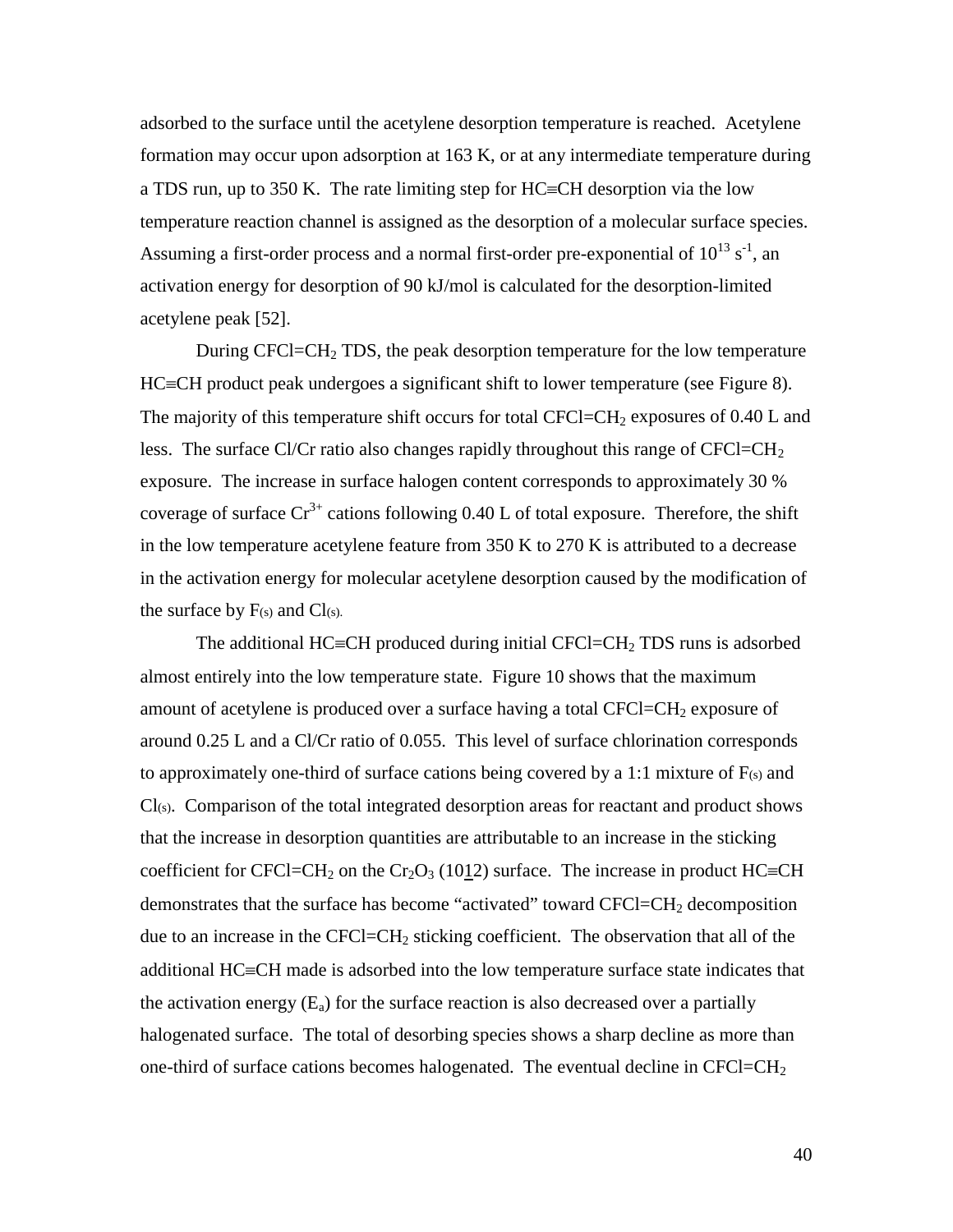and  $HC=CH$  desorption as the degree of surface halogenation increases is attributed to cation site blocking by adsorbed halogen.

No literature studies exist for acetylene or  $CFCI = CH<sub>2</sub>$  adsorption over  $Cr<sub>2</sub>O<sub>3</sub>$ single-crystals in UHV, but both molecular and dissociative  $HC=CH$  adsorption have been reported over single-crystal metal and metal oxide surfaces [13, 71]. Vohs and Barteau [72] reported that  $HC=CH$  is adsorbed over  $ZnO(0001)$  in both molecular and dissociated states. The molecularly bound state is reported to desorb at around 200 K. Dissociative HC=CH adsorption results in the formation of a surface acetylide (HC=C-) that is stable until decomposition to  $CO$ ,  $CO<sub>2</sub>$ , and water occurs at 780 K. The thermal stability of this acetylide is much higher than observed for the  $270 K - 350 K$  desorptionlimited acetylene feature. The lower thermal stability, the absence of surface carbon in AES experiments, and the lack of  $CO$ ,  $CO<sub>2</sub>$ , and water in thermal desorption indicate that the adsorbed species is not an acetylide and suggests a simple molecular acetylene adsorbate.

#### **3.4.2 High Temperature (470 K) Acetylene Product**

The absence of a 470 K feature in the TDS spectra of dosed acetylene demonstrates that desorption via this high temperature channel is reaction-limited. As the intensity of the 470 K feature declines during surface deactivation, no significant change in peak desorption temperature is observed. The constant peak temperature suggests first-order desorption kinetics. The first-order activation energy for desorption from this state is about 125 kJ/mole using the Redhead method, and assuming a normal first-order pre-exponential of  $10^{13}$  s<sup>-1</sup> [52].

The surface intermediate associated with the reaction-limited production of acetylene cannot be definitively identified with only TDS and AES data. However, the properties of  $CFCI = CH<sub>2</sub>$  along with precedents from the organometalic literature [73, 74, 76, 78, 79] can provide some insight into possible reaction pathways, surface intermediates, and rate limiting steps. Table 4.1 shows the bond dissociation energies for CFCl=CH2, predicted from CBS-Q calculations with Gaussian 94 [75]. The weakest bond in  $CFCI = CH<sub>2</sub>$  is the C-Cl bond, regardless of whether homolytic or heterolytic bond cleavage is considered. Also, it has been demonstrated using AES that the decomposition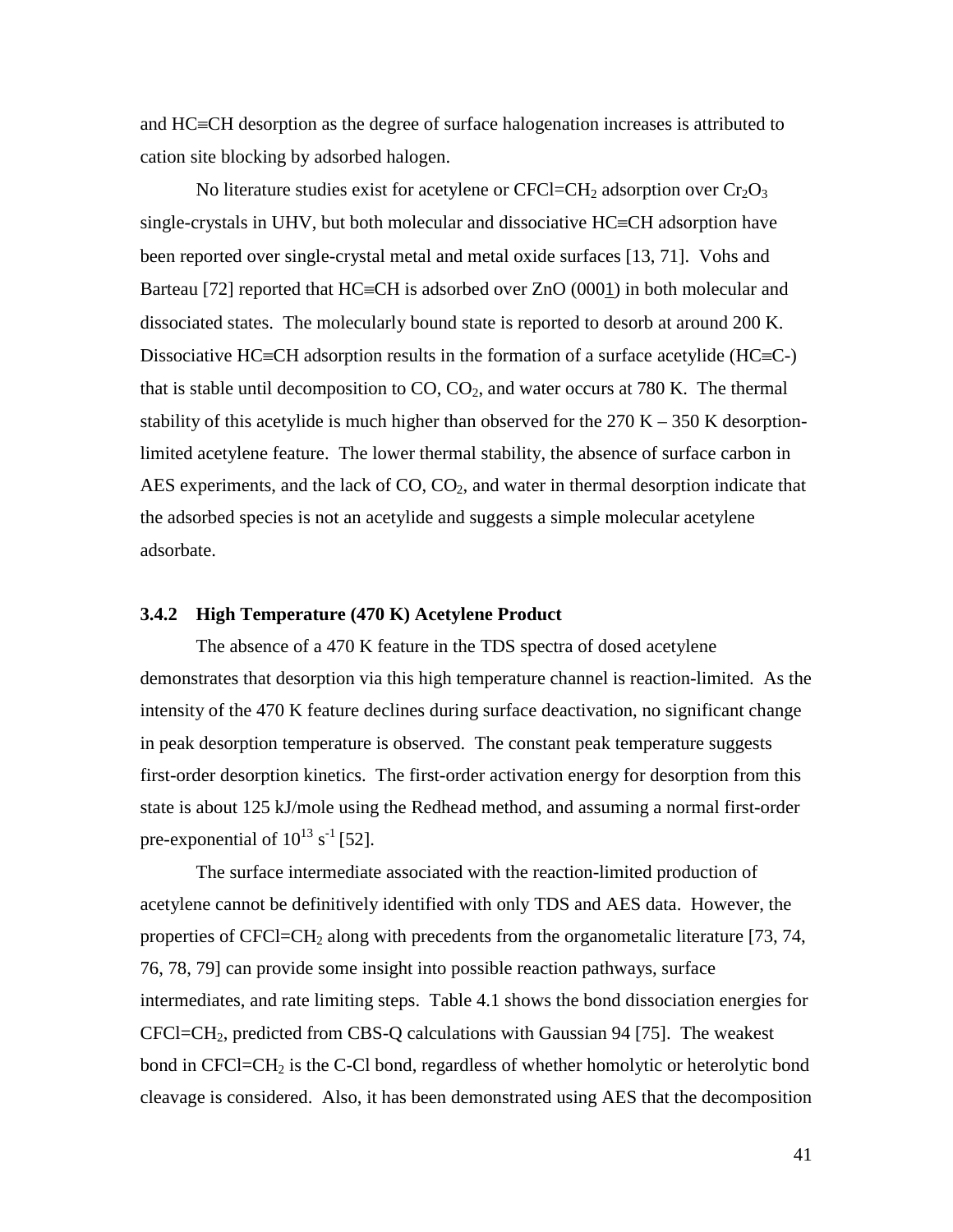| <b>Products</b>    | <b>Bond Dissociation Energies*</b> |
|--------------------|------------------------------------|
| $CH_2=CF + CI$     | $403$ kJ/mol                       |
| $CH_2=CCl + F$     | $507$ kJ/mol                       |
| $CFCI = CH + H$    | $480 \text{ kJ/mol}$               |
| $CH_2=CF^+ + CI^-$ | $900$ kJ/mol                       |
| $CH_2=CCI^+ + F^-$ | $965$ kJ/mol                       |

Table 3.1 Predicted Bond Dissociation energies for CFCl=CH2.

\*CBS-Q energies from Gaussian 94 [75]

of CFCl=CH2 deposits chlorine on the sample. Given these facts, it is reasonable to assume that the initial reaction step is the dissociative adsorption of CFCl=CH<sub>2</sub> at a  $Cr^{3+}$ cation via carbon-chlorine bond cleavage. Homolytic bond cleavage is expected based upon analogy to the work of Gellman and coworkers [114, 115]. They report homolytic carbon-chlorine bond cleavage for the adsorption of several halo-ethanes over Pd (111). Cleavage of the C-Cl bond upon dissociative adsorption is expected to result in the formation of a surface fluorovinyl species (-CF=CH<sub>2</sub>) and adsorbed chlorine, each attached at a cation site.

Following dissociative adsorption of  $CFCI = CH<sub>2</sub>$ , the reaction is postulated to proceed via  $\alpha$ -fluorine elimination to a vinylidene surface intermediate and adsorbed fluorine. The Group (VI) transition metals chromium, molybdenum, and tungsten are known to form vinylidene complexes [76], and  $\alpha$ -elimination of halogen from 1-haloolefins is a well-known method of preparing these organometalic complexes [77, 78]. The final reaction step requires the rearrangement of vinylidene to acetylene via a 2,1– hydrogen shift.

The acetylene product in both the desorption-limited and reaction-limited states is assumed to be made via the same overall surface mechanism, though the rate-limiting steps are different. For the low temperature reaction channel, the desorption of molecular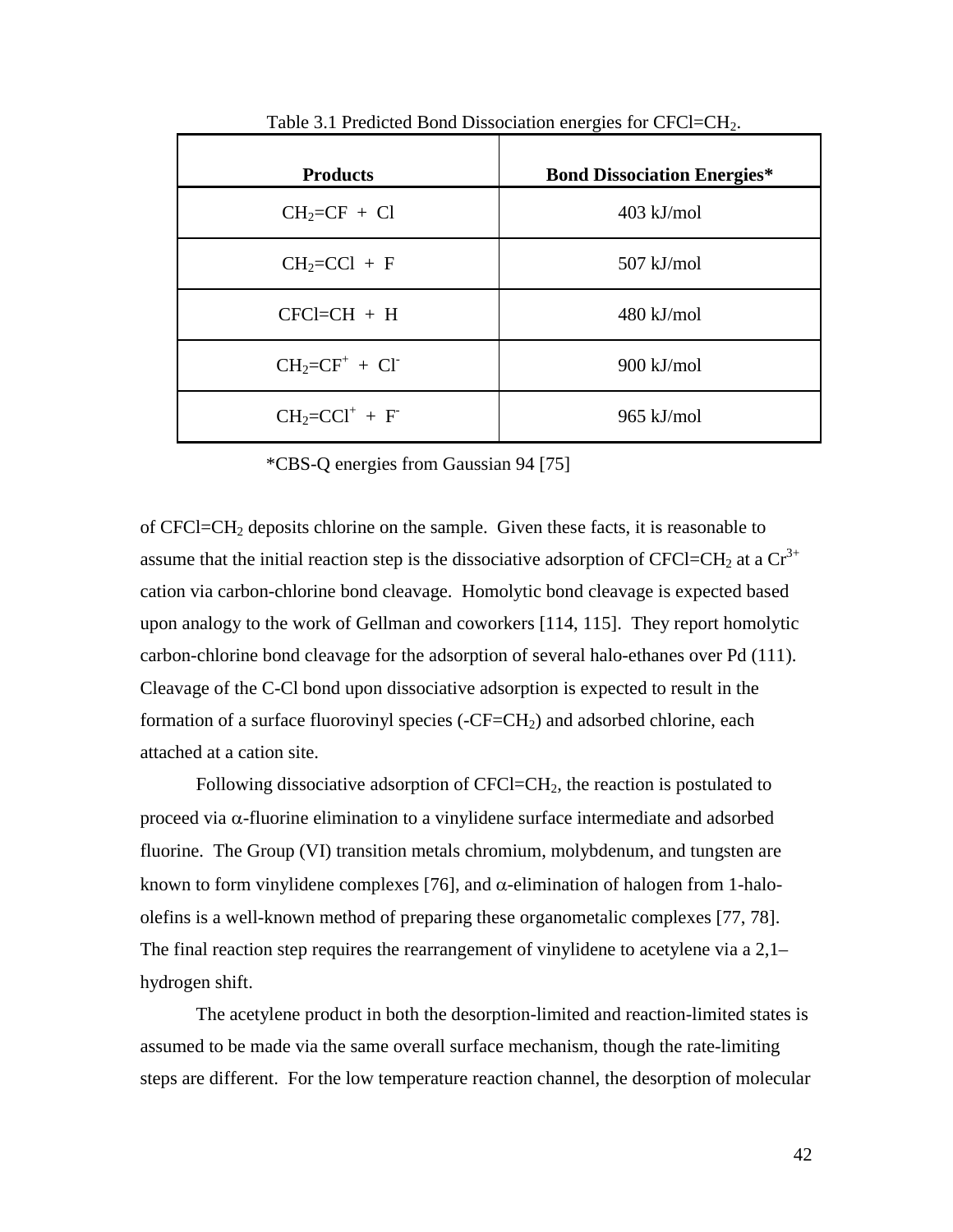acetylene is the rate-limiting step, and hydrogen rearrangement was assigned above as occurring on the surface. In the high temperature channel, whether the surface vinylidene desorbs as a carbene ( $H_2C=C$ :) and rearranges to  $HC=CH$  in the gas phase, or a 2,1hydrogen shift occurs on the surface is uncertain. Carbenes have been postulated as surface intermediates in the hydrogen-for-halogen exchange reactions of some haloalkanes catalyzed by palladium supported on carbon [79]. The proposed overall mechanism for CFCl=CH<sub>2</sub> decomposition on the nearly stoichiometric  $Cr_2O_3$  (1012) surface is represented below.



Likely surface intermediates for the above mechanism are shown below. The mechanism proceeds through an adsorbed fluorovinyl species (**a**) to form a vinylidene surface intermediate (b) via  $\alpha$ -fluorine elimination. The exact coordination of the surface vinylidene can not be determined from this study, although the vinylidene complex shown below is considered most likely based upon the known ability of chromium to form vinylidene complexes and by analogy to the organometalic literature [76, 78].

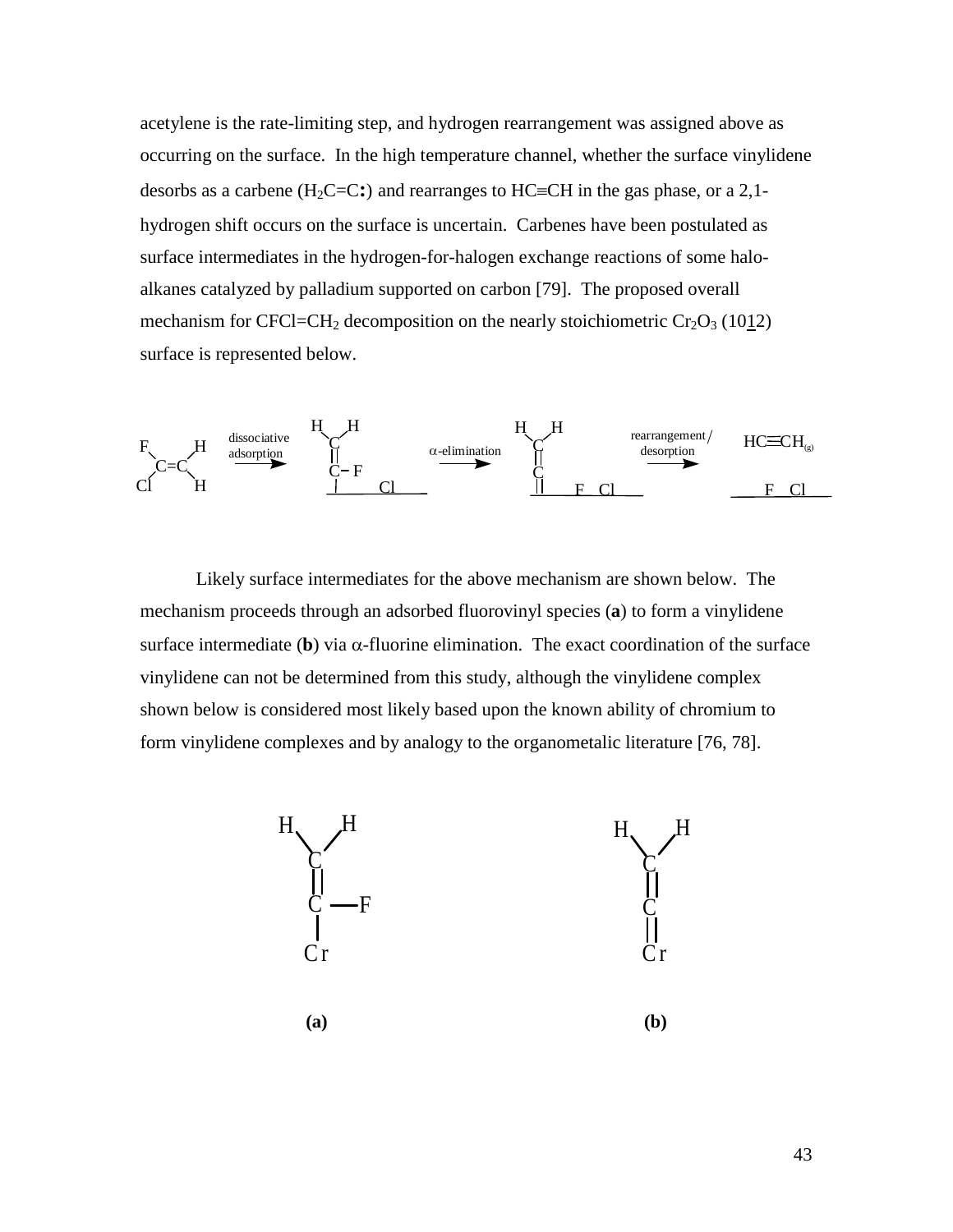The rate-limiting step for the 470 K reaction channel must be a step prior to the formation of molecular acetylene, which would desorb at 350 K. In the mechanism proposed above, both  $\alpha$ -fluorine elimination and hydrogen rearrangement are possible rate-limiting steps for the high temperature channel. If fluorine elimination from the  $\alpha$ carbon of the adsorbed fluoro-vinyl (**a**) is rate limiting, then the process will have firstorder desorption kinetics, as observed in the 470 K acetylene desorption peak. The rearrangement/desorption to form HC=CH may occur by three possible pathways to form gas-phase acetylene, and each pathway contains possible first-order and rate-limiting steps, as shown below.

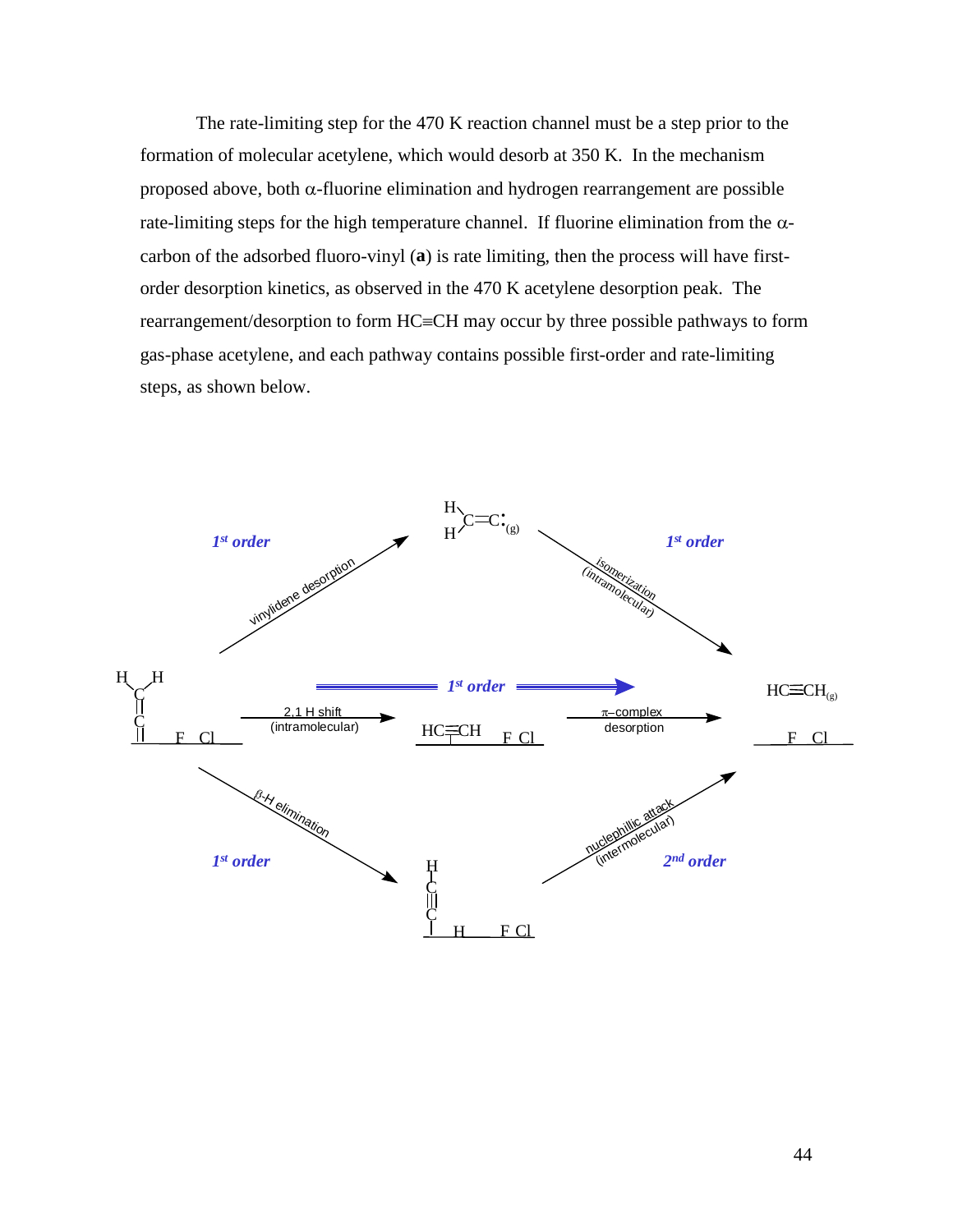If the surface reaction proceeds through a vinylidene as proposed, then a hydrogen rearrangement must occur to form the acetylene molecule  $(HC=CH)$ . Gas phase isomerization and surface rearrangement steps may be envisioned to achieve the hydrogen shift. While the observation of a first-order, desorption-limited acetylene peak at 350 K implies that hydrogen rearrangement can occur on the surface, the possibility of gas-phase rearrangement at 470 K cannot be disregarded. First-order desorption kinetics are expected for vinylidene desorption. Vinylidene desorption followed by gas-phase isomerization to acetylene is represented in the top pathway shown above.

Assuming the rearrangement of vinylidene does occur on the surface at 470 K, then two possibilities must be considered.

- 1. B-hydride elimination (acetylide formation) followed by hydrogen addition to the  $\alpha$ -carbon to form HC $\equiv$ CH.
- 2. An intramolecular 2,1-hydrogen shift to form  $HC=CH$ , which immediately desorbs

Surface rearrangements (1) and (2) are represented in the above drawing by the lower and middle pathways, respectively. Each possible pathway is considered below.

An intermolecular rearrangement to acetylene via surface acetylide (1) is shown by the lower pathway in the above drawing. TDS data indicate that the rate-limiting step is first order. Therefore,  $\beta$ -hydride elimination must be rate limiting if the isomerization is intermolecular. Vohs and Barteau [72] report the formation of an acetylide species following acetylene adsorption at 160 K on ZnO (0001). However, the acetylide decomposes at 780 K to CO,  $CO_2$ , and  $H_2O$ . In unpublished work from this group [86], TDS experiments using CFCl=CH<sub>2</sub> co-adsorbed with  $D_2$  were performed in an attempt to identify a possible recombination step. The presence of  $DC=CH$  would demonstrate that the reaction mechanism proceeds through an acetylide intermediate, recombining with surface hydrogen prior to desorption. No  $DC=CH$  was detected in either the low temperature or high temperature states, suggesting that a recombination step is not involved. However, the results are not completely conclusive because  $D_2$  desorbed at 285 K, well below the 470 K reaction temperature. Because no decomposition products  $(CO, CO<sub>2</sub>, H<sub>2</sub>, or surface carbon)$  are observed and because no DC=CH was observed, acetylide formation (*i.e.* intermolecular rearrangement) is considered less likely than intramolecular rearrangement.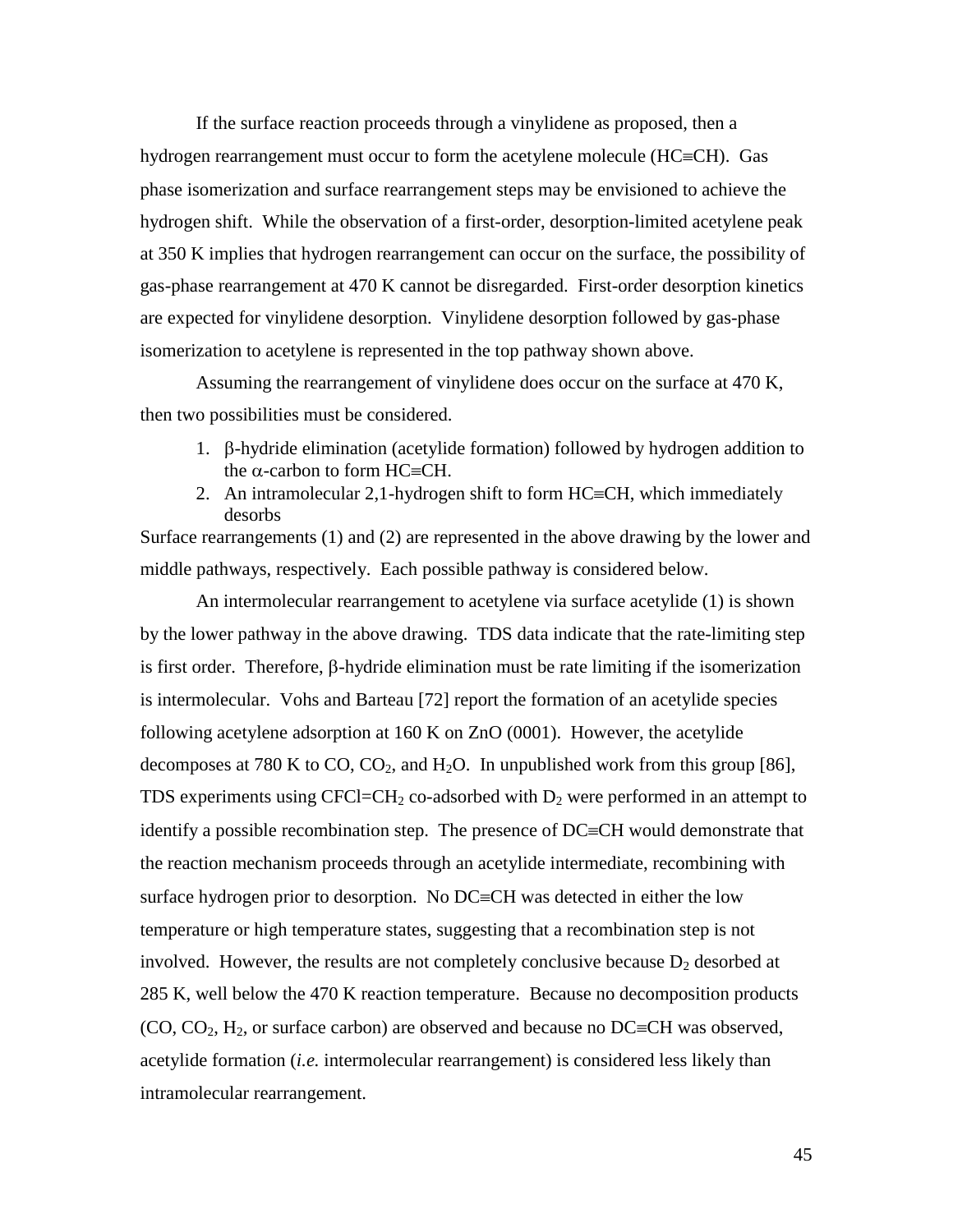The reverse of the intramolecular hydrogen shift (2) proposed above has been observed on the metals palladium, and platinum by adsorption of acetylene gas followed by a 1,2-hydrogen shift to form surface vinylidene [80, 81, 82]. While vinylidene species have been identified on metal surfaces, they are consistently reported to decompose rather than desorb [83, 84, 85, 80]. Ormerod *et al.* [80] reported that vinylidene formed following acetylene adsorption on Pd (111) decomposes at 480 K, virtually identical to the 470 K peak desorption temperature observed for the high temperature acetylene feature. If the surface reaction proceeds via an intramolecular rearrangement, as shown in the middle pathway, then the rate-limiting step must be either molecular rearrangement or  $\alpha$ -fluorine elimination. A literature precedent for a rate-limiting step in this instance could not be found.

Based upon the preceding discussion, an intramolecular 2,1-hydrogen shift from surface vinylidene to adsorbed acetylene is considered the most likely pathway for hydrogen rearrangement. A limited capacity for backbonding by  $Cr^{3+}$  cations on the nearly stoichiometric  $Cr_2O_3$  (1012) surface has been indicated by previous TDS experiments using CO [86]. The low activation energy for desorption (50 kJ/mol) for the well-known electron acceptor CO, indicate that the surface-adsorbate interaction is predominantly sigma and that backbonding is minimal from the nearly stoichiometric surface. The literature [27, 71] clearly demonstrates that electron density donated to an adsorbed vinylidene through backbonding with metal centers tends to weaken the  $C=C$ bond, as evidenced by an increase in the  $C = C$  bond distance. It is suggested that the lack of backbonding from  $Cr_2O_3$  (1012) may favor the rearrangement/desorption of an adsorbed vinylidene over the complete decomposition of the species, as observed on metal surfaces.

#### **3.4.3 CFCl=CH2 Desorption**

The low peak desorption temperature (180 K – 200 K) for CFCl=CH<sub>2</sub> suggests that this desorption feature is associated with a molecular surface species. Freund and coworkers [63, 64] have studied the adsorption of ethene in UHV on  $Cr_2O_3$  (0001) films. Following doses of 0.1 L they reported an ethene peak desorption temperature of 220 K. Freund and coworkers used RAIRS, EELS and XPS to argue that molecular ethene is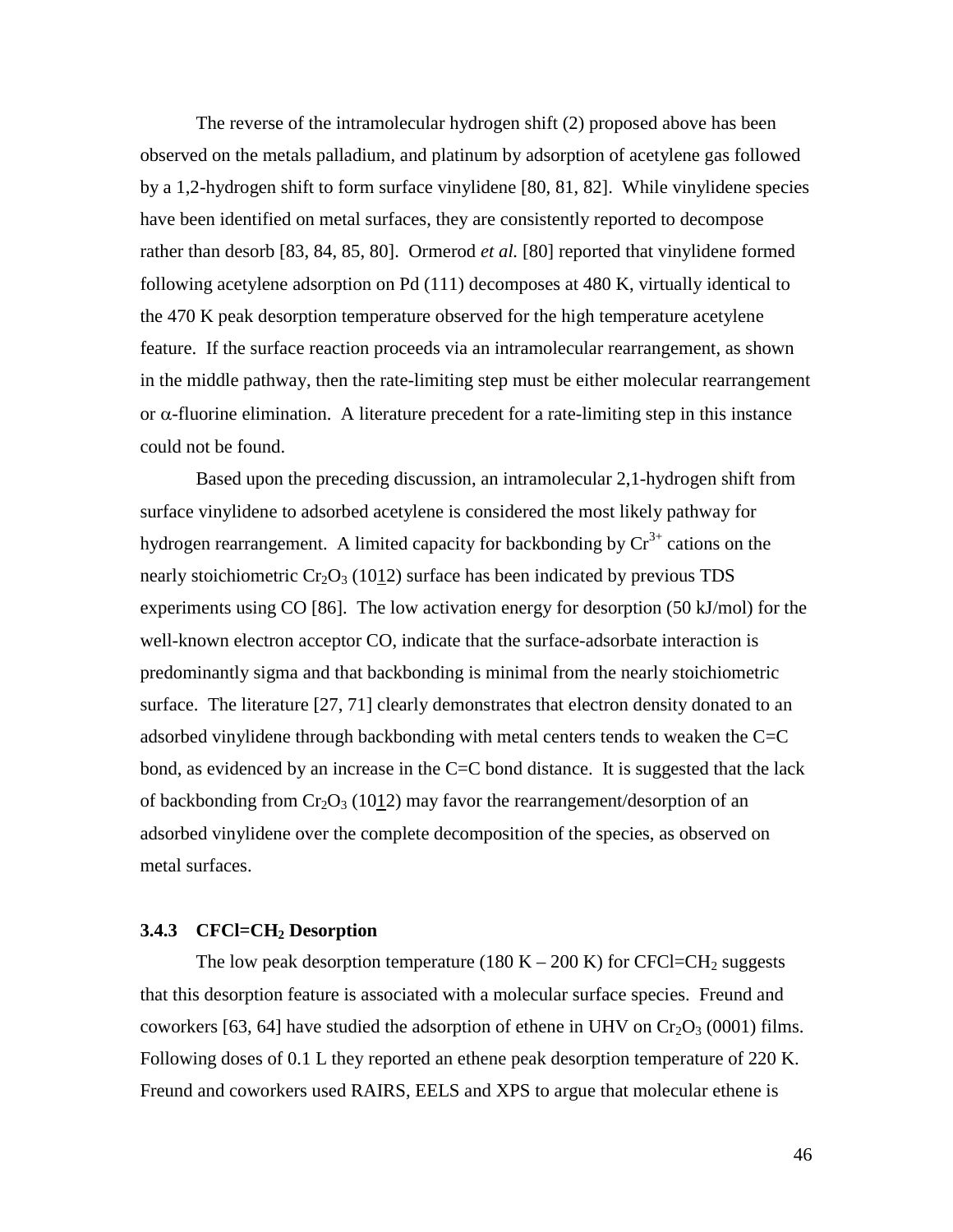bound via a  $\pi$ -complex to the Cr<sub>2</sub>O<sub>3</sub> (0001) surface at five-coordinate Cr<sup>3+</sup> sites. Based upon the similar desorption temperatures, it is suggested that  $CFCI = CH<sub>2</sub>$  also forms a molecular surface species at cation sites on  $Cr_2O_3$  (1012). The first-order activation energy for desorption for this complex is approximately 46 kJ/mol, as calculated by the Redhead method [52] assuming a normal first-order pre-exponential of  $10^{13}$ s<sup>-1</sup>.

Following initial doses of 0.03 L over a nearly stoichiometric surface, molecular  $CFCI=CH<sub>2</sub>$  desorbed at around 180 K. Following a total exposure of 0.10 L, the  $CFCI = CH<sub>2</sub>$  peak desorption temperature shifts to 200 K while the amounts of both reactant and acetylene product are observed to increase. It seems apparent that the increase in CFCl=CH<sub>2</sub> desorbed is the result of an increased sticking coefficient. The  $20$ K upwards shift in CFCl=CH2 peak desorption temperature indicates an increase in the heat of adsorption  $(\Delta H_{ads})$ . Both of these effects are attributed to the deposition of a favorable amount of halogen (approximately one-third cation coverage) on the sample surface.

Interestingly, Freund and coworkers [63-66] found that for sub-monolayer coverage of sodium, the strength of the chromium-ethene interaction was "slightly" increased. They suggested that charge redistribution at the surface is caused by the presence of sodium, and alters the ethene bonding mode from the  $\pi$ -complex suggested over a stoichiometric surface to a di- $\sigma$  complex at a single surface cation [63]. The stronger surface-adsorbate interaction in the presence of sodium was attributed to a through surface effect because it was found that sodium coverage of a monolayer or more would block all ethene adsorption, except at surface defect sites.

Several comparisons may be drawn between the work of Freund and coworkers [63, 64] and the effect of surface halogen upon CFCl=CH<sub>2</sub> desorption from Cr<sub>2</sub>O<sub>3</sub> (1012). The molecularly adsorbed states of ethene and CFCl=CH<sub>2</sub> at five-coordinate  $Cr^{3+}$  sites are proposed to be similar  $\pi$ -complexes having approximately the same molecular orientation and surface bond strength. In addition, when approximately one-third of surface  $Cr^{3+}$  cation sites are capped by adsorbed halogen, a slight stabilization of CFCl=CH<sub>2</sub> at neighboring  $Cr^{3+}$  cation sites occurs. TDS experiments demonstrate this stabilizing effect by the increase  $(20 K)$  in the CFCl=CH<sub>2</sub> peak desorption temperature, and by the observed increase in  $CFCI = CH<sub>2</sub>$  sticking coefficient. It is suggested that this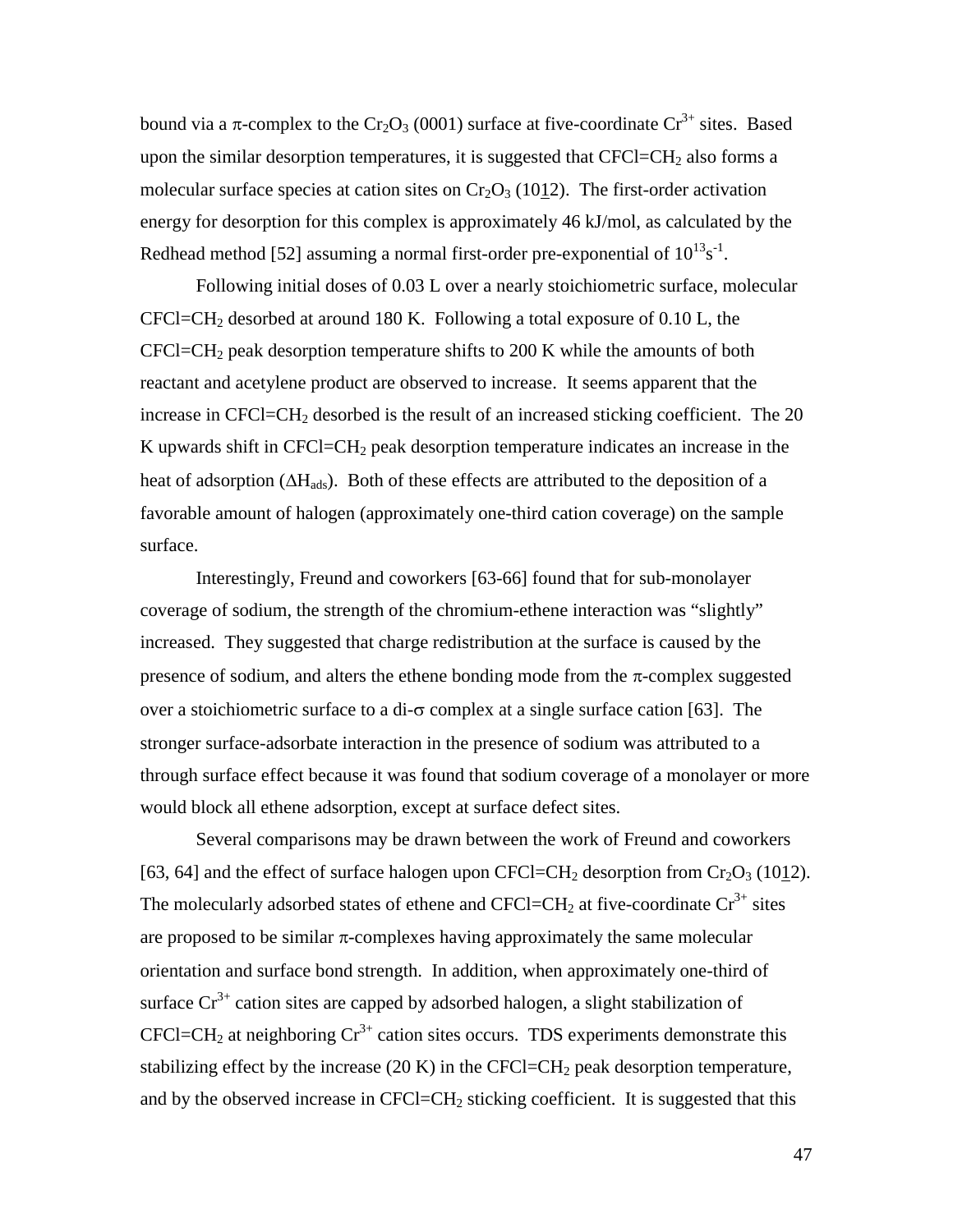effect is due to the redistribution of charge at the  $Cr_2O_3$  (1012) surface caused by halogen deposition, as proposed by Freund [63] for sodium adsorption on  $Cr_2O_3$  (0001). The difference in ionic charges expected for sodium and chlorine adatoms make their similar effect upon surface-adsorbate interaction surprising. The nature of this through surface effect is not understood.

After TDS experiments reach a total CFCl=CH<sub>2</sub> exposure of 1.0 L or greater, the surface is completely deactivated and the CFCl=CH<sub>2</sub> molecular feature at 180 K no longer contains any significant contribution from the 200 K feature observed at lower total exposures. AES experiments suggest that site blocking by both chlorine and fluorine is responsible for the eventual deactivation of the surface during  $CFCI=CH<sub>2</sub>$ TDS. Site blocking was also reported by Freund and coworkers [63] as the reason for the attenuation of ethene adsorption at monolayer coverage of chlorine and sodium on  $Cr_2O_3$ (0001). The decrease in total desorption from a halogen-saturated (deactivated) surface relative to the nearly stoichiometric surface is an indication of site blocking by chlorine adatoms.

## **3.4.4 Cr2O3 (1012) Surface Activity**

The amount of product  $HC=CH$  formed during a TDS series of consecutive CFCl=CH<sub>2</sub> doses (0.03 L – 0.13 L) increased initially and then steadily declined. For the series of 0.06 L CFCl=CH<sub>2</sub> doses shown in Figure 8 (bottom), the product HC=CH maximum occurs at 0.19 L, and the increase is associated only with the desorptionlimited acetylene peak. The maximum in acetylene production corresponded to approximately one-third coverage of surface cations by adsorbed halogen. The "activating" effect of halogen adsorption for  $CFCI = CH<sub>2</sub>$  decomposition in this case is most simply explained as a through-surface effect that increases the strength of the  $Cr^{3+}$ -CFCl=CH<sub>2</sub> interaction at neighboring cations sites and lowers  $E_a$  for CFCl=CH<sub>2</sub> decomposition to acetylene. This suggests the existence of an optimal surface ensemble consisting of bare  $Cr^{3+}$  sites in combination with neighboring halogenated cations in approximately a 2:1 ratio. Halogenation of the surface beyond the optimal halogen content blocks available cations sites and eventually causes surface deactivation.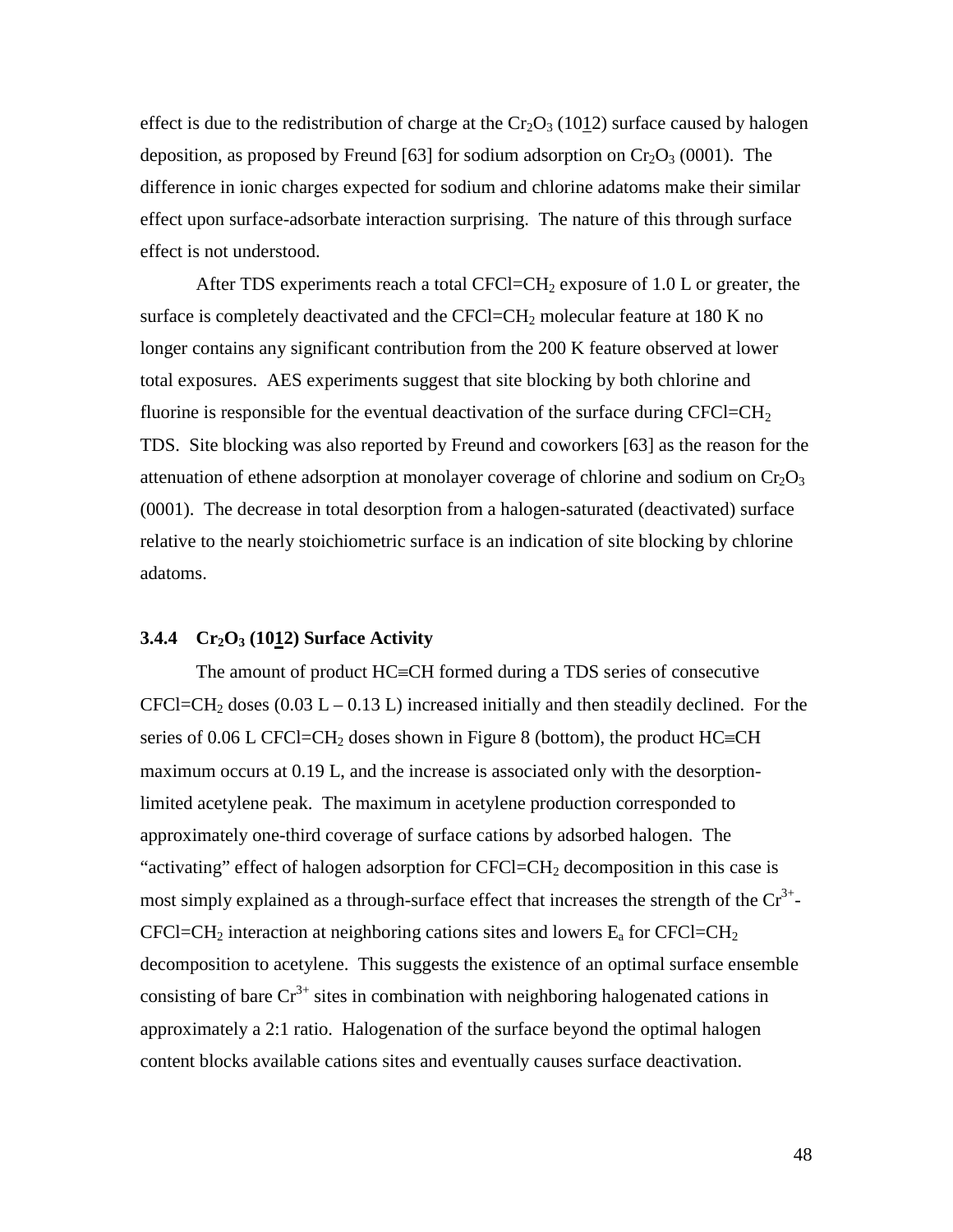The necessity of a surface activation period before  $Cr_2O_3$  microcrystalline powders become active for halogen exchange has been well documented in the literature [97, 98, 102, 105]. Activation of the  $Cr_2O_3$  catalyst in these cases has been attributed to the reduction of high-valent chromium species to  $Cr^{3+}$  followed by the formation of chromium halides at the surface via oxidation of the HCFC gas. Coulson and coworkers [98] have reported that the reduction of high-valent chromium ions to produce coordinately unsaturated  $Cr^{3+}$  cations is the initial step in the catalyst activation process. The lack of activity observed for the oxygen-saturated  $Cr_2O_3$  (1012) surface in this work is in agreement with the suggestion of Coulson and coworkers as it demonstrates that coordinately-unsaturated  $Cr^{3+}$  centers are also a prerequisite for CFCl=CH<sub>2</sub> decomposition to acetylene. CFCl=CH<sub>2</sub> exposures under TDS conditions are not capable of reducing oxide-terminated surface cations (chromyl species) on the oxygen-saturated  $Cr_2O_3$  (1012) surface [86].

Coulson and coworkers [98] have studied the disproportionation of  $CHF<sub>2</sub>Cl$  over a microcrystalline Cr<sub>2</sub>O<sub>3</sub> catalyst. They reported that coordinately unsaturated Cr<sup>3+</sup> cations formed during the initial reduction step were active for the oxidation of CHF3, and CHF<sub>2</sub>Cl to CO, CO<sub>2</sub>, HF, and H<sub>2</sub>O. They also observed the simultaneous uptake of halogen by the surface during oxidation, and suggested that the replacement of surface lattice oxygen by halogen makes the surface active for  $CHF_3$  and  $CHF_2Cl$ disproportionation [98]. Kemnitz and coworkers [102] have reported similar results for  $CF_2Cl$  and CHF<sub>2</sub>Cl exposures over  $Cr_2O_3$  microcrystalline powders. No evidence for the replacement of lattice oxygen by chlorine or fluorine was observed over the  $Cr_2O_3$  (1012) surface under the conditions of this study.

Coulson and coworkers [98] also demonstrated that the disproportionation of  $CHF<sub>2</sub>Cl$  was inhibited over catalysts that were pre-exposed to the Lewis base dimethyl ether. They found that the uptake of dimethyl ether is directly proportional to the activity of the catalyst for disproportionation, suggesting that an increase in Lewis acidity is coincident with the onset of catalytic activity. They also report that Lewis acidity is greatest for cation sites that had been fluorinated and remained coordinately unsaturated. An increase in site Lewis acidity resulting from surface halogenation is also indicated over  $Cr_2O_3$  (1012) in this work by the 20 K increase in the CFCl=CH<sub>2</sub> desorption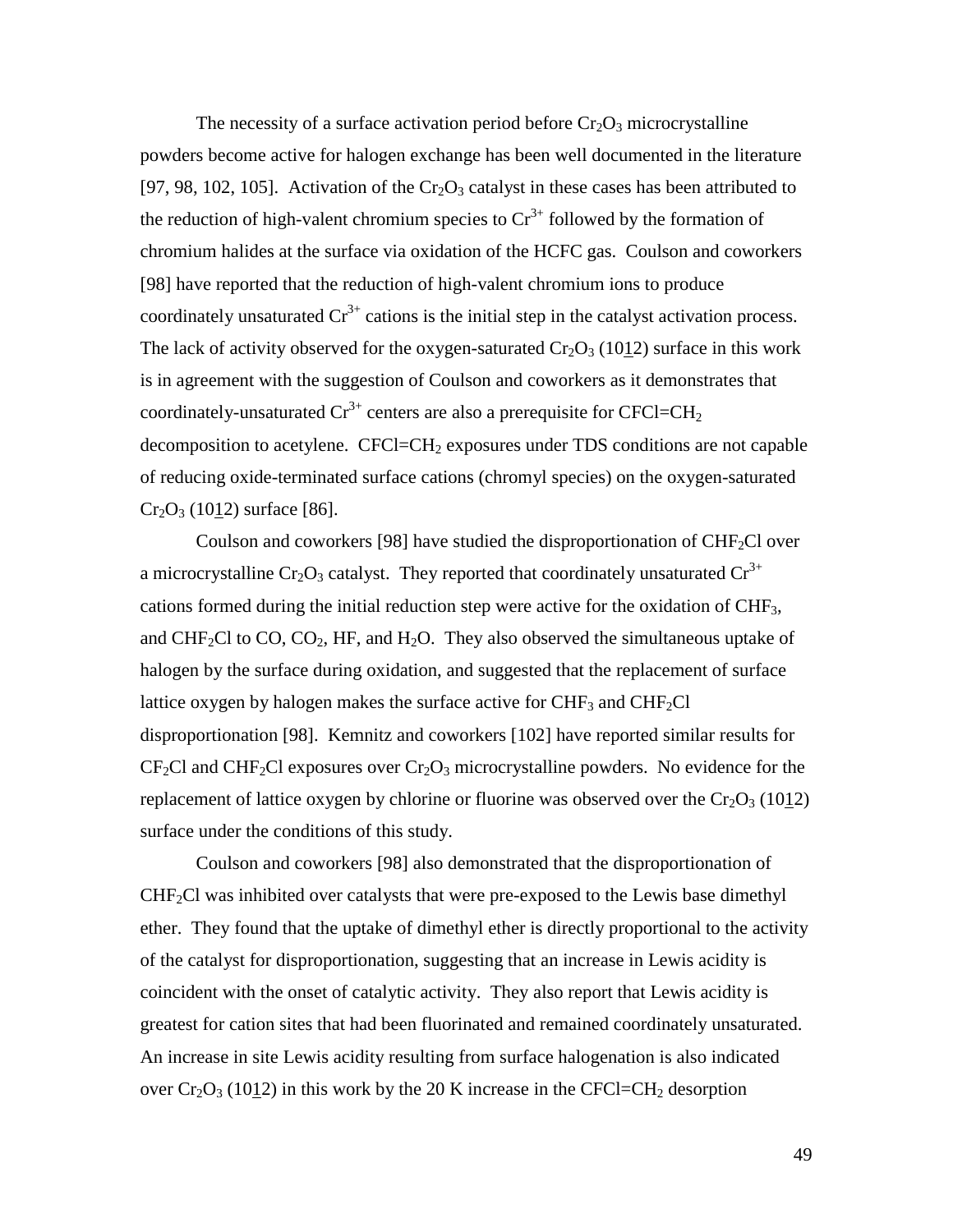temperature following partial halogenation of a nearly stoichiometric surface. If the  $Cr^{3+}$ - $CFCI=CH<sub>2</sub>$  bonding interaction is predominantly a sigma donation, as described above, then the increase in  $CFCI = CH<sub>2</sub>$  desorption temperature can be attributed to an increase in Lewis acidity at neighboring unhalogenated  $Cr^{3+}$  sites. In this work, the increase in active site Lewis acidity is limited to the "through-surface" effect because once halogenated, a  $Cr^{3+}$  cation is fully coordinated, and is no longer active for CFCl=CH<sub>2</sub> decomposition to acetylene.

Kemnitz and coworkers [102] studied chlorine/fluorine exchange reactions for various two-carbon HCFC compounds over powdered  $Cr_2O_3$ . They attributed the onset of activity to the formation of an active crystalline phase at the surface, which resembles  $\beta$ -CrF<sub>3</sub> in structure. They proposed active surface sites for fluorination contain fluorinated  $Cr^{3+}$  cations that are coordinately unsaturated, and are strong Lewis acids. The halogenated  $Cr_2O_3$  (1012) surface would not be expected to demonstrate activity based upon analogy to the work of Kemnitz and coworkers [102] because the halogenated  $Cr^{3+}$  sites are fully coordinated and inaccessible to adsorbing HCFC molecules.

While the reactions involved during the "activation" treatments are ill-defined in the literature, most work in the area concludes that  $Cr_2O_3$  powders are only active toward HCFC fluorine-for-chlorine exchange (fluorination) reactions over fluorinated cation sites [98, 102, 106]. It seems clear that the reactivity of  $CFCI=CH<sub>2</sub>$  observed over the nearly stoichiometric Cr<sub>2</sub>O<sub>3</sub> (1012) surface is due to the presence of five-coordinate Cr<sup>3+</sup> cations. It is suggested that the decomposition of  $CFCI=CH<sub>2</sub>$  and similar HCFC compounds may play a role in the deposition of halogen on the  $Cr_2O_3$  surface during the "activation" of  $Cr_2O_3$  catalysts for halogen exchange reactions [98, 99, 102, 106].

Surface deactivation has also received much attention in literature studies of halogen exchange over  $Cr_2O_3$  powders. Deactivation of powdered  $Cr_2O_3$  catalysts has been attributed to carbon deposition [4], and to the formation of inactive crystalline phases at the surface that sterically isolate cations from the surface [102]. In this work, it is apparent from the AES data that deactivation of the  $Cr_2O_3$  (1012) surface toward  $CFCI = CH<sub>2</sub>$  decomposition occurs due to site blocking because nearly 100% of surface cations are coordinated to adsorbed halogen on a deactivated  $Cr_2O_3$  (1012) surface. No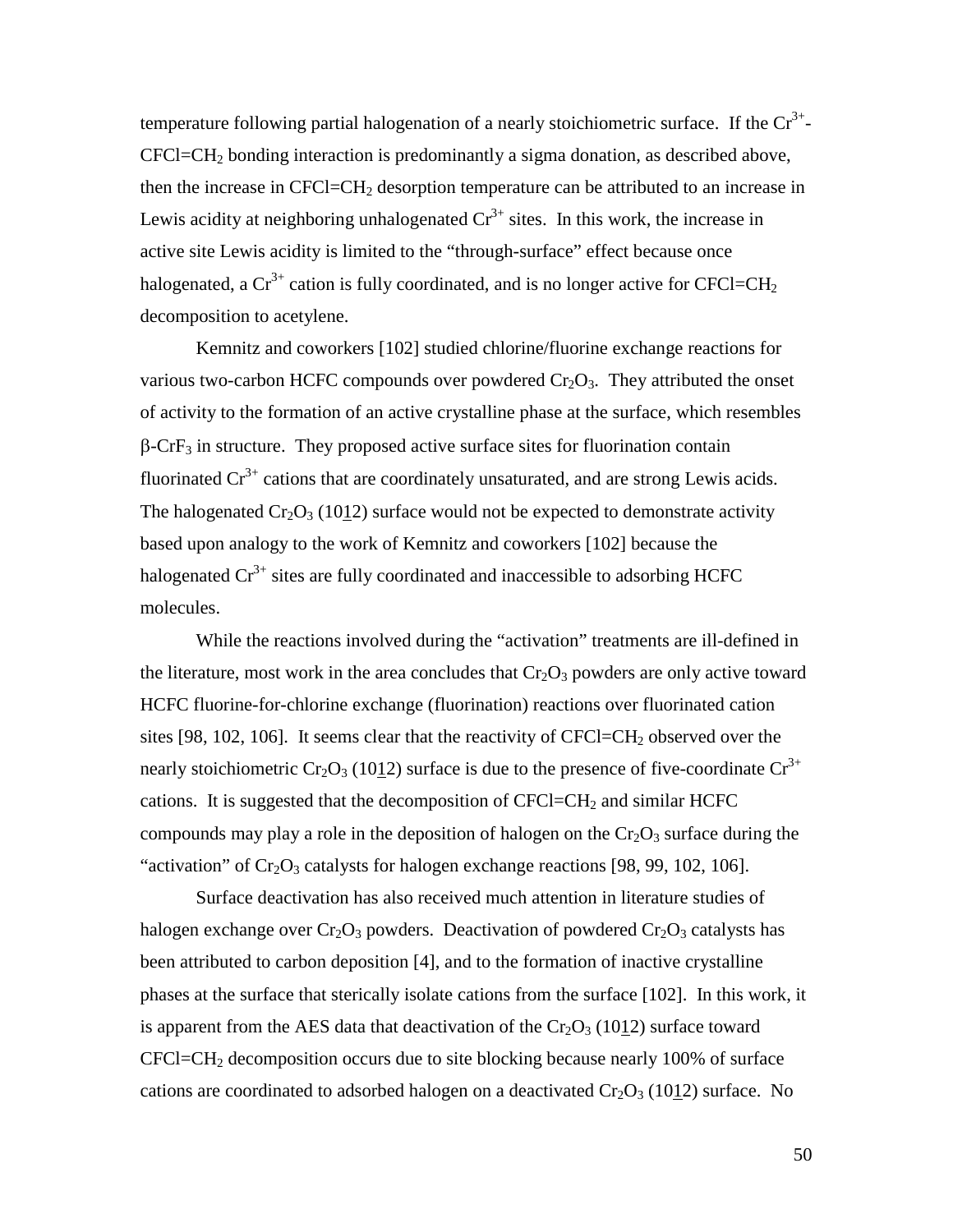carbon was detected on surfaces that were deactivated by  $CFCI=CH<sub>2</sub>$  exposure under any conditions.

#### **3.5 Conclusions**

The 1,1-dihalo-elimination reaction of  $CFCI=CH<sub>2</sub>$  over a nearly stoichiometric  $Cr_2O_3$  (1012) surface has been investigated under UHV conditions. The products are acetylene gas and adsorbed chlorine and fluorine. Thermal desorption experiments revealed two acetylene desorption features. The lower energy state is desorption-limited  $(E_a= 92 \text{ kJ/mole})$  while the formation of a stable vinylidene surface intermediate is suggested by the occurrence of a higher energy  $(E_a= 124 \text{ kJ/mole})$  reaction-limited acetylene desorption peak. The deposition of halogen onto the sample surface by the  $CFCI=CH<sub>2</sub>$  decomposition reaction initially increased the  $CFCI=CH<sub>2</sub>$  sticking coefficient, and "activated" the surface towards  $CFCI = CH<sub>2</sub>$  decomposition. Halogen coverage of more than approximately 30% of surface cations decreases surface activity and ultimately leads to deactivation of the surface due to site blocking.

The  $Cr_2O_3$  (1012) surface ceased CFCl=CH<sub>2</sub> decomposition at a Cl/Cr ratio of around 0.16, under TDS conditions. AES and TDS data suggest that chlorine and fluorine are deposited at an equal rate during TDS experiments, as reaction stoichiometry predicts. No evidence was seen for the replacement of surface lattice oxygen by halogen, and no carbon was detected on the deactivated surface. Surfaces that were pre-exposed to oxygen did not react with  $CFCI=CH<sub>2</sub>$ .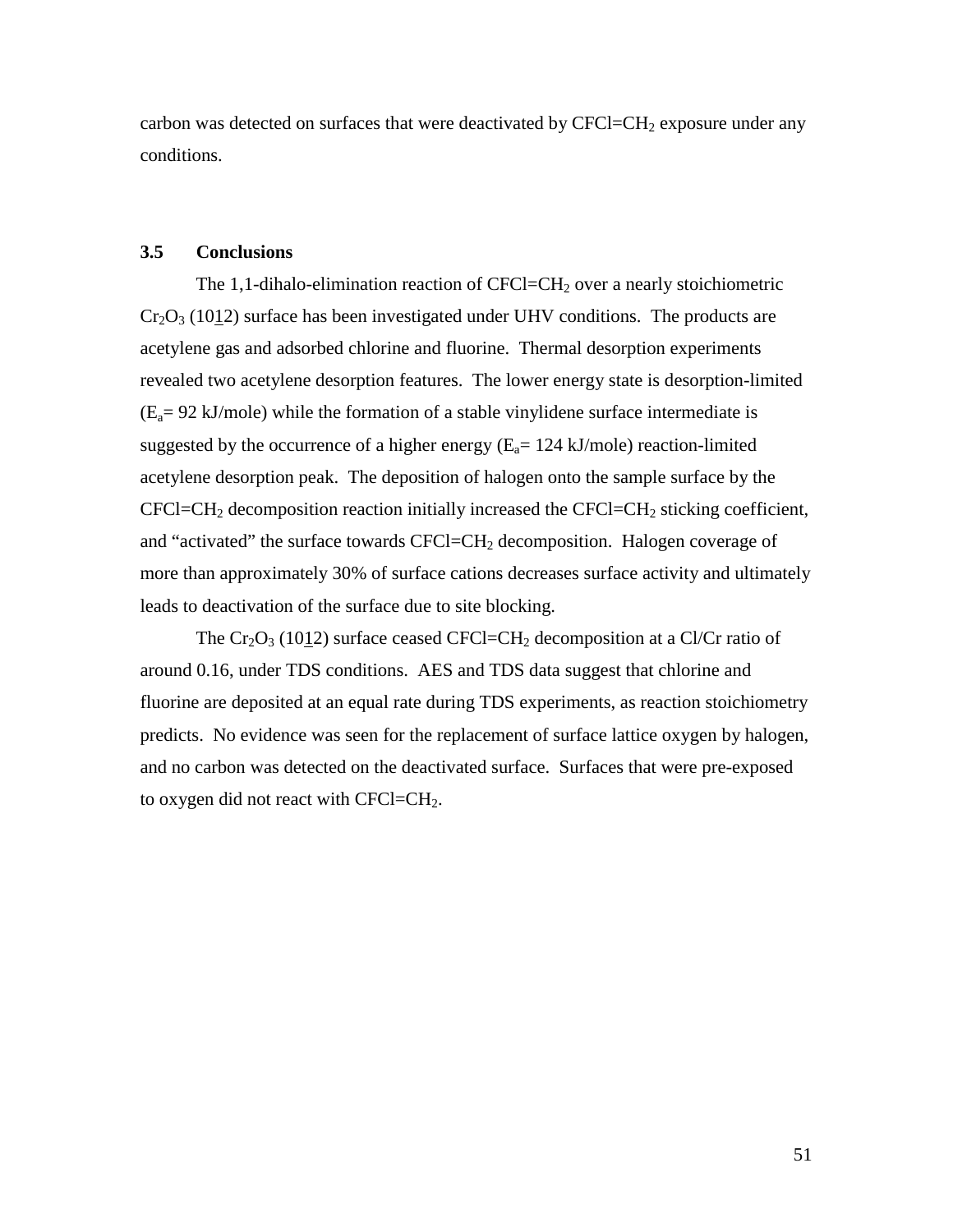# **Chapter 4**

# **Reactions of 1, 1, 2-trichloro-1-fluoroethane over the Cr2O3 (1012) Surface**

### **4.1 Introduction**

The reactions of halo-substituted alkanes have been more studied than their unsaturated counterparts. The research is largely motivated by the vapor-phase manufacture of HFC compounds, especially environmentally conscious (low ODP) refrigerants, or by the destruction of their chlorine containing analogs (HCFCs) [4, 61, 87, 88]. The halocarbon reactions most commonly reported over  $Cr_2O_3$  are summarized in Table 2.

| HF addition to<br>$C = C$ double bond       | Dominant reaction in the presence of<br>HF                                                         |
|---------------------------------------------|----------------------------------------------------------------------------------------------------|
| Halogen Exchange                            | Replacement of Cl by F is usually the<br>desired reaction and is favored in the<br>presence of HF. |
| Dehydrohaolgenation<br>(HF and HCl removal) | Reaction may occur in the presence and<br>absence of HF.                                           |
| Disproportionation<br>(dismutation)         | Presence of HF not required.                                                                       |
| Isomerization                               | Presence of HF not required.                                                                       |

Table 4.1 Halocarbon reactions reported to occur over  $Cr_2O_3$ .

Rowley, Webb, Winfield, and coworkers [89-92] have studied the interaction of halogen compounds with  $Cr_2O_3$  microcrystalline powders using radiolabeled HF, HCl, and halocarbon compounds. They unambiguously demonstrated the uptake of halogen by  $Cr_2O_3$  during the initial "activation" phase of reaction. They found that <sup>36</sup>Cl and <sup>18</sup>F could be deposited on both untreated and pre-halogenated  $Cr_2O_3$  catalyst by exposure to HX or HCFC compounds at 623 K, and they inferred the presence of at least two surface species for both chlorine and fluorine [89, 90]. It was also reported that Cl and F were capable of replacing one another on the surface, and exchanging halogen between the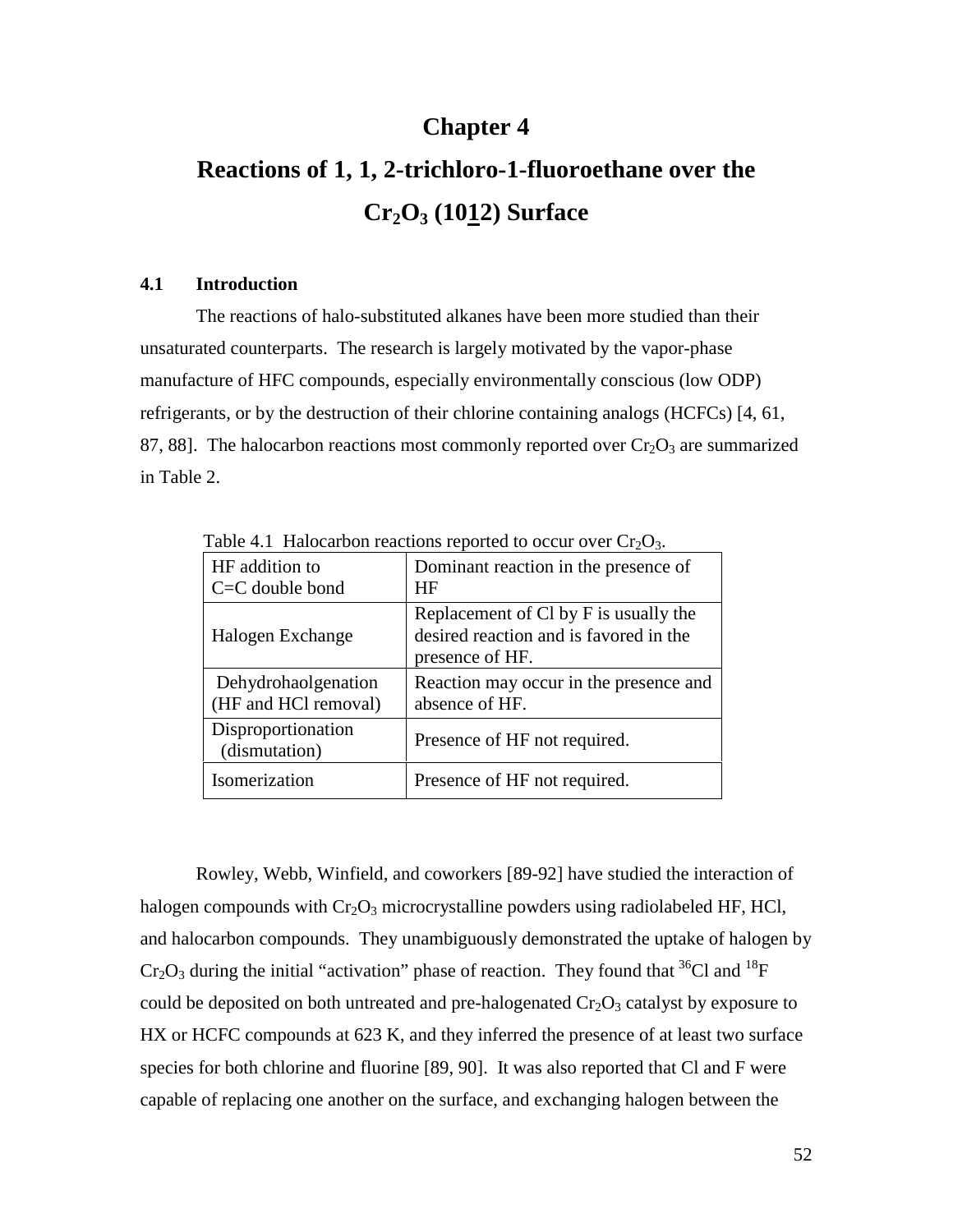surface and adsorbed trichloro-trifluoroethane (HCFC-113) isomers [92]. The resulting halogen exchange sequence yielded a mix of HCFC compounds over both untreated and halogenated  $Cr<sub>2</sub>O<sub>3</sub>$  catalyst.

Rowley *et al.* [89, 91] also reported that fluorination and chlorination reactions occur with the compounds trichloro-trifluoroethane and dichloro-tetrafluoroethane (isomer mix) over pre-halogenated  $Cr_2O_3$  powder, and report that surface <sup>36</sup>Cl and <sup>18</sup>F are incorporated into these compounds via direct halogen exchange with a surface  $(HF)<sub>n</sub>$ -HX oligomer species. Catalysts that were pretreated with  $H^{18}F$  or  $H^{36}Cl$  quickly accumulated radiolabeled chlorine and fluorine following exposures at 700 K. The trichlorotrifluoroethane and dichloro-tetrafluoroethane reactants formed fluorination and chlorination products containing radio labels from surface halogen sites [91]. Interestingly, isomerization of CFCl<sub>2</sub>CF<sub>2</sub>Cl to CCl<sub>3</sub>CF<sub>3</sub> occurred over fluorinated Cr<sub>2</sub>O<sub>3</sub>, but without radiolabeled halogen being introduced into the isomerized product. Because of the lack of radiolabeled  $CFCl_2CF_2Cl$ , Rowley and coworkers [91] postulated that the  $CFCI_2CF_2CI$  isomerization reaction is intramolecular.

The work of Webb, Winfield, and coworkers [5, 89-92] demonstrates that different Cr-X species exist at the  $Cr_2O_3$  surface, and that at least one species is inactive toward fluorination reactions. They also suggested that different reactions such as halogen exchange, isomerization, and HX abstraction might occur at different surface sites [90, 91]. These observations are repeated throughout the scientific and patent literature concerning halocarbon reactions over  $Cr_2O_3$  as well as other materials used for halogen exchange processes [4, 5, 60, 93].

Blanchard and coworkers have also studied the trichloro-trifluoroethane/ $Cr_2O_3$ system. The early work from this group focused on the disproportionation and isomerization of CFCl<sub>2</sub>CF<sub>2</sub>Cl to CCl<sub>3</sub>CF<sub>3</sub> over Cr<sub>2</sub>O<sub>3</sub> powder, supported Cr<sub>2</sub>O<sub>3</sub>, and AlF<sub>3</sub> [94, 95, 97]. They found that disproportionation and isomerization reactions dominate over  $Cr_2O_3$  in the absence of HF. Bechadergue *et al.* [94, 95] reported that halo-alkanes having more chlorine contain more reactive C-X bonds. They also observed that pretreating the surface with pyridine, a Lewis base, inhibits surface activity, indicating that Lewis acid sites (cation centers) are important to the reaction mechanism [94]. The presence of small amounts of the unsaturated impurities  $CCl_2=CCl_2$  and  $CFCl=CCl_2$  were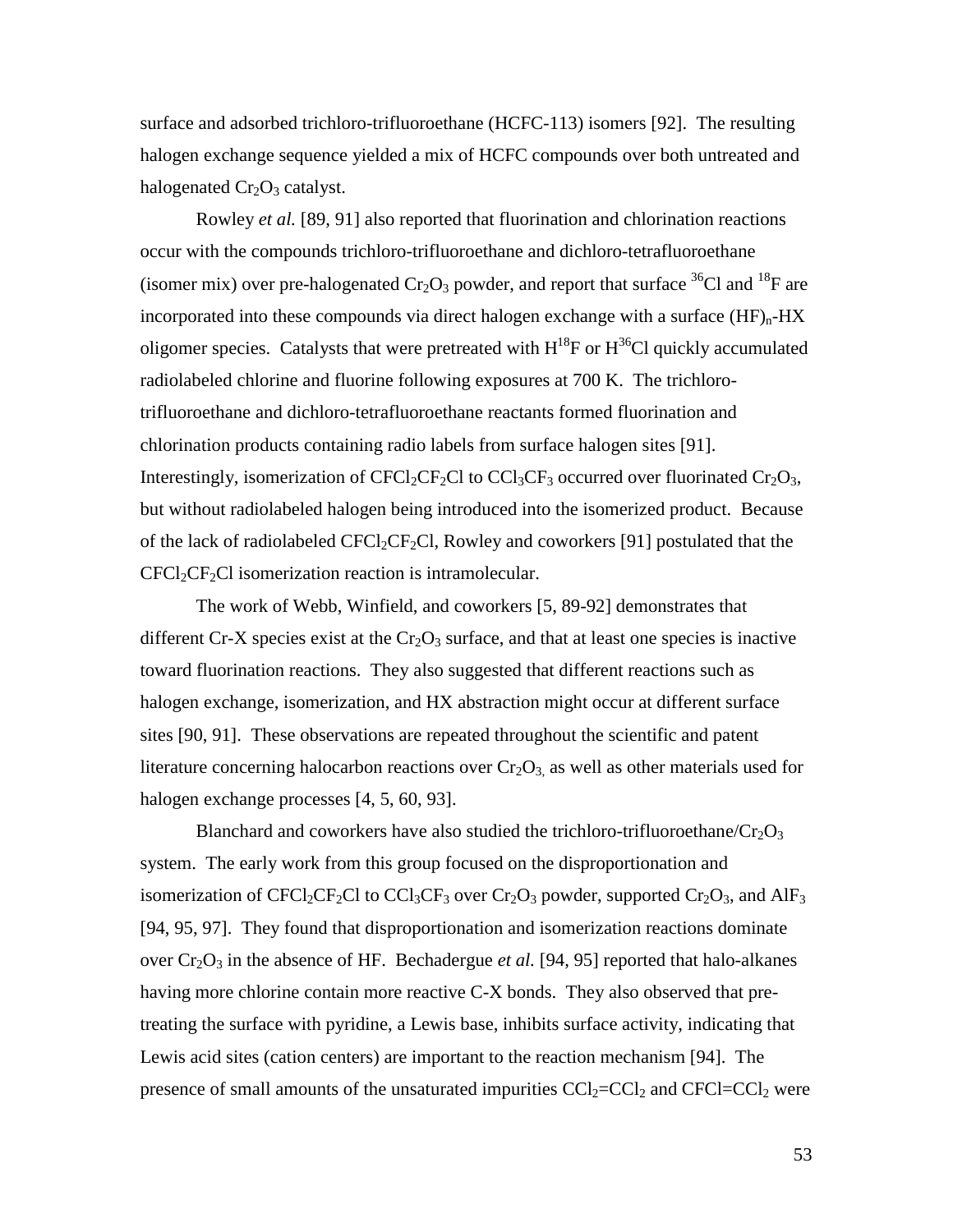also reported in the product mix. Interestingly, the asymmetric HCFC-113a (CCl<sub>3</sub>-CF<sub>3</sub>) molecule was reported to decompose to form chromium carbide on the surface, leading to surface deactivation. The presence of Cr-F sites was deemed unnecessary to carry out disproportionation and isomerization reactions over  $Cr_2O_3$  [95].

Later work from Blanchard and coworkers [61] focused a broader spectrum of halocarbon surface reactions including disproportionation, isomerization, dehalogenation, dehydrohalogenation, and halogen exchange. They reported that halogen exchange dominates in the presence of HF, but that disproportionation, isomerization, and dehydrochlorination occurs with out HF [96]. It was speculated that fluorination, in the presence of HF, was governed by the acidity of the catalyst.

Blanchard and coworkers [97, 105] also reported that the catalytic activity of powdered  $Cr_2O_3$  catalyst for the fluorination of  $CF_3CH_2Cl$  to  $CF_3CH_2F$  is a function of the number of reversibly oxidizable chromium sites on the catalyst surface, and that the catalytically active site is a Cr-F surface species on a partially fluorinated catalyst. They also postulate that the fluorination of  $CF_3CH_2Cl$  occurs via fluorine for chlorine exchange between HF oligomers on the surface and co-adsorbed  $CF_3CH_2Cl$  molecules. No specifics concerning the catalyst surface were offered, but it was suggested that the thermal history of the sample plays an essential role in determining the number of active sites present [97]. Catalytic activity for fluorination was only reported over partially fluorinated  $Cr_2O_3$  catalyst. XPS measurements of fluorine uptake by the catalyst following exposures to HF and  $CF_3CH_2Cl$  yielded a maximum F/Cr ratio of 0.36, regardless of the treatment gas used [105].

Other authors have postulated that the oxidation state of surface ions plays a crucial role in determining surface activity. Based on product distribution and thermal desorption data, Coulson *et al*. [98] propose that the reduction of high-valent chromium ions to  $Cr^{3+}$  is necessary to create active sites for the disproportionation of CHF<sub>2</sub>Cl over powdered  $Cr_2O_3$  microcrystalline catalyst. They argue that the active site is a coordinately unsaturated Cr-X center, which acts as a strong Lewis acid. Following exposures at 773 K, Coulson and coworkers [98] report atomic percentages that correspond to F/Cr ratios of  $0.22$  and  $0.30$  for CHF<sub>3</sub> and HF, respectively. It was also suggested that the sites responsible for disproportionation of HCFC compounds are also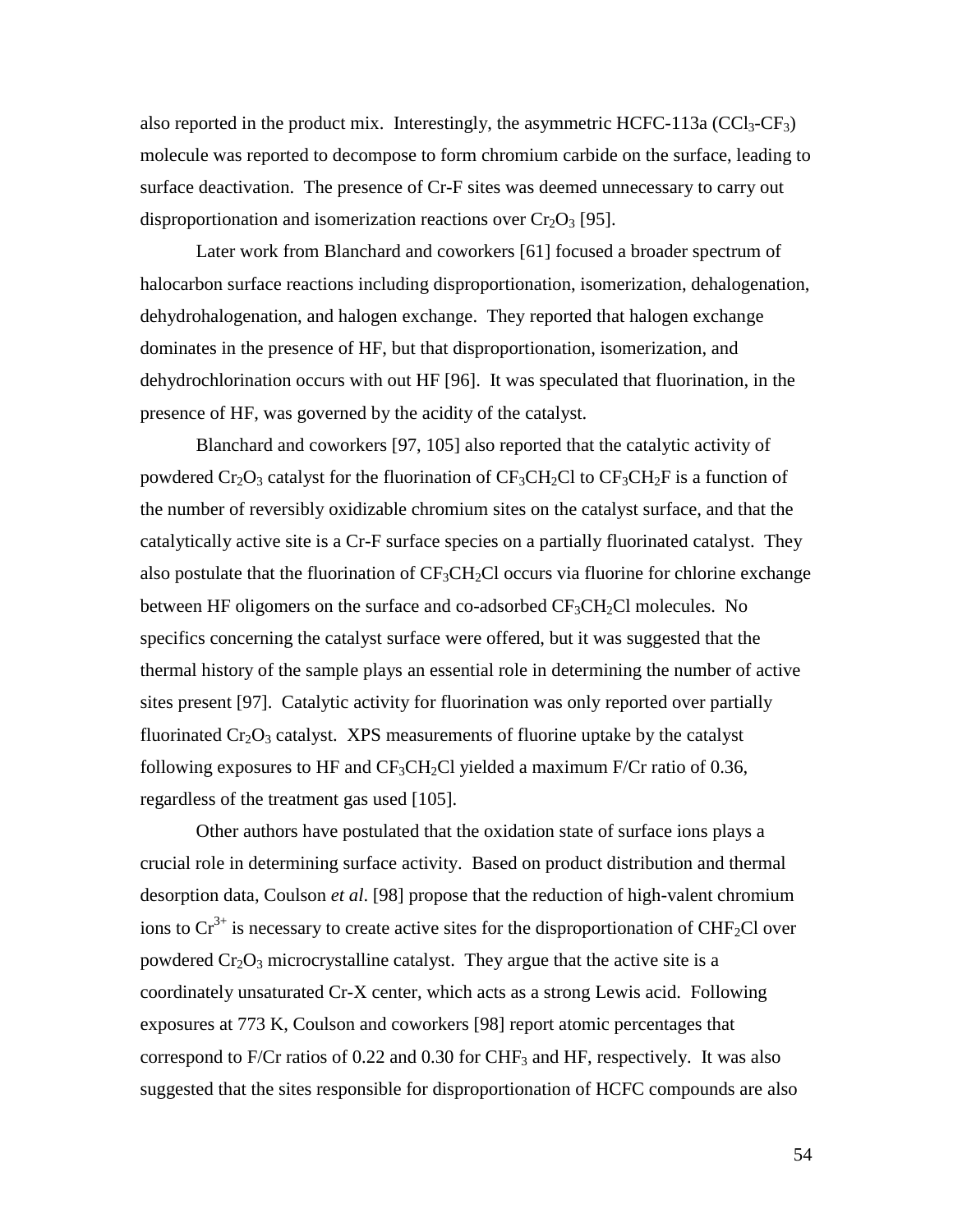responsible for fluorination reactions, an important reaction in the manufacture of HFC-134a.

Kohne and Kemnitz have studied several  $HCFC/Cr<sub>2</sub>O<sub>3</sub>$  systems, with the intent of identifying the reaction pathway from trichloroethene to  $CF_3CH_2F$  (HCFC-134a) in the presence of HF. Experimental evidence and thermodynamic calculations were offered that indicated  $CF<sub>3</sub>CH<sub>2</sub>Cl$  is the most stable of the HCFC intermediates in this pathway [99]. They found that both direct halogen exchange as well as HX abstraction/addition reactions occur over fluorinated  $Cr_2O_3$  catalyst in the presence of HF at 573 K. The primary products for the reaction of trichloroethene with HF were reported to be  $CFCI_2CH_2Cl$ ,  $CF_2CICH_2Cl$ , and  $CF_3CH_2Cl$ . Significant amounts of unsaturated haloalkenes were also found in the product mix, even in the presence of HF. Kohne and Kemnitz [99] argue that the product mix is the result of a sequence of reactions.

- 1. dehydrohalogenation (HX abstraction) reactions, followed by
- 2. hydrohalogenation (HX addition-Markovnikov addition not required), and
- 3. direct halogen exchange between surface and adsorbate.

Isomerization and disproportionation reactions may be disregarded, claim Kohne and Kemnitz, with or with out HF present in the reaction mix. A significant degree of  $CF<sub>3</sub>CH<sub>2</sub>Cl$  fluorination to  $CF<sub>3</sub>CH<sub>2</sub>F$  was observed only in the presence of a large excess HF [99].

Kemnitz and Niedersen [100] have also reported on the isomerization reaction of  $CHF_2CHF_2$  to  $CF_3CH_2F$  (HCFC-134a) over fluorinated  $Cr_2O_3$ , without HF. They propose that isomerization reactions occur in two steps, a departure from the conclusions of earlier work in the area [91]. From deuterium labeling experiments, it was concluded that if chlorine could be excluded from the reacting system, then the isomerization reaction proceeds through HF elimination and subsequent HF addition by the Markovnikov rule. The presence of HCl or any chlorine containing halocarbons produced a "complex set of side reactions" [100].

Niedersen *et al.* [101] propose that Lewis acid sites are responsible for the  $CHF_2CHF_2$  to  $CF_3CH_2F$  isomerization activity of  $Cr_2O_3$ . They used IR and UV-vis spectroscopy of adsorbed CO and  $NH<sub>3</sub>$  to argue that Lewis acid sites are responsible for the isomerization. Using IR of adsorbed CO as a probe of the valence states and coordination numbers of surface chromium cations for various surface preparations, they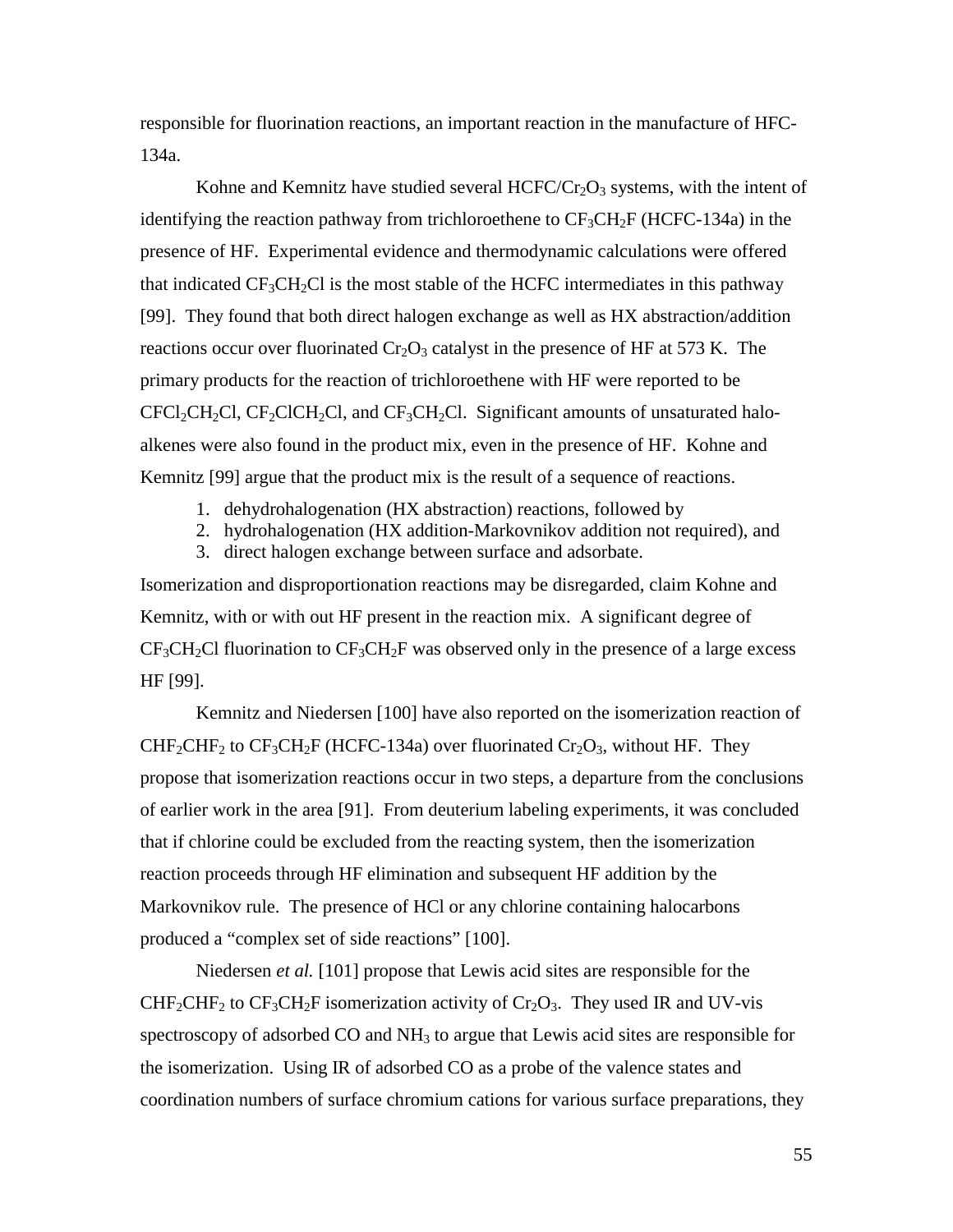report that five-coordinate  $Cr^{3+}$  is predominant on a fresh  $Cr_2O_3$  catalyst, and that fluorination creates active isomerization sites by formation of  $\rm CrF<sub>3</sub>$  which increases the Lewis acidity of the cation.

Changes to  $Cr_2O_3$  that result from "activation" and fluorination were studied by Kemnitz and coworkers [102] using XPS and x-ray excited AES to compare catalyst samples to Cr- and Al-fluoride standards. They argued that pretreatment of  $Cr_2O_3$  by either HX or HCFCs causes the formation of  $\alpha$ - and  $\beta$ -CrX<sub>3</sub> phases. The nature of these sites was determined to be independent of the halogen source, in agreement with the work of Rowley *et al*. [89]. Kemnitz *et al*. postulated that coordinately unsaturated (Lewis acid)  $Cr^{3+}$  ions are exposed in the  $\beta$ -CrF<sub>3</sub> structure, and suggested that the Lewis acidity of these sites is responsible for their catalytic activity. The  $\alpha$ -CrF<sub>3</sub> phase, it was proposed, is inactive because the  $Cr^{3+}$  ions are sterically isolated from adsorbates on the surface. They also proposed that all surface activation (*i.*e. halogen deposition) reactions occur via HX elimination, and that over a clean surface HCFC compounds decompose to CO2, HF, and HCl, which in turn halogenate the surface [102]. Interestingly, Kemnitz *et al*. report that the total amount of halogen uptake (Cl and F) by the surface is constant, regardless of the pretreatment gas used [89, 102]. Kemnitz *et al*. reported a X/Cr ratio of 0.43.

The literature on  $Cr_2O_3$  contains much speculation concerning the reason for the eventual deactivation of the catalyst toward fluorination reactions. However, a clear picture of  $Cr_2O_3$  deactivation has not emerged. Coke formation caused by the degradation of various HCFC compounds is often reported as the cause of surface deactivation [4]. Niedersen *et al.* [101] reported that surface coke may be burned off in the presence of  $O_2$  at 673 K. The formation of halocarbon oligomers and structural changes to the surface have also been cited as mechanisms for surface deactivation [97, 102]. Changes to the oxidation state of surface cations have also been postulated as a cause for surface deactivation [97, 98].

## **4.2 Experimental**

PCR 1,1,2-trichloro-1-fluoroethane (CFCl<sub>2</sub>CH<sub>2</sub>Cl) (97 %), PCR 1-Chloro-1fluoroethene (CFCl=CH<sub>2</sub>) (97 %), and Matheson acetylene (HC=CH) (99.6 %) were used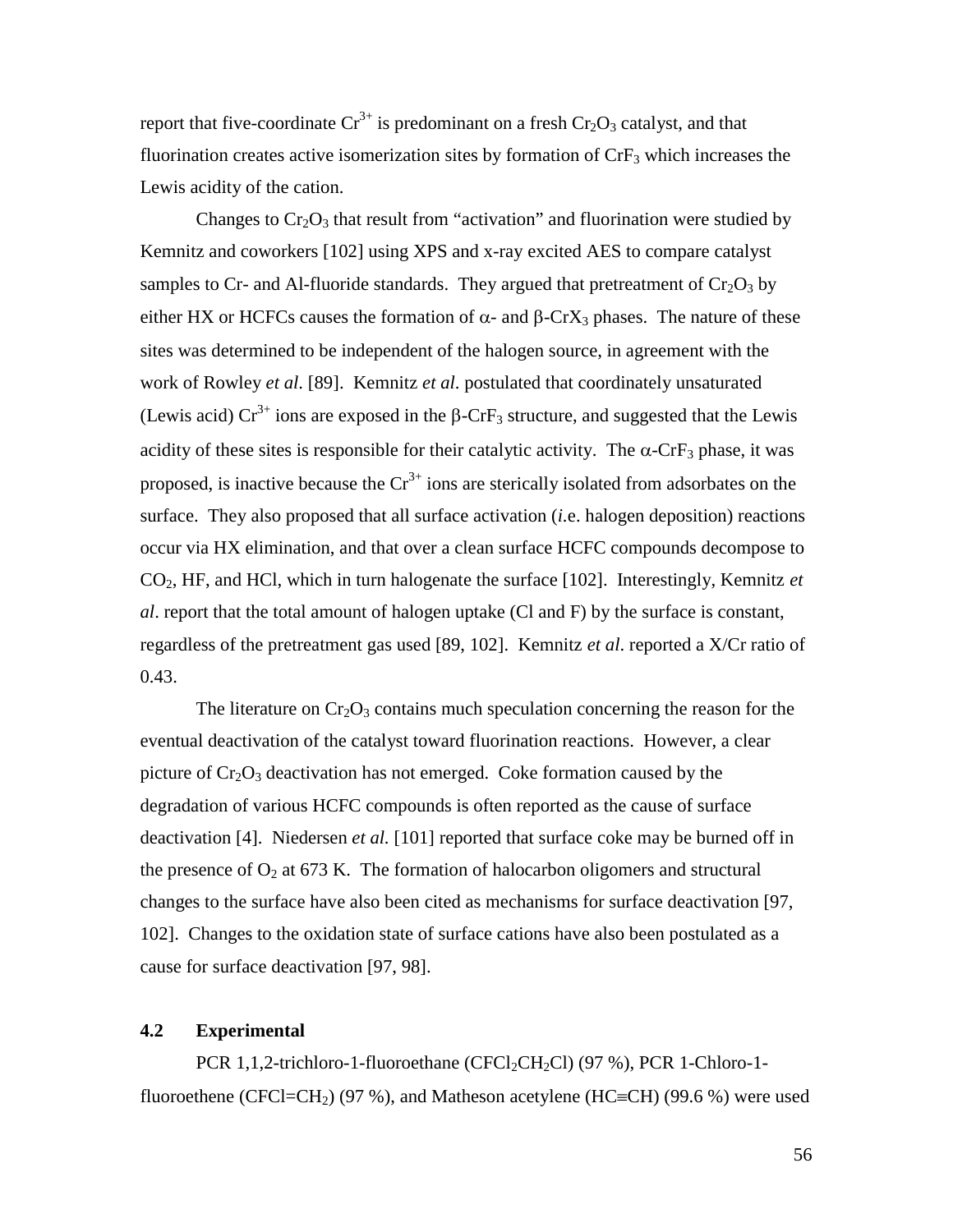as received. CFCl<sub>2</sub>CH<sub>2</sub>Cl (HCFC-131a) is a liquid at room temperature and atmospheric pressure, therefore introduction of this compound into the UHV system was accomplished by filling a stainless steel tube with HCFC-131a liquid and attaching it to the gas distribution manifold. All dose sizes have been corrected for ion gauge sensitivity [41], and desorption quantities have been corrected for mass spectrometer sensitivity [103].

The reaction of CFCl<sub>2</sub>CH<sub>2</sub>Cl over the nearly stoichiometric  $(1\times1)$  Cr<sub>2</sub>O<sub>3</sub> (1012) surface was investigated using thermal desorption spectroscopy (TDS), Auger electron spectroscopy (AES) and low energy electron diffraction (LEED). A nearly stoichiometric surface was prepared by ion-bombardment followed by annealing the sample to 900 K. Additional details concerning surface preparations may be found in Chapter 2. AES measurements were conducted at 800 K to avoid sample charging. Because of overlap between the primary oxygen and chromium Auger peaks, the Cl/Cr ratios were calculated using the Cr LMM (490 eV) peak-to-peak height as discussed in Chapter 2. All doses for TDS experiments were conducted at 163 K.

#### **4.3 Results**

A combination of thermal desorption and AES results for an ion-bombarded and annealed,  $(1\times1)$ ,  $Cr_2O_3$  (1012) surface reveals that  $CFCl_2CH_2Cl$  decomposes into  $CFCI=CH<sub>2(S)</sub>$  (HCFC-1131a), acetylene (HC $\equiv CH_{(g)}$ ), and adsorbed halogen (Cl(s) and  $F(s)$ ). Gas-phase products were identified by comparison of mass spectrometer cracking patterns to thermal desorption peak intensities. The relative intensities of four m/z signals were used to identify both HCFC-1131a (80, 45, 26, 31) and acetylene (26, 25, 27, 13). Other products were excluded by a search that included mass numbers ranging from 2 to 200. Specifically no  $CO$ ,  $CO<sub>2</sub>$ , HCl, HF,  $Cl<sub>2</sub>$ ,  $F<sub>2</sub>$ , chloroacetylene, fluoroacetylene, or chromium halide gas-phase reaction products were observed during TDS. No surface carbon was detected with AES following  $CFCI_2CH_2Cl$  decomposition, only surface halogen was observed. The combination of TDS and AES data is used to demonstrate that the deposition of halogen leads to eventual surface deactivation.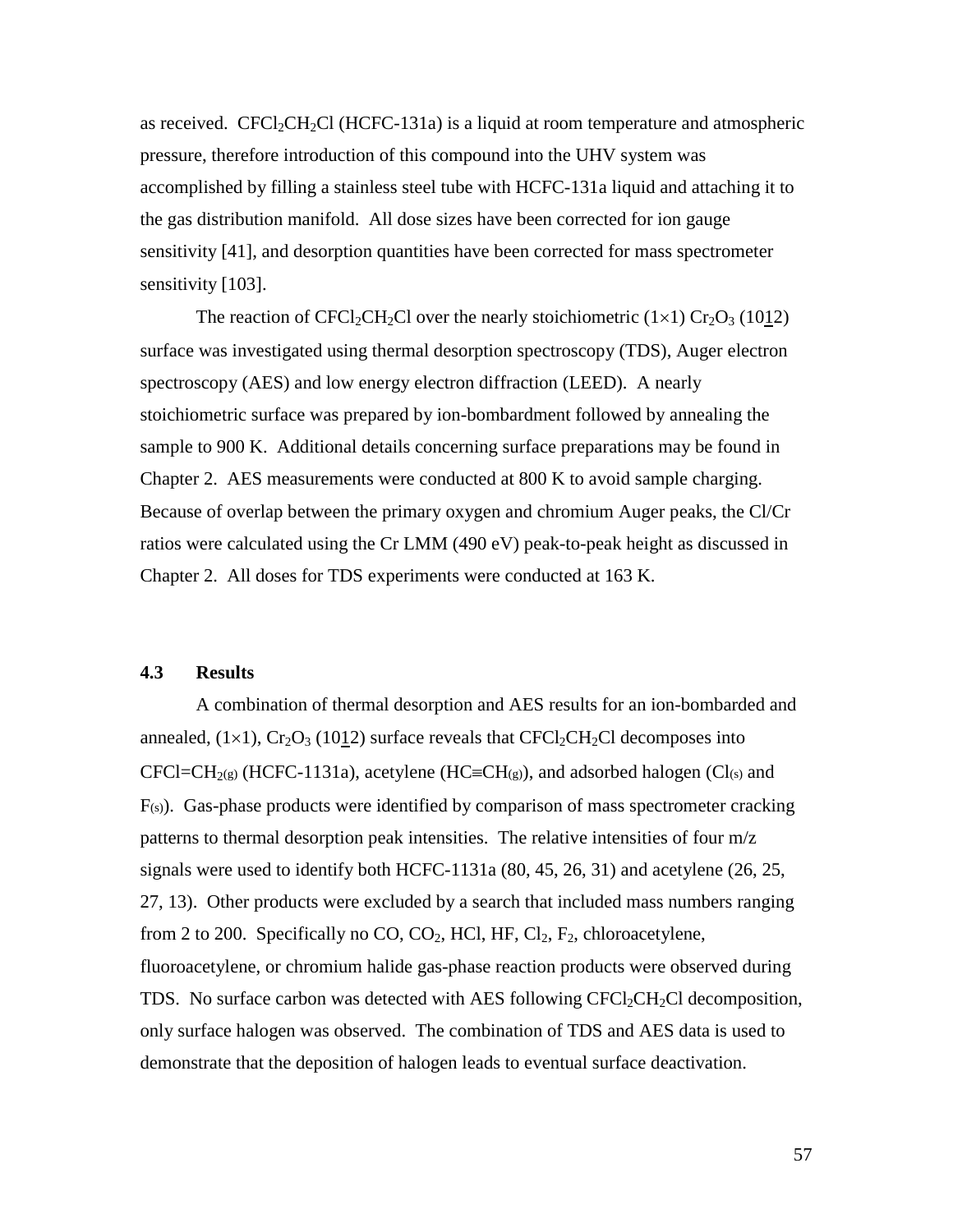#### **4.3.1 CFCl2CH2Cl Thermal Desorption**

Figure 12 shows representative desorption traces for the reactant and gas-phase products following the second dose in a TDS series of consecutive 0.03 L doses of  $CFCl_2CH_2Cl$ . Nearly 100% of the  $CFCl_2CH_2Cl$  reactant is converted to products during initial TDS runs as evidenced by the small desorption peak for the reactant molecule (black). The principal product is the halo-ethene  $CFCI = CH<sub>2</sub>$  (green), formed by a dihalo elimination reaction from  $CFCl_2CH_2Cl$ . The  $CFCl=CH_2$  product desorption temperature is close to the desorption temperature for the  $CFCI_2CH_2Cl$  reactant, suggesting a ratelimiting surface reaction involving a common surface intermediate for these two desorbing species. Acetylene (red) is also formed when  $CFCI=CH<sub>2</sub>$  total exposure is low and yields two desorption features, one at around 335 K and another around 480 K. Acetylene desorption from  $CFCl<sub>2</sub>CH<sub>2</sub>Cl$  decomposition yields an acetylene TDS spectrum that is very similar to the spectrum obtained from dosing  $CFCI = CH<sub>2</sub>$  directly onto the sample surface (Chapter 3).

Initially, the nearly stoichiometric  $Cr_2O_3$  (1012) surface is very reactive toward  $CFCICH_2Cl$ , converting nearly 100% of the reactant to products. Figure 13 shows the relative amounts of reactant and products desorbed from the surface during a series of consecutive  $0.03$  L doses of CFCl<sub>2</sub>CH<sub>2</sub>Cl initiated on a nearly stoichiometric surface. Desorption quantities were calculated by integrating the area under the TDS desorption curves. The amount of  $CFCl_2CH_2Cl$  desorbed from the surface is small following the first two doses, but increases significantly following 0.10 L of total exposure. The high reactivity of  $CF_2CICH_2Cl$  over  $Cr_2O_3$  (1012) is evidenced by the small desorption signal intensity of the reactant molecule during initial TDS runs. The ratio of  $CF_2CICH_2Cl$ -to- $CFCI=CH_2$ -to-HC=CH in the desorbing gases from an initial 0.03 L TDS run is 1:512:40.

As shown in Figure 13, the quantity of  $CFCI=CH<sub>2</sub>$  and acetylene desorbed remains relatively constant for the first three  $0.03$  L doses of CFClCH<sub>2</sub>Cl, and then the amount of each rapidly declines. Acetylene production ceases at around 0.13 L of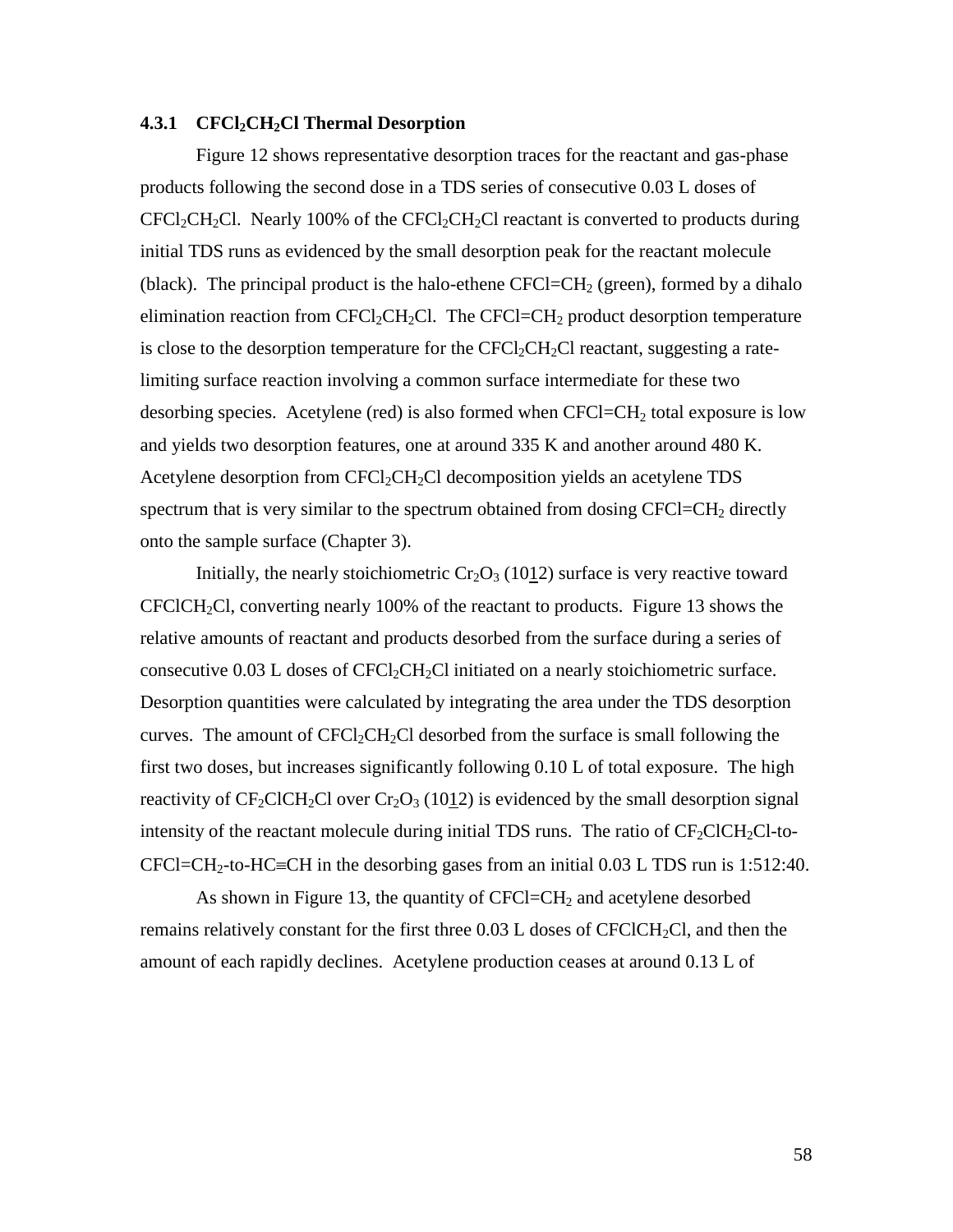

Figure 12. Desorption features observed following the second 0.03 L dose of  $CFCI_2CH_2Cl$  in a TDS series. A desorption trace of the reactant  $(CFCI_2CH_2Cl)$  is shown in black, the reaction products CFCl=CH<sub>2</sub> (green), and HC=CH (red) are also shown.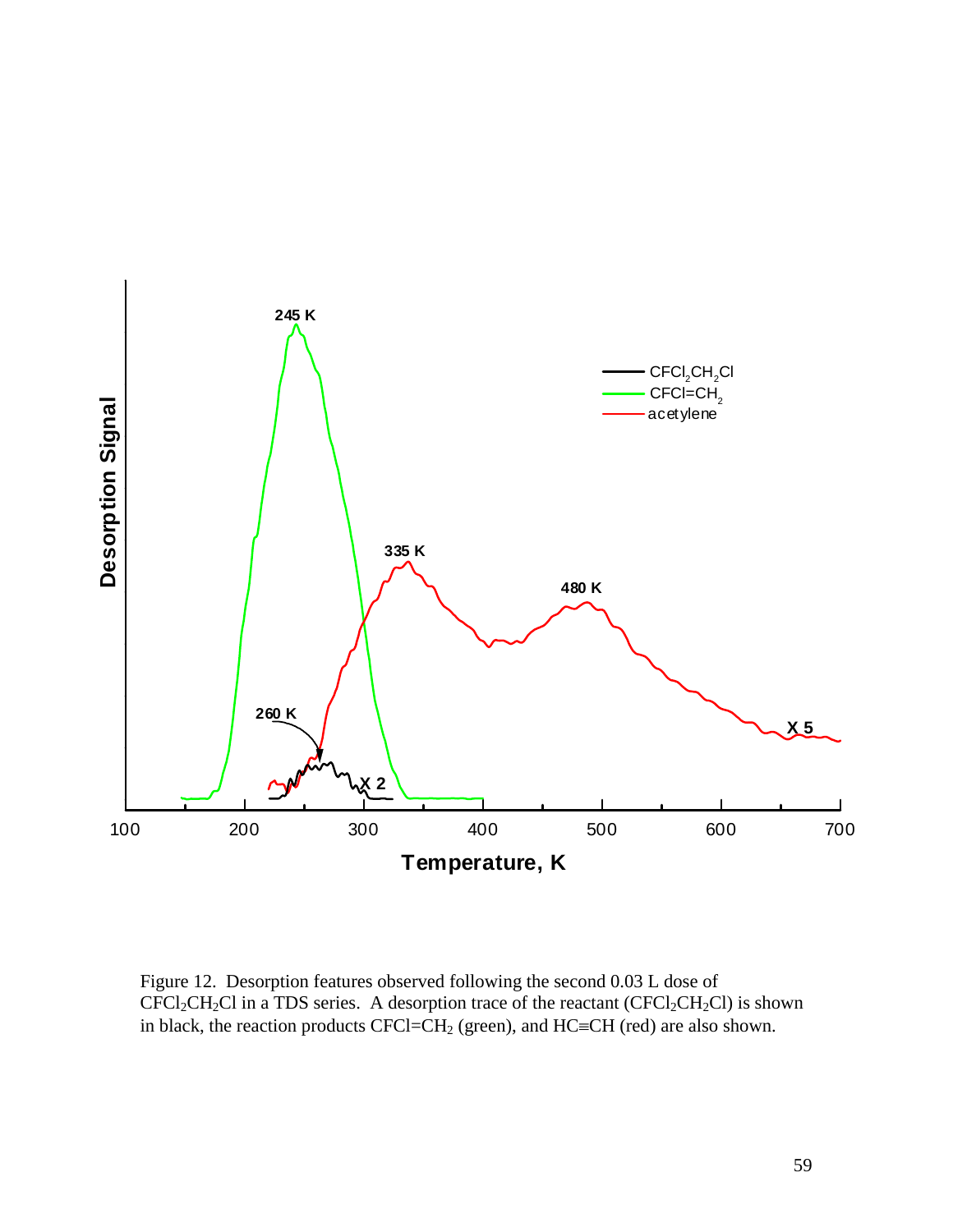

Figure 13. The relative quantities desorbed for each  $CFCl_2CH_2Cl$  decomposition product, as well as the signal of the reactant molecule and total for all is shown above. The TDS experiment consisted of sequential  $0.03$  L doses over a sputter-annealed  $(1\times1)$  $Cr_2O_3$  (1012) surface.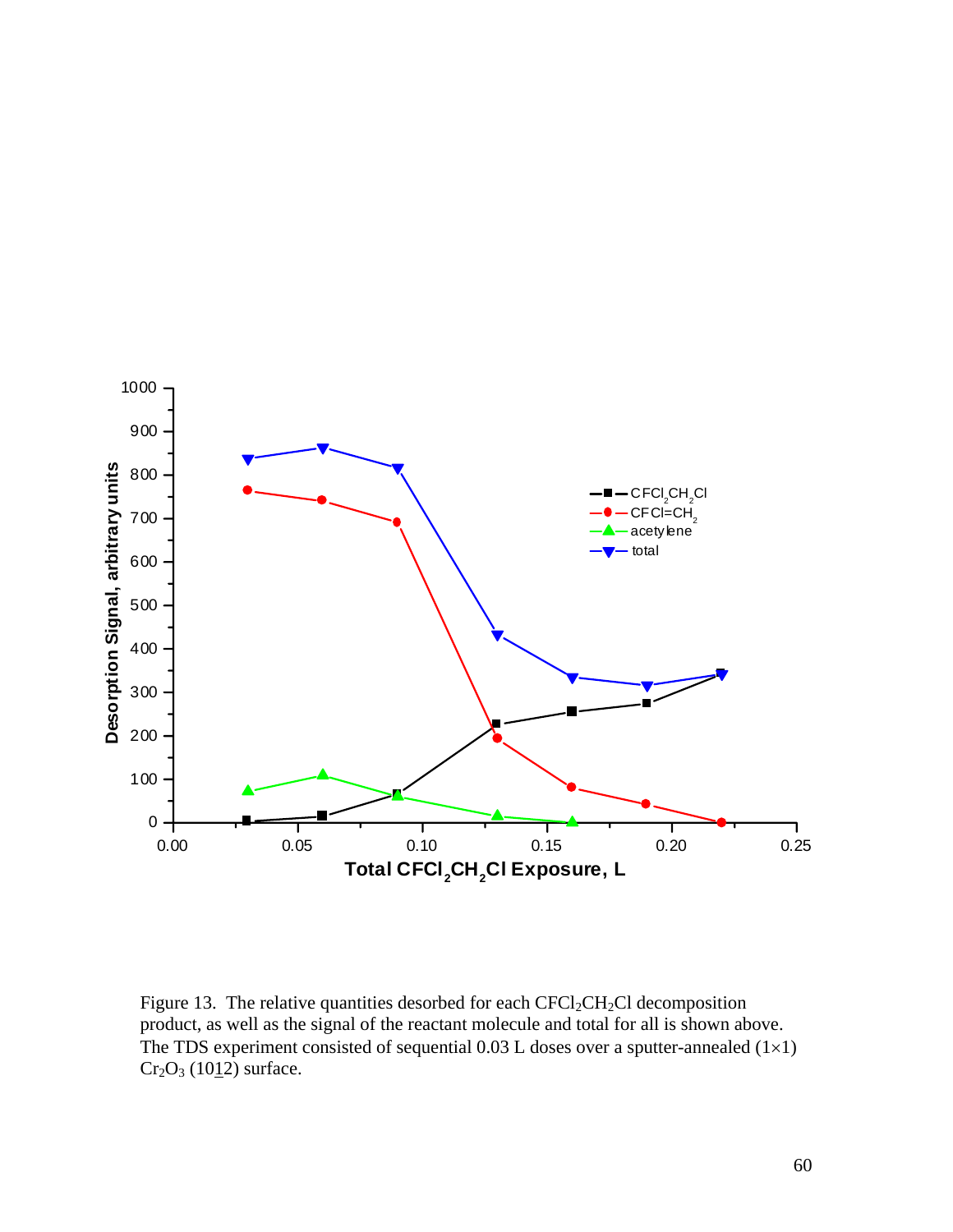total exposure and  $CFCI = CH_2$  production continues until a total  $CFCI_2CH_2Cl$  exposure of around 0.22 L is reached. The decline in product quantities indicates that the surface becomes deactivated toward  $CFCI_2CH_2Cl$  decomposition by a total exposure of 0.25 L. The sum of all desorbing species (blue) decreases by approximately 50% as the surface becomes deactivated, indicating a decrease in the  $CFCl_2CH_2Cl$  sticking coefficient as the surface chemistry shuts down. AES data presented elsewhere demonstrate that as the amount of products detected in TDS declines, the surface Cl/Cr ratio steadily increases. This suggests that deposition of halogen onto the sample surface is responsible for surface deactivation. As quantified below, a deactivated surface contains surface halogen in a nearly one-to-one ratio with surface cations.

Figure 14 (top) and the inset show the desorption spectra of the dosed molecule,  $CF_2CICH_2Cl$ , for the same series of consecutive 0.03 L doses shown in Figure 13. Two features are apparent in the desorption spectra of the reactant molecule: a hightemperature feature at 265 K and a lower temperature feature around  $190 K - 215 K$ . The high-temperature contribution occurs at low total exposures and initially has a peak desorption temperature of 245 K. The high-temperature feature increases in intensity, and shifts to 265 K following the first three 0.03 L doses. Following the fourth dose, a low-temperature contribution to the  $CFCI_2CH_2Cl$  desorption feature is observed around 215 K, while the high-temperature peak remains relatively unchanged, as compared to the third TDS run. In subsequent TDS runs, the high-temperature feature rapidly dies out while the low-temperature feature increases in intensity and shifts downward to around 190 K. Differences in the peak desorption temperatures and the shapes of the two  $CF<sub>2</sub>CICH<sub>2</sub>Cl$  desorption features suggest that two separate desorption processes occur for the reactant molecule.

The bottom panel of Figure 14 shows desorption traces for the product  $CFCI=CH<sub>2</sub>$ formed during the same series of  $0.03$  L doses. The CFCl=CH<sub>2</sub> peak desorption temperature initially occurs around 240 K and shifts to 265 K prior to surface deactivation. A decrease in the signal intensity for CFCl=CH<sub>2</sub> is observed around  $0.13$  L as the 1,2-dihalo-elimination reaction of  $CFCl<sub>2</sub>CH<sub>2</sub>Cl$  to  $CFCl=CH<sub>2</sub>$  shuts down. The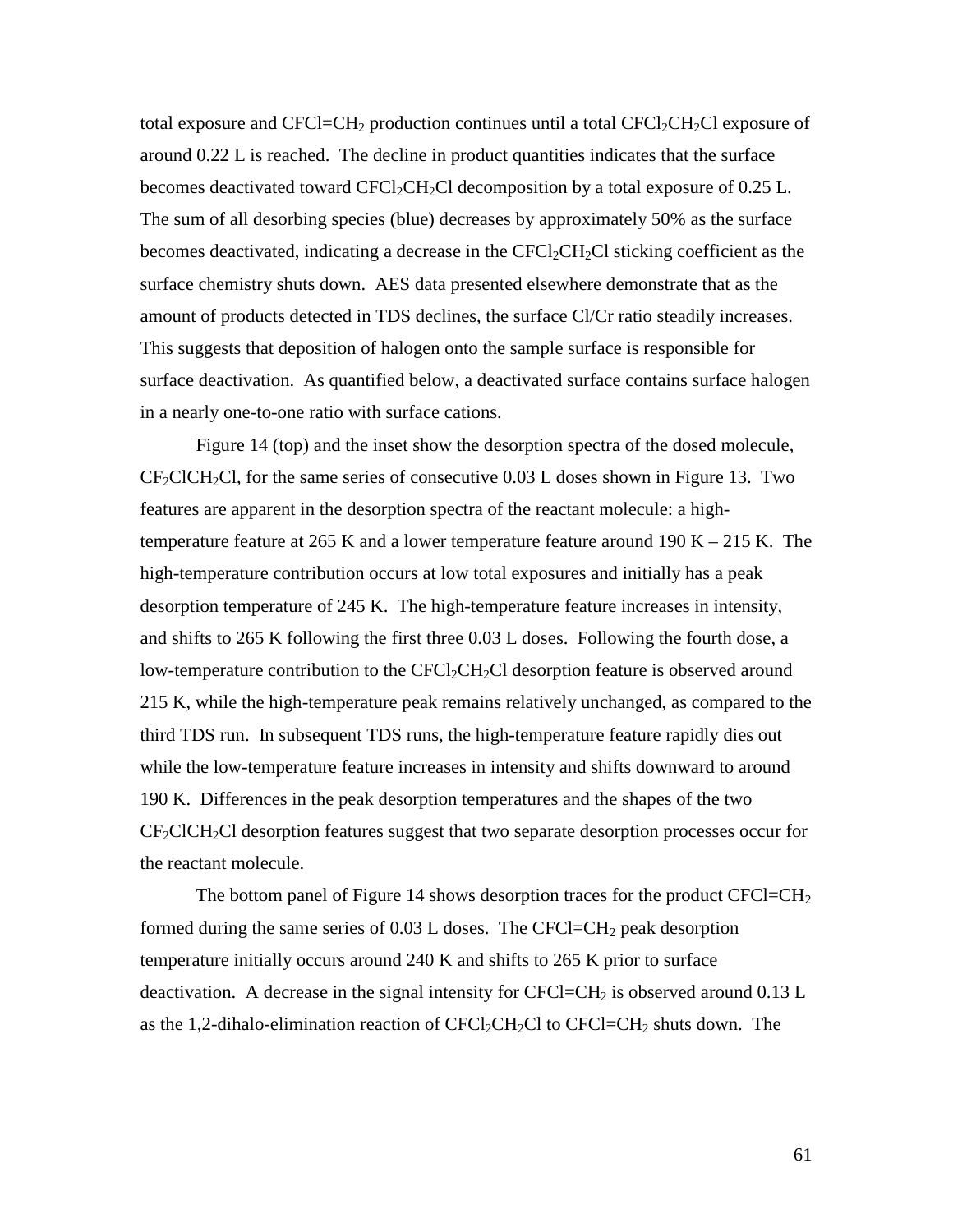

Figure 14. Desorption traces of the  $CFCl_2CH_2Cl$  reactant (top) and the  $CFCl=CH_2$ product (bottom) for a series of repeated 0.03L HCFC-131a doses over an ion-bombarded and annealed  $Cr_2O_3$  (1012) surface.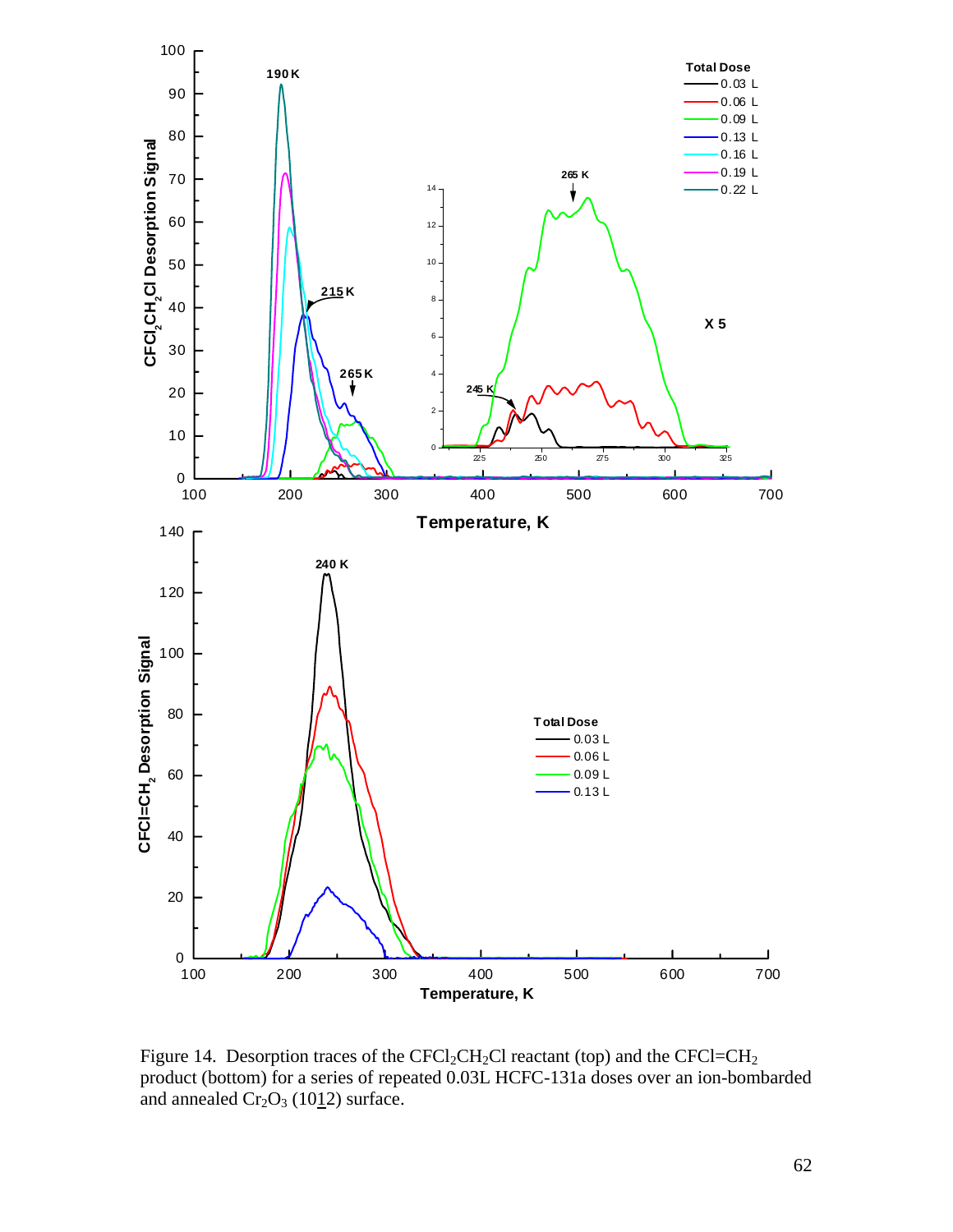decrease in product CFCl=CH2 occurs in tandem with the increase in reactant (CFCl<sub>2</sub>CH<sub>2</sub>Cl) desorption discussed above. Additionally, the product CFCl=CH<sub>2</sub> desorption temperature is similar to that of the  $CFCl_2CH_2Cl$  reactant via the hightemperature desorption channel, suggesting that these desorbing species originate from a common surface intermediate and share the same rate-limiting reaction step.

## 4.3.2 **HC**=CH Product

Dosing CFCl<sub>2</sub>CH<sub>2</sub>Cl onto nearly stoichiometric Cr<sub>2</sub>O<sub>3</sub> (1012) yields an acetylene TDS spectrum containing two features, one around 350 K and the other around 470 K. Acetylene desorption spectra obtained from  $CFCI_2CH_2Cl$  decomposition over a nearly stoichiometric surface are similar in both shape and peak desorption temperature to the acetylene formed from CFCl=CH2 decomposition on a nearly stoichiometric surface (Chapter 3). However, the quantity of acetylene made from  $CFCl_2CH_2Cl$  decomposition is small compared to product  $CFCI = CH<sub>2</sub>$ , representing less than 10% of the total products made before the surface is deactivated.

## **4.3.3 Deposition of Surface Halogen**

AES of the sample surface following the reaction of  $CFCl_2CH_2Cl$  reveals a significant build-up of chlorine on the sample surface. The presence of product acetylene indicates that a small amount of surface fluorine should also be seen, but measuring fluorine with AES was not possible due to the rapid thermal and/or electron stimulated loss of surface fluorine. The rate of surface chlorine loss is, however, sufficiently slow to allow quantitative analysis. Figure 15 shows the AES spectrum of a  $Cr_2O_3$  (1012) surface that has been deactivated by  $CFCl_2CH_2Cl$  exposure. The spectrum gives an (AES) Cl/Cr ratio of  $0.32 \pm 0.01$ , and was collected at 800 K in order to avoid sample charging. No carbon is observed on the deactivated surface, and no evidence is seen for the replacement of lattice oxygen by halogen.

Figure 16 shows a graph of the thermal desorption product sum (right axis) and the surface Cl/Cr ratio (left axis) for a series of  $0.03$  L doses of CFCl<sub>2</sub>CH<sub>2</sub>Cl initiated on a nearly stoichiometric  $Cr_2O_3$  (1012) surface. The product sum was calculated by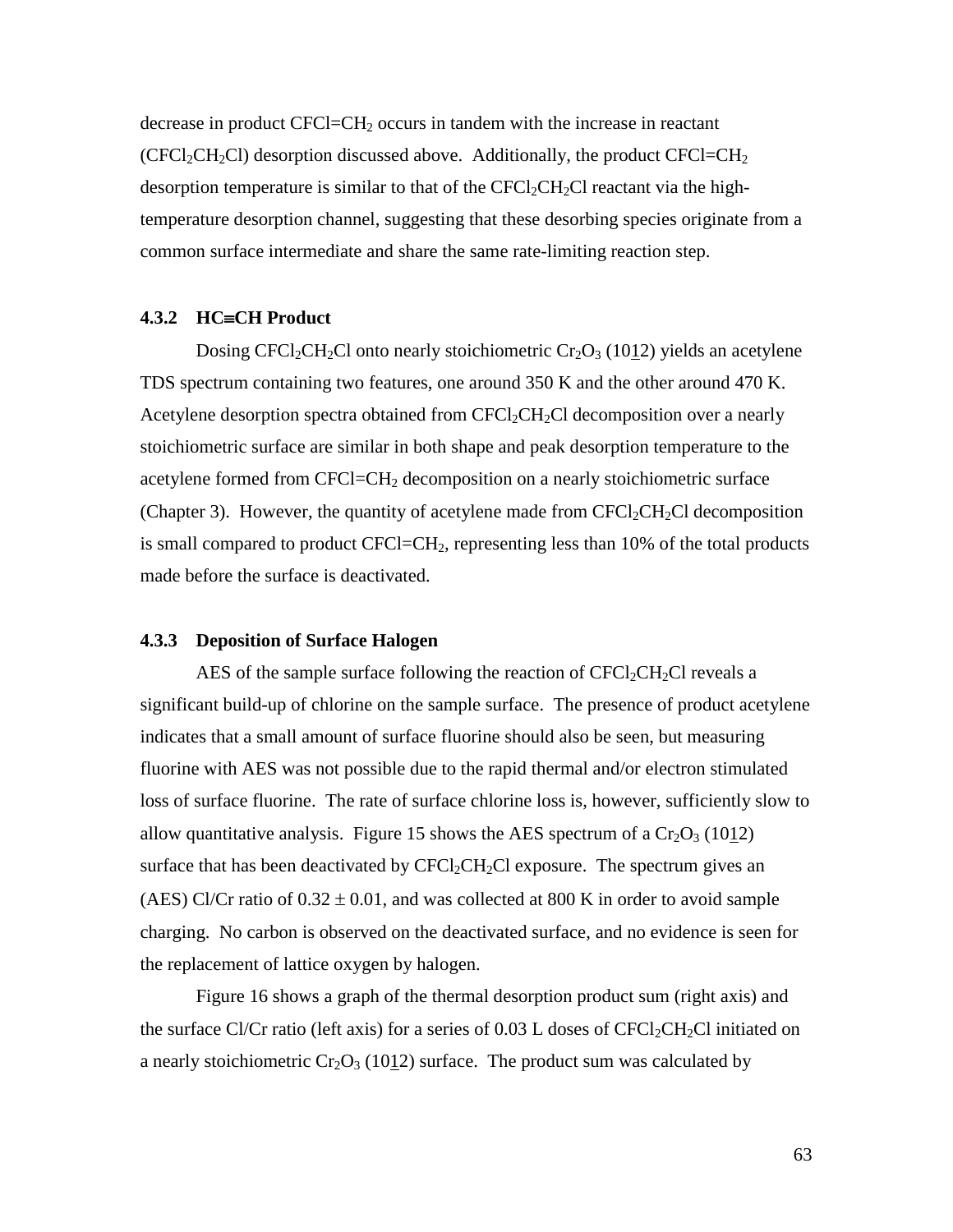

Figure 15. AES spectra of a  $Cr_2O_3$  (1012) surface which has been deactivated by exposure to  $CFCI_2CH_2Cl$  (HCFC-131a). The (AES) Cl/Cr ratio is calculated to be 0.32.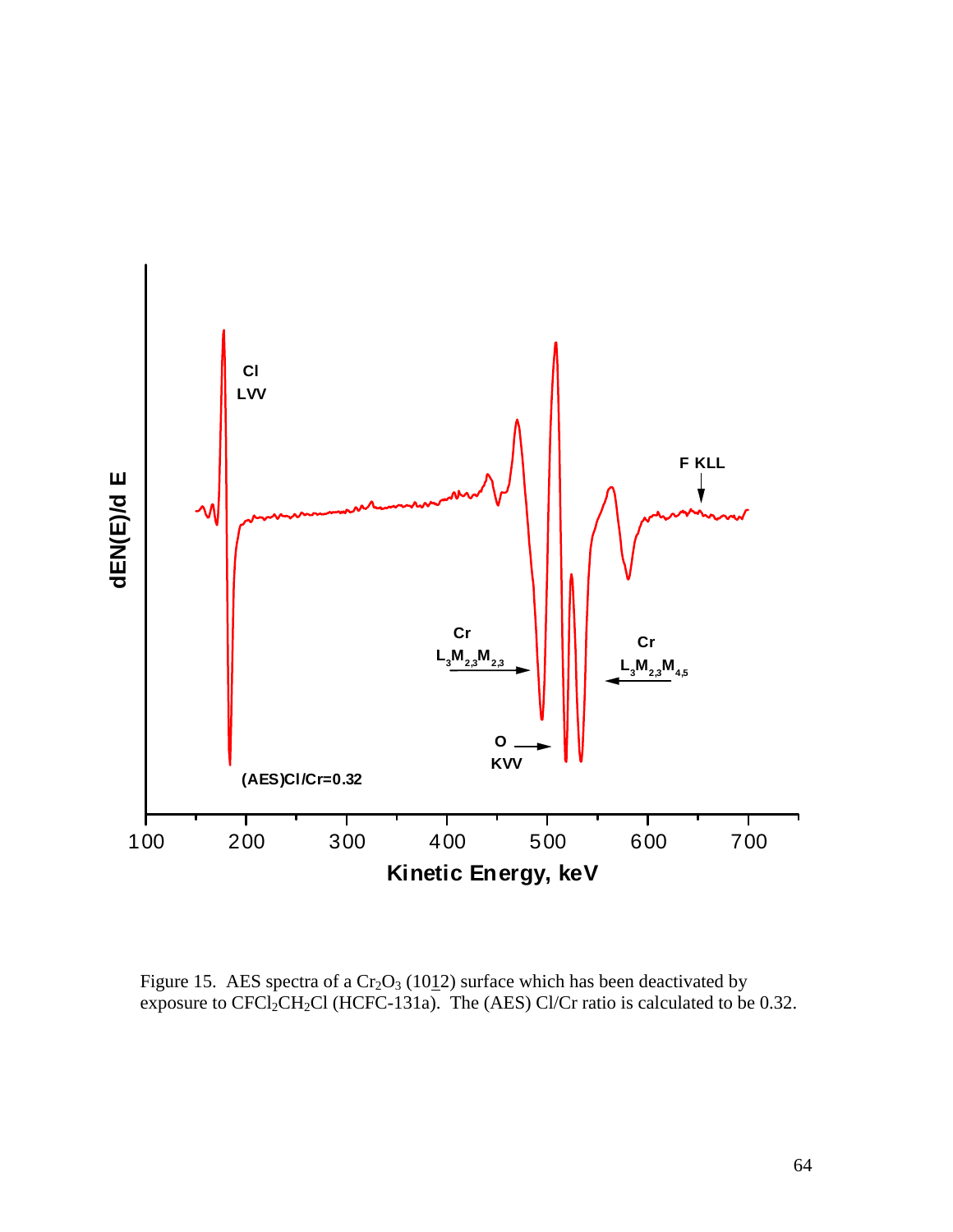

Figure 16. The quantity of products obtained from the surface (CClF=CH<sub>2</sub> and HC=CH) and the changing surface (AES) Cl/Cr ratio are plotted versus exposure for a series of  $0.03$  L doses of CFCl<sub>2</sub>CH<sub>2</sub>Cl.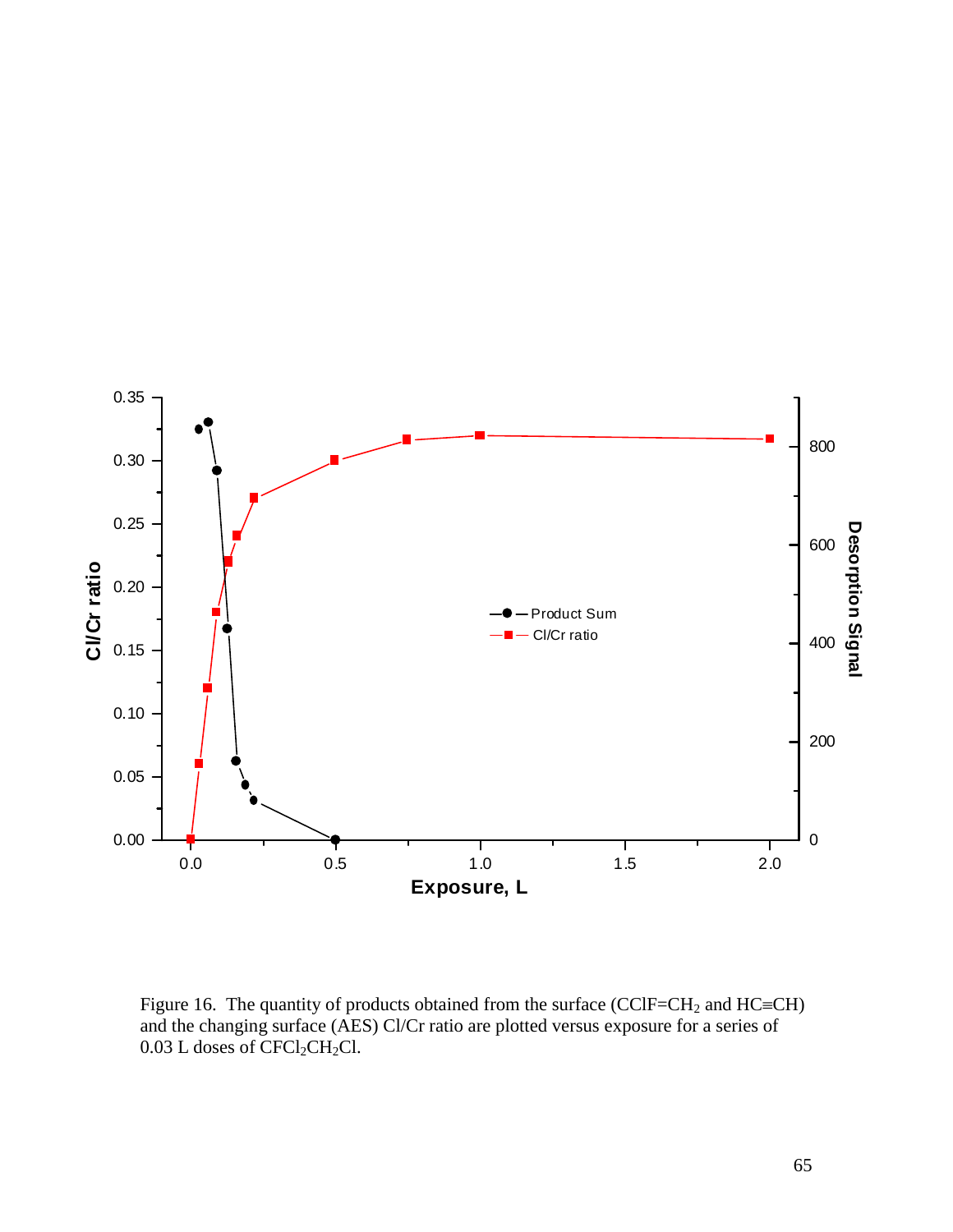summing the integrated areas of the CFCl=CH<sub>2</sub> and HC=CH desorption curves, and correcting for mass spectrometer sensitivity [68, 69, 103]. AES spectra were collected following each TDS run. The surface Cl/Cr ratio rises rapidly and then levels off after a total exposure of around 0.75 L. The surface Cl/Cr ratio increases most rapidly for total  $CFCI_2CH_2Cl$  exposures below 0.25 L, when the conversion to products is highest. As less product is made, the product sum declines and the surface Cl/Cr ratio levels off at about 0.32, suggesting that surface halogen is deposited directly by  $CFCl_2CH_2Cl$ decomposition.

Due to molecular stoichiometry and product distribution, the halogen deposited onto the  $Cr_2O_3$  (1012) surface from CFCl<sub>2</sub>CH<sub>2</sub>Cl decomposition is overwhelmingly chlorine. Based upon the relative quantities of  $CFCl_2CH_2Cl$  and  $HC=CH$  formed, as determined from the integrated desorption areas in TDS experiments and reaction stoichiometry, the fluorine deposited onto the surface is estimated to comprise only about 4% of the total surface halogen. Due to the small amount of fluorine present on the surface, disregarding the presence of fluorine at the halogen-saturated surface introduces an error of approximately 0.01 in the value of X/Cr. Therefore, (AES) Cl/Cr ratio of 0.32 may be regarded as an approximation of the total halogen content  $(X/Cr)$  of the halogensaturated (deactivated) surface. Auger spectra of the sample surface following each run in a TDS series of consecutive CFCl<sub>2</sub>CH<sub>2</sub>Cl 0.03 L doses demonstrate that the surface chlorine content progressively increases until product formation ceases. A surface deactivated by  $CFCI_2CH_2CI$  TDS yields an experimental Cl/Cr ratio of 0.32. An estimate of the Cl/Cr for a surface containing one adsorbed chlorine per five-coordinate surface cation was made by using an exponential AES signal decay model. An electron mean free path of 9 Å was used in this calculation and was estimated from a universal curve found in the literature [53]. Based on the  $(1x1)$  LEED pattern observed for a chlorinated surface, it was assumed that the chlorine adatoms are arranged on the surface in approximate registry with oxide anions found in the bulk, and the  $Cr^{3+}$ -Cl<sup>-</sup> bond length was estimated using the combined ionic radii for chromium (III) (0.63Å) and chloride ion (1.32Å) obtained from the literature [104]. For a sample orientation normal to the axis of the spectrometer CMA, and based upon a signal collected in a solid angle emitted  $42^{\circ}$  off the surface normal, the expected Cl/Cr ratio for 100% coverage of surface cations by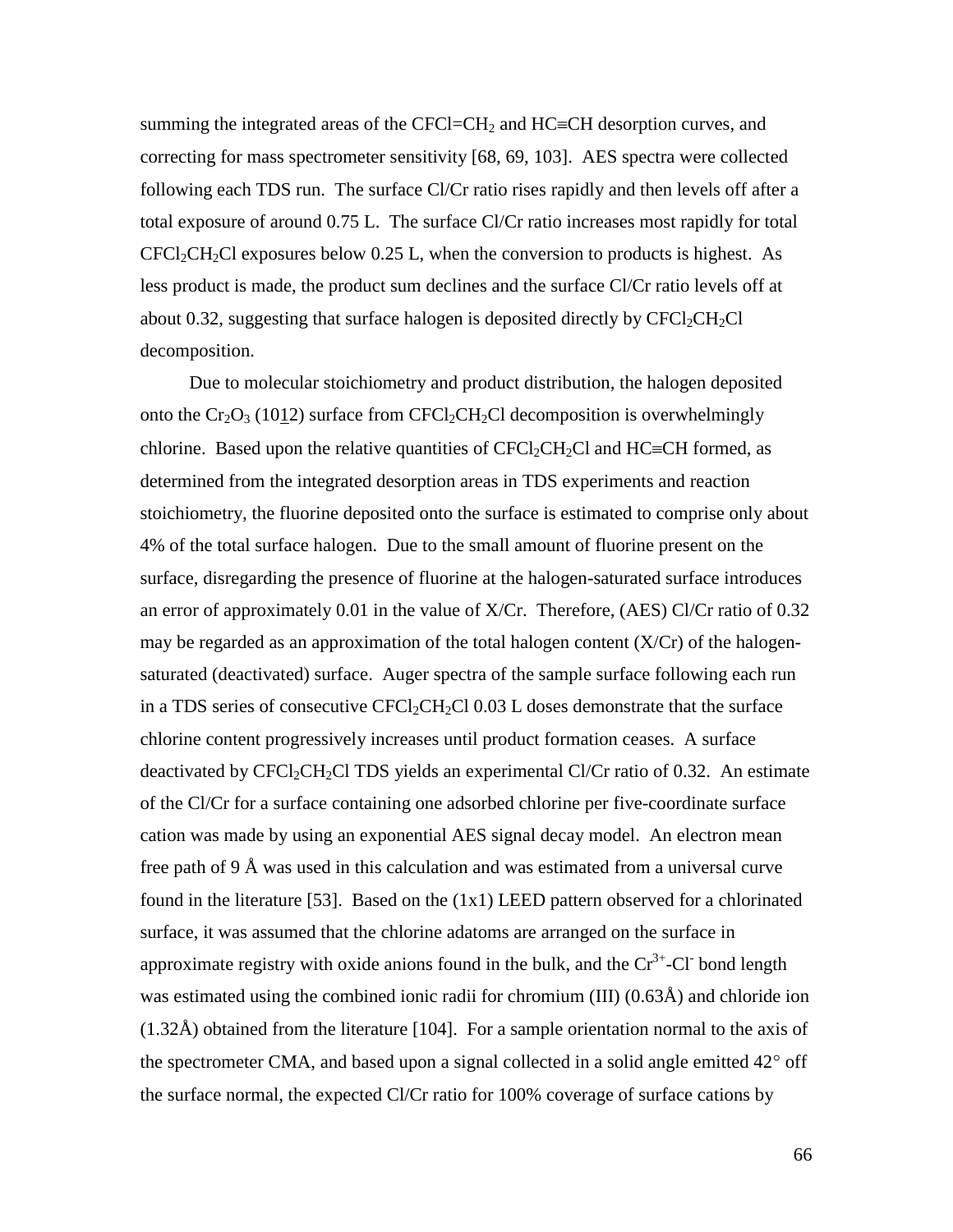chlorine is 0.325. This value is in good agreement with the  $Cl/Cr=0.32$  measured from a halogen-saturated (deactivated) surface. Therefore, the deactivated (Cl/Cr=0.32) surface is assigned as having approximately one adsorbed chlorine atom per surface  $Cr^{3+}$  cation. Additional exposures at 163 K produce no increase in the Cl/Cr ratio of 0.32 and no additional product is made. CFCl<sub>2</sub>CH<sub>2</sub>Cl exposures of up to 2.0 L at 773 K produced no increase in the (AES) Cl/Cr ratio beyond Cl/Cr=0.32. Deactivation of the  $Cr_2O_3$  (1012) surface towards  $CFCl_2CH_2Cl$  decomposition is directly attributed to site blocking due to halogen deposition onto the surface.

### **4.3.4 Thermal Loss of Surface Chlorine**

It was found that chlorine is removed from the sample surface by heating to around 1100 K. AES spectra of a deactivated surface  $(Cl/Cr=0.32)$  following five minutes of heating at 1100 K show that all chlorine removed, and the nearly stoichiometric surface is returned. The desorption of halogen and halogen-containing species was exhaustively searched for with TDS, and no desorbing halogen or other halogen-containing products were detected. The lack of evidence for desorption of surface halogen or halogen-containing species  $(i.e. CrX<sub>n</sub>)$  from heating a deactivated surface suggests that the thermal removal of chlorine from the sample surface occurs via migration into the sample bulk.

A series of AES experiments was conducted on deactivated surfaces, prepared by exposure to  $CFCI_2CH_2Cl$ , to determine the rate of Cl thermal migration. AES spectra were collected as a function of time to monitor the loss of chlorine for three different annealing temperatures. The Cl/Cr ratio was calculated from each AES spectra and the data is shown in Figure 17 (top). Variation in the (AES) Cl/Cr ratio with time is reasonably fit by first order kinetics at each temperature, as indicated by first-order plots shown in Figure 17. An Arrhenius analysis of the rate constant is shown in Figure 17 (bottom), and yields a first-order activation energy for chlorine migration of 173 kJ/mol.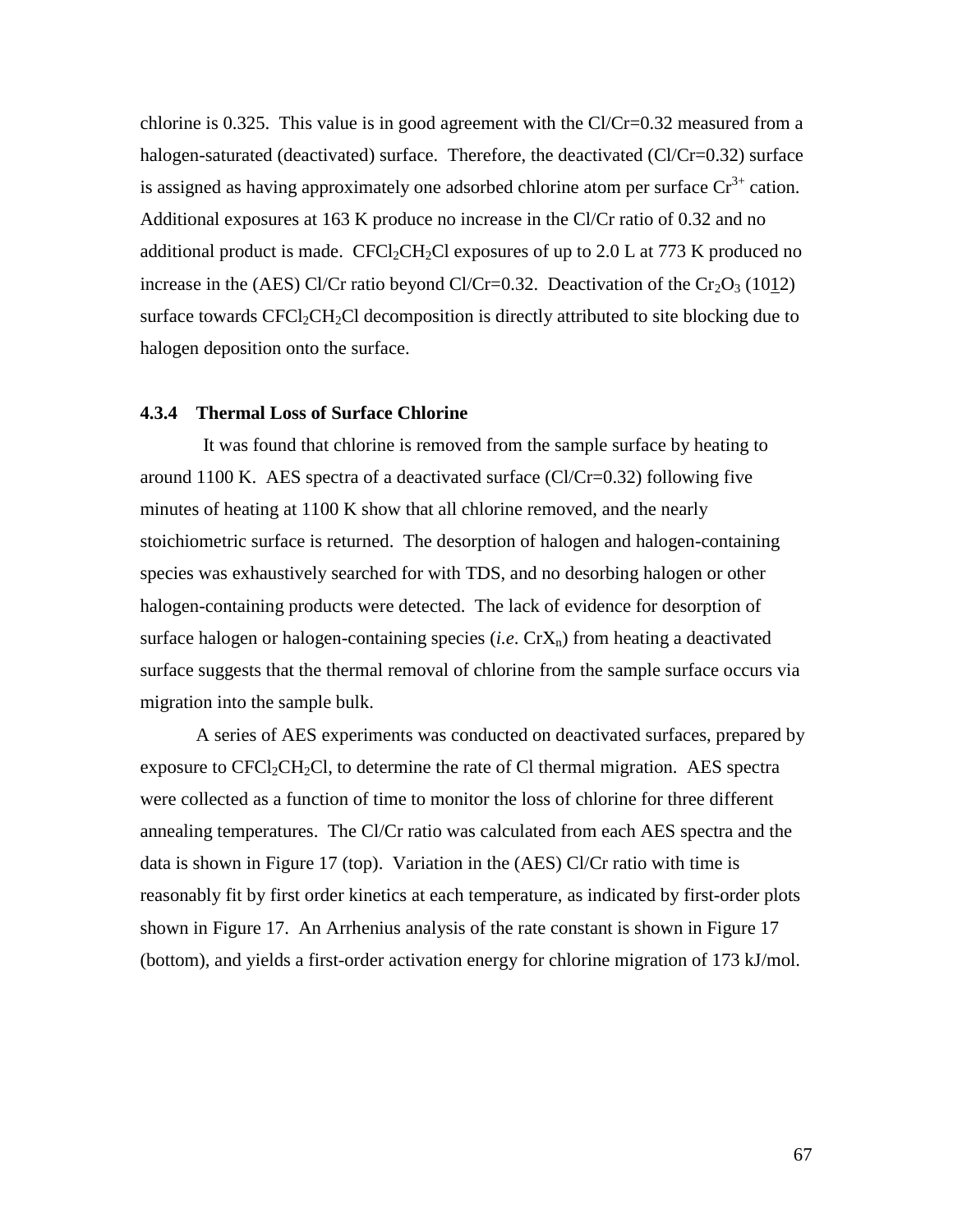

Figure 17. First-order rate analysis for Cl loss from the  $Cr_2O_3$  (1012) surface. Determination of k as a function of T (top) and calculation of first-order Ea (bottom).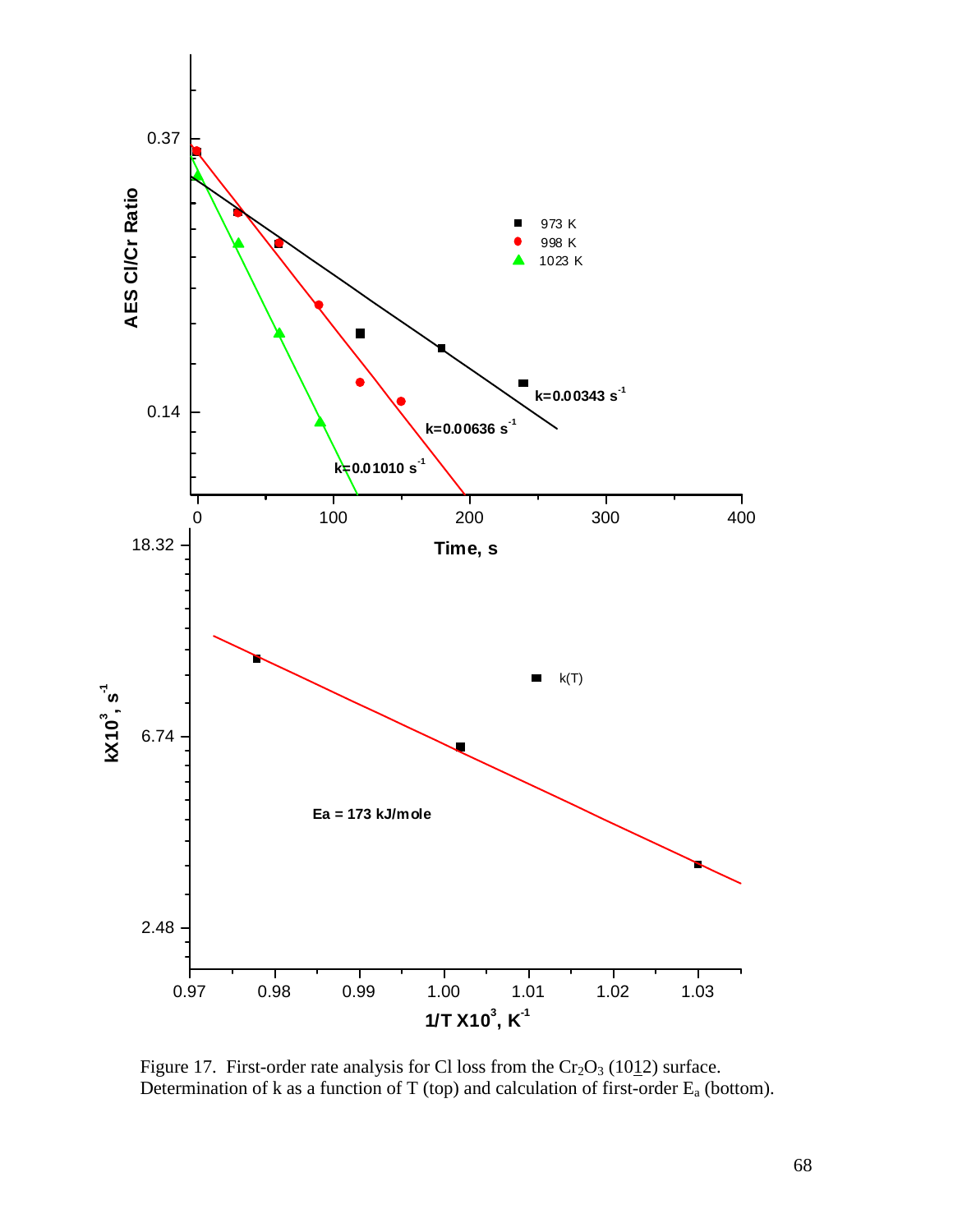The manner that fluorine is removed from the surface cannot be directly addressed, though the deposition of a small amount of fluorine is indicated by the stoichiometry of  $CFCl_2CH_2Cl$  decomposition to acetylene. The electron beam of the AES instrument was found to cause rapid loss of surface fluorine. Whether the electron stimulated loss of fluorine is due to desorption (ESD) or due to migration into the bulk is uncertain, but no fluorinated desorption products were observed. It does seem reasonable, however, to expect that the thermal loss of fluorine from the surface may occur via migration into the sample bulk, as suspected for thermal chlorine loss.

## **4.4 Discussion**

The decomposition of CFCl<sub>2</sub>CH<sub>2</sub>Cl over a nearly stoichiometric Cr<sub>2</sub>O<sub>3</sub> (1012) surface yielded the major gas-phase product  $CFCI = CH<sub>2</sub>$  and a small quantity of acetylene. It was reported in Chapter 3 that acetylene is the only gas-phase product for  $CFCI=CH<sub>2</sub>$  decomposition over the same surface. Therefore, given the similarity in acetylene desorption traces for the two cases, it is reasonable to postulate a decomposition pathway for  $CFCl_2CH_2Cl$  over the  $Cr_2O_3$  (1012) surface that involves a series reaction through CFCl=CH<sub>2</sub> to acetylene, as represented below.

$$
CFCl_2CH_2Cl_{(g)} \rightarrow \text{CFCl} = CH_{2(g)} + 2Cl_{(s)} \rightarrow \text{HC} \equiv CH_{(g)} + Cl_{(s)} + F_{(s)}
$$

Formation of product CFCl=CH<sub>2</sub> appears to proceed via dissociative adsorption, followed by  $\beta$ -chlorine elimination, as discussed below. Acetylene is formed by carbonchlorine bond cleavage and  $\alpha$ -fluorine elimination, followed by a 2,1-hydrogen shift to form acetylene. Additional details of the formation of acetylene from  $CFCI = CH<sub>2</sub>$  may be found in Chapter 3. No thermal desorption evidence was found for the existence of other reaction products. AES of the deactivated surface reveals that only halogen is present on an inactive surface, and no carbon is detected. No evidence of halogen desorption is seen during TDS, indicating that halogen removed from the reactant molecule is strongly bound to the surface. HX abstraction is the most often reported reaction for  $CFCl_2CH_2Cl$ and similar HCFC compounds over  $Cr_2O_3$  powders [99, 105, 106], but was not observed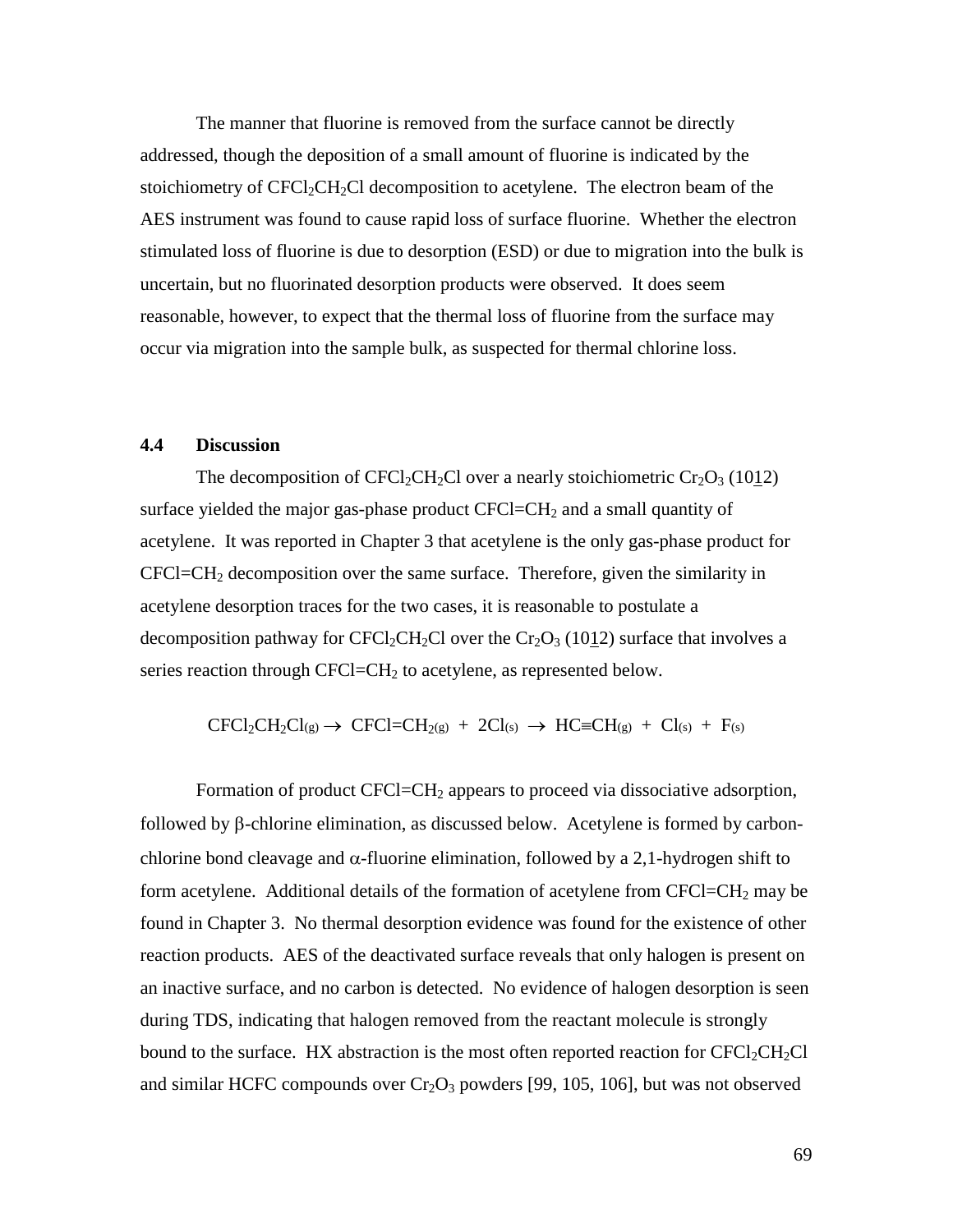under the conditions of this study. The reaction of  $CFCl_2CH_2Cl$  to  $CFCl=CH_2$  most closely resembles the Zn-catalyzed dehalogenation of vicinal dihalides to alkenes [116].

## **4.4.1** 210 K – 190 K CFCl<sub>2</sub>CH<sub>2</sub>Cl Desorption

A large increase in  $CFCI_2CH_2Cl$  desorption via the low temperature feature is observed as the formation of products declines. The low peak desorption temperature suggests a molecularly bound  $CFCI_2CH_2Cl$  species is responsible for this lowtemperature feature. The activation energy for desorption from this state  $(190 \text{ K})$  is estimated to be around 48 kJ/mol using the Redhead method and a normal, first-order pre-exponential factor of  $10^{13}$  s<sup>-1</sup> [52].

It is significant that the low-temperature  $CFCl_2CH_2Cl$  desorption feature is not observed during initial TDS runs at small doses. AES spectra of the surface taken in conjunction with TDS experiments show that this feature grows in as the surface becomes progressively halogenated, suggesting that the low temperature desorption sites are created by halogen deposition. Desorption via the low temperature channel is proposed to originate from molecular  $CFCl_2CH_2Cl$  bound at halogenated cation sites via a weak physical interaction. The total uptake  $(CFCl<sub>2</sub>CH<sub>2</sub>Cl$  plus products) over a halogen saturated surface is observed to decrease by around 50%, relative to the nearly stoichiometric surface.

## **4.4.2 265 K Reaction Channel**

Despite the high conversion to products a small  $CFCl_2CH_2Cl$  desorption feature is observed during initial 0.03 L doses at high mass spectrometer sensitivity (Figure 14). The coincident desorption temperatures for both  $CFCl_2CH_2Cl$  reactant and  $CFCl=CH_2$ product molecules indicate that they arise via a common surface intermediate and share the same rate-limiting step. Additionally, the 265 K peak desorption temperature observed for product CFCl=CH<sub>2</sub> during CFCl<sub>2</sub>CH<sub>2</sub>Cl TDS is around 50 K higher than the desorption temperature reported in section  $3.3.1.1$  for CFCl=CH<sub>2</sub> desorption from a molecular CFCl=CH<sub>2</sub> adsorbate. The higher desorption temperature for product  $CFCI=CH<sub>2</sub>$  indicates reaction-limited desorption kinetics for the 265 K reaction channel.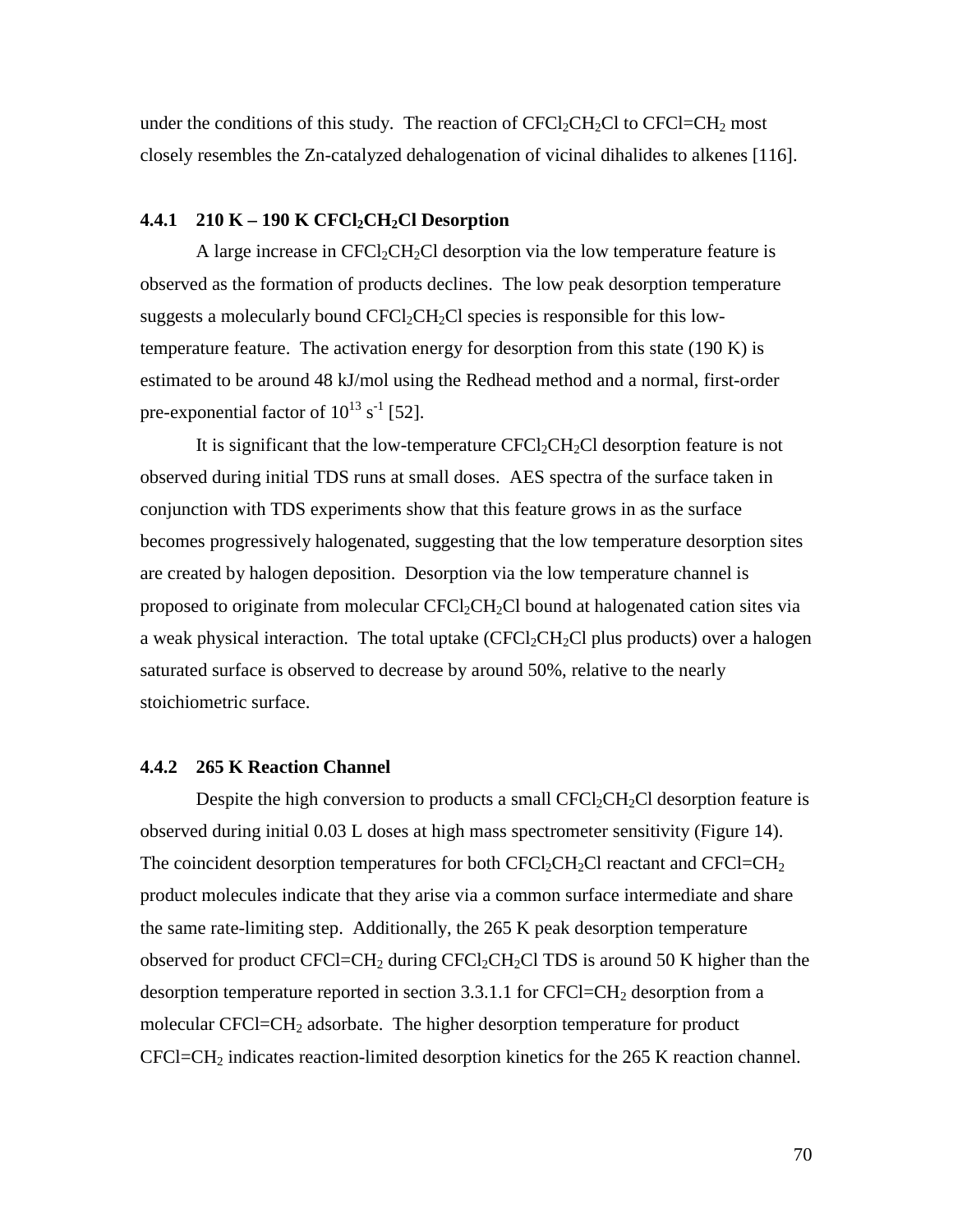An activation energy for this process of 69 kJ/mol is calculated using the Redhead method [52] and assuming a normal first-order pre-exponential of  $10^{13}$  s<sup>-1</sup>.

 The first step in the surface reaction mechanism is postulated to be the dissociative adsorption of CFCl<sub>2</sub>CH<sub>2</sub>Cl at five-coordinate  $Cr^{3+}$  cations. The literature indicates the C-Cl bond on the more chlorinated carbon to be the weakest bond, and hence the most likely bond to break during dissociative adsorption [89, 107, 114, 115]. Gellman and coworkers [114] studied the rate constant for dechlorination of  $CH_2ClCH_2Cl$  versus  $CH_3CH_2Cl$  and found that the rate of dechlorination is reduced for haloethanes containing fewer chlorine atoms per carbon. They also found that the transition state for the above dechlorination reactions is not highly polarized, relative to the initial state, suggesting homolytic C-Cl bond cleavage. Therefore, dissociative adsorption of CFCl<sub>2</sub>CH<sub>2</sub>Cl is thought to result in a surface alkyl group (-CFClCH<sub>2</sub>F) and adsorbed chlorine  $(Cl<sub>(s)</sub>)$ , both bound at surface cation sites. Similar alkyl groups attached to transition metal cations are well known in the organometallic literature and a strong interaction between chlorine and microcrystalline  $Cr_2O_3$  has been documented in the catalysis literature [38, 77, 88, 89].

Following the dissociative adsorption of  $CFCl<sub>2</sub>CH<sub>2</sub>Cl$ , two reaction pathways are possible.

- 1. The surface alkyl may recombine with chlorine on the surface to form the  $CFCI_2CH_2Cl$  reactant molecule.
- 2. The surface alkyl may undergo a  $\beta$ -chlorine elimination step to form the  $CFCI = CH<sub>2</sub>$  product molecule and a second  $Cl<sub>(s)</sub>$ .

Reactant molecules that are re-formed via the first pathway are expected to immediately desorb because the molecular desorption temperature (210 K) has already been exceeded. The second pathway is more favored initially, as evidenced in TDS by the much larger yield of CFCl=CH<sub>2</sub> compared to CFCl<sub>2</sub>CH<sub>2</sub>Cl at 265 K. The organometallic literature contains many examples of  $\beta$ -halogen elimination from alkyl complexes [77, 76, 78].

As mentioned, pathways 1 and 2 (above) are likely to share a rate-limiting step because of the simultaneous desorption of both  $CFCl = CH<sub>2</sub>$  and  $CFCl<sub>2</sub>CH<sub>2</sub>Cl$  at around 245 K. The combination of TDS and AES data demonstrates that as the surface becomes increasingly chlorinated, the recombination to  $CFCl_2CH_2Cl$  becomes increasingly favored, but as the halogen content of the surface nears saturation both pathways become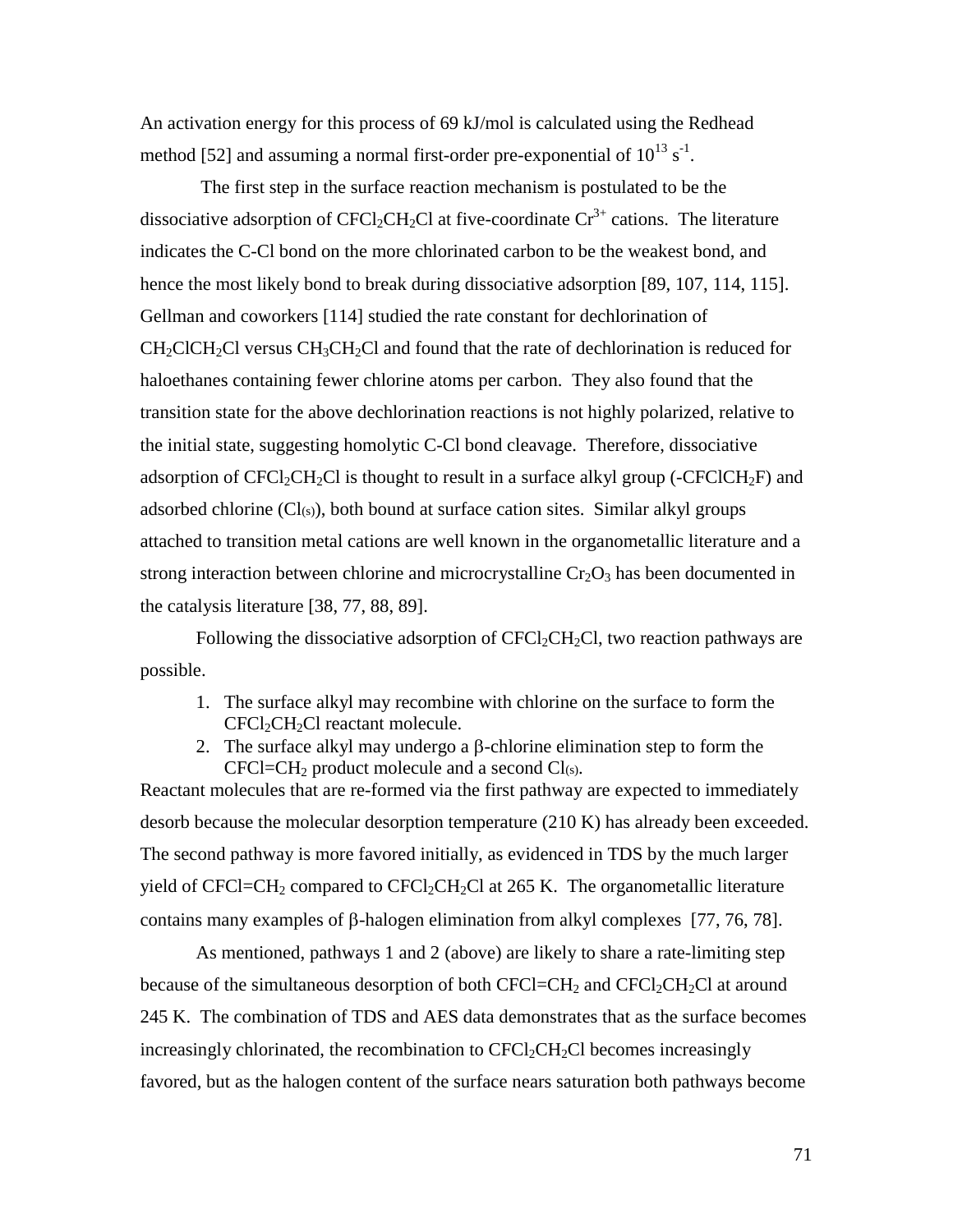unavailable due to a lack of exposed cations. Therefore, the common rate-limiting step is postulated to be the first-order  $\beta$ -chlorine elimination from the surface alkyl formed upon dissociative adsorption. It is postulated that chlorine liberated via  $\beta$ -elimination bonds to five-coordinate  $Cr^{3+}$  sites when they are available (*i.e.* low Cl/Cr ratio). As the surface becomes increasingly halogenated, bare cation sites become less available and recombination of chlorine with a surface alkyl becomes more likely, as evidenced by the increase in CFCl<sub>2</sub>CH<sub>2</sub>Cl desorption. Consequently, the CFCl<sub>2</sub>CH<sub>2</sub>Cl desorption intensity increases and the product  $CFCI = CH<sub>2</sub>$  intensity decreases as the surface halogen content increases. Eventually, surface deactivation results as nearly 100% of surface cations are capped by adsorbed halogen and the formation of  $CFCI=CH<sub>2</sub>$  is completely suppressed, as evidenced above using AES (section 4.3.3).

## 4.4.3 HC=CH Product

The acetylene desorption features observed during  $CFCl<sub>2</sub>CH<sub>2</sub>Cl$  TDS indicate that the desorption kinetics are similar to that discussed in Chapter 3 for acetylene formed from CFCl=CH<sub>2</sub> decomposition over a nearly stoichiometric surface. Both CFCl<sub>2</sub>CH<sub>2</sub>Cl and CFCl=CH2 TDS spectra contain two product acetylene desorption features having similar peak shapes and peak desorption temperatures. The similarity in TDS characteristics suggests that the kinetics and surface species involved in both desorption processes are the same. Therefore, based upon the arguments of sections 3.4.1 and 3.4.2, the 335 K feature is assigned as the first-order desorption of molecularly bound  $HC=CH$ . Similarly, the 480 K peak is assigned as first-order and reaction-limited [78, 76].

# **4.4.4 Surface Chlorine**

The uptake of halogen by  $Cr_2O_3$  microcrystalline powder has been reported by various authors. Kemnitz *et al*. [102] used XPS to measure the amount of fluorine uptake by microcrystalline  $Cr_2O_3$  powder exposed to  $CFCl_2CH_2Cl$  at 673 K and atmospheric pressure. They reported a maximum F/Cr ratio of approximately 0.43. Blanchard and coworkers [61, 94, 97] studied the uptake of fluorine over microcrystalline  $Cr_2O_3$  powder exposed to  $CF_3CH_2Cl$  at 653 K and atmospheric pressure and reported a F/Cr ratio of 0.36. Coulson and coworkers [98] report that exposures of CHF<sub>3</sub> and HF at 698 K over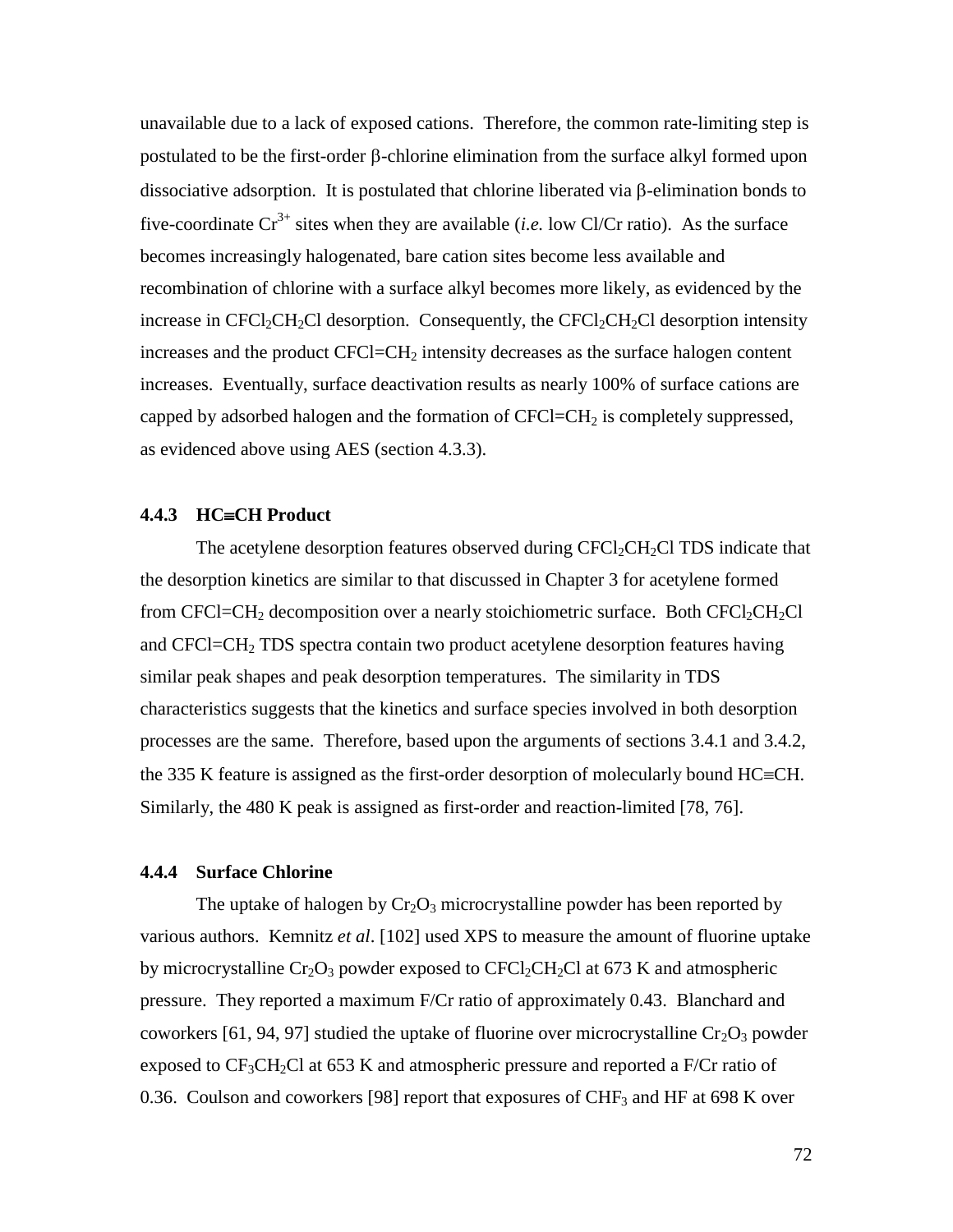microcrystalline  $Cr_2O_3$  yielded F/Cr ratios of 0.22 and 0.30, respectively. The (AES)  $Cl/Cr=0.32$  reported herein lies within the range of  $F/Cr$  values found in the literature is in approximate agreement with the literature values cited for halogen uptake over  $Cr_2O_3$ .

The deactivation of the  $Cr_2O_3$  (1012) surface was coincident with a surface chlorine-to-cation ratio of approximately 1:1 (*i.e.* halogen-saturated). It is suggested that deactivation of the surface occurs by "capping" surface  $Cr^{3+}$  cations with chlorine, thereby preventing reaction by isolating the chromium cations from any surface adsorbate. It was suggested in section 4.3.2.2 that fluorine is also capable of the same type of site blocking. A similar argument was presented by Kemnitz *et al*. [102] to explain the deactivation of microcrystalline  $Cr_2O_3$  powder samples toward fluorination reactions. The O/Cr ratio did not change from the nearly stoichiometric surface to the deactivated surface, suggesting that no replacement of lattice oxide by chloride ion occurred.

The absence of gas-phase desorption products during thermal treatments of a nearly chlorine-saturated surface suggests that surface chlorine loss occurs via migration into the sample bulk. A similar result was reported for fluorine in section 3.2.2. While no reports of halogen migration into  $Cr_2O_3$  could be found in the literature, Freund and coworkers report that sodium adsorbed to  $Cr_2O_3$  (0001) films also migrates into the sample bulk [63].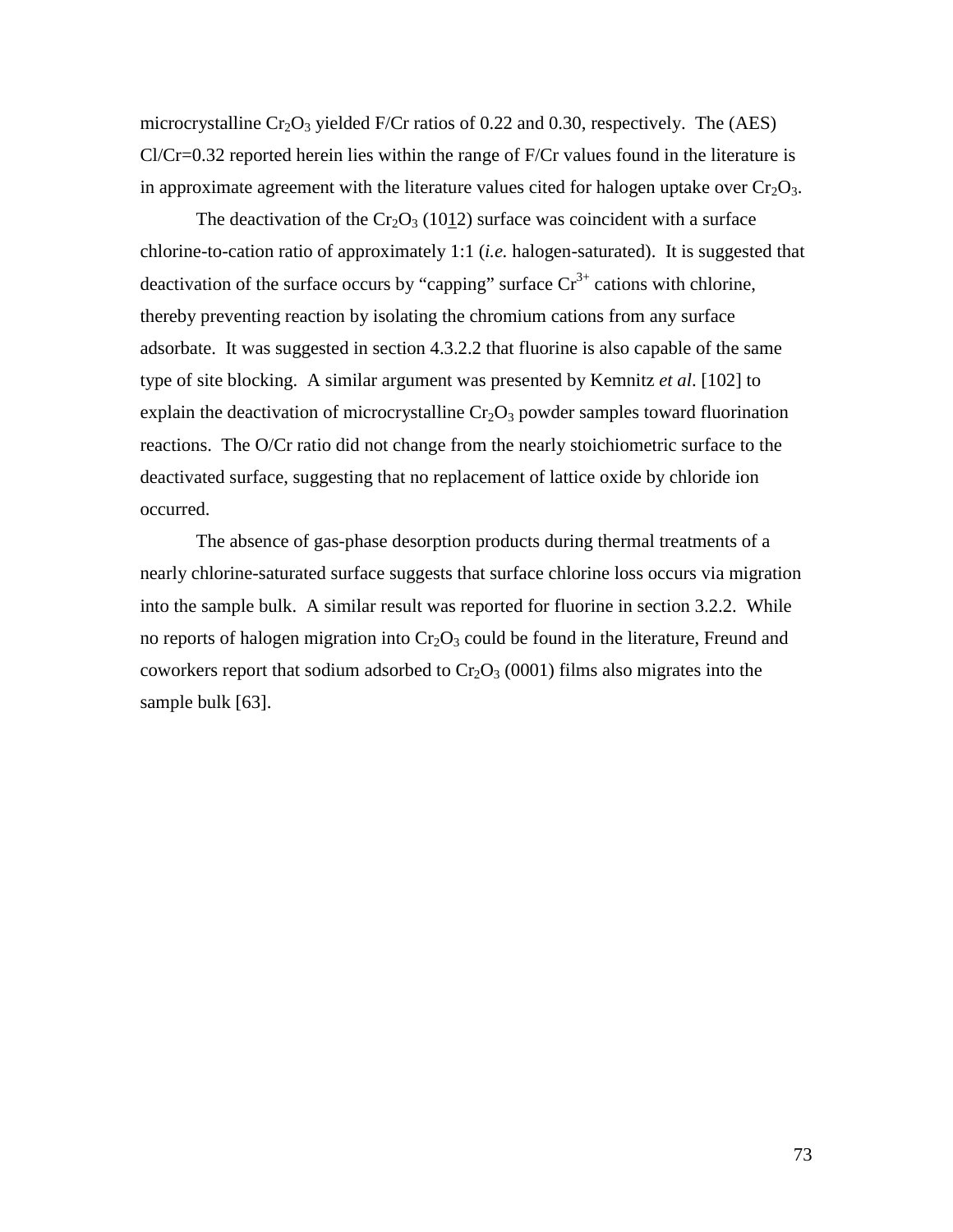# **4.5 Conclusions**

CFCl<sub>2</sub>CH<sub>2</sub>Cl decomposes over a nearly stoichiometric Cr<sub>2</sub>O<sub>3</sub> (1012) surface to  $CFCI = CH<sub>2</sub>$  and acetylene. The chlorine removed from the  $CFCI<sub>2</sub>CH<sub>2</sub>Cl$  molecule was strongly bound to the surface. Eventually, the adsorption of halogen at five-coordinate surface  $Cr^{3+}$  sites terminates the decomposition reaction, presumably by site blocking. Fluorine could not be directly quantified using AES due to a rapid loss of fluorine from the surface induced by electron beam exposure.

The reaction is thought to proceed via dissociative adsorption of  $CFCI_2CH_2Cl$  at the  $C$ - $FCI<sub>2</sub>$  end of the molecule through homolytic  $C$ - $CI$  bond cleavage. TDS data suggests the presence of a common surface intermediate for  $CFCICH_2Cl$  and  $CFCI=CH_2$ desorption via the 265 K reaction channel. Based upon literature precedents, this intermediate is assigned as a surface alkyl and  $\beta$ -chlorine elimination from the alkyl is assigned as the common rate-limiting step. A small quantity of acetylene is also formed via CFCl=CH2 decomposition. No carbon build up was observed on deactivated surfaces, and no evidence was seen for the replacement of lattice oxygen by halogen.

Chlorine deposited on the sample surface by the decomposition reaction is strongly bound. No evidence for desorption of surface chlorine was found, suggesting that chlorine (and presumably fluorine) are removed from the surface via migration into the sample bulk. The first-order activation energy for chlorine migration was estimated to be 173 kJ/mole [52].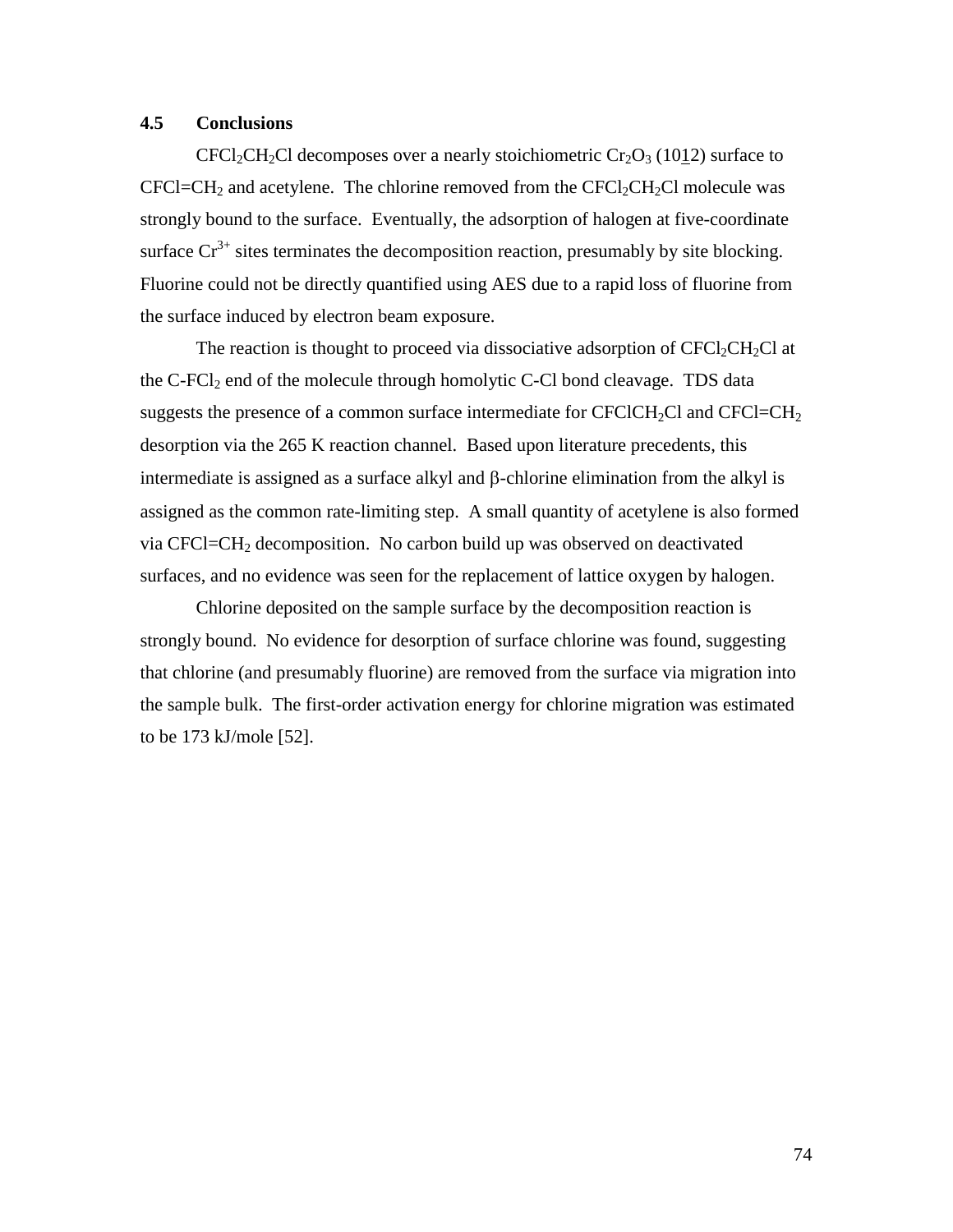# **Chapter 5** The Reactions of CF<sub>2</sub>ClCH<sub>2</sub>Cl and CF<sub>2</sub>CH<sub>2</sub> over the **Cr2O3 (1012) Surface**

## **5.1 Introduction**

The chlorofluorocarbon  $CF_2CICH_2Cl(HCFC-132b)$  was investigated because of its importance as an intermediate in the production of  $CF_3CH_2F$  (HCFC-134a).  $CF_2CICH_2Cl$  is the next stable intermediate, following  $CFC1_2CH_2Cl$  (HCFC-131a), in the production of HCFC-134a from trichloroethylene (Chapter 1). Most HCFC compounds, especially alkane derivatives, are described as being increasingly reactive as the chlorine content increases [4, 60, 114]. Using this rule of thumb,  $CF_2CICH_2Cl$  is expected to be somewhat less reactive than  $CFCl_2CH_2Cl$ , but somewhat more reactive than  $CF_3CH_2Cl$ .

Only a single study of the  $Cr_2O_3/CF_2CICH_2Cl$  system could be found in the literature. Kemnitz and coworkers [99] studied the reaction of  $CF_2ClCH_2Cl$  over  $Cr_2O_3$ powder as part of a broader investigation of the manufacture of  $CF_3CH_2F$  (HFC-134a) from TCE. They reported that in the absence of added HF or HCl, the  $CF_2CICH_2Cl$ molecule decomposes into  $\text{CC}l_2$ =CHF, CHCl=CF<sub>2</sub>, and TCE. The formation of these products is attributed to a series of HX elimination and Markovnikov re-addition steps. A small amount of the halogen exchange product  $CF_3CH_2Cl$  (HCFC-133a) was also formed without added HF. In the presence of HF, the major reaction product was reported to be the thermodynamically stable HCFC-133a [4, 99].

# **5.2 Experimental**

PCR Inc. 1,1-difluoro-1, 2-dichloroethane  $(CF_2ClCH_2Cl)$  (98%), PCR Inc. 1,1difluoroethene ( $CF_2=CH_2$ ) (98%), and Matheson acetylene ( $HC=CH$ ) (99.6 %) were used as received.  $CF_2CICH_2Cl$  is a liquid at room temperature and atmospheric pressure, therefore a stainless steel tube was filled with  $CF_2CICH_2Cl$  liquid and attached to the gas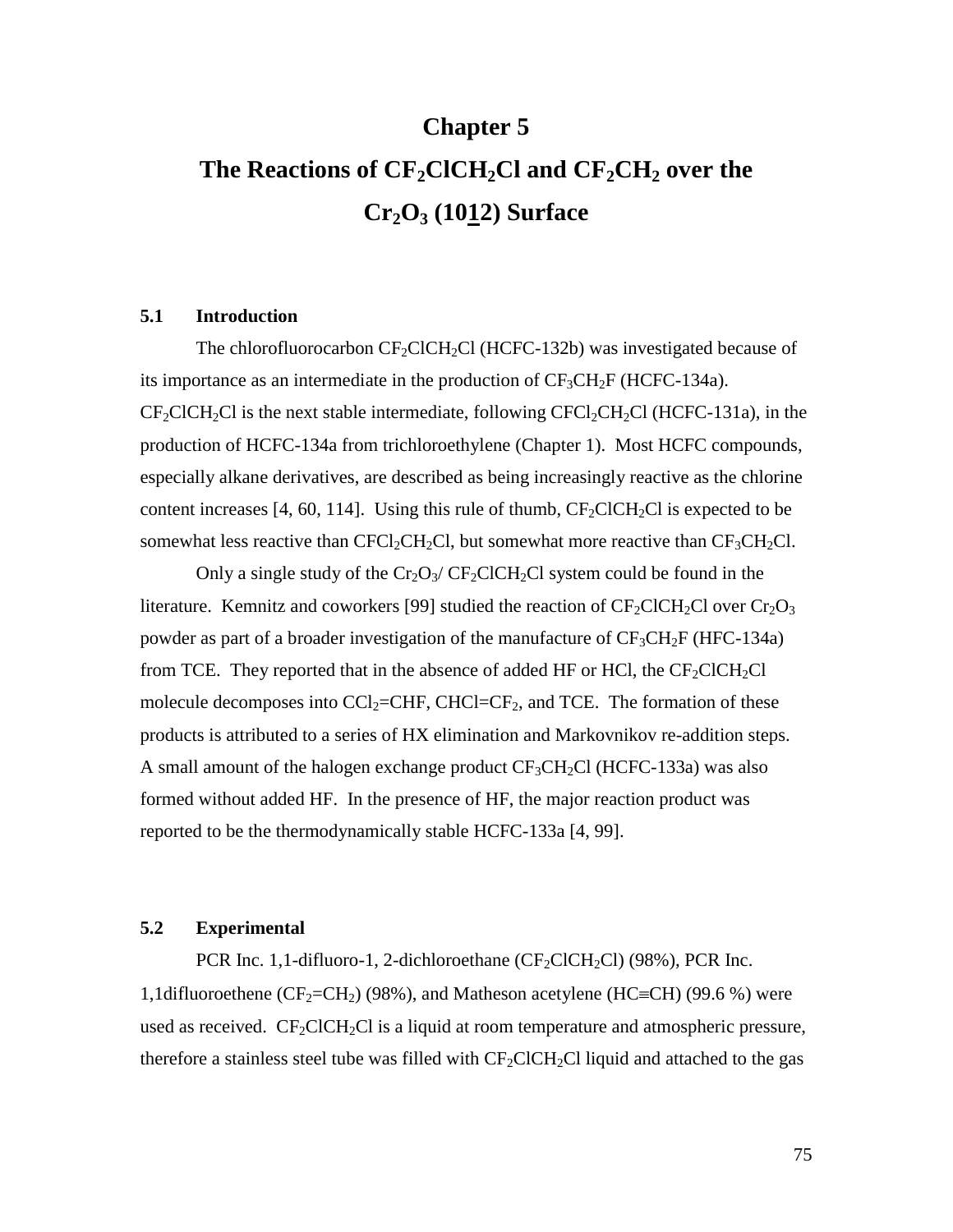distribution manifold. The liquid was expanded into the gas-distribution manifold, and dosing was accomplished by backfilling the UHV chamber through a variable leak valve.

The reactions of both  $CF_2CICH_2Cl$  and  $CF_2=CH_2$  were investigated over a nearly stoichiometric,  $(1\times1)$  Cr<sub>2</sub>O<sub>3</sub> (1012) surface using thermal desorption spectroscopy (TDS), Auger electron spectroscopy (AES) and low energy electron diffraction (LEED). A stoichiometric surface was prepared by ion-bombardment followed by annealing to 900 K. LEED was used to verify the  $(1\times1)$  periodicity at the sample surface. All doses for TDS experiments were conducted at 163 K, and all desorption quantities have been corrected for mass spectrometer sensitivity [69, 108, 109].

AES measurements were conducted at 800 K to avoid sample charging. Because of overlap between the primary oxygen and chromium Auger peaks, the Cl/Cr ratios were calculated using the peak-to-peak heights of the Cl LVV (190eV) and the Cr  $L_3M_{2,3}M_{2,3}$ (490 eV) transitions. A sensitivity factor of 4.4 was applied to the Cr  $L_3M_{2,3}M_{2,3}$  peak-topeak height, as discussed in Chapter 2 [110].

## **5.3 Results**

 $CF_2CICH_2Cl$  decomposed on a (1×1), nearly stoichiometric  $Cr_2O_3$  (1012) surface to form gas-phase  $CF_2=CH_2$ . Trace amounts of acetylene were also detected. Dosed  $CF_2=CH_2$  decomposes on a nearly stoichiometric  $Cr_2O_3$  (1012) surface to form acetylene as the only gas-phase product. The halogen atoms removed from  $CF_2=CH_2$  and  $CF_2CICH_2Cl$  during each surface reaction remain on the surface. The possibility of other gas-phase reaction products was eliminated by an exhaustive TDS search that included all mass  $(m/z)$  numbers from  $2 - 200$ . The sequence of decomposition reactions observed for  $CF_2=CH_2$  and  $CF_2ClCH_2Cl$  are very similar to the reactions of  $CFCI=CH_2$  and  $CFCl<sub>2</sub>CH<sub>2</sub>Cl$  discussed in Chapter 3 and Chapter 4, respectively.

#### **5.3.1 CF<sub>2</sub>=CH<sub>2</sub> Thermal Desorption from a Nearly Stoichiometric Surface**

TDS experiments using  $CF_2=CH_2$  (HFC-1132a) as the dosed molecule were initiated over an ion-bombarded and annealed (nearly stoichiometric)  $Cr_2O_3$  (1012) (1×1) surface. Figure 18 shows the desorption spectra for the dosed molecule  $CF_2=CH_2$  (top)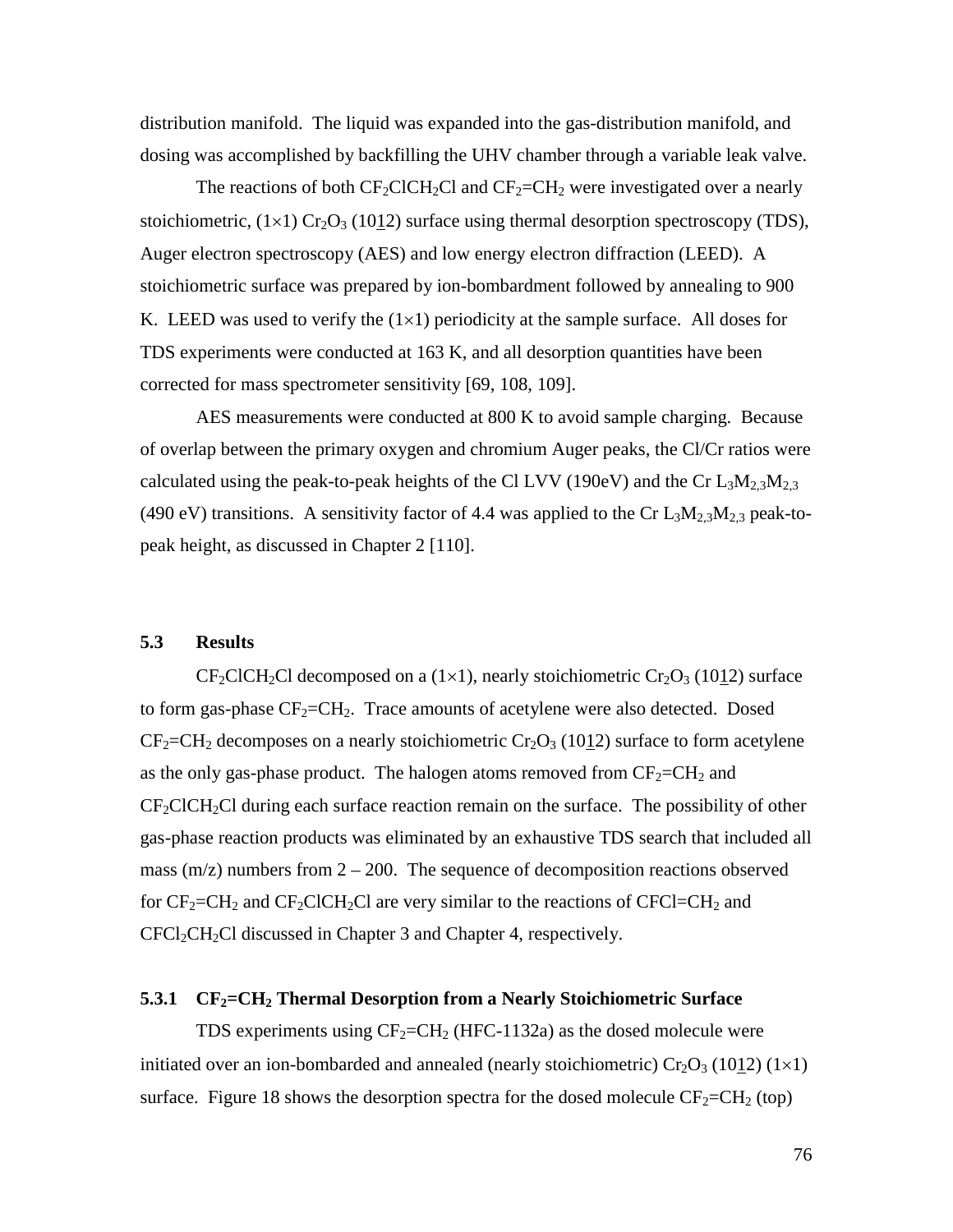and product acetylene (bottom) for a series of 0.06 L doses. The parent mass  $(m/z=64)$ was used to monitor  $CF_2=CH_2$  desorption and  $m/z=26$  was monitored to follow acetylene desorption. No  $H_2$ ,  $H_2O$ , CO, or CO<sub>2</sub> reaction products were observed during  $CF_2=CH_2$ TDS. Additionally, no fluoroacetylene, HF, nor any fluorine containing desorption species was observed, other than the  $CF_2=CH_2$  reactant molecule. The amount of fluorine deposited on the sample surface during  $CF_2=CH_2$  TDS could not be quantified using AES because of electron stimulated loss of fluorine from the sample surface (see Chapter 4).

## $5.3.1.1$  CF<sub>2</sub>=CH<sub>2</sub> Desorption

Figure 18 (top) shows the desorption of the  $CF_2=CH_2$  reactant molecule for a set of consecutive 0.06 L doses. A single feature at 170 K is observed. The desorption intensity of the  $CF_2=CH_2$  peak gradually increased with each exposure without any significant change in the peak desorption temperature. The constant desorption temperature as a function of coverage is indicative of a first-order desorption process [52]. The low peak desorption temperature (170 K) and first-order desorption kinetics suggest that this feature results from the desorption of a molecularly bound  $CF_2=CH_2$ species. The first-order activation energy for desorption is estimated to be around 45 kJ/mol, using the Redhead method and a normal first-order pre-exponential of  $10^{13}$  s<sup>-1</sup> [52].

Figure 19 shows the quantity of  $CF_2=CH_2$  (black) desorbed from the surface for a series of  $0.06$  L CF<sub>2</sub>=CH<sub>2</sub> doses. The amount of reactant desorbed increases throughout the TDS series. The sum of desorbing species shown in Figure 19 (blue) increases over the course of the TDS series, indicating that the  $CF_2=CH_2$  sticking coefficient is increasing with total exposure.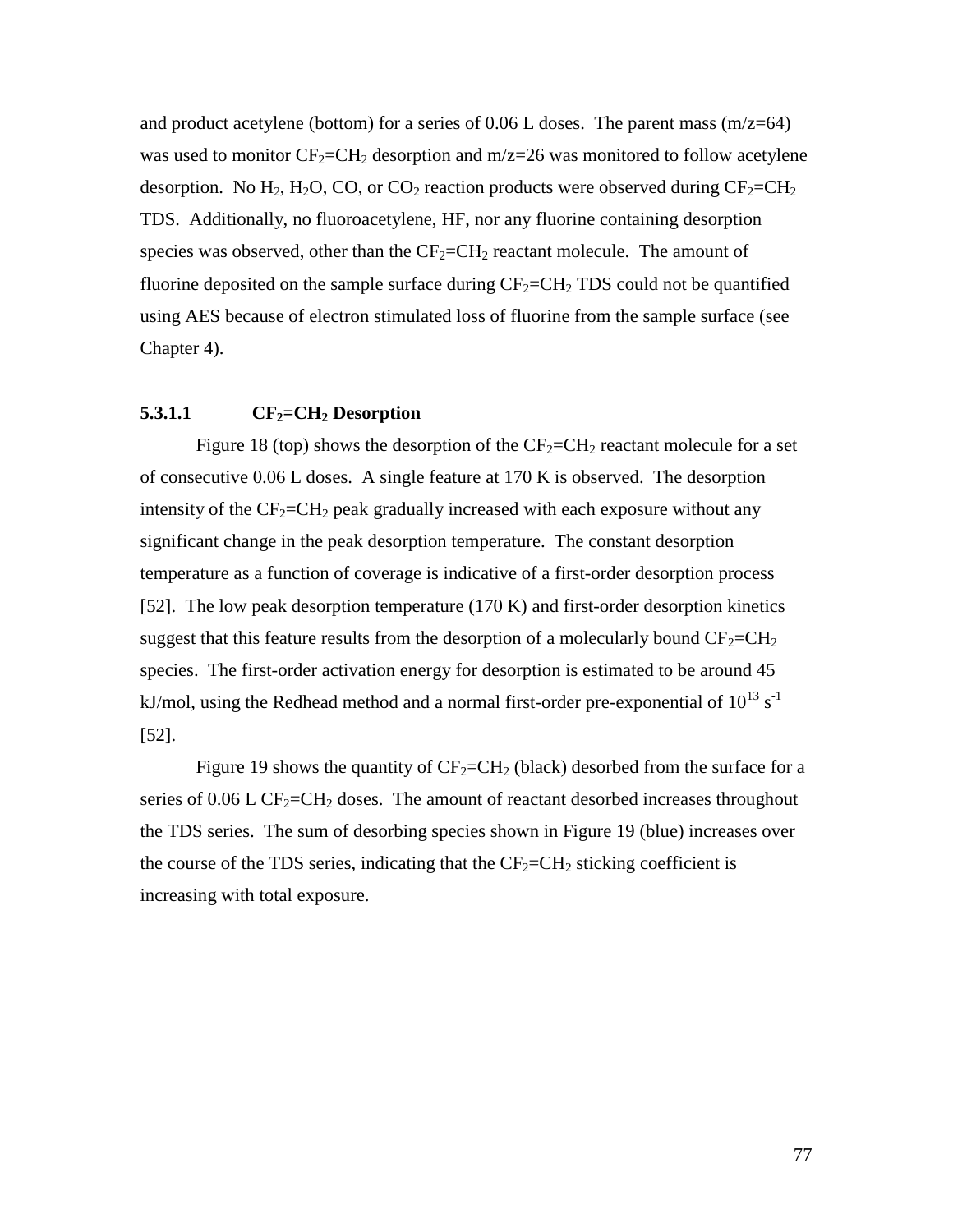

Figure 18. Desorption traces of the  $CF_2=CH_2$  reactant (top) and the HC=CH product (bottom) for a series of 0.06 L doses of  $CF_2=CH_2$  over a nearly stoichiometric surface.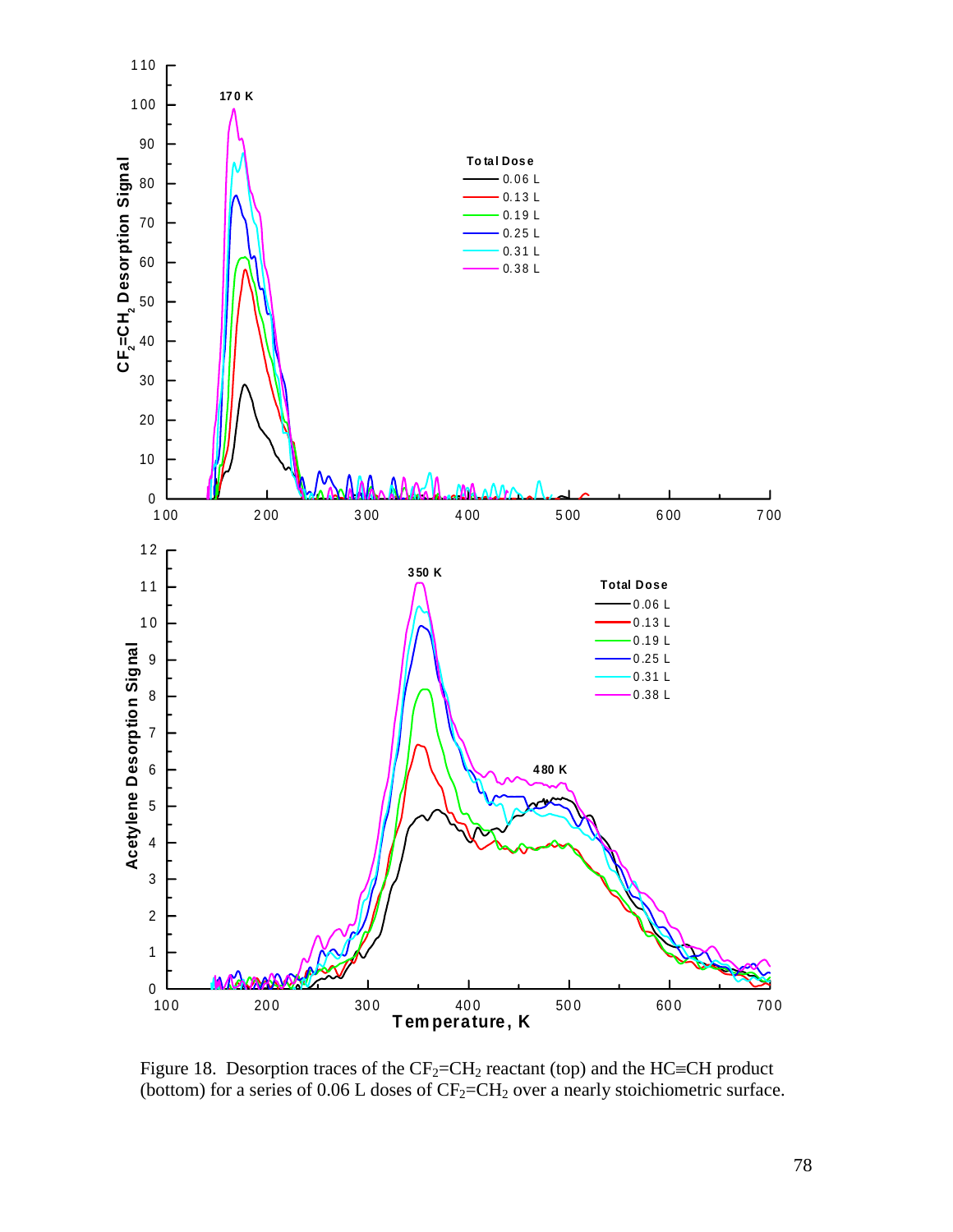

Figure 19. The relative quantities of CFCl=CH<sub>2</sub> (parent) and HC=CH desorbed from the sample surface during a series of 0.13 L doses. The total amount is also shown.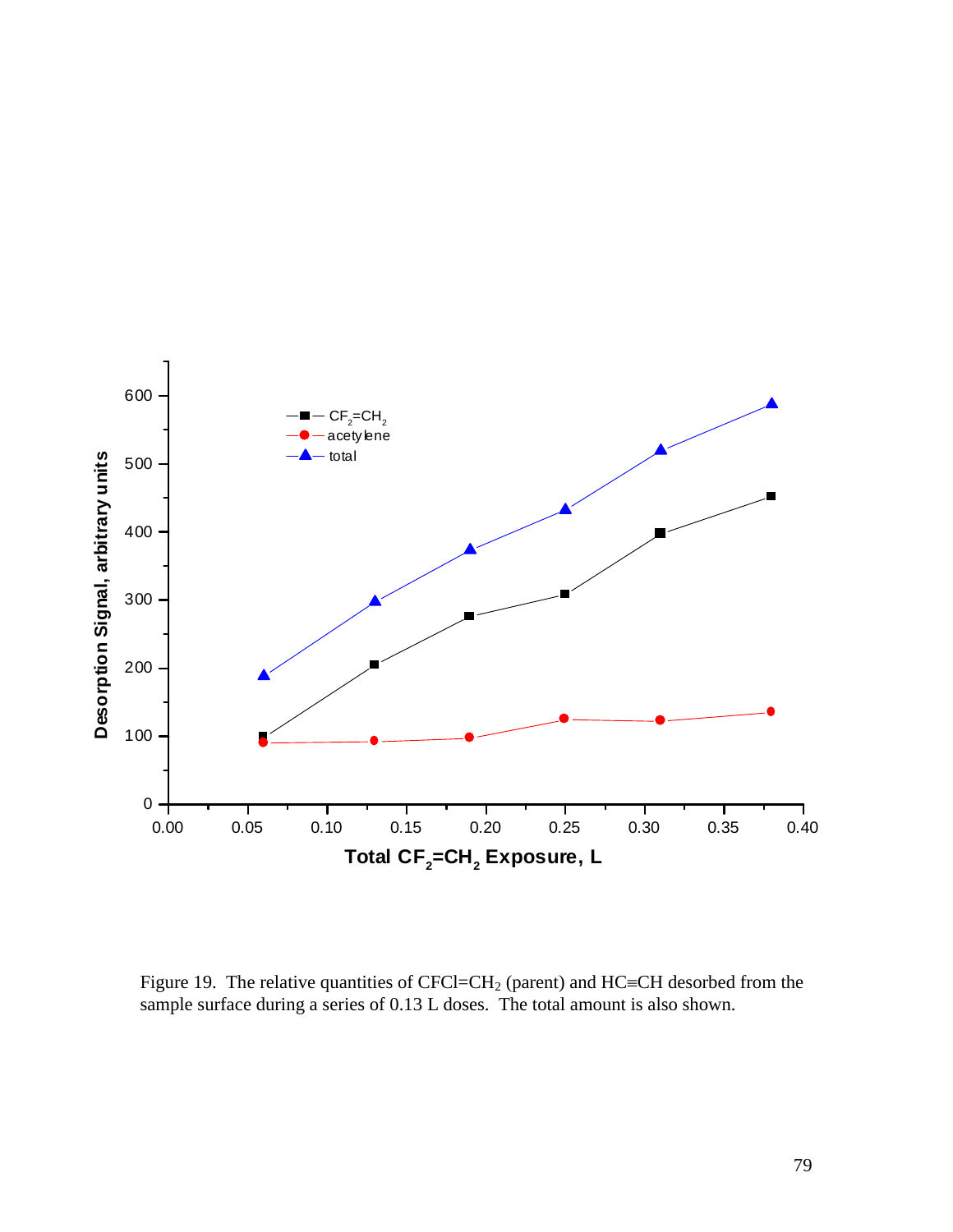## **5.3.1.2** Product HC=CH Desorption

Figure 18 (bottom) shows the desorption spectra for product acetylene in the same TDS series of 0.06 L CF<sub>2</sub>=CH<sub>2</sub> doses discussed above. The acetylene product is desorbed in two features, a low temperature feature centered around 350 K and a high temperature feature around 480 K. The 350 K peak intensity increases following each 0.06 L dose and the 350 K desorption temperature remains constant over this exposure range, suggesting first-order desorption kinetics. The  $HC=CH$  peak at 480 K does not change significantly in temperature or intensity during the TDS series.

The acetylene desorption features observed during  $CF_2=CH_2$  TDS are similar to the desorption spectra discussed in Chapter 3 for product acetylene formed from CFCl=CH2 decomposition on a nearly stoichiometric surface. Both reactants decompose to yield acetylene in two desorption features occurring at  $350$  K and around  $470$  K  $-480$ K. The similarity in TDS characteristics suggests that the reaction pathway and kinetics are the same for both reactions. Therefore, based upon the arguments of sections 4.4.1 and 4.4.2, the 350 K feature is assigned as the first-order desorption of a molecularly bound  $HC = CH \pi$ -complex. Similarly, the 480 K peak is assigned as reaction limited, and the formation of acetylene likely proceeds via surface vinyl and vinylidene species [76, 78]. Assuming first-order processes and a pre-exponential of  $10^{13}$  s<sup>-1</sup>, an activation energy for desorption of 92 kJ/mol and 127 kJ/mol are calculated for the 350 K and 480 K peaks, respectively.

Figure 19 shows the relative amounts of HC=CH,  $CF_2=CH_2$ , and the total desorbed from the surface for a series of consecutive  $0.06$  L doses of  $CF_2=CH_2$ . The amount of acetylene produced gradually increases throughout the 0.06 L TDS series. The increase in both reactant and product desorbed from the surface cause the total desorption amount to rise significantly over the course of the TDS series, indicating that the  $CF_2=CH_2$  sticking coefficient increases over this exposure range. The increase in  $CF<sub>2</sub>=CH<sub>2</sub>$  sticking coefficient is presumably the result of increasing fluorine concentration at the sample surface, but this could not be confirmed using AES.

 The experimental set up limited the number of consecutive TDS runs that could be conducted in a single set of experiments. Therefore, the 0.06 L doses could not be continued until acetylene production ceased, assuming that surface deactivation would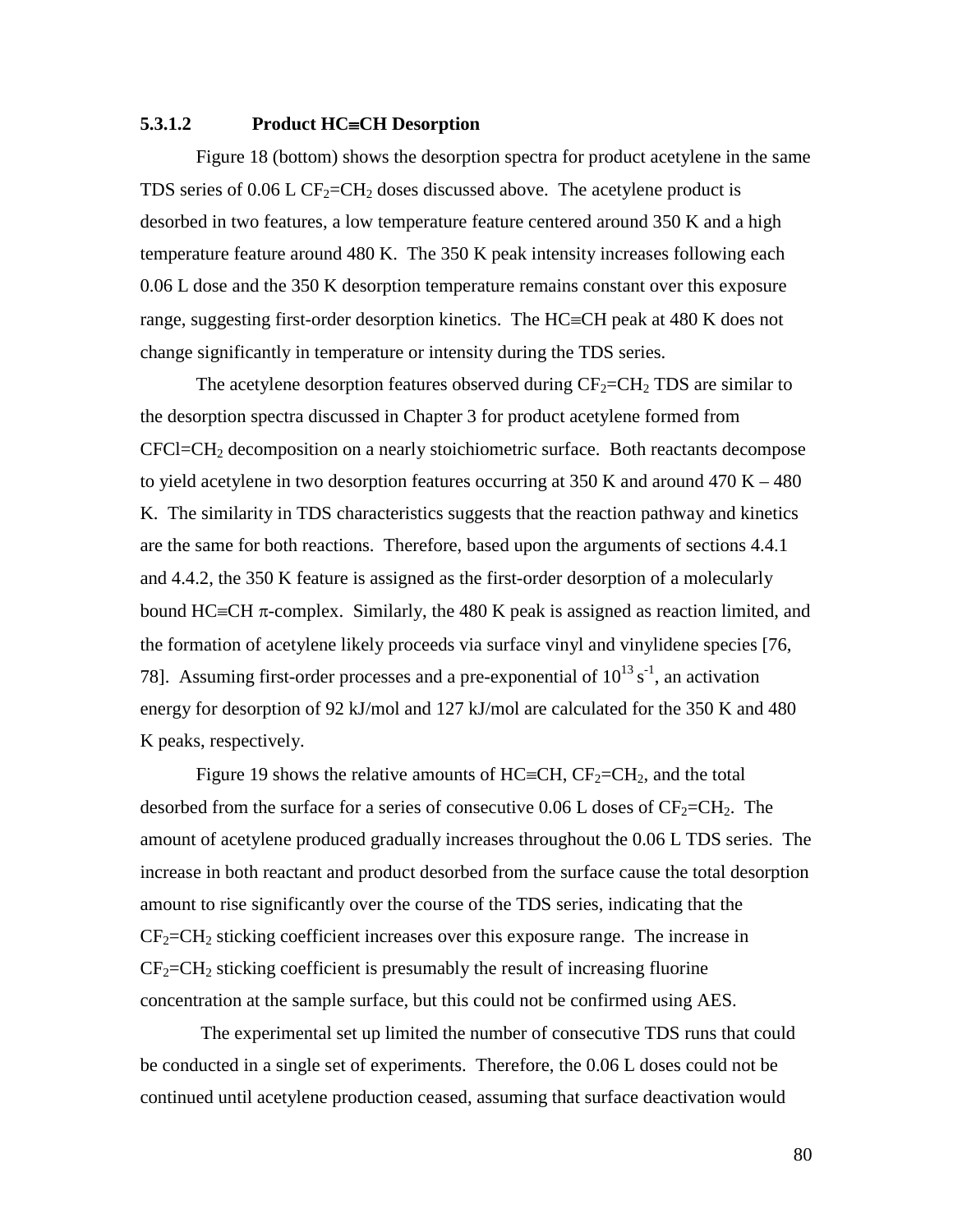eventually occur as observed for CFCl=CH<sub>2</sub> (Chapter 3). As shown in Figure 19, the quantity of product acetylene increases slowly over the entire range of exposure.

## **5.3.1.3** LEED and AES Following  $CF_2=CH_2$  Thermal Desorption

Auger spectra of the sample surface following  $CF_2=CH_2$  TDS confirm the presence of fluorine on the surface following TDS experiments. However, the electronstimulated loss of fluorine from the sample surface occurred so rapidly as to make quantitative analysis impossible using AES (see Chapter 4). LEED experiments show that the surface retains its  $(1\times1)$  periodicity following CFCl=CH<sub>2</sub> exposures of up to 1.0 L at 163 K. The surface O/Cr ratio was not found to change due to  $CF_2=CH_2$  TDS, and no carbon was detected on the surface. No evidence was found for the replacement of lattice oxygen by fluorine following TDS experiments.

## 5.3.2 CF<sub>2</sub>ClCH<sub>2</sub>Cl Decomposition on Cr<sub>2</sub>O<sub>3</sub> (1012)

 $CF_2CICH_2Cl$  (HCFC-132b) reacted on a nearly stoichiometric  $Cr_2O_3$  (1012) surface forming  $CF_2=CH_2$  (HFC-1132a), and a small amount of HC=CH (acetylene) as the only gas-phase products. Desorption of the  $CF_2CICH_2Cl$  parent molecule was followed by monitoring  $m/z = 99$ . The presence of other gas-phase products having  $m/z$ from 2-200 was eliminated by an extensive TDS search. Specifically, no  $H_2$ ,  $H_2O$ , CO, or  $CO_2$  were observed. The halocarbon compounds  $CF_3CH_2Cl$  (HCFC-133a),  $CF_2CICH_2Cl$  (HCFC-131a), CFCl=CH<sub>2</sub> (HCFC-1131a), CHF=CHCl (HCFC-1131), as well as fluoro- and chloro-acetylene were specifically searched for using TDS and were not observed. The fluorine and chlorine removed from the reactant molecule remained bound to the sample surface following TDS.

The  $CF_2=CH_2$  product signal was obtained by following m/z= 64 and subtracting away the  $CF_2CICH_2Cl$  contribution to the 64 signal. The relative intensities of three (subtracted) m/z signals (31, 45, 64) were used to positively identify  $CF_2=CH_2$ , and the relative intensities were in good agreement with mass spectrometer cracking patterns collected for  $CF_2=CH_2$ , and with published data [70]. The acetylene product signal was obtained by following m/z= 26 and correcting for both  $CF_2CICH_2Cl$  and  $CF_2=CH_2$ contributions to the 26 signal intensity. The acetylene product represented less that 1%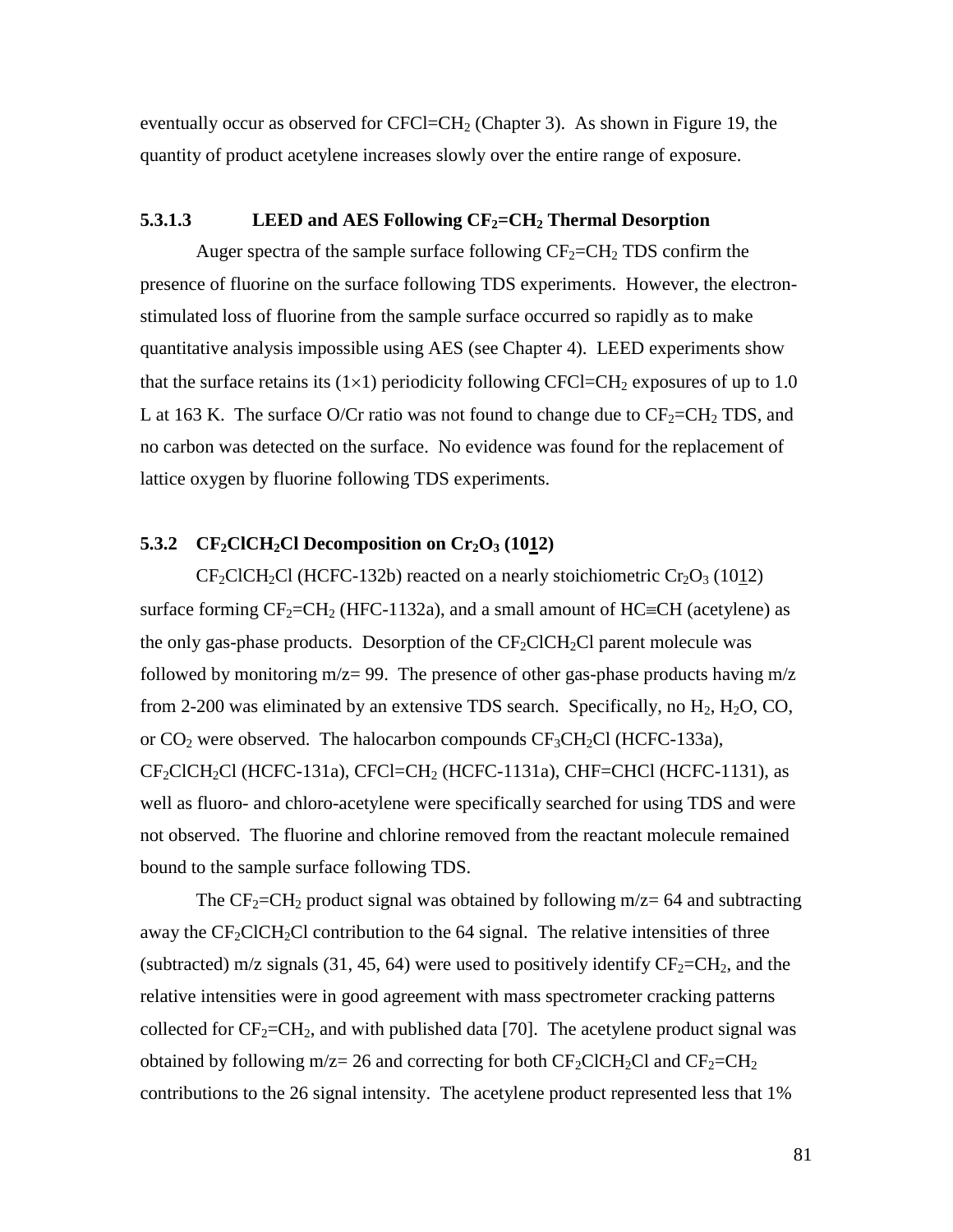of the total amount desorbed from the surface and was only detected following small doses of  $CF_2CICH_2Cl$  over nearly stoichiometric surfaces.

#### **5.3.2.1** CF<sub>2</sub>ClCH<sub>2</sub>Cl Thermal Desorption from a Nearly Stoichiometric Surface

Figure 20 (top) shows the dosed molecule  $CF_2CICH_2Cl$  (m/z=99) during a series of consecutive 0.06 L doses of  $CF_2ClCH_2Cl$  initiated on a nearly stoichiometric,  $(1\times1)$  $Cr_2O_3$  (1012) surface. The CF<sub>2</sub>ClCH<sub>2</sub>Cl desorption feature is very broad and contains contributions from three separate desorption states. An intense, narrow peak occurs at around 220 K following the first 0.06 L dose of  $CF_2CICH_2Cl$ . The 220 K peak losses intensity following every dose and is no longer visible as a separate feature by 0.38 L of total exposure. As the 220 K peak subsides, a second peak grows in at around 180 K. The 180 K contribution is first apparent as a distinct feature following 0.31 L of total  $CF<sub>2</sub>CICH<sub>2</sub>CI$  exposure and grows in intensity with increasing total exposure. Throughout the series of 0.06 L doses, and in TDS experiments conducted using 0.03 L and 0.13 L doses (not shown), a small feature is apparent at around 245 K in every  $CF_2CICH_2Cl$ desorption trace. The amount of reactant obtained from the 245 K adsorbed state is small, but consistently appears in  $CF_2CICH_2CI$  TDS and is shown in the Figure 20 inset.

The amount of  $CF_2CICH_2Cl$  desorbed from the surface, calculated by integrating the area under the desorption curve, for a series of  $0.06$  L CF<sub>2</sub>ClCH<sub>2</sub>Cl doses initiated over a nearly stoichiometric surface is shown in Figure 21. The amount of  $CF_2CICH_2Cl$ desorbed from the surface shows a slight decreasing trend over the TDS series.

# **5.3.2.2** Product  $CF_2=CH_2$  Desorption

The product  $CF_2=CH_2$  desorption signal for the same series of 0.06 L doses of  $CF_2CICH_2Cl$  as discussed above is shown in the bottom panel of Figure 20. After subtracting away the maximum possible reactant contribution, the  $CF_2=CH_2$  trace shows a single desorption feature having a peak temperature of around 245 K. The  $CF_2=CH_2$ signal broadens and increases in intensity following the first two 0.06 L doses. The product signal remains relatively constant from 0.13 L through 0.31 L, then begins to narrow and decrease in intensity beyond  $0.31$  L of total CF<sub>2</sub>ClCH<sub>2</sub>Cl exposure. The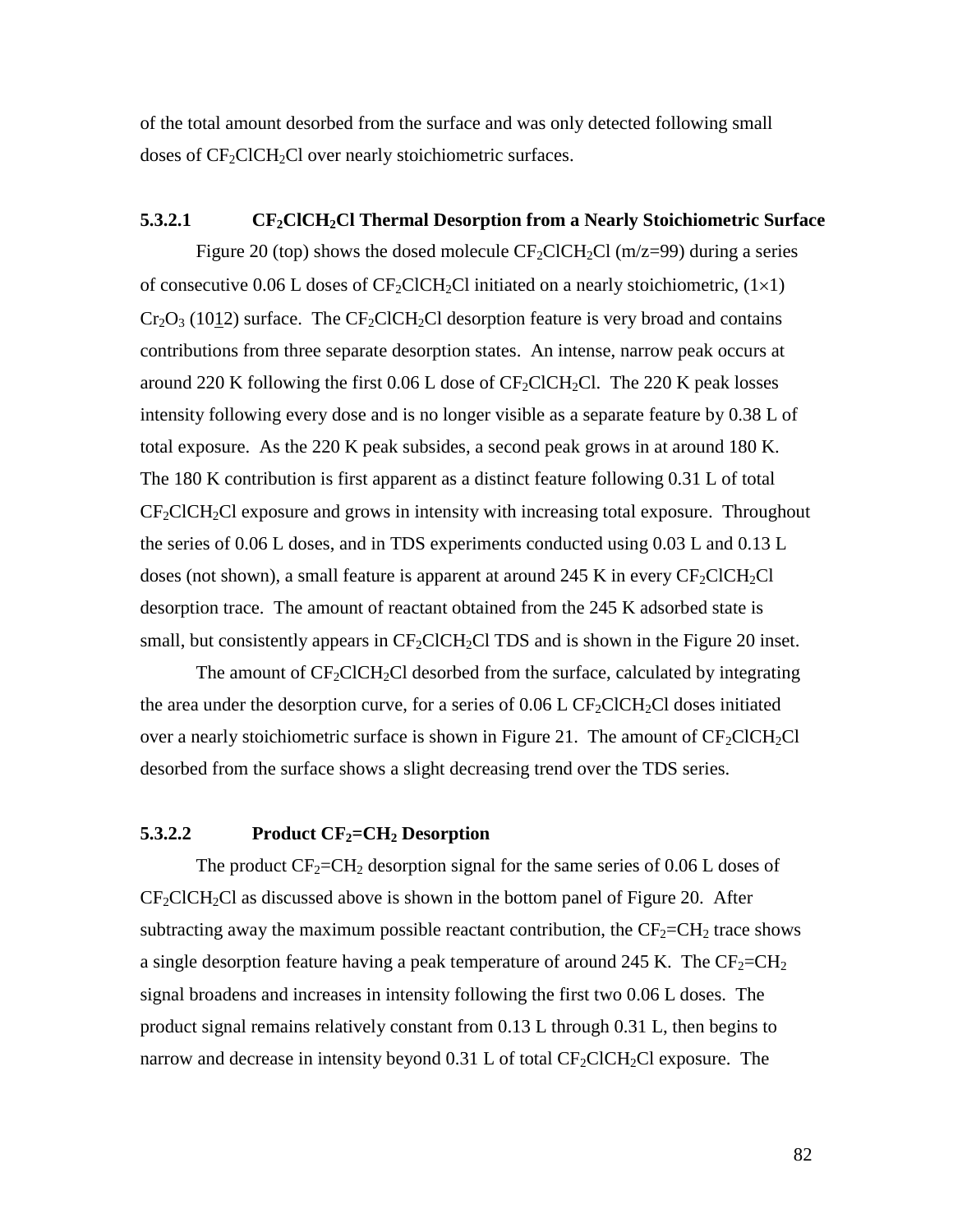

Figure 20. Desorption traces of the  $CF_2CICH_2Cl$  reactant (top) and the  $CF_2=CH_2$  product (bottom) for a series of  $0.06$  L doses of CF<sub>2</sub>ClCH<sub>2</sub>Cl over a nearly stoichiometric surface.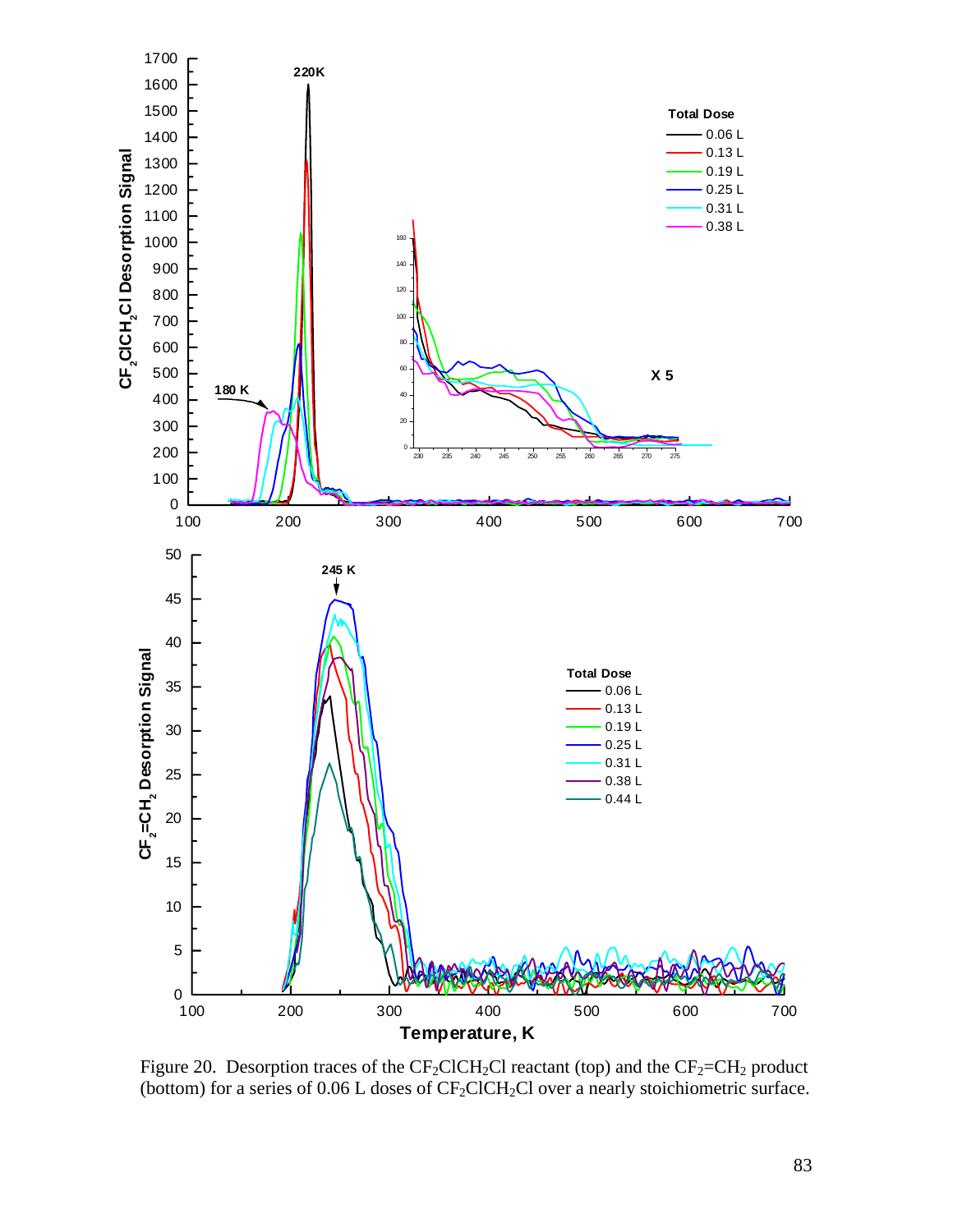

Figure 21. The relative quantities of  $CF_2CICH_2Cl$  and  $CF_2=CH_2$  desorbed from the sample surface during a series of 0.06 L doses. The total amount desorbed is also shown.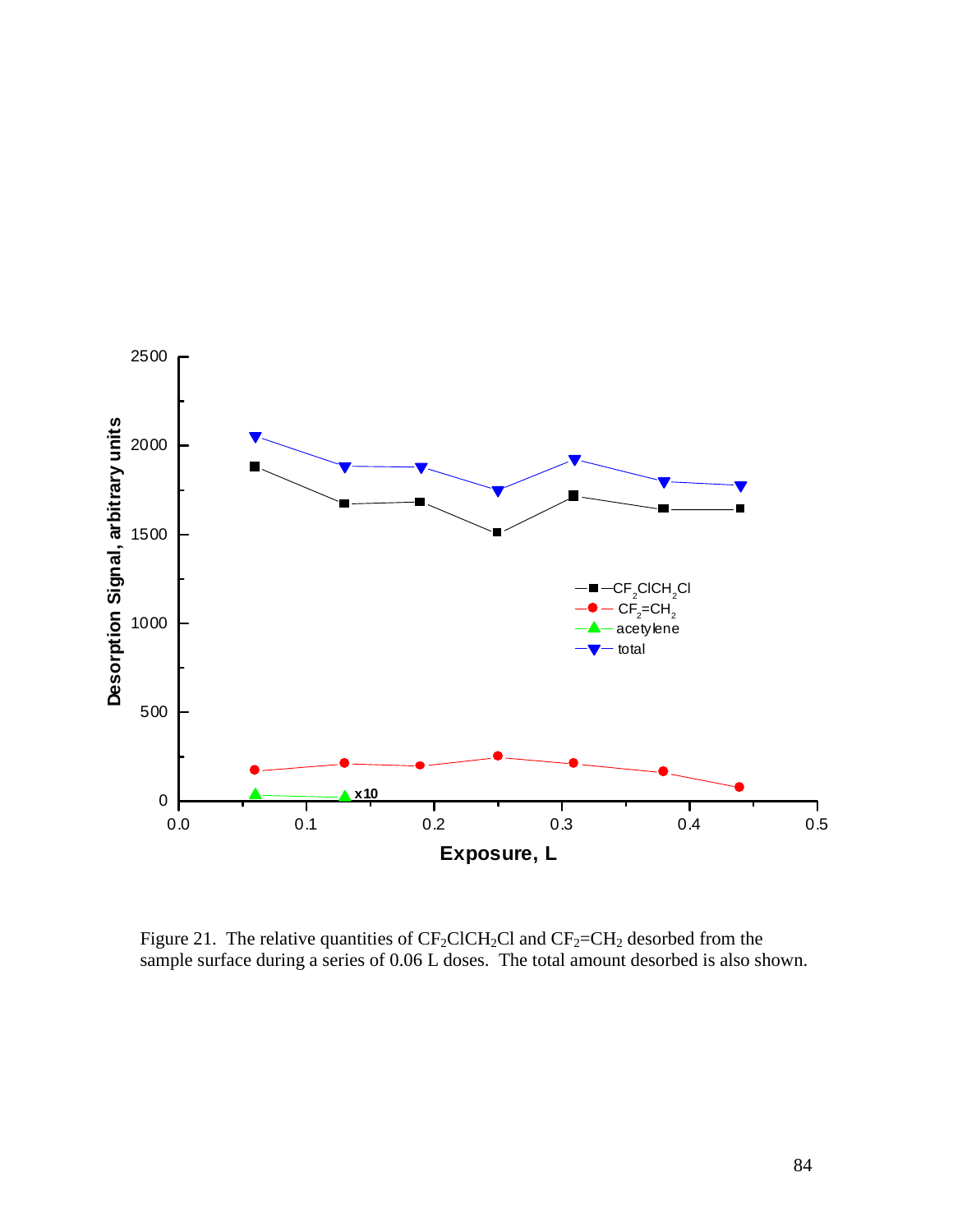coincident desorption of both reactant and product at 245 K suggests that  $CF_2=CH_2$  and  $CF_2CICH_2Cl$  share a common surface intermediate and rate-limiting step.

In Figure 21, the integrated peak areas for product  $CF_2=CH_2$  are plotted versus exposure, and illustrates only minor variations in the amount of  $CF_2=CH_2$  formed, going through a slight maximum at 0.25 L. A small upward shift in the 240 K peak desorption temperature coincides with the increase in product  $CF_2=CH_2$ , suggesting an increase in the activation energy for desorption is coincident with initial halogenation of the surface. However, it should be noted that the subtraction necessary to obtain the product  $CF_2=CH_2$  signal combined with the small  $CF_2=CH_2$  contribution to m/z=64 signal intensity (around 25%) may give variations in the peak shape and temperature due to subtraction artifacts.

## **5.3.2.3** Product HC=CH Desorption

Figure 21 shows the amounts of the products acetylene and  $CF_2=CH_2$ , and the reactant  $CF_2CICH_2Cl$  desorbed from the surface for a series of 0.06 L doses of  $CF_2CICH_2CI$  initiated over a nearly stoichiometric surface. Acetylene comprised less than 1% of the total amount of products formed. Desorption traces of the acetylene product (not shown) showed two contributing features, one at 350 K and the second at around  $470 K - 480 K$ . Because of the similarity in desorption characteristics between product acetylene formed from both  $CF_2CICH_2Cl$  and  $CF_2=CH_2$ , the kinetics of acetylene formation are assigned as the same as from the  $CF_2=CH_2$  reactant, and the reader is referred to section 5.3.1.2 for details of these assignments.

# **5.3.2.4 LEED and AES**

AES spectra taken of the sample surface following  $CF_2CICH_2CI$  TDS confirm that the chlorine removed from the molecule is deposited on to the sample surface, and that no carbon remains on the surface after the desorption of gas-phase products. A series of consecutive TDS runs using  $CF_2CICH_2Cl$  doses ranging from 0.13 L to 0.30 L generated surfaces having (AES) Cl/Cr ratios ranging from 0.11 to 0.14, with smaller total exposures yielding the lower values. The increasing Cl/Cr ratio as measured with AES during a TDS series of 0.03 L doses (black) is shown in Figure 22. Fluorine was not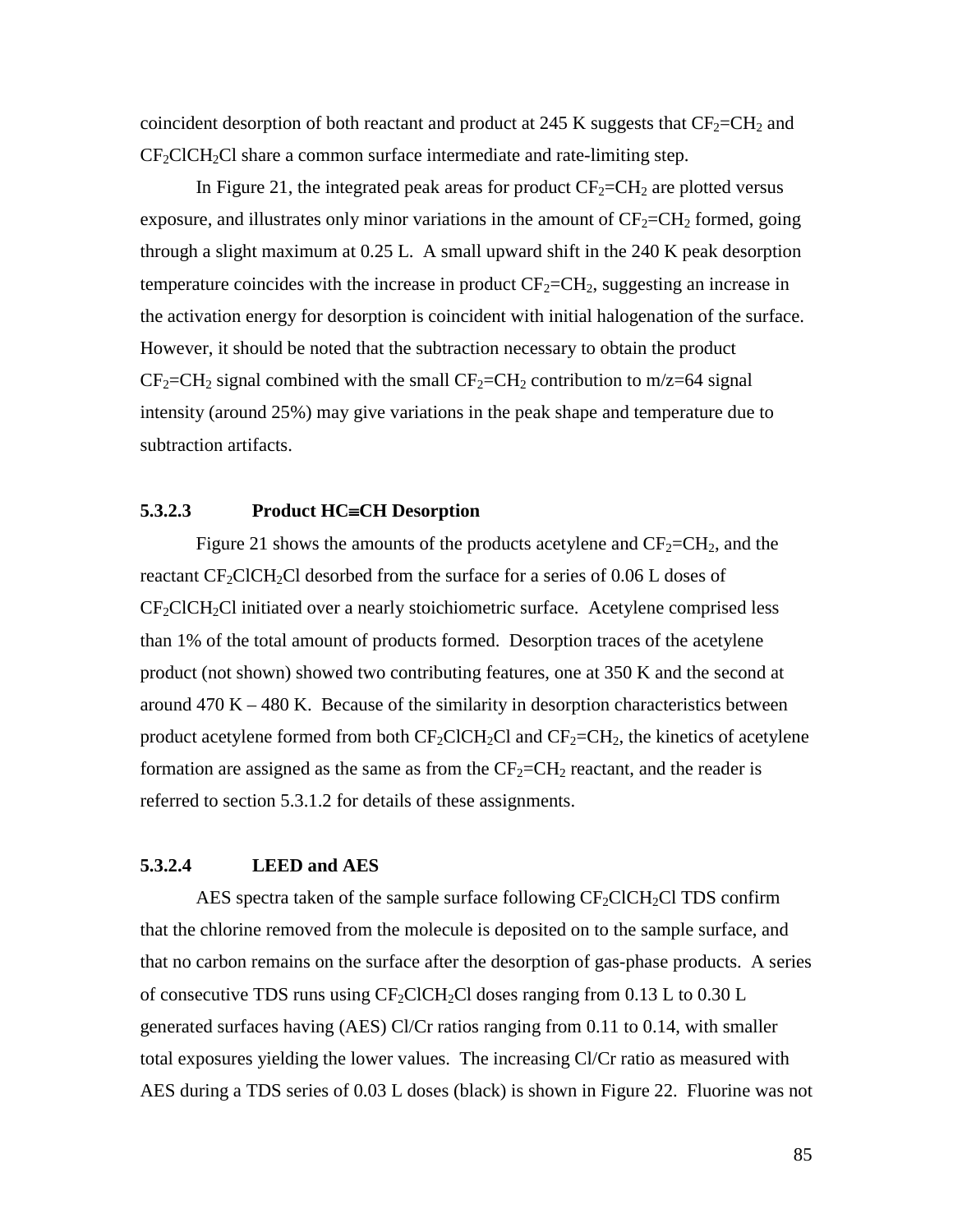quantifiable for the reasons discussed in Chapter 4. No evidence for the replacement of lattice oxygen by halogen was observed.

Figure 22 also shows the Cl/Cr ratio for a series of 4.0 L exposures (red) of  $CF_2CICH_2Cl$  conducted at 773 K. The Cl/Cr ratio is seen to rise from zero through 20 L of total exposure and then levels off at around 0.22. Figure 23 shows the Auger spectra of the sample surface having a  $Cl/Cr=0.22$ , taken following 28.0 L of total  $CF_2ClCH_2Cl$ exposure (4.0 L doses) at 773 K.

## **5.3.2.5** CF<sub>2</sub>ClCH<sub>2</sub>Cl Thermal Desorption from an Oxygenated Surface

TDS experiments using  $CF_2CICH_2Cl$  conducted over  $Cr_2O_3$  (1012) surfaces that were pre-exposed to oxygen demonstrated that  $CF_2CICH_2Cl$  decomposition does not occur on the oxide-terminated surface. TDS experiments using successive 0.03 L doses of  $CF_2ClCH_2Cl$  yielded no  $CF_2=CH_2$  nor any other gas-phase reaction products. Specifically, no  $H_2$ , CO, CO<sub>2</sub>, nor any other compound containing carbon, chlorine or fluorine (other than  $CF_2ClCH_2Cl$ ) was detected. AES of the surface showed no indication of surface chlorine or carbon following  $CF_2CICH_2CI$  TDS on an oxide terminated surface.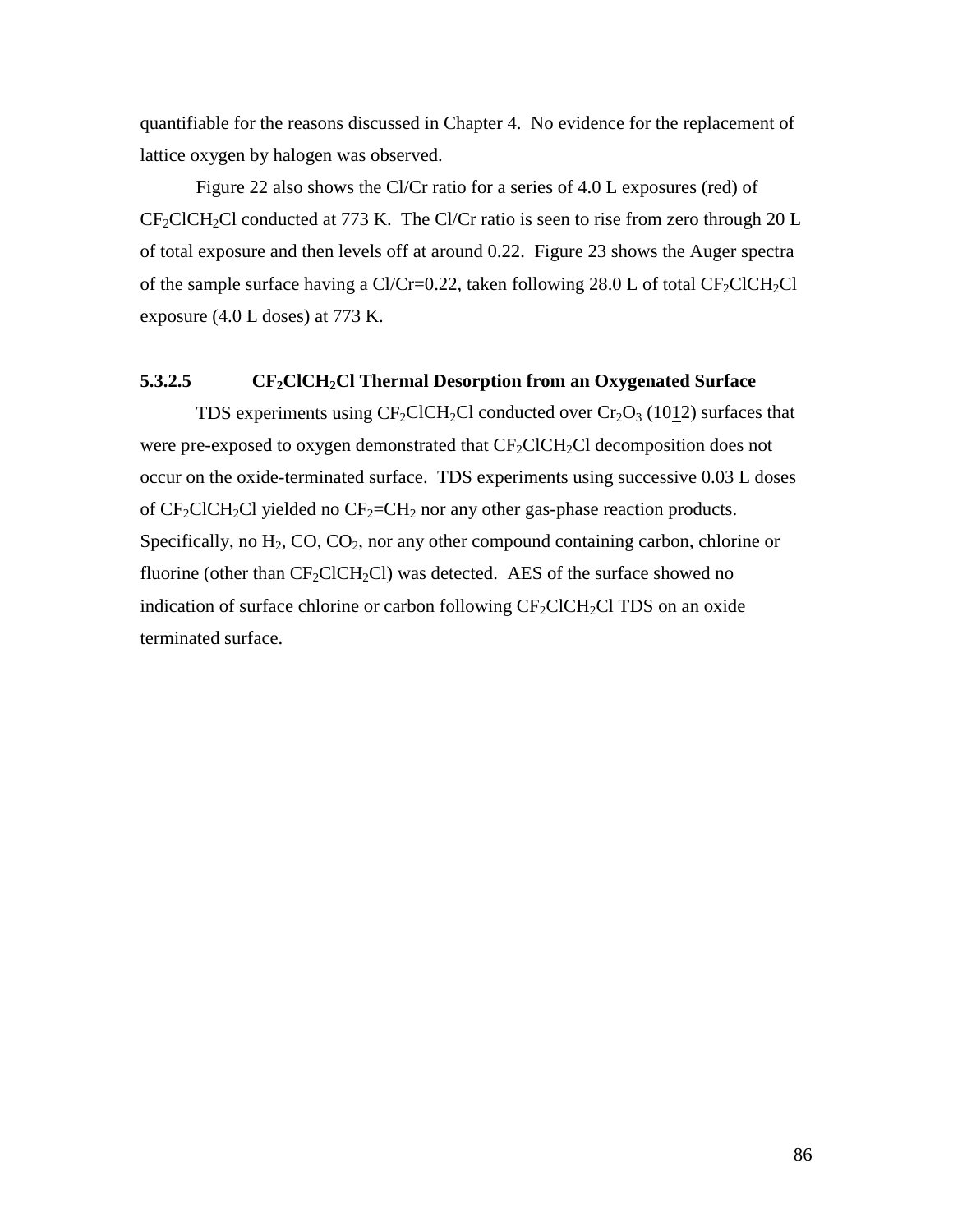

Figure 22. The (AES) Cl/Cr ratio at the sample surface following exposure to  $CF_2CICH_2Cl$ . The red represents a series of 4.0 L exposures conducted at 773 K and the black represents a  $0.03$  L TDS series. The maximum Cl/Cr ratio for  $CF_2ClCH_2Cl$  TDS (Chapter 4) and CFCl=CH<sub>2</sub> TDS (Chapter 3) are also shown.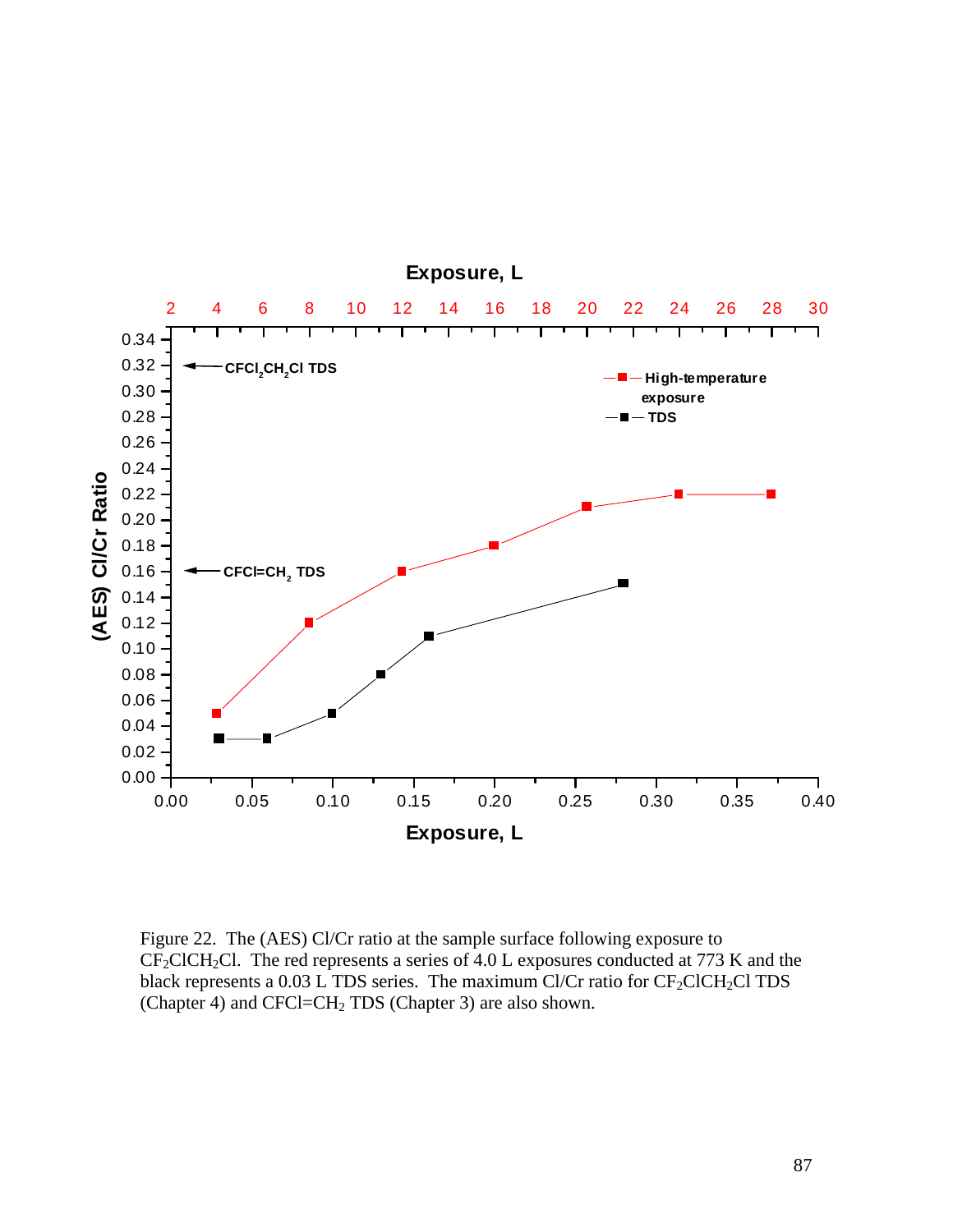

Figure 23. An AES spectrum of the  $Cr_2O_3$  (1012) surface following 20 L of  $CF_2CICH_2Cl$ exposure at 773 K. The (AES)  $Cl/Cr = 0.22$  is the maximum that was obtainable using  $CF<sub>2</sub>CICH<sub>2</sub>Cl$  as the treatment gas.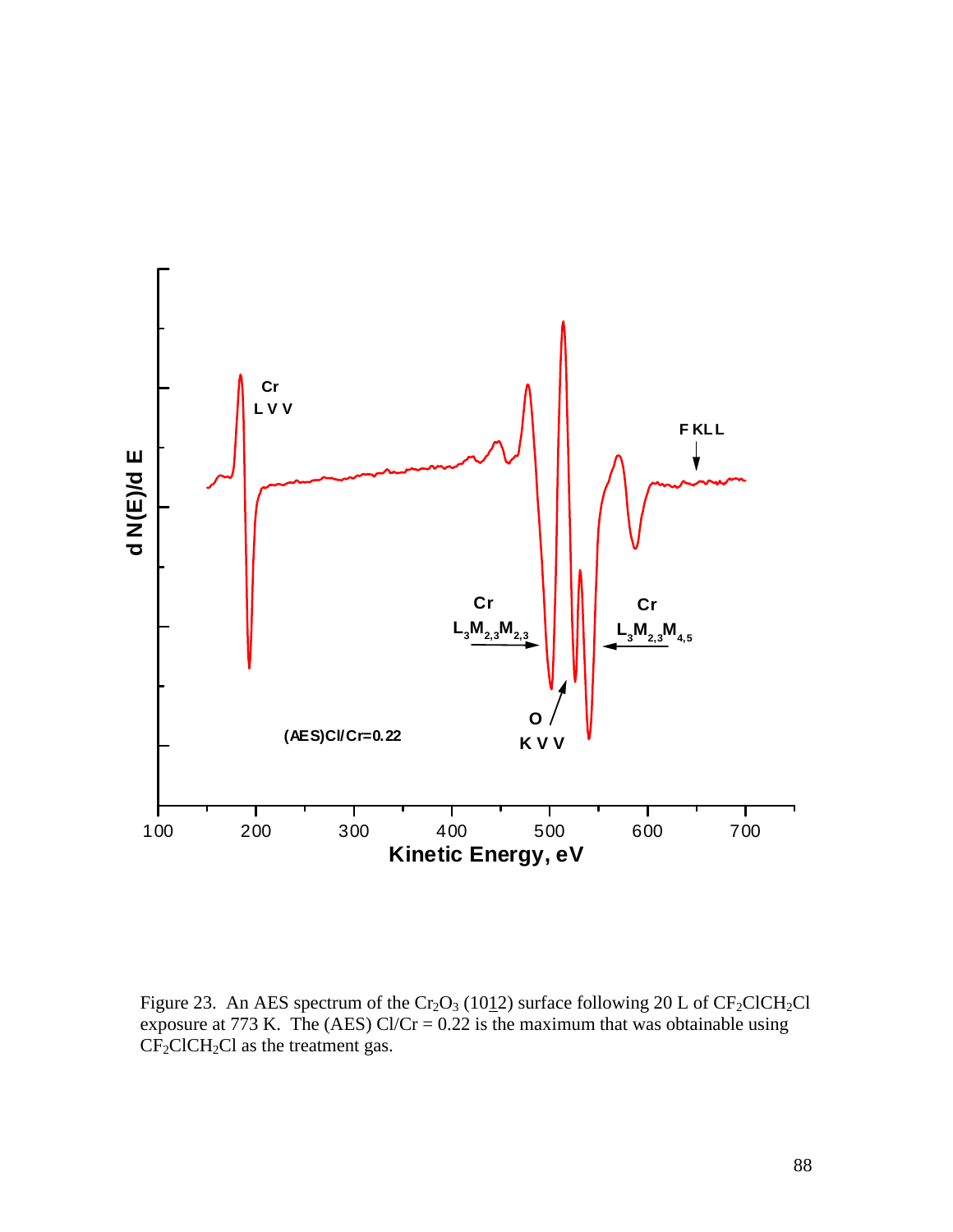## **5.4 Discussion**

The decomposition of  $CF_2CICH_2F$  over a nearly stoichiometric  $Cr_2O_3$  (1012) surface yielded the major gas-phase product  $CF_2=CH_2$  and a small quantity of acetylene. The decomposition of  $CF_2=CH_2$  over the same surface yielded acetylene as the only gasphase product. The TDS data presented above is very similar to the TDS data for  $CFCI=CH<sub>2</sub>$  (HCFC-1131a) and  $CFCI<sub>2</sub>CH<sub>2</sub>Cl$  (HCFC-131a) discussed in Chapters 3 and 4, respectively. Based upon the TDS data, it is reasonable to postulate a decomposition pathway for  $CF_2CICH_2F$  that proceeds via a series reaction through  $CF_2=CH_2$  to  $HC=CH$ .

 $CF_2ClCH_2Cl_{(g)} \rightarrow CF_2=CH_{2(g)} + 2Cl_{(s)} \rightarrow HC=CH_{(g)} + 2F_{(s)}$ 

Formation of  $CF_2=CH_2$  appears to proceed via direct dihalo-elimination, and the observed chemistry is most similar to the Zn-catalyzed reduction of vicinal dihalides to alkenes [116], as previously noted in Chapter 4. Acetylene is likely formed from  $CF_2=CH_2$  through vinyl and vinylidene intermediates (as described below) followed by a 2,1-hydrogen shift to form acetylene. No evidence was found for the existence of other reaction products. AES of the surface following TDS shows that only halogen is present on the surface, no carbon is detected. No evidence of halogen desorption is observed during either  $CF_2CICH_2F$  or  $CF_2=CH_2 TDS$ , indicating that halogen removed from the reactants is strongly bound to the surface.

## **5.4.1** CF<sub>2</sub>ClCH<sub>2</sub>Cl Decomposition to  $CF_2=CH_2$

The first step in the decomposition of  $CF_2CICH_2Cl$  over  $Cr_2O_3$  (1012) is postulated to be the dissociative adsorption of  $CF_2CICH_2Cl$  via carbon-chlorine bond cleavage at the number one carbon. This is the same initial step that was postulated for the decomposition of  $CFCI_2CH_2Cl$  in Chapter 4. Gellman and coworkers [114, 115] found that the rate of dechlorination in halo-alkanes is higher for carbon atoms having a higher degree of chlorination. Other authors have also noted that more chlorinated HCFC compounds are generally more reactive [4, 99]. By analogy to similar HCFC compounds, the weakest bond in the  $CF_2CICH_2Cl$  molecule should be the C-Cl bond on the number one carbon. Therefore, dissociative adsorption results in the formation of a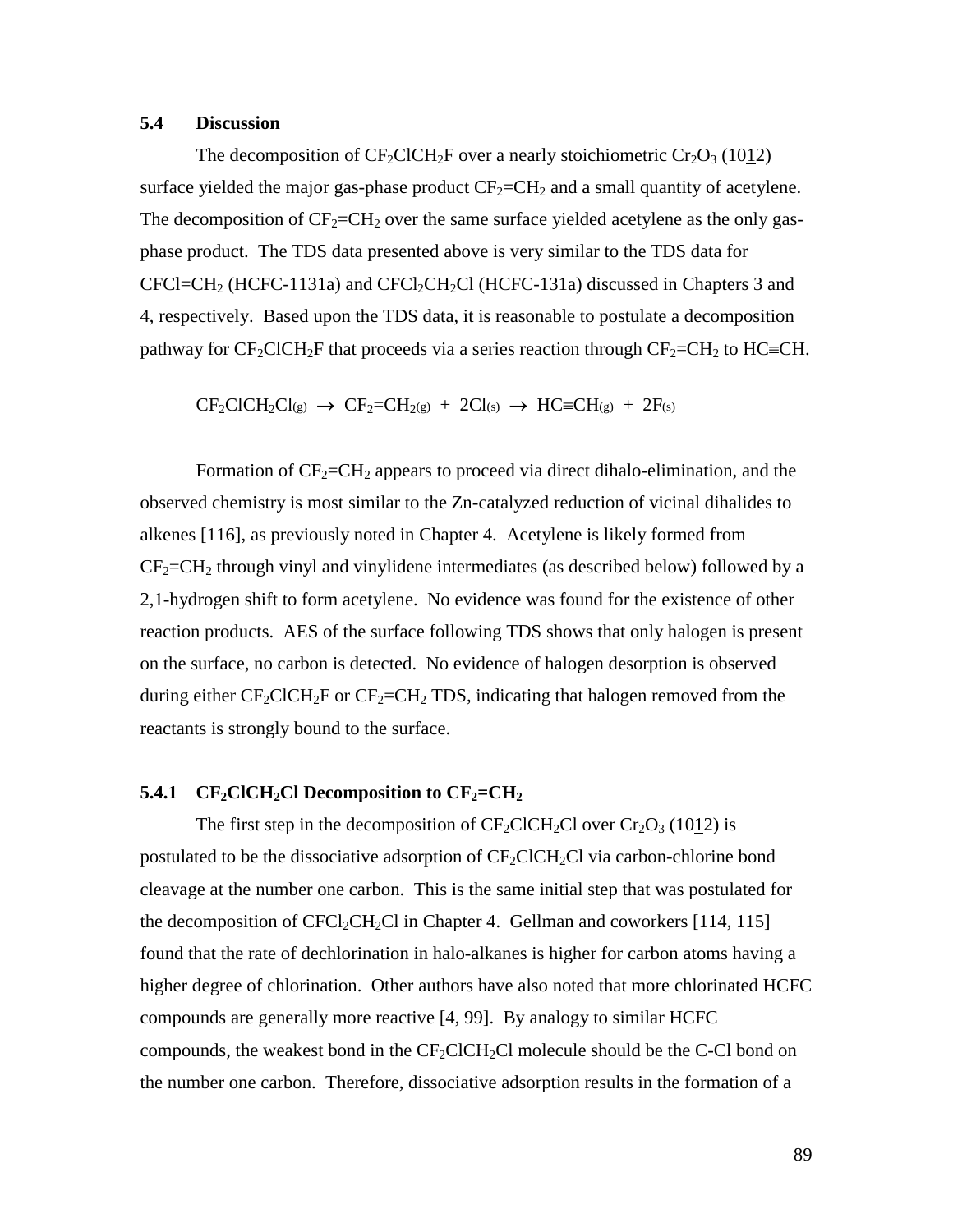surface alkyl fragment ( $-CF_2CH_2Cl$ ) and adsorbed chlorine  $Cl(s)$ . Formation of the fluoroalkene  $CF_2=CH_2$  is postulated to occur via  $\beta$ -elimination of the remaining chlorine. Reaction steps involving  $\beta$ -halogen elimination from halocarbons are commonly cited in the organometalic literature [77, 78]. A small amount of the  $CF_2=CH_2$  product decomposes to yield acetylene and two surface fluorides F(s).

 $CF_2CICH_2CI$  is much less reactive that its more chlorinated analog  $CFCI_2CH_2CI$ . For an initial 0.06 L dose, only about 10 % of  $CF_2CICH_2Cl$  is converted to products over a nearly stoichiometric surface compared to virtually  $100\%$  reaction of CFCl<sub>2</sub>CH<sub>2</sub>Cl over the same surface. This finding is in agreement with anecdotal evidence from numerous literature sources [4, 60, 99], though a complete ranking of HCFC and HFC reactivity that includes halo-alkanes and halo-alkenes could not be found. Generally, haloalkane reactivity is cited as proportional to the number of C-Cl bonds contained in the compound.

## **5.4.1.1 240 K Reaction Channel**

It is significant that the 240 K desorption temperature for product  $CF_2=CH_2$ coincides with the small high temperature shoulder for the reactant  $CF_2CICH_2Cl$ . The 240 K desorption temperature of product  $CF_2=CH_2$  is 90 K above the 170 K desorption temperature observed for  $CF_2=CH_2$  dosed directly on a nearly stoichiometric surface, demonstrating that the desorption of product  $CF_2=CH_2$  is reaction-limited. The coincident desorption of both reactant and product suggests that  $CF_2=CH_2$  and  $CF_2CICH_2Cl$  share a common surface intermediate and rate-limiting step at 240 K.

The formation of reaction-limited  $CF_2=CH_2$  from  $CF_2CICH_2Cl$  decomposition is analogous to the reaction-limited formation of  $CFCI = CH_2$  from  $CFCI_2CH_2Cl$  that was reported in Chapter 4. The proposed alkyl intermediate  $(-CF_2CH_2Cl)$  formed by dissociative adsorption undergoes  $\beta$ -chlorine elimination at 240 K to form product  $CF_2=CH_2$ . Some of the chlorine recombines with the  $-CF_2CH_2Cl$  surface intermediate to reform  $CF_2CICH_2Cl$ , comprising the reactant contribution to desorption via the 240 K reaction channel. Based upon the discussion presented in Chapter 3, the 240 K desorption of both  $CF_2CICH_2Cl$  and  $CF_2=CH_2$  are assigned as first-order. Elimination of  $\beta$ -chlorine is the likely rate-limiting step. Assuming first-order kinetics and a pre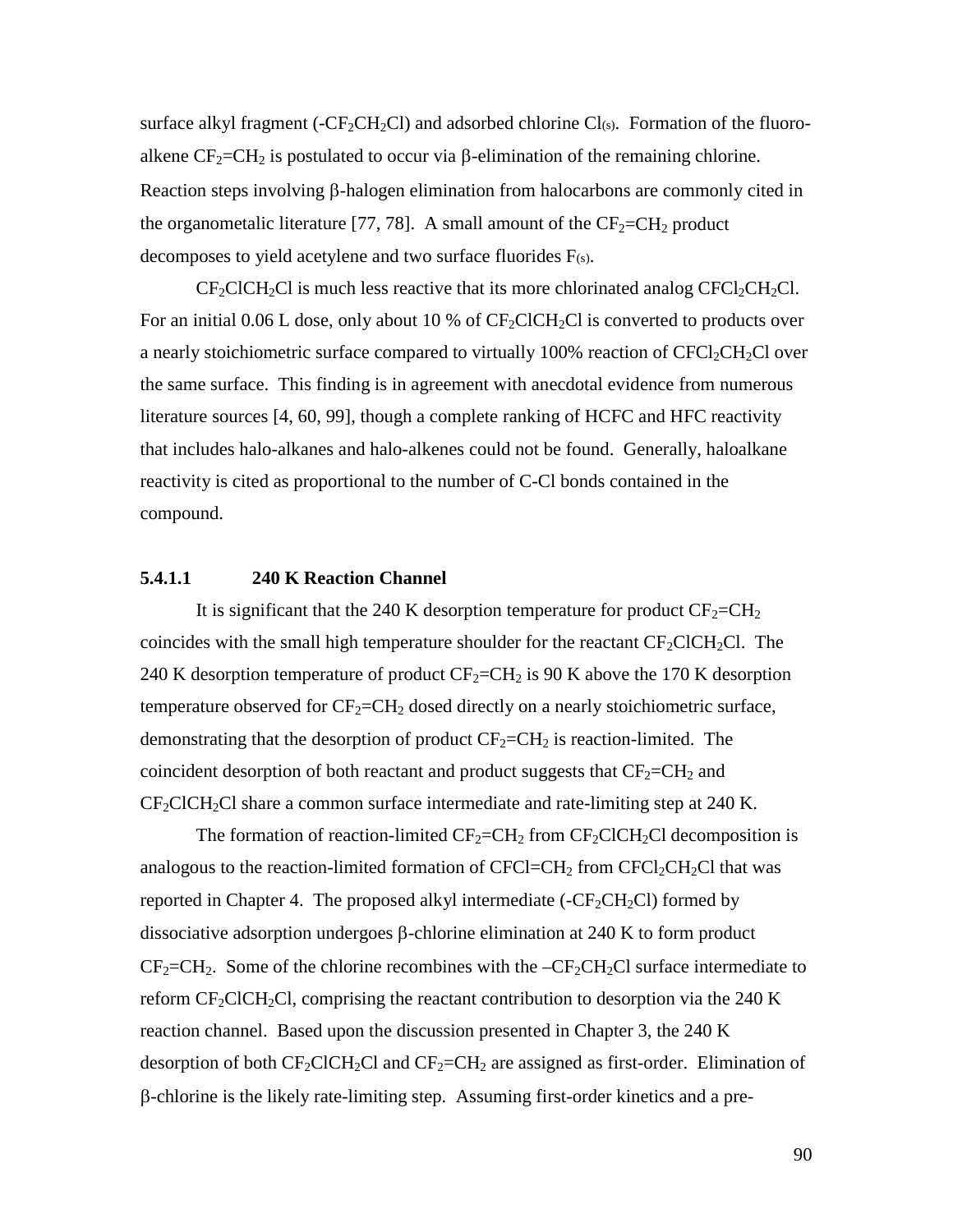exponential of  $10^{13}$  s<sup>-1</sup>, the activation energy for desorption at 240 K is 67 kJ/mol, using the Redhead method [52]. The chlorine liberated by  $\beta$ -elimination may become bound at an available five-coordinate  $Cr^{3+}$  site or may recombine with an adsorbed -CF<sub>2</sub>CH<sub>2</sub>Cl alkyl fragment to yield the  $CF_2CICH_2Cl$  contribution to desorption at this temperature. The mechanism through the formation of  $CF_2=CH_2$  is represented below.



## **5.4.1.2** CF<sub>2</sub>ClCH<sub>2</sub>Cl Desorption at  $180 K - 220 K$

Desorption of the  $CF_2CICH_2Cl$  reactant molecule arises from three adsorbed states of  $CF_2CICH_2Cl$ . Initially, only five-coordinate  $Cr^{3+}$  cations are exposed on the nearly stoichiometric surface. The narrow desorption feature occurring at 220 K following initial TDS runs on a nearly stoichiometric surface is assigned as originating from molecular  $CF_2ClCH_2Cl$  desorption from these sites. As total  $CF_2ClCH_2Cl$  exposure increases, the amount of chlorine on the sample surface increases, as evidenced by AES. The shift in the  $CF_2ClCH_2Cl$  desorption temperature from 220 K to 180 K is attributed to a decrease in the activation energy for desorption caused by the presence of adsorbed chlorine on the  $Cr_2O_3$  (1012) surface. Assuming first order kinetics and a normal, firstorder pre-exponential of  $10^{13}$  s<sup>-1</sup> the activation energy for desorption from the 180 K and 220 K states is calculated to be 46 kJ/mol and 57 kJ/mol, respectively [52].

Following 0.44 L of total  $CF_2CICH_2Cl$  exposure, the Cl/Cr ratio is measured around 0.13, and the surface is found to remain active for  $CF_2ClCH_2Cl$  decomposition. Similar exposures of a nearly stoichiometric surface to the more chlorinated molecule  $CFCI_2CH_2Cl$  (Chapter 4) resulted in a Cl/Cr ratio of 0.32, and a complete loss of surface activity. Comparison of product amounts and halogen deposition for  $CF_2CICH_2Cl$  versus  $CFCl_2CH_2Cl$  TDS show that the more chlorinated  $CFCl_2CH_2Cl$  is much more reactive, as suggested in the literature [4, 99, 115].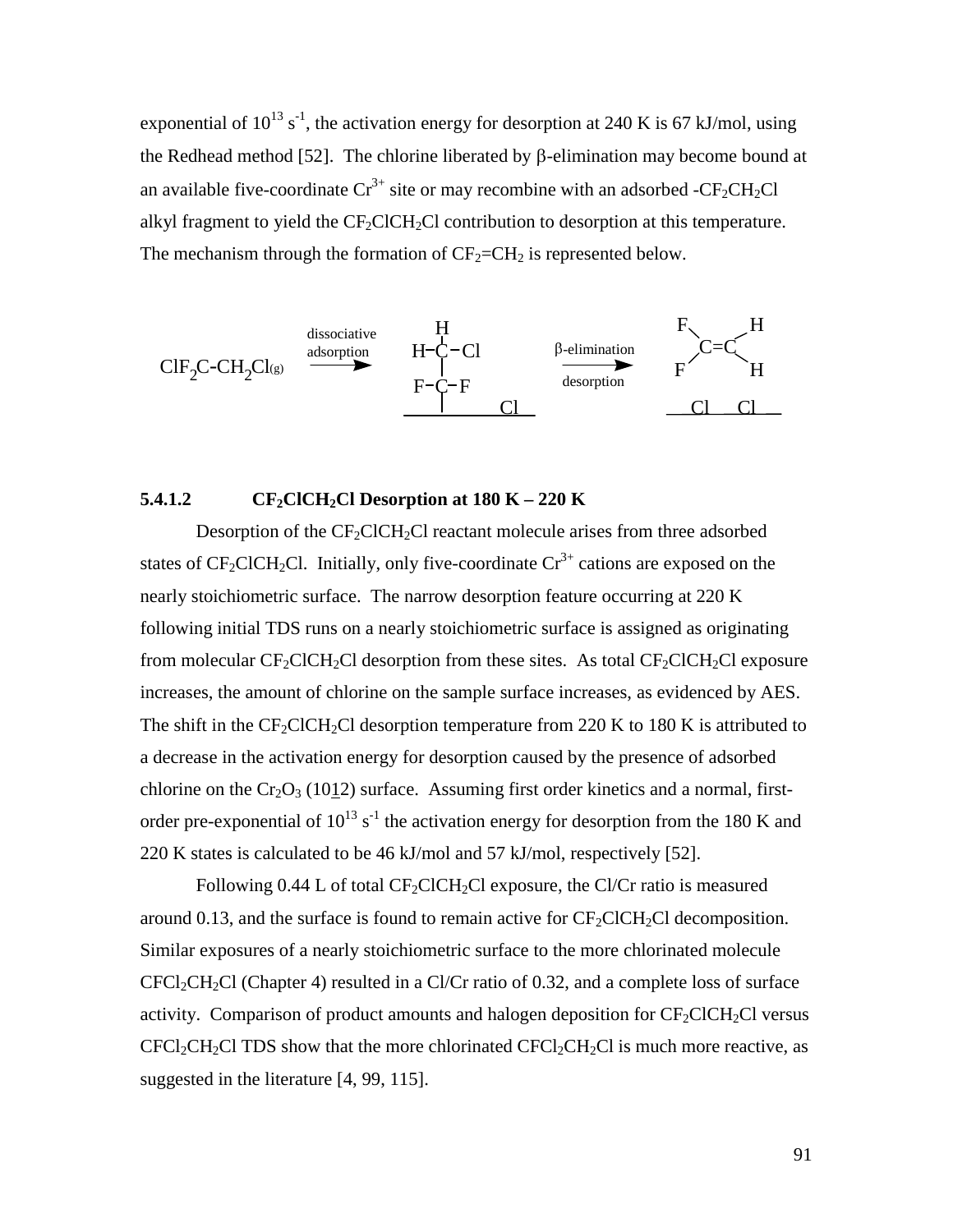## **5.4.1.3** Surface Halogen following  $CF_2CICH_2Cl$  Exposure

Auger of the sample surface following exposure to  $CF_2CICH_2Cl$  verifies that chlorine is deposited on the sample surface, but successive TDS runs could not be continued until deactivation (halogen saturation) of the surface was observed. A high temperature series of 4.0 L exposures of HCFC-1132a at 773 K eventually resulted in a maximum obtainable surface (AES) Cl/Cr ratio of 0.22, corresponding to approximately 70 % coverage of surface cations by chlorine.

Based upon the  $CF_2ClCH_2Cl$  reaction stoichiometry discussed above, it is expected that each molecule of  $CF_2=CH_2$  formed from  $CF_2ClCH_2Cl$  will result in the adsorption of two chlorine atoms by the surface. As reported in Chapter 4, a surface that is completely deactivated by chlorine (*i.e.* each cation capped by a chlorine) has a Cl/Cr ratio of 0.32. Because acetylene is a minor product of  $CF_2CICH_2Cl$  decomposition, any halogen deposited is expected to be nearly 100% chlorine. AES performed following  $CF_2CICH_2CI TDS$  experiments consistently yielded (AES) Cl/Cr values around 0.13, indicating the surface has around 40% of its cations capped by chlorine.

High-temperature exposures of  $CF_2CICH_2Cl$  did not indicate a clear connection between the number of cations on a nearly stoichiometric surface and the reaction stoichiometry at 773 K. By analogy to the high temperature  $CFCI=CH<sub>2</sub>$  experiments discussed in Chapter 3, it may be expected that a sufficient number of  $4.0 \text{ L CF}_2$ ClCH<sub>2</sub>Cl exposures at 773 K would result in an eventual Cl/Cr ratio of 0.32, as observed in similar experiments with  $CFCI_2CH_2Cl$  and  $CFCI=CH_2$ . However, Figure 28 shows the maximum obtainable (AES) Cl/Cr ratio to be around 0.22 L. A cause for this lower Cl/Cr ratio following high temperature  $CF_2CICH_2Cl$  exposures can not be offered, but it is suggested that the low reactivity of  $CF_2CICH_2Cl$  may limit the amount of  $CF_2CICH_2Cl$ which reacts with the  $Cr_2O_3$  (1012) surface, under these conditions. Additionally, the formation of products can not be followed by TDS during the high-temperature exposures, therefore, other reaction processes such as HX abstraction that are reported in the literature over powdered  $Cr_2O_3$  may become important under these conditions [99].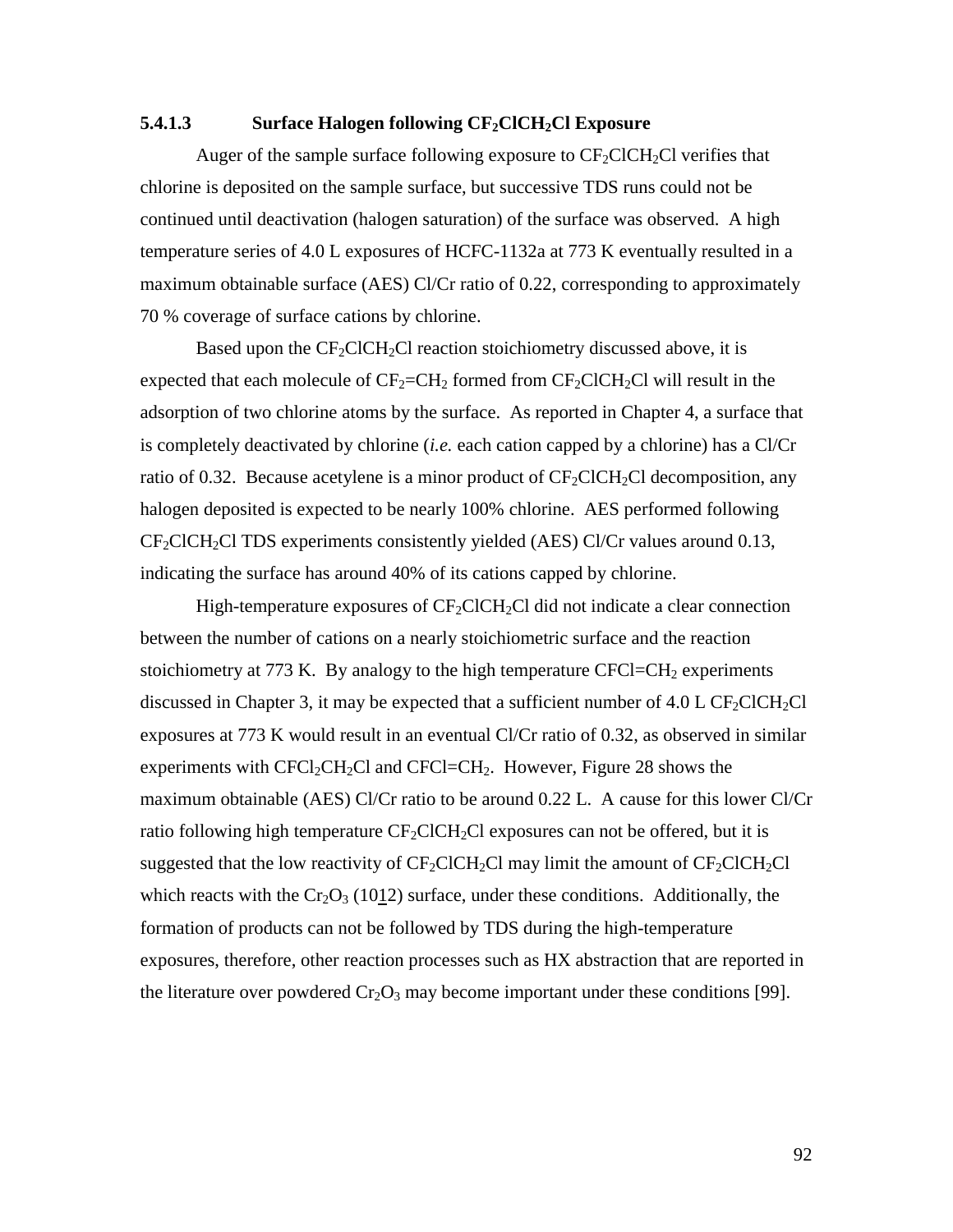# **5.4.2**  $CF_2=CH_2$  Decomposition on  $Cr_2O_3$  (1012)

Thermal desorption experiments using  $CF_2=CH_2$  yielded acetylene as the only gas-phase product. The proposed mechanism for  $CF_2=CH_2$  decomposition is essentially identical to the mechanism proposed for CFCl=CH<sub>2</sub> decomposition in Chapter 3; dissociative adsorption followed by  $\alpha$ -elimination to form a vinylidene. Acetylene is likely formed via intramolecular rearrangement of the vinylidene intermediate (below). The rate-limiting step is postulated to be the rearrangement/desorption of vinylidene, as discussed in Chapter 3. The overall process is represented below.



A direct measure of the amount of fluorine deposited on to the sample surface via  $CF_2=CH_2$  TDS can not be offered because of the limitations of AES in measuring surface fluorine, as discussed previously. The lack of any fluorine containing desorption product in TDS demonstrates that fluorine removed from the molecule remains on the surface, and evidence for fluorine adsorption has been presented previously (section 3.4.4).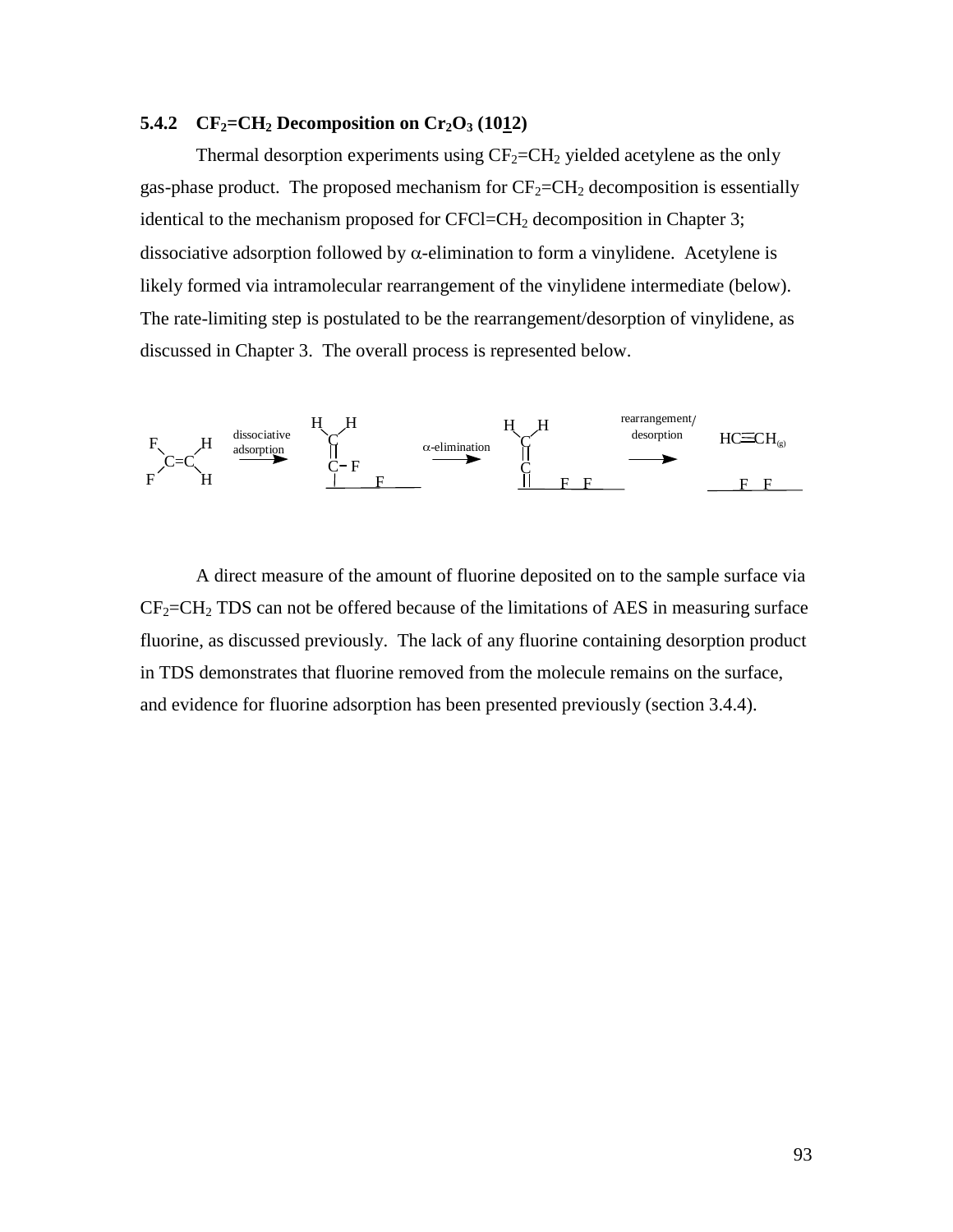# **5.5 Conclusions**

 $CF_2CICH_2Cl$  and  $CF_2=CH_2$  both decompose over a nearly stoichiometric (1×1)  $Cr_2O_3$  (1012) surface. The major  $CF_2ClCH_2Cl$  reaction product is the alkene  $CF_2=CH_2$ , formed by an overall 1,2-dichloroelimination reaction, with  $\beta$ -chlorine elimination as the likely rate limiting step. The halogen atoms removed from both  $CF_2CICH_2Cl$  and  $CF_2=CH_2$  remain on the sample surface following reaction.

TDS experiments using  $CF_2=CH_2$  as the dosed molecule showed acetylene to be the single gas-phase product formed. The  $CF_2=CH_2$  reaction sequence is postulated to proceed through a surface vinylidene. The rate-limiting step is thought to be the rearrangement/desorption of the surface vinylidene intermediate. The reactions discussed in this chapter are analogous to the series of reaction steps proposed for  $CFCI=CH<sub>2</sub>$  and  $CFCl_2CH_2Cl$  on  $Cr_2O_3$  (1012) discussed in Chapters 3 and 4, respectively.

The reactivity of  $CF_2=CH_2$  and  $CF_2CICH_2Cl$  were lower than their counterparts discussed in Chapters 3 and 4. The reduced activity is the result of fewer C-Cl bonds in these molecules, as suggested in the literature [4, 60, 99].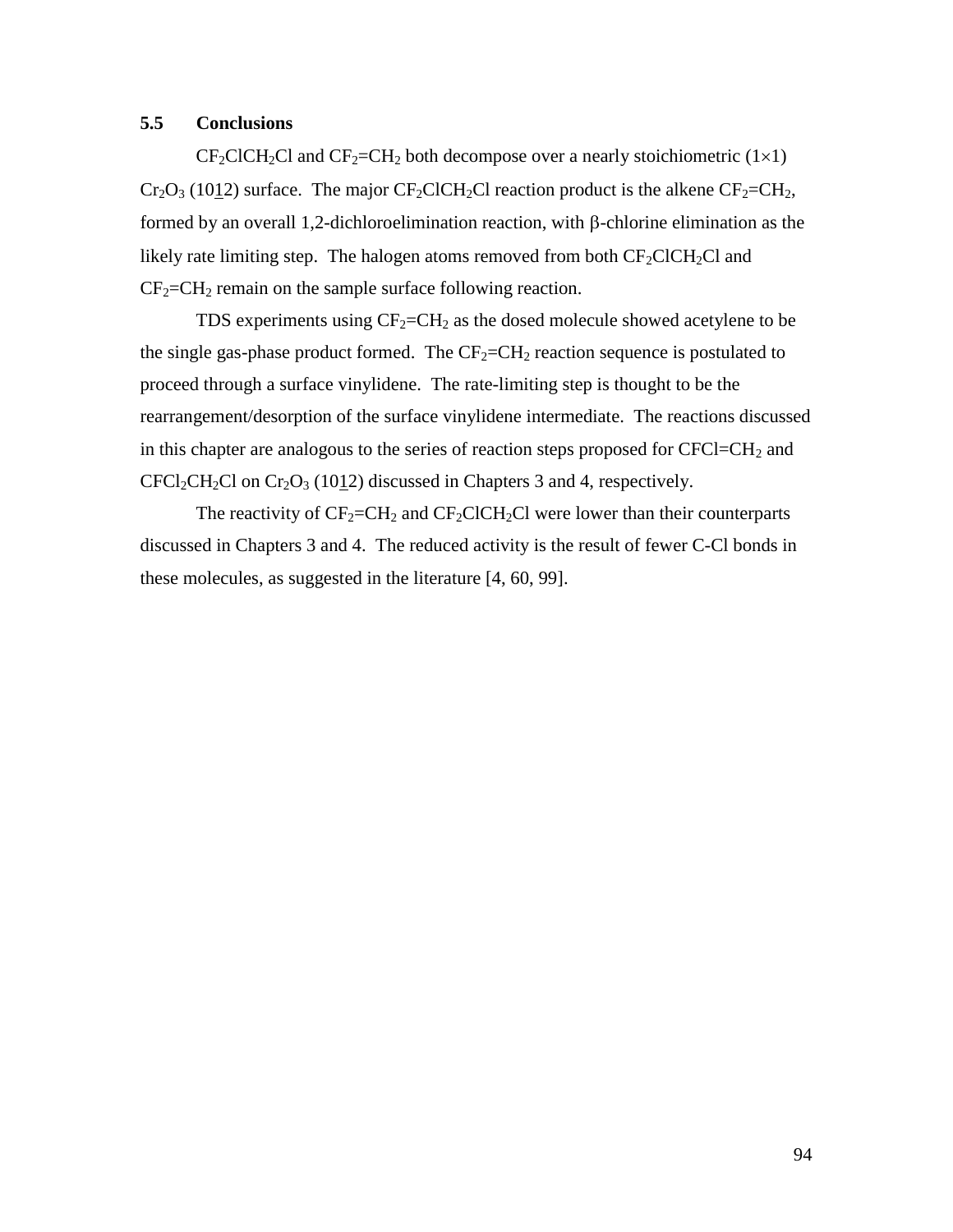# **Chapter 6 CF3CH2Cl and CF3CH2F Adsorption** on the  $Cr_2O_3$  (1012) Surface

## **6.1 Introduction**

Studies of both  $CF_3CH_2Cl$  (HCFC-133a) and  $CF_3CH_2F$  (HFC-134a) reactions over  $Cr_2O_3$  powders may be found in the literature [100, 102, 105, 111].  $CF_3CH_2Cl$  is the final, stable intermediate in the production of the chlorine free refrigerant HFC-134a from trichloroethylene (TCE) [4].  $CF_3CH_2Cl$  is very stable, and the last chlorine-forfluorine exchange required to manufacture HFC-134a is often cited as being equilibriumlimited and difficult to carry out [4, 100]. Much of the relevant literature has been generated by interest in facilitating this reaction.

Kohne and Kemnitz [100] report that  $CF_3CH_2Cl$  is stable over  $Cr_2O_3$  powders up to 673 K, even in the presence of HF. Extended residence time and a large excess of HF are required to obtain even small amounts of the fluorinated product  $CF_3CH_2F$ . Kohne and Kemnitz also report  $CF_3CH_2Cl$  as the major product of  $CFCI_2CH_2Cl$  (HCFC-131a) and  $CF_2CICH_2Cl$  (HCFC-132b) reactions with HF over  $Cr_2O_3$  powders. They postulate that Cl/F exchange for the halo-alkanes above occurs via direct halogen exchange with the surface. Kavanagh *et al.* [62] reported similar results for the reaction of TCE to HCFC-134a over  $Cr_2O_3$  catalyst in the presence of HF.

Brunet and coworkers [105, 111] studied the  $CF_3CH_2Cl$  to  $CF_3CH_2F$  fluorination reaction over  $Cr_2O_3$  powders. They report that, in the absence of added HF, HF elimination to form  $CF_2$ =CHCl produces sufficient HF to drive the reaction to form some  $CF<sub>3</sub>CH<sub>2</sub>F$  product. Brunet and coworkers suggest that the fluorination reaction occurs via a HF oligomer species present on the  $Cr_2O_3$  surface, in agreement with earlier proposals by Webb and coworkers [89, 91]. It is also suggested by Brunet *et al.* [111] that the activity for HCFC fluorination of powdered  $Cr_2O_3$ -based catalysts is directly dependent upon the number of reversibly oxidizable chromium cations at the catalyst surface. Coulson and coworkers [98] also noted the importance of cation reduction in the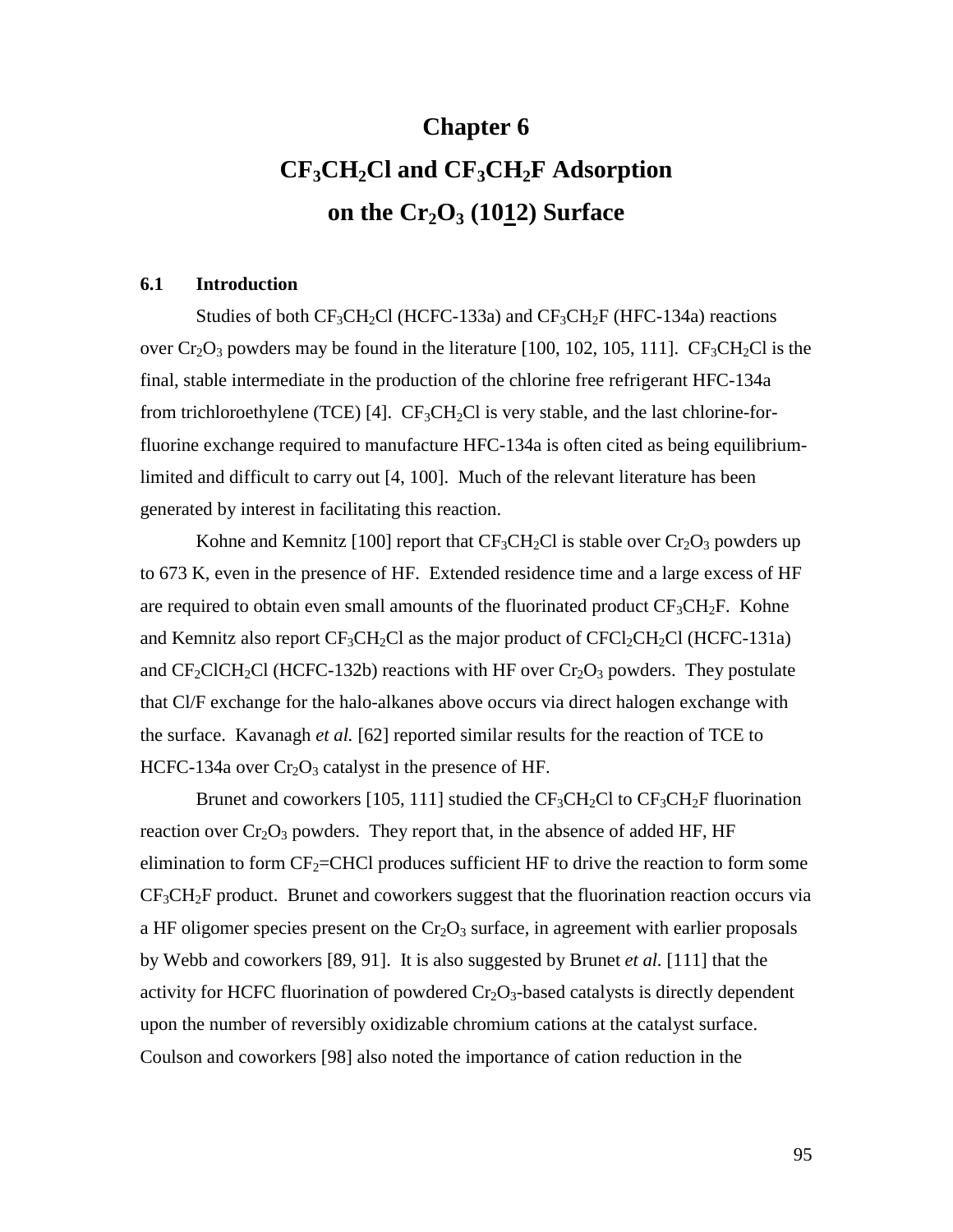formation of active fluorination sites on  $Cr_2O_3$  powder, and suggested the presence of complexed HF on the catalyst surface.

Kemnitz and Niedersen [106] studied the isomerization of  $CHF_2CHF_2$  (HCF-134) to the asymmetric isomer  $CF_3CH_2F$  (HFC-134a) over pre-halogenated  $Cr_2O_3$  powder. They postulated that the reaction proceeds via HF elimination followed by Markovnikov HF addition. They also reported that if HCl was used as the pretreatment gas or if chlorine-containing halocarbons were introduced into the reacting system, then a complicated and unresolved set of side-reactions ensued. Additionally, Kemnitz and Niedersen [106] report that the introduction of chlorine in to the system leads to the eventual deactivation of the catalyst, leaving behind an inactive chlorine residue on the surface.

No studies of  $CF_3CH_2Cl$  or  $CF_3CH_2F$  adsorption over  $Cr_2O_3$  single crystals in UHV are known, however Gellman and coworkers [114, 115] have studied UHV adsorption of several similar HCFC compounds over Pd (111) [114, 115]. They investigated the kinetics of carbon-chlorine bond cleavage for compounds having different degrees of chlorine substitution. In TDS experiments, they reported adsorption of  $CF_3CFCI_2$ ,  $CH_3CFCI_2$ ,  $CH_2FCFCI_2$ ,  $CH_3CHCl_2$ , and  $CH_2CICH_2Cl$  at 100 K resulted in molecular adsorption without reaction. The peak desorption temperature from molecular surface states is reported to be inversely related to the number of fluorine atoms in the molecule. Gellman and coworkers [115] followed the rate of dechlorination at higher temperatures (250 K – 325 K) by monitoring the rate of surface chlorine deposition with XPS. They reported that C-Cl bond cleavage is homolytic and that the apparent activation barrier to C-Cl bond cleavage ranges from 7.7 kJ/mol to 18.7 kJ/mol [115].

The work reported herein on the halo-alkanes  $CFCl_2CH_2Cl$  (Chapter 4) and  $CF<sub>2</sub>CICH<sub>2</sub>Cl (Chapter 5)$  has demonstrated that these molecules undergo dihaloelimination reactions on  $Cr_2O_3$  (1012) well below room temperature. Based upon the similarity of CFCl<sub>2</sub>CH<sub>2</sub>Cl and CF<sub>2</sub>ClCH<sub>2</sub>Cl to CF<sub>3</sub>CH<sub>2</sub>Cl and CF<sub>3</sub>CH<sub>2</sub>F, similar reaction pathways may be expected for these molecules. However, based upon the relative reactivity observed for the halo-alkanes discussed in Chapters 4 and 5 and the consensus from the literature that less chlorinated molecules tend to be more stable, little or no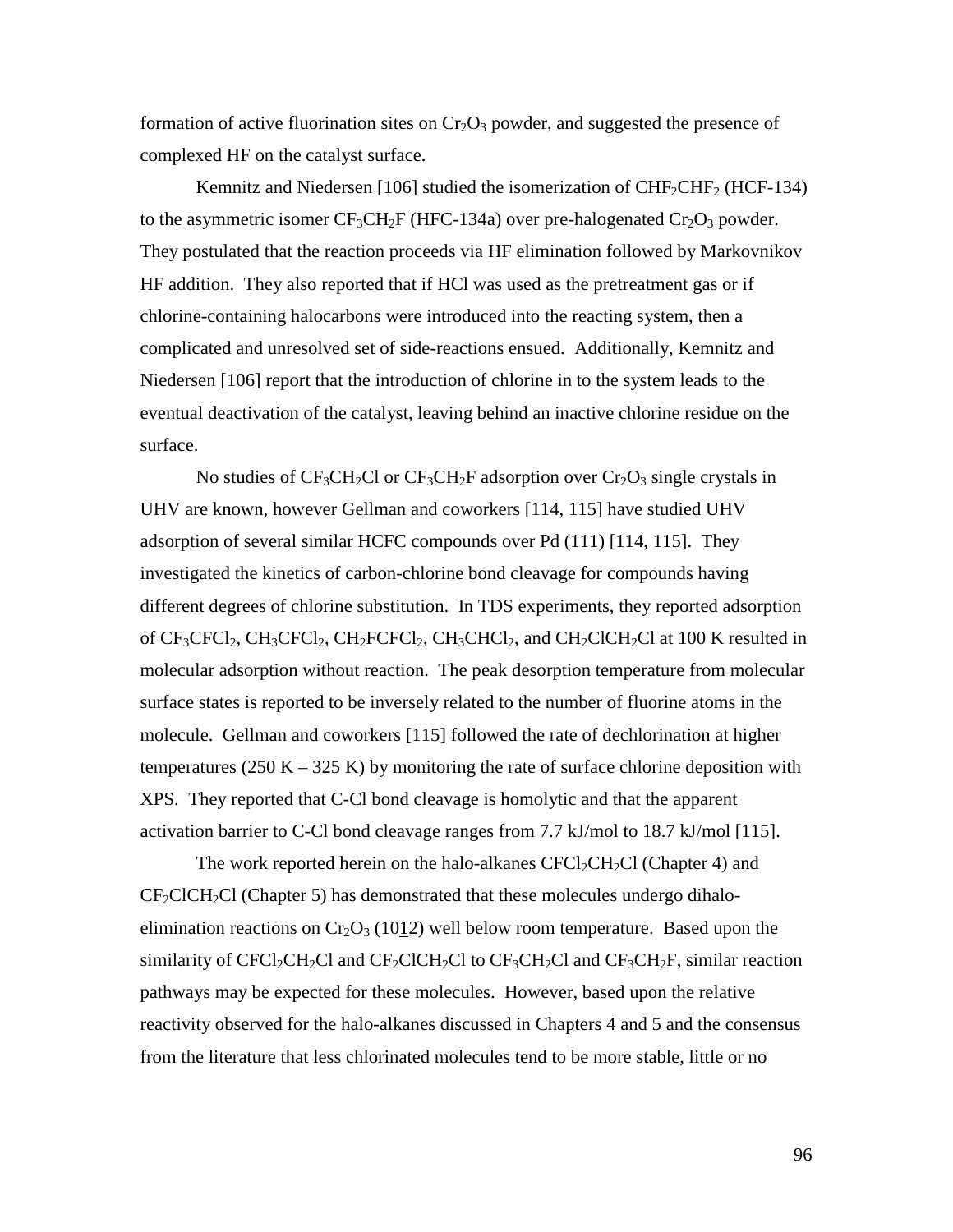reactivity under TDS conditions might be expected for  $CF_3CH_2Cl$  and  $CF_3CH_2F$  relative to the previously studied (more chlorinated) halo-alkanes.

#### **6.2 Experimental**

PCR Inc. 1,1,1-trifluoro-2-chloroethane ( $CF_3CH_2Cl$ ) (99% min), and PCR 1,1,1,2-tetrafluoroethane ( $CF_3CH_2F$ ) (99% min) were used as received. Gas dosing was accomplished by backfilling the chamber through a variable leak valve. All dose sizes have been corrected for ion gauge sensitivity, and TDS data has been corrected for mass spectrometer sensitivity [41, 112, 113]. All TDS doses were conducted at a sample temperature of 163 K.

The adsorption of  $CF_3CH_2Cl$  and  $CF_3CH_2F$  over a nearly stoichiometric,  $(1\times1)$  $Cr_2O_3$  (1012) surface was investigated using thermal desorption spectroscopy (TDS), Auger electron spectroscopy (AES), and low-energy electron diffraction (LEED). A nearly stoichiometric surface was prepared by ion-bombardment followed by annealing to 900 K. A  $(1\times1)$  surface periodicity was confirmed using LEED following sample annealing.

AES of the sample surface was conducted at 800 K to avoid sample charging. Due to overlap of the primary oxygen and chromium Auger signals, the (AES) Cl/Cr ratios reported have been calculated by measuring the peak-to-peak height of the Cr  $L_{2,3}M_{2,3}M_{2,3}$  (490 eV) signal and then applying a corrected sensitivity factor of, as described in Chapter 2 [110].

# **6.3 Results**

Thermal desorption experiments demonstrated that both  $CF_3CH_2Cl$  and  $CF_3CH_2F$ do not react on a nearly stoichiometric  $Cr_2O_3$  (1012) surface under TDS conditions. All TDS doses were conducted at 163 K. Acetylene (HC $\equiv$ CH), fluoroacetylene (FC $\equiv$ CH),  $CF_2=CHF$ , and the isomers  $CF_2=CH_2$  and CHF=CHF were considered the most likely gas-phase products based upon previous results (Chapters 4 and 5) and literature precedents [4, 99]. These products were specifically searched for and were not detected.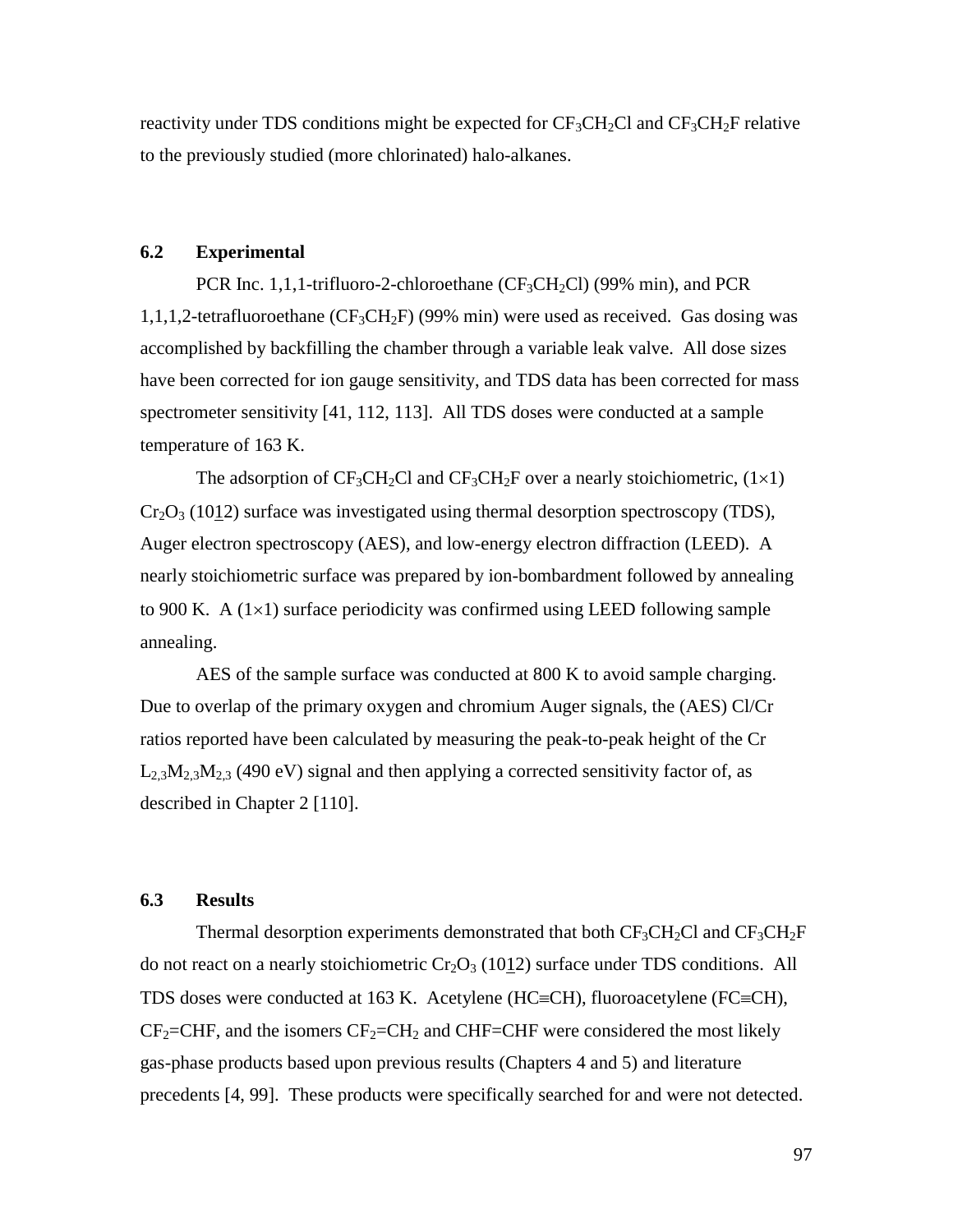Additionally, no HF, HCl,  $CO_2$ ,  $CO$ ,  $F_2$ , or  $H_2$  was observed. Other products ranging in m/z from 2-200 were searched for with mass spectrometry and none were indicated. AES of the surface before and after TDS experiments demonstrated that no chlorine, fluorine, or carbon is deposited, and there is no change in the surface O/Cr ratio following  $CF_3CH_2Cl$  or  $CF_3CH_2F$  exposures conducted at or below 773 K. LEED observations showed no change in the  $(1\times1)$  periodicity of the surface following any  $CF<sub>3</sub>CH<sub>2</sub>Cl$  or  $CF<sub>3</sub>CH<sub>2</sub>F$  exposures at 773 K or below.

#### **6.3.1 CF3CH2Cl**

Figure 24 shows the TDS traces for series of 0.03 L through 0.25 L doses of  $CF<sub>3</sub>CH<sub>2</sub>Cl$  over a nearly stoichiometric  $Cr<sub>2</sub>O<sub>3</sub>$  (1012) surface. The dosed molecule  $CF<sub>3</sub>CH<sub>2</sub>Cl$  (m/z=118) is the only desorbing species detected, having a peak desorption temperature of 185 K. The peak intensity increases with dose size until reaching saturation at around 0.13 L. Doses up to 1.0 L produced no additional  $CF_3CH_2Cl$ adsorption. The 180 K peak desorption temperature does not change as coverage increases, indicating a first-order desorption process. The low desorption temperature and first-order desorption kinetics suggest simple molecular  $CF_3CH_2F$  adsorption and desorption. AES of the sample surface following  $CF_3CH_2Cl$  TDS shows no carbon or chlorine on the surface, and no change in the O/Cr ratio. The nearly stoichiometric surface is apparently unchanged by  $CF_3CH_2Cl$  TDS experiments.

In addition to the 185 K desorption feature observed in  $CF_3CH_2Cl$  TDS there is a small, high temperature shoulder around 230 K. This portion of the desorption trace is small, and remains relatively unchanged as dose size increases from 0.03 L to 0.25 L. The small quantity of  $CF_3CH_2Cl$  adsorbed in this state suggests that the feature may be the result of adsorption at surface defect sites.

While no reactivity is indicated under TDS conditions, Auger spectra of the surface following  $CF_3CH_2Cl$  exposures at 773 K indicate that  $CF_3CH_2Cl$  does react on  $Cr_2O_3$  (1012) at this temperature. Figure 25 shows the Cl/Cr ratios from AES experiments conducted in tandem with a series of high-temperature (773 K)  $CF_3CH_2Cl$ exposures. Each dose of  $CF_3CH_2Cl$  consisted of  $4.0\times10^{-8}$  Torr [112] of  $CF_3CH_2Cl$ exposure for 250 s  $(\sim 10 \text{ L})$ , and an AES spectrum was taken of the surface following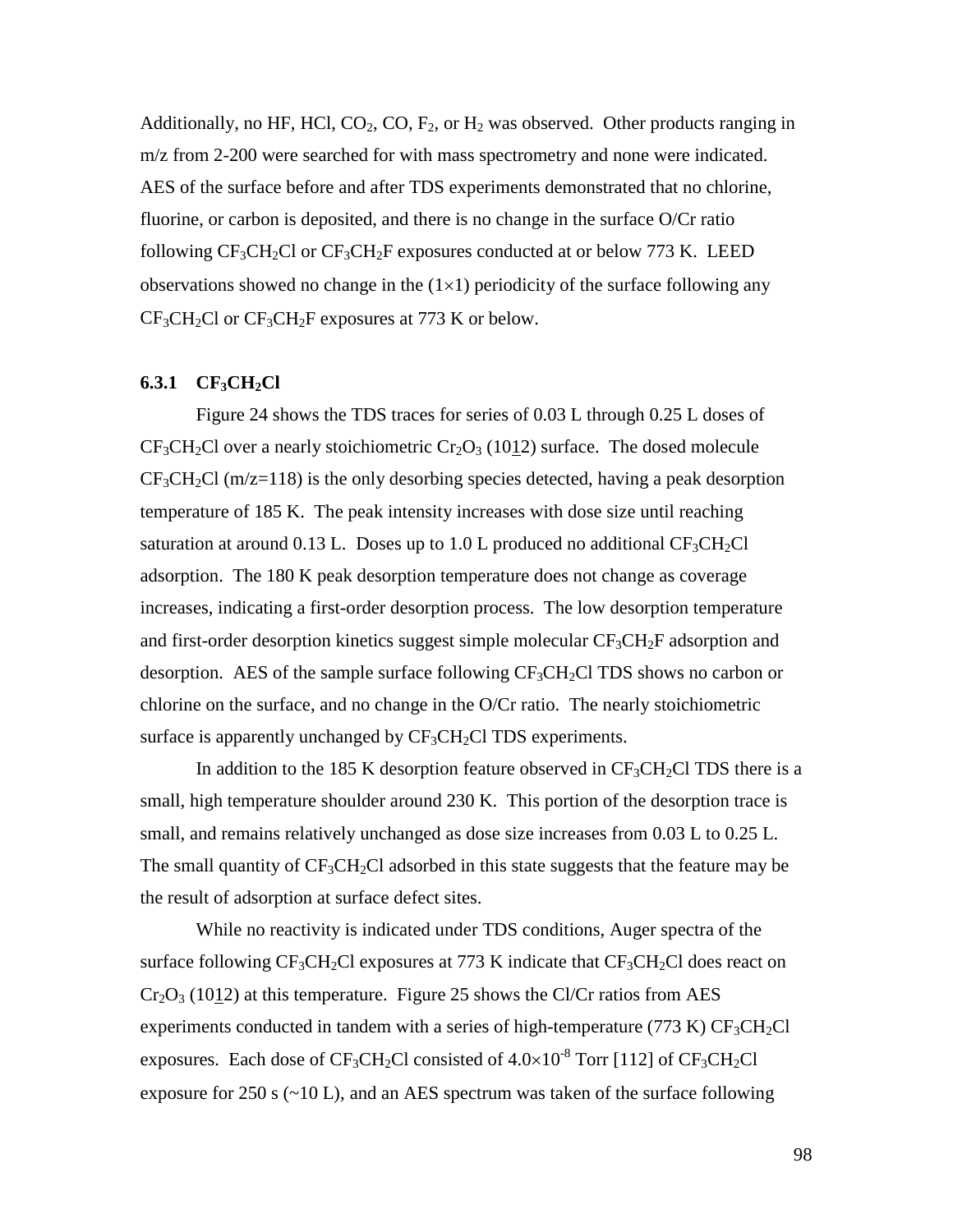

Figure 24. TDS traces from a series of increasing doses of CF<sub>3</sub>CH<sub>2</sub>Cl initiated over a stoichiometric  $Cr_2O_3$  (1012) surface. The parent molecule was the only desorbing species observed.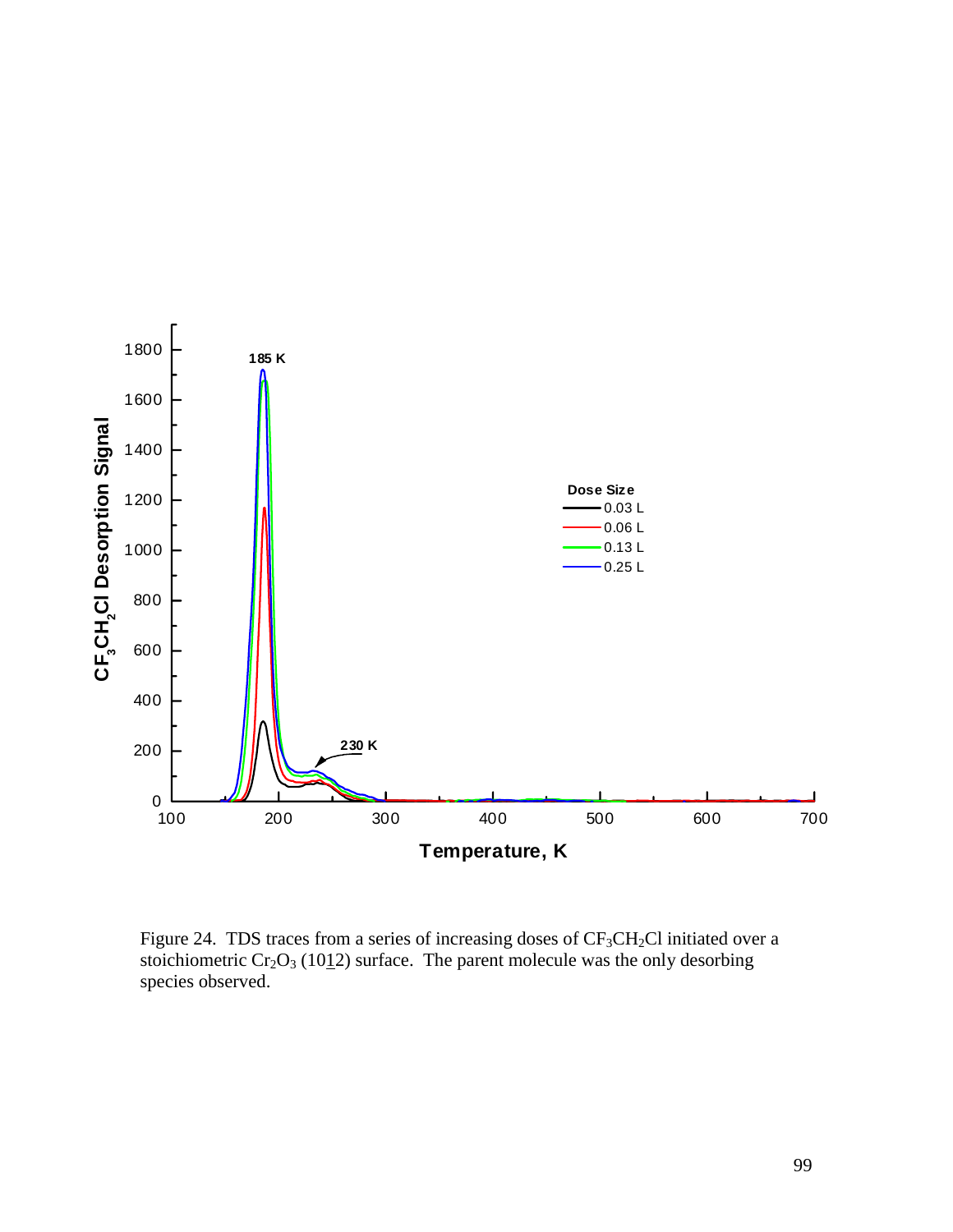

Figure 25. The (AES) Cl/Cr ratio for a series of 10 L exposures of CF<sub>3</sub>CH<sub>2</sub>Cl at 773 K. The chlorine signal represents half of the total amount of halogen on the surface.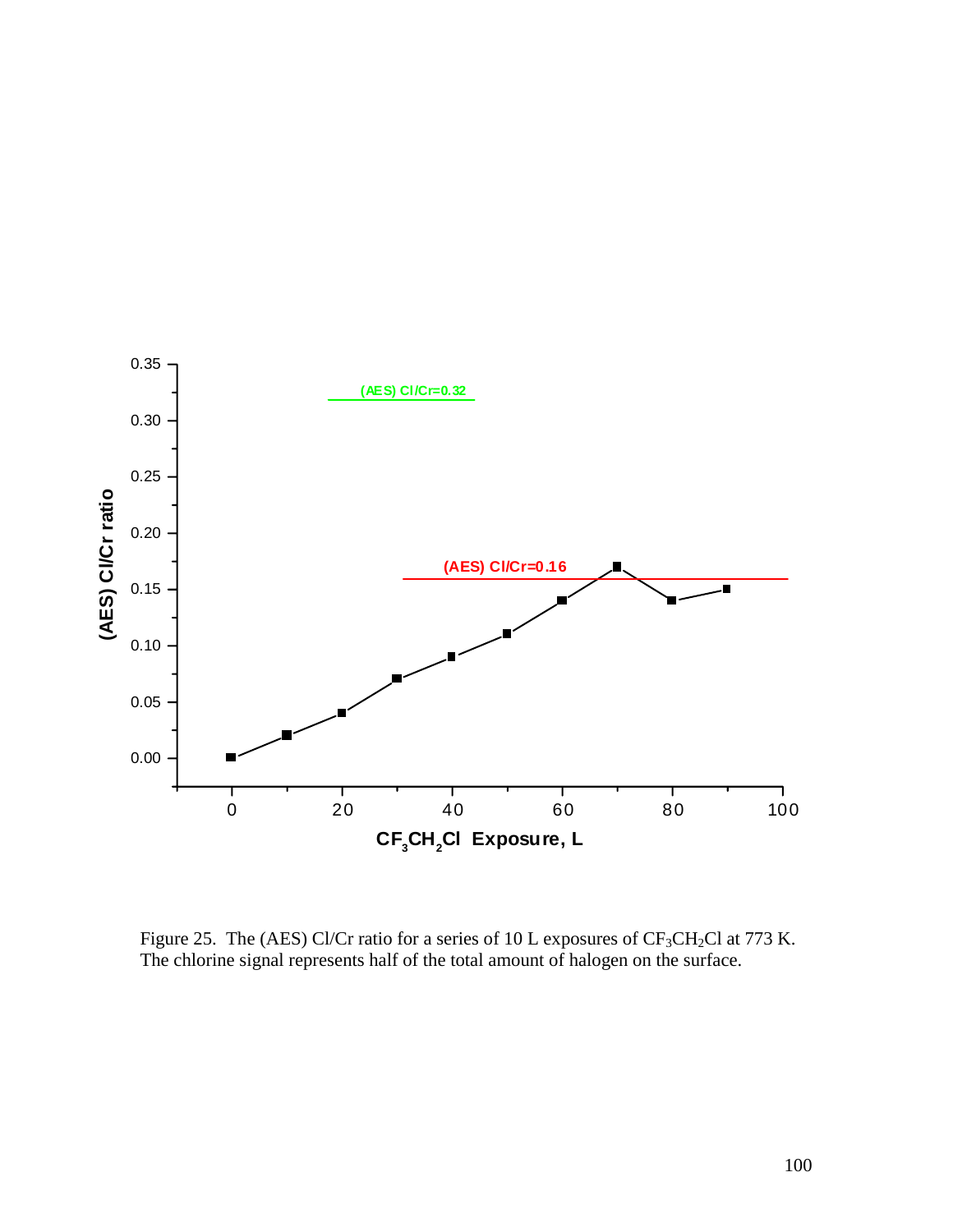each exposure. As shown in Figure 25, chlorine is deposited onto the surface at 773 K, demonstrating that a surface reaction does occur at this higher temperature. The Cl/Cr ratio rises linearly following each exposure until leveling off at around 0.16, following 70 L of total  $CF_3CH_2Cl$  exposure at 773 K. A Cl/Cr ratio of 0.32 has been demonstrated to correspond to a chlorine-saturated surface (section 4.3.3), and is shown in Figure 25 for comparison

#### **6.3.2**  $CF_3CH_2F$

Adsorption of  $CF_3CH_2F$  on the nearly stoichiometric  $Cr_2O_3$  (1012) surface is completely reversible under TDS conditions. Figure 26 shows the TDS traces for a series of 0.03 L through 0.50 L doses of  $CF_3CH_2F$  (HFC-134a) on a nearly stoichiometric  $Cr_2O_3$ (1012) surface. The dosed molecule  $CF_3CH_2F$  (m/z=83) is the only desorbing species detected. The peak desorption temperature occurs at 210 K following a 0.03 L dose, with a small low temperature shoulder evident. As dose size increases, the 210 K feature remains unchanged, and the shoulder at 180 K grows in while shifting to lower temperature. Saturation of the low temperature feature is still not indicated by 0.50 L, suggesting the  $CF_3CH_2F$  sticking coefficient is small for this adsorbed state as compared with  $CF<sub>3</sub>CH<sub>2</sub>Cl$ . However, as dose size increases the peak desorption temperature approaches the  $CF_3CH_2F$  adsorption temperature, which demonstrates that the dose temperature of 163 K is not low enough to fully sample this TDS feature. The 210 K feature maintains the same temperature, intensity, and shape throughout the TDS series in Figure 26, indicating saturation upon the first 0.03L dose. The small uptake associated with the 210 K desorption feature suggests that it is defect-related.

High-temperature (773 K) exposure of the surface to  $2.0 \times 10^{-8}$  Torr [113] of  $CF<sub>3</sub>CH<sub>2</sub>F$  for 17 minutes indicated that no reaction occurs at this temperature. AES of the surface following the exposure showed no indication of surface fluorine or carbon, although fluorine detection is problematic as previously reported (Chapter 4). The lack of any chlorine in  $CF_3CH_2F$  makes AES detection of halogen deposition particularly difficult for this molecule. All indication from TDS, AES, and LEED data are that no reaction of  $CF_3CH_2F$  (HFC-134a) occurs over a nearly stoichiometric  $Cr_2O_3$  (1012) surface in UHV for temperatures at or below 773 K.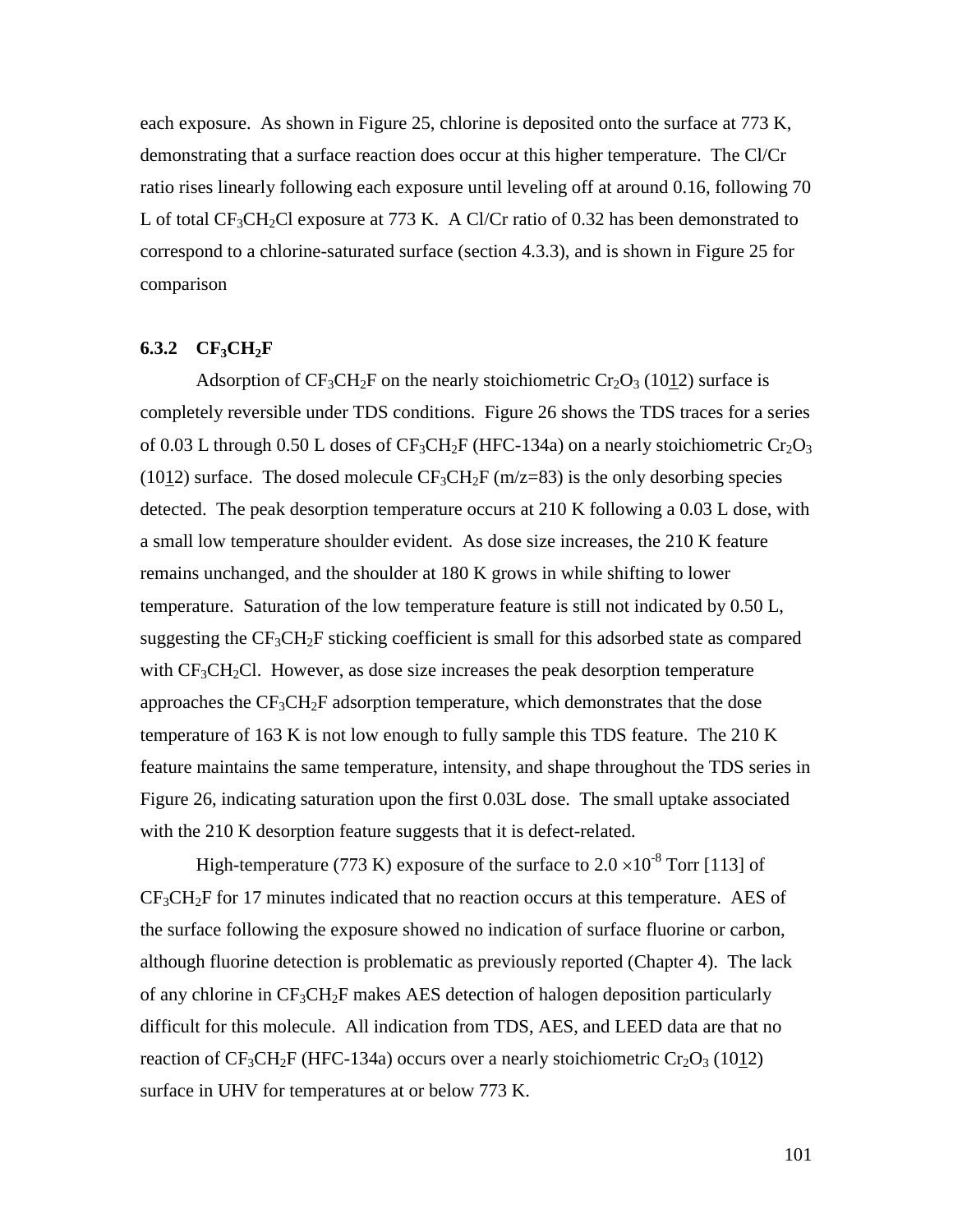

Figure 26. TDS traces from a series of  $CF_3CH_2F$  doses at 163 K. TDS indicates that no reaction occurs.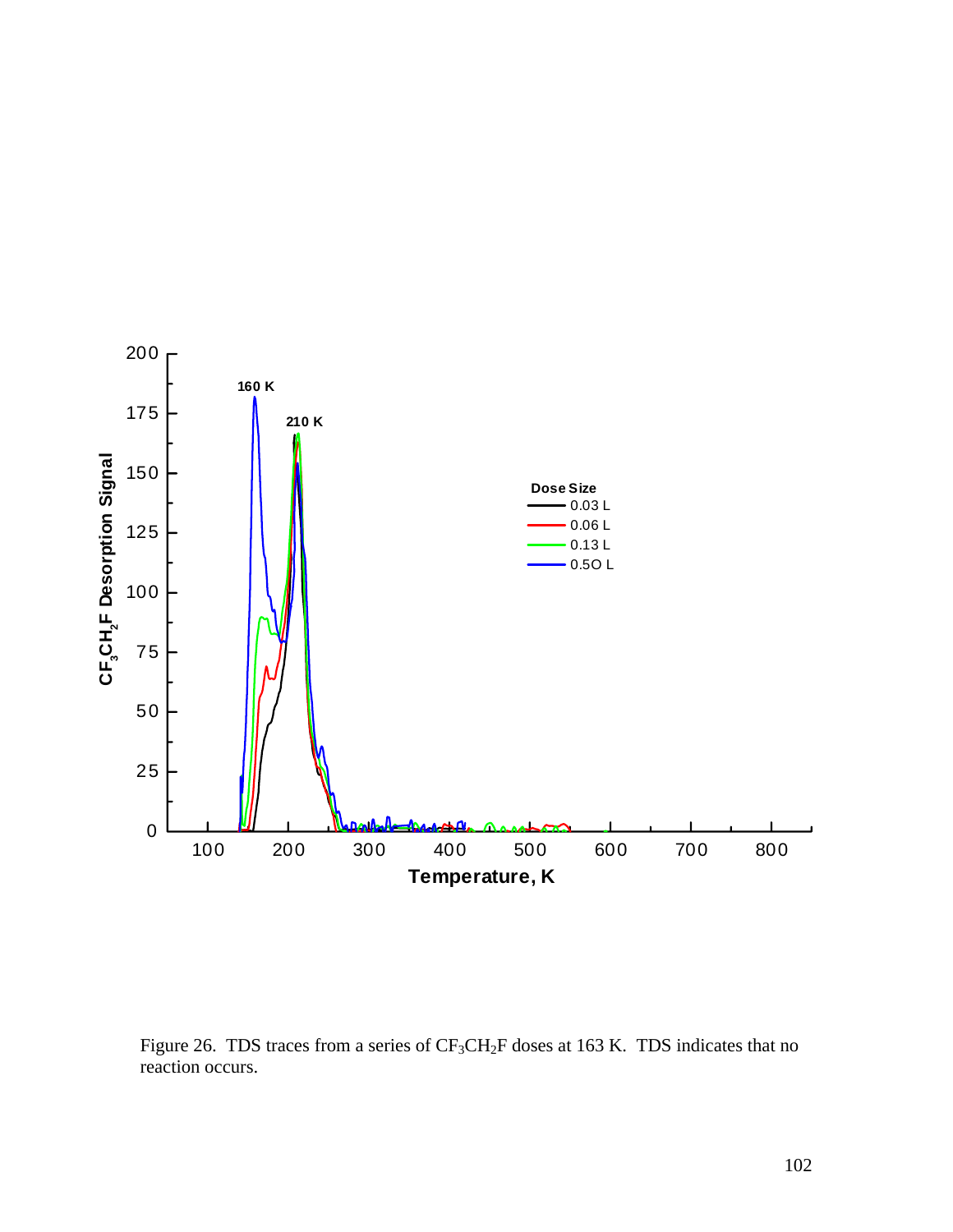#### **6.4 Discussion**

Neither CF<sub>3</sub>CH<sub>2</sub>Cl nor CF<sub>3</sub>CH<sub>2</sub>F were found to react with the Cr<sub>2</sub>O<sub>3</sub> (1012) surface under TDS conditions. Both molecules were molecularly adsorbed at 163 K.  $CF<sub>3</sub>CH<sub>2</sub>Cl$  was found to react with the surface at 773 K, as evidenced by detection of surface chlorine following high-temperature exposures.

#### **6.4.1 CF<sub>3</sub>CH<sub>2</sub>Cl**

The low desorption temperature and constant peak temperature for  $CF_3CH_2Cl$  are consistent with the desorption of molecular halo-alkanes previously described in Chapters 4 and 5. Gellman and coworkers [114, 115] have studied the adsorption of several haloalkanes in UHV on the Pd (111) surface. They report that  $CH_3CFCI_2$  and  $CH_3CHCl_2$ have (molecular) peak desorption temperatures of 202 K and 207 K, respectively [115]. Based upon the low desorption temperature, and analogy to other compounds in the literature and in this work, the 185 K desorption feature for  $CF_3CH_2Cl$  is assigned as the first-order desorption of a molecularly bound  $CF_2CH_2Cl$  species. Assuming a first-order pre-exponential of  $10^{13}$  s<sup>-1</sup>, an activation barrier to desorption of 47 kJ/mol is calculated using the Redhead method [52].

For exposures conducted at 773 K, the reaction of  $CF_3CH_2Cl$  to  $CF_2=CH_2$  is suggested by the surface Cl/Cr ratio of 0.16, and by analogy to the reactions reported for  $CFCI_2CH_2Cl$  and  $CF_2ClCH_2Cl$  in Chapters 4 and 5, respectively. The surface chemistry apparently ceases following 70 L of exposure, as the Cl/Cr ratio levels off at around 0.16. The stoichiometry of  $CF_3CH_2Cl$  decomposition to  $CF_2=CH_2$  requires that  $Cl_{(s)}$  and  $F_{(s)}$  are deposited onto the surface at the same rate. It was previously shown (section 3.3.2) that a Cl/Cr ratio of 0.16 corresponds to a surface having half of its cations "capped" by adsorbed chlorine. Assuming a 1:1 ratio between chlorine and fluorine on the surface, the Cl/Cr=0.16 represents a surface that is halogen saturated (deactivated) by exposures at 773 K. This suggests that the surface reaction is  $CF<sub>3</sub>CH<sub>2</sub>Cl$  decomposition to  $CF_2=CH_2$  via 1,2-dihalo elimination as seen for  $CFCl_2CH_2Cl$  and  $CF_2CICH_2Cl$ . The Cl/Cr=0.16 suggests that half of the surface cations are covered by adsorbed chlorine and half by adsorbed fluorine, and that site blocking is the reason for surface deactivation.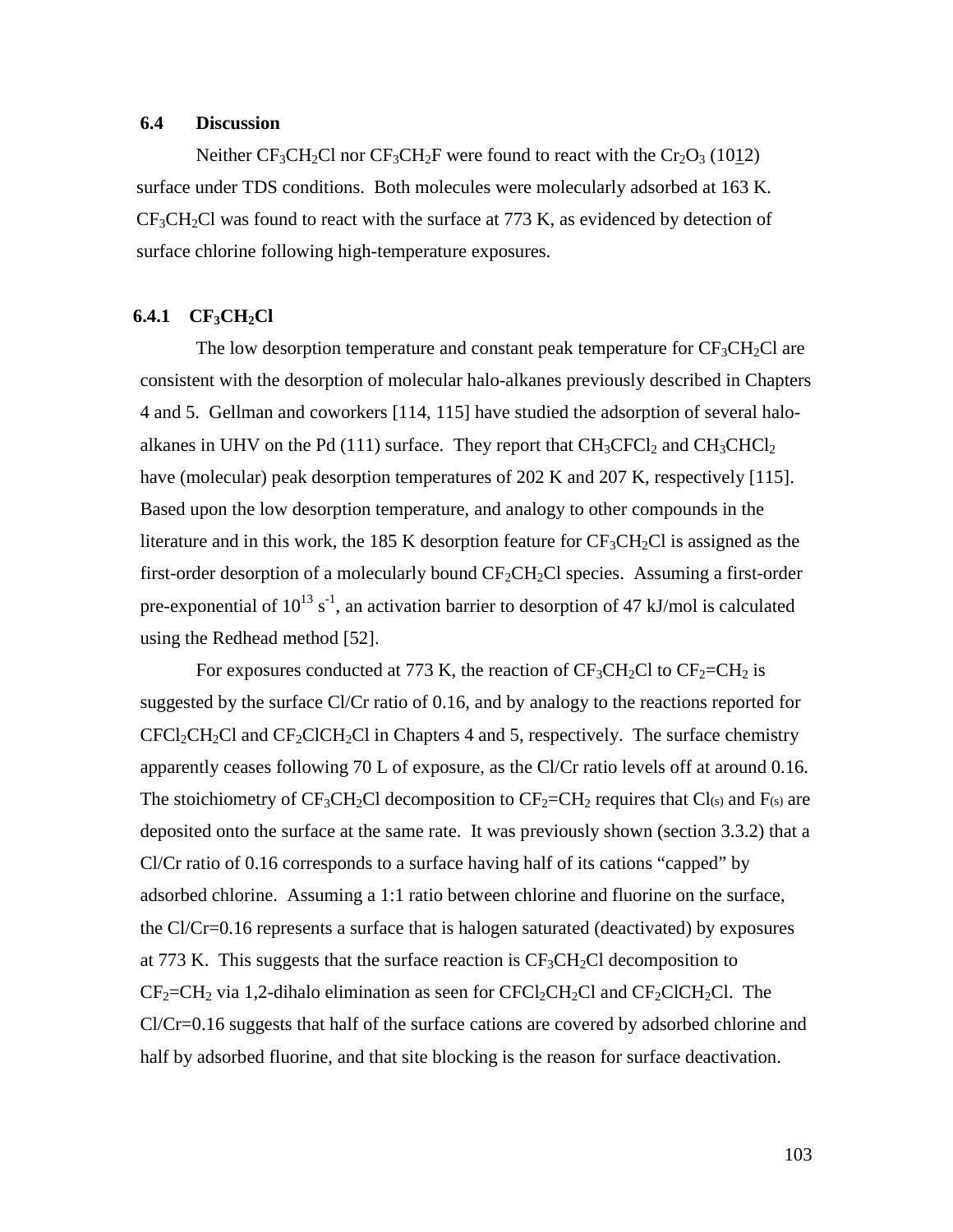The same mode of surface deactivation was seen with the halo-alkanes  $CFCl_2CH_2Cl$  and CF<sub>2</sub>ClCH<sub>2</sub>Cl.

Unfortunately, the products made during large exposures conducted at high temperature can not be followed using mass spectrometry, and a reaction pathway for  $CF<sub>3</sub>CH<sub>2</sub>Cl$  cannot be substantiated based solely upon post-reaction AES data. The inability to quantify surface fluorine further complicates an assignment because halogen saturation of the surface can not be assured. However, based upon analogy to the previous HCFC compounds discussed in this work a dihalo-elimination reaction of  $CF<sub>3</sub>CH<sub>2</sub>Cl$  to form  $CF<sub>2</sub>=CH<sub>2</sub>$  is a reasonable hypothesis.

# **6.4.2 CF3CH2F**

Two distinct molecular adsorption states are indicated for  $CF_3CH_2F$  TDS. An initial desorption peak is observed at 210 K and a low temperature peak grows in at 175 K and shifts to 155 K as coverage increases. The 210 K feature is apparently saturated by a 0.03 L dose, and the small uptake suggests defect-related adsorption. The 175 K feature slowly grows in and shifts to lower temperature with larger exposures. The amount of  $CF_3CH_2F$  uptake by the surface is small in comparison to  $CF_3CH_2Cl$ , indicating a low sticking coefficient for  $CF_3CH_2F$  over  $Cr_2O_3$  (1012). For  $CF_3CH_2F$  dose sizes of 0.5 L, the peak desorption temperature approaches the dose temperature of 163 K, which results in the immediate desorption of  $CF_3CH_2F$  upon sample heating. A lower  $CF_3CH_2F$  dosing temperature is necessary to properly sample this adsorbed state.

Using the Redhead method [52] and assuming a normal, first-order preexponential of  $10^{13}$  s<sup>-1</sup>, the activation energy for desorption from the 210 K state is 54 kJ/mol. The low temperature feature has a desorption energy that ranges from around 40 kJ/mol to 45 kJ/mol  $[52]$ .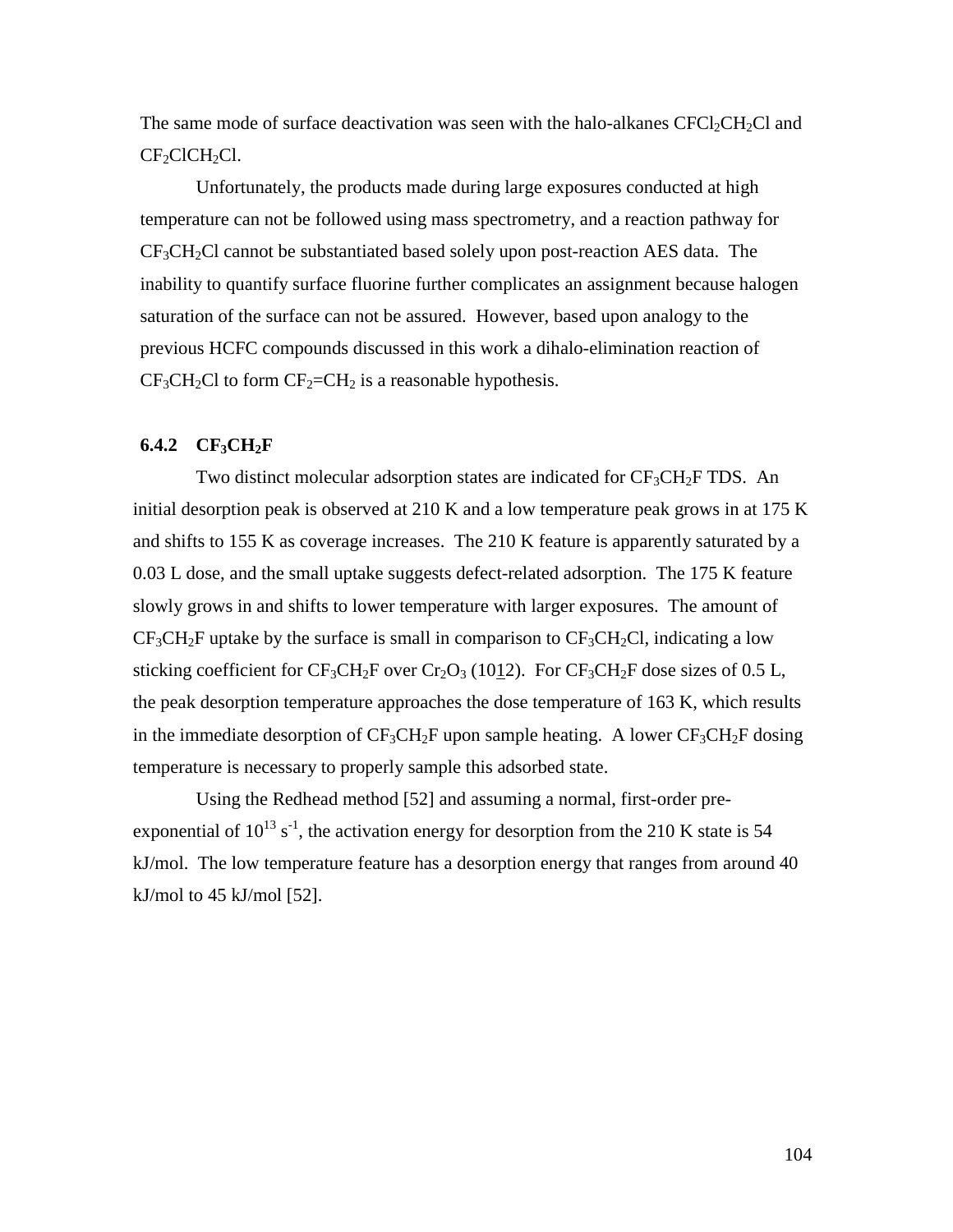#### **6.4.3 Summary of HCFC Properties**

Using conversion to products to rank reactivity, the compounds  $CF_3CH_2Cl$  $(HCFC-133a)$  and  $CF_3CH_2F$  (HFC-134a) are the least reactive of the halo-alkanes studied in this work. As predicted by the literature, the halo-alkanes having the highest chlorine content were found to be the most reactive [99, 105, 107]. For a dose size of 0.03 L on a nearly stoichiometric  $Cr_2O_3$  (1012) surface, CFCl<sub>2</sub>CH<sub>2</sub>Cl was virtually 100% converted to products. A  $CF_2ClCH_2Cl$  dose of the same size on a nearly stoichiometric surface leaves approximately 90% of the dosed molecule unreacted. The halo-alkane  $CF_3CH_2Cl$ was found to react only at elevated temperature, and  $CF_3CH_2F$  did not react under any of the conditions investigated. The halo-alkanes are ranked below in the order of increasing reactivity.

 $CFCl_2CH_2Cl$  >  $CF_2ClCH_2Cl$  >  $CF_3CH_2Cl$  >  $CF_3CH_2F$ HCFC-131a HCFC-132b HCFC-133a HFC-134a

Thermal desorption experiments showed that the molecularly adsorbed states of the above compounds do differ in energy from one another, but not greatly. Gellman and coworkers [114, 115] demonstrated that for  $CF_3CFCI_2$ ,  $CH_2FCFCI_2$ ,  $CH_3CFCI_2$  and  $CH<sub>3</sub>CHCl<sub>2</sub>$ , the molecular desorption temperature is inversely related to the amount of fluorine in the molecule. This trend is confirmed for the halo-alkanes studied in this work if adsorption at defects is neglected. As shown in Figure 27, more chlorinated compounds were more reactive and have higher molecular desorption temperatures on the  $Cr_2O_3$  (1012) surface.

 $CF<sub>3</sub>CH<sub>2</sub>F$  is the most fluorinated of the compounds in this study, and is shown (blue) in the top panel of Figure 27.  $CF_3CH_2F$  has the lowest molecular desorption temperature (160 K) of the halo-alkanes studied (the 210 K feature is attributed to adsorption at defect sites). The low desorption temperature and small sticking coefficient of this molecule prevented the complete characterization of molecular  $CF_3CH_2Cl$ adsorption. The compounds  $CF_3CH_2F$  and  $CF_3CH_2Cl$  did not react with the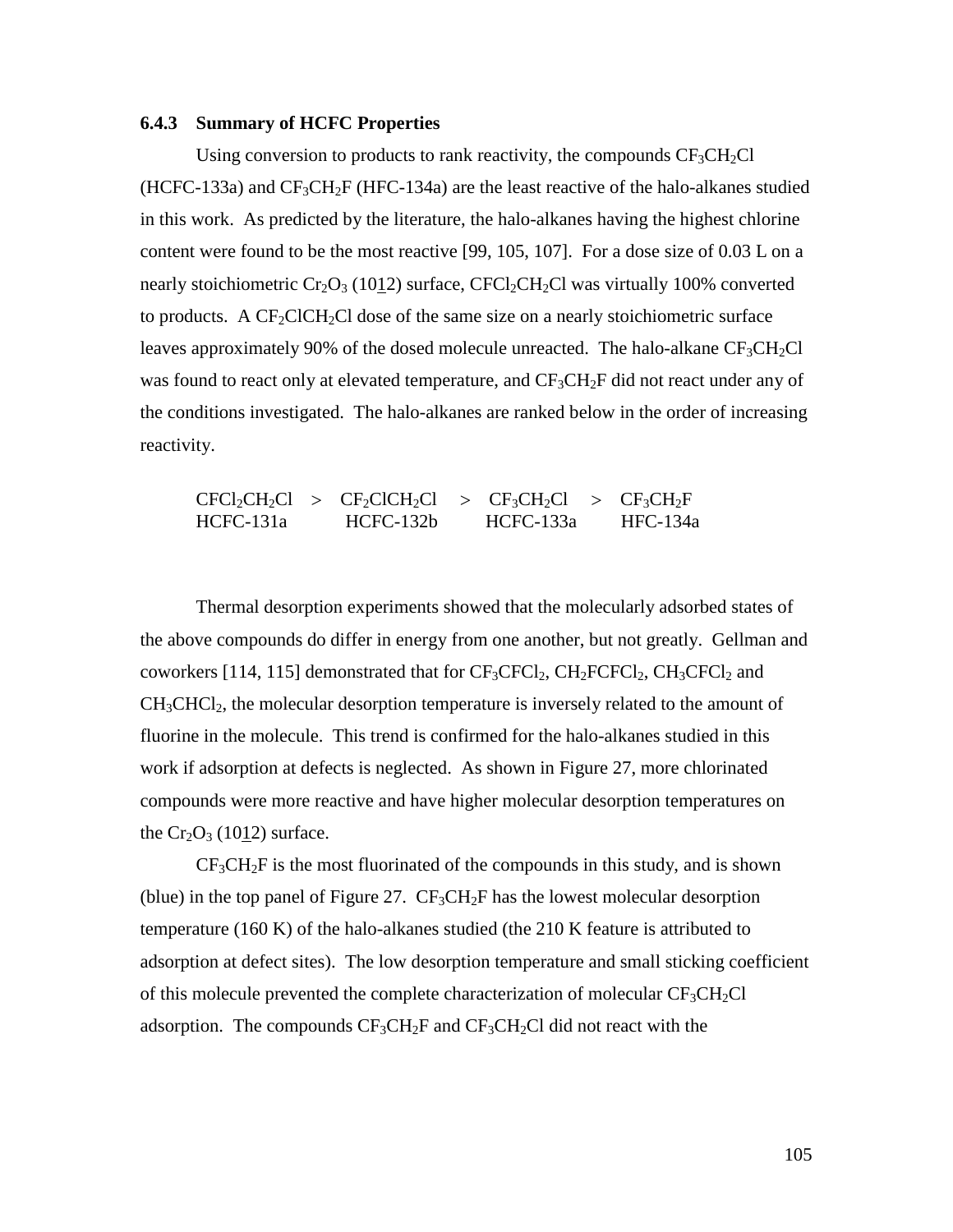

Figure 27. Comparason of molecular desorption temperatures for the halo-alkanes  $CFCl_2CH_2Cl$  (blue),  $CF_2ClCH_2Cl$  (green),  $CF_3CH_2Cl$  (red), and  $CF_3CH_2F$  (black).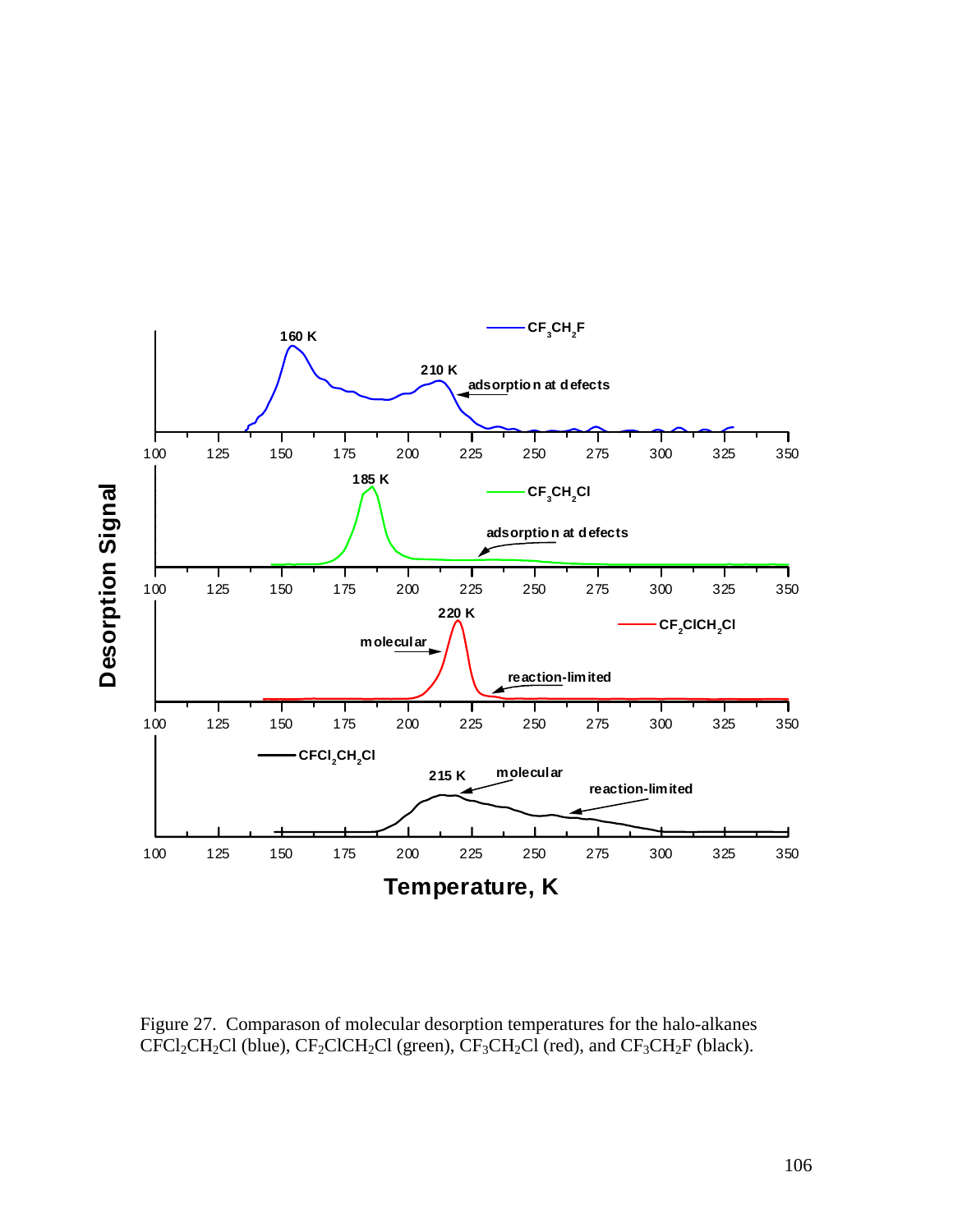$Cr_2O_3$  (1012) surface under TDS conditions. However, the single chlorine in  $CF_3CH_2Cl$ (green) does enhance the surface-adsorbate interaction as evidenced by the increased molecular desorption temperature (185 K) compared to  $CF_3CH_2F$ .

The  $CF_2ClCH_2Cl$  molecule (red) has a molecular desorption feature at 220 K on a nearly stoichiometric  $Cr_2O_3$  (1012) surface, as shown in Figure 27. The CFCl<sub>2</sub>CH<sub>2</sub>Cl molecule (black) is so reactive that molecular desorption is only observed after partial chlorination of the surface has occurred. The presence of chlorine on the surface may act to shift the CFCl<sub>2</sub>CH<sub>2</sub>Cl desorption temperature lower, as seen with  $CF_2CICH_2Cl$  TDS (section 5.3.2.1). The observation that molecular desorption temperature is lower for more fluorinated compounds is consistent with the findings of Gellman and coworkers [114, 115] for similar halo-alkanes, and their reactivity is consistent with the "rule of thumb" found in the literature [4, 99] that more chlorinated HCFC's are more reactive.

# **6.5 Conclusions**

Under TDS conditions, both  $CF_3CH_2Cl$  (HCFC-133a) and  $CF_3CH_2F$  (HFC-134a) are reversibly adsorbed to the nearly stoichiometric  $Cr_2O_3$  (1012) surface. The adsorbed state is assigned as molecular in each case.  $CF_3CH_2Cl$  yields a single desorption peak having an activation barrier to desorption of 47 kJ/mol, and reacted with the nearly stoichiometric surface at 773 K. The more fluorinated  $CF_3CH_2F$  exhibits desorption peaks at 210 K and around 160 K – 170 K, and no reactivity is indicated. It is suggested that the 210 K adsorbed state for  $CF_3CH_2F$  is defect related, and the low temperature feature (160 K) represents  $CF_3CH_2F$  adsorption at five-coordinate  $Cr^{3+}$  sites on the nearly stoichiometric surface.

Comparison of the data collected for CFCl<sub>2</sub>CH<sub>2</sub>Cl, CF<sub>2</sub>ClCH<sub>2</sub>Cl, CF<sub>3</sub>CH<sub>2</sub>Cl, and  $CF<sub>3</sub>CH<sub>2</sub>F$  suggests that the reactivity and molecular desorption temperatures of these compounds is directly related to the chlorine content of the molecule, and to the degree of surface halogen coverage. More chlorinated molecules are more reactive and have higher molecular desorption temperatures over the nearly stoichiometric surface. In each case where halocarbon reactivity is observed, site blocking due to a build up of adsorbed halogen is postulated to be the mode of surface deactivation.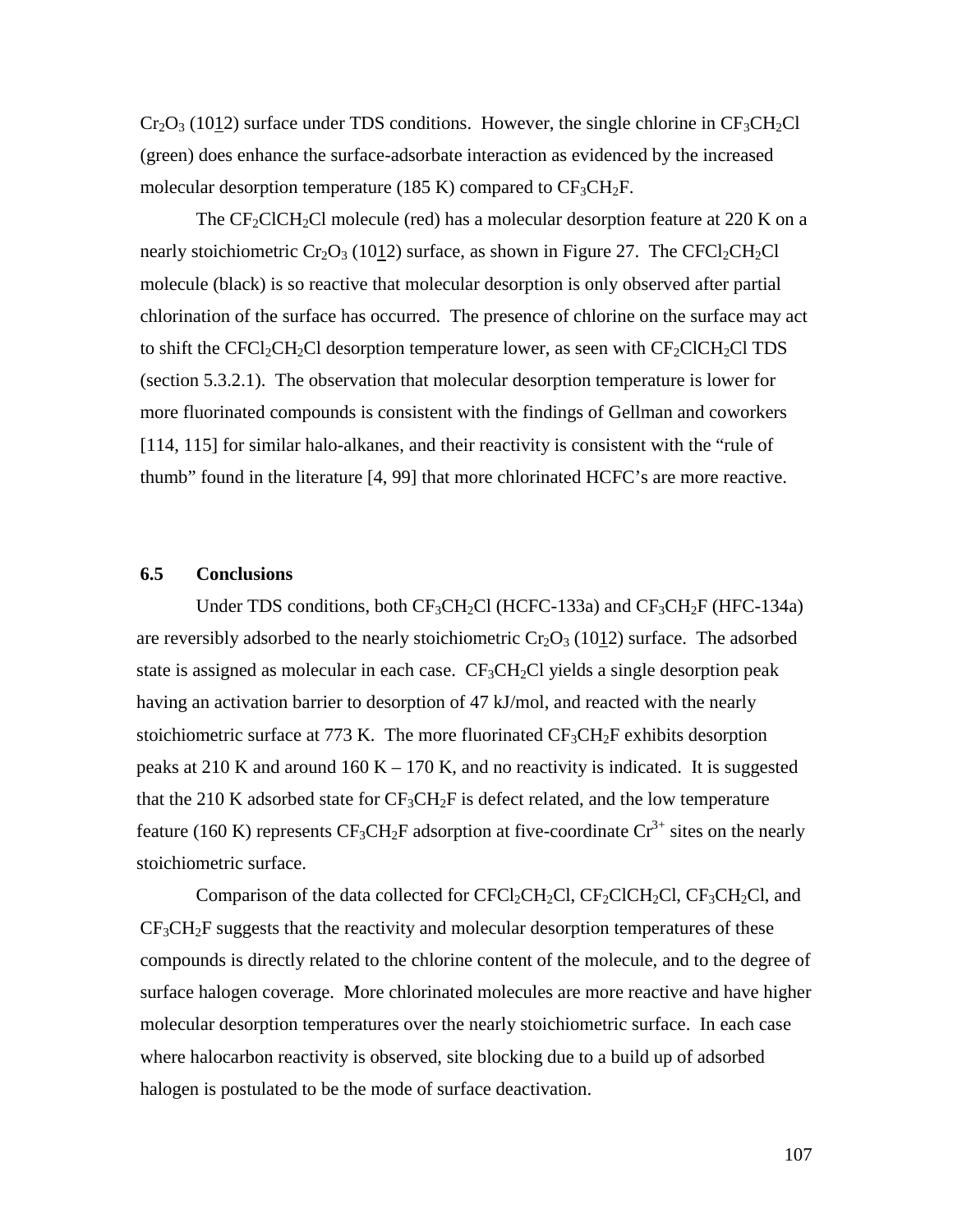# **Chapter 7**

# **Summary and recommendations for future work**

# **7.1 Summary and conclusions**

The  $(1\times1)$  Cr<sub>2</sub>O<sub>3</sub> (1012) surface has been reproducibly prepared from a single crystal sample via ion bombardment followed by annealing to 900 K in UHV. XPS, AES, and LEED were used to demonstrate that the surface stoichiometry and periodicity are reasonably explained as a nearly stoichiometric, non-polar termination of the surface.  $A(1\times1)$  oxygen terminated surface may also be prepared via dissociative oxygen adsorption on the nearly stoichiometric surface. Dissociatively adsorbed oxygen adatoms form a terminal chromyl species that is stable on the  $Cr_2O_3$  (1012) surface up to 1100 K.

A primary focus of this work was to investigate the surface-adsorbate interaction of CFCl<sub>2</sub>CH<sub>2</sub>Cl, CF<sub>2</sub>ClCH<sub>2</sub>Cl, CF<sub>2</sub>ClCH<sub>2</sub>Cl, and CF<sub>3</sub>CH<sub>2</sub>F on the Cr<sub>2</sub>O<sub>3</sub> (1012) surface. Molecules with higher chlorine content had higher conversion to products. TDS experiments show that the halo-alkanes  $CFCl_2CH_2Cl$  and  $CF_2ClCH_2Cl$  undergo a 1,2dichloro-elemination reaction to form the halo-ethenes  $CFCI=CH<sub>2</sub>$  and  $CF<sub>2</sub>=CH<sub>2</sub>$ , respectively. Halo-alkane surface reactions are initiated by dissociative adsorption via homolytic C-Cl bond cleavage, forming an alkyl fragment and adsorbed chlorine. The halo-alkenes are formed via  $\beta$ -chlorine elimination in a reaction-limited step occurring around 245 K for both CFCl<sub>2</sub>CH<sub>2</sub>Cl and CF<sub>2</sub>ClCH<sub>2</sub>Cl over a nearly stoichiometric Cr<sub>2</sub>O<sub>3</sub> (1012) surface. The chemistry of  $CFCl_2CH_2Cl$  and  $CF_2CICH_2Cl$  reaction to their respective halo-alkenes most closely resembles the Zn-catalyzed dehalogenation of vicinal dihalides to alkenes found in the organic chemistry literature [116]. Acetylene is formed as a minor product of both  $CFCl_2CH_2Cl$  and  $CF_2ClCH_2Cl$  decomposition. All halogen removed from reactant molecules remains bound to the surface following TDS experiments.

 $CF_2CICH_2Cl$  reacted only at elevated temperatures (773 K), and no reaction of  $CF<sub>3</sub>CH<sub>2</sub>F$  was indicated at or below 773 K. The halo-ethane reactivity observed for the compounds investigated supports the "rule-of-thumb" cited in the catalysis literature that HCFC reactivity increases with increasing chlorine content [4, 60, 99].

108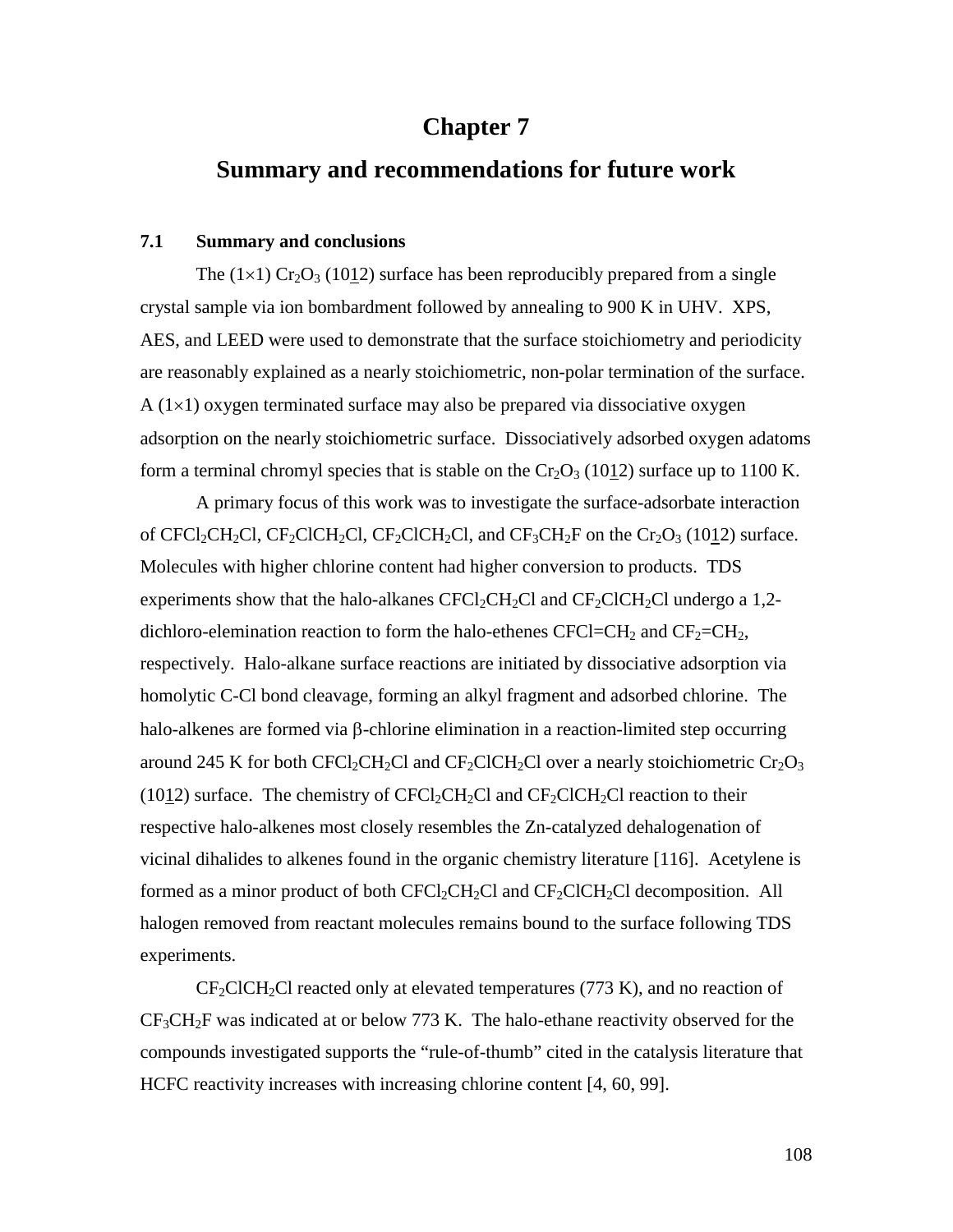The unsaturated compounds  $CFCI=CH<sub>2</sub>$  and  $CF<sub>2</sub>=CH<sub>2</sub>$  were found to decompose to form acetylene and adsorbed halogen. As detailed in Chapter 4, the reaction mechanism is postulated to proceed from a surface fluoro-vinyl fragment, formed by dissociative adsorption, through a vinylidene intermediate via  $\alpha$ -elimination. A 2,1hydrogen shift then forms the acetylene product prior to desorption. In TDS experiments, both compounds yielded desorption and reaction limited acetylene product features at around 350 K and 475 K, respectively. Formation of the minor product acetylene from  $CFCI_2CH_2Cl$  and  $CF_2ClCH_2Cl$  decomposition is postulated to occur via a series reaction through the halo-alkenes CFCl=CH<sub>2</sub> and CF<sub>2</sub>=CH<sub>2</sub>, respectively.

Thermal desorption experiments on a nearly stoichiometric surface yielded molecular desorption temperatures of 220 K for CFCl=CH<sub>2</sub> and 170 K for  $CF_2=CH_2$ , suggesting that increased fluorine content also lowers the desorption temperature for halo-alkenes, as Gellman and coworkers [114, 115] noted for halo-alkanes. Table 7.1 lists the halo-alkanes and halo-alkenes investigated, and summarize the TDS products and desorption temperatures for each.

| Compound                             | <b>Thermal Desorption from a Nearly</b>              |
|--------------------------------------|------------------------------------------------------|
|                                      | <b>Stoichiometric Surface (163 K doses)</b>          |
| $CFCI_2CH_2Cl$                       | major product: CFCl=CH <sub>2</sub> at 245 K – 265 K |
| $HCFC-131a$                          | molecular desorption at 215 K                        |
| CF <sub>2</sub> ClCH <sub>2</sub> Cl | major product: $CF_2=CH_2$ at 245 K                  |
| HCFC-132b                            | molecular desorption at 220 K                        |
| $CF_3CH_2Cl$                         | reacts at 773 K                                      |
| HCFC-133a                            | molecular desorption: 185 K                          |
| CF <sub>3</sub> CH <sub>2</sub> F    | no reaction                                          |
| HFC-134a                             | molecular desorption:155 $K - 210 K$ .               |
| $CFCI = CH2$                         | major product: HC=CH at $350K \& 475 K$              |
| HCFC-1131a                           | molecular desorption: 220 K                          |
| $CF_2 = CH_2$                        | major product: HC=CH at 350K & 475 K                 |
| HFC-1132a                            | molecular desorption: 170 K                          |

Table 7.1. Comparison of reactivity and desorption temperatures.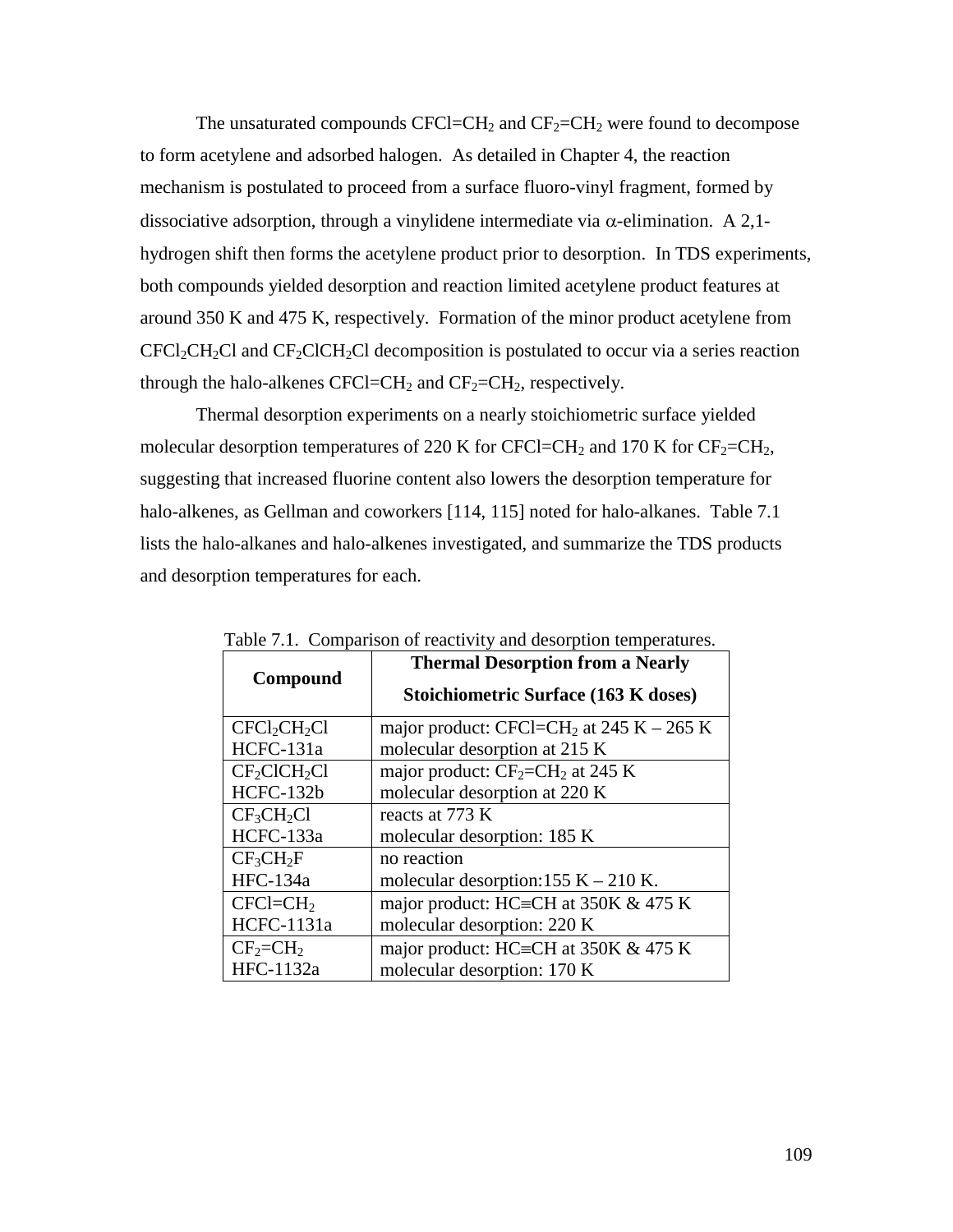The active site for all surface chemistry observed is five-coordinate  $Cr^{3+}$  cations contained in the second atomic layer of the nearly stoichiometric  $Cr_2O_3$  (1012) surface. Surface activity was found to vary with halogen coverage. Initially, a through-surface effect enhanced the surface-adsorbate interaction at neighboring cations. This effect was evident for  $CF_2CICH_2Cl$ ,  $CFCI=CH_2$ , and  $CF_2=CH_2$ , and suggests an optimal surface ensemble of halogenated and bare cation sites for dehalogenating these molecules.  $CFCl_2CH_2Cl$  was most reactive on a clean, nearly stoichiometric  $Cr_2O_3$  (1012) surface. As halogen coverage approaches a 1:1 ratio with surface cations, site blocking by adsorbed halogen begins to shut down the surface chemistry and causes the eventual deactivation of the surface.

AES of the surface following TDS experiments and 773 K exposures demonstrated that no carbon was deposited onto the sample surface for any of the halocarbons investigated. Additionally, no evidence was seen for the replacement of lattice oxygen by halogen. Dissociatively adsorbed oxygen also blocked cation sites and caused surface deactivation for most of the halocarbons studied. However,  $CFC1_2CH_2Cl$ does react with the terminal chromyl oxygen on the oxide-terminated  $Cr_2O_3$  (1012) surface, and is capable of displacing oxygen from the terminating oxide layer with chlorine.

#### **7.2 Recommendations for future work**

The greatest obstacle encountered during this work was the inability to detect fluorine on the sample surface. XPS should be investigated as an alternative to AES, which proved ineffective for fluorine analysis. XPS may be capable of detecting both chlorine and fluorine on the sample surface. Fluorine detection would be useful in confirming the reaction pathways proposed herein, and allow investigation of surface fluorine loss as a function of sample temperature.

Additional supporting evidence for the migration of fluorine and chlorine into the sample bulk is needed before bulk migration can be fully accepted as an explanation for halogen loss at the surface. Large  $CFCl<sub>2</sub>CH<sub>2</sub>Cl$  and/or  $CFCl=CH<sub>2</sub>$  exposures at elevated temperatures could be used to introduce chlorine and fluorine into the crystal bulk.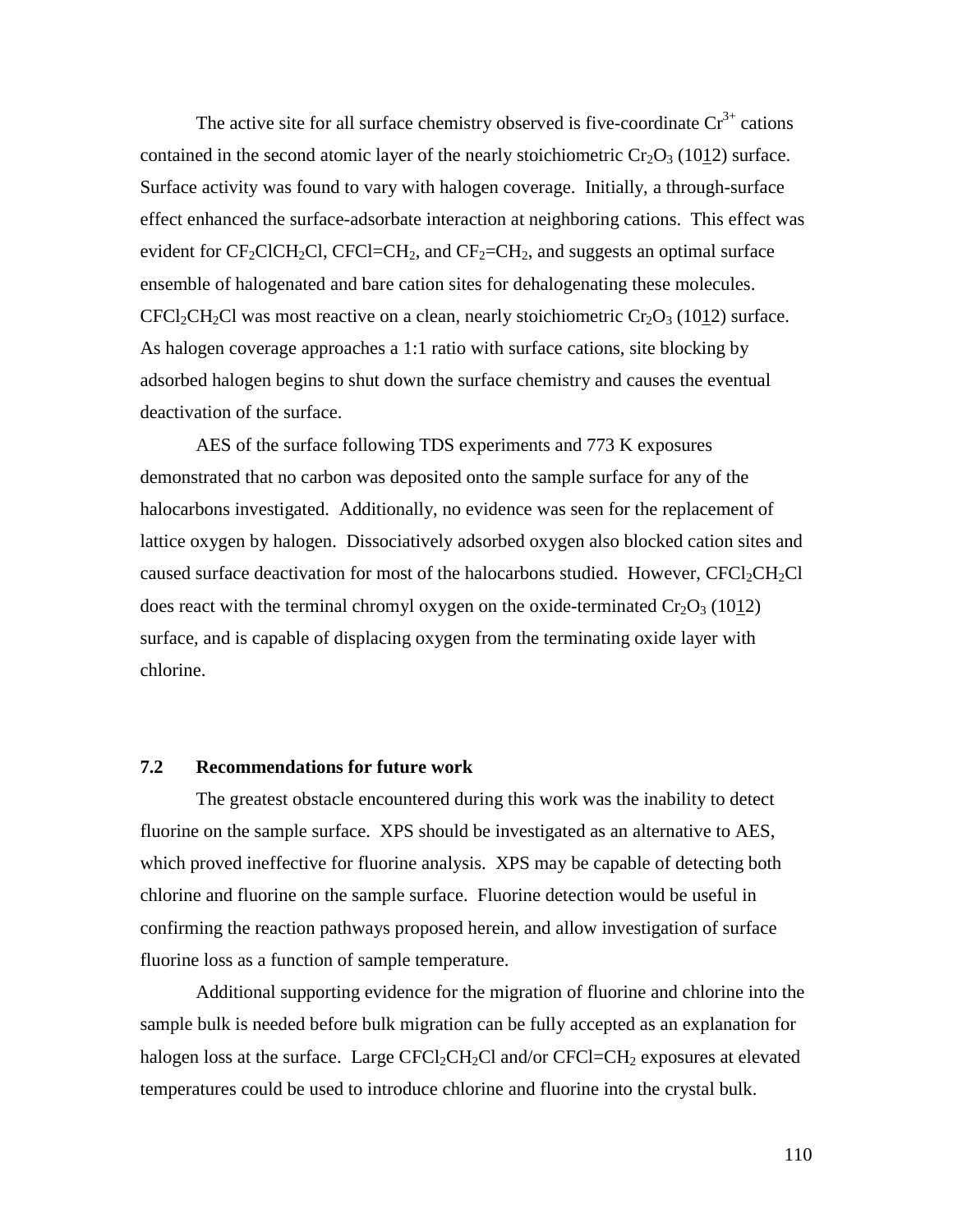Migration into the bulk may be investigated by depth profiling, using a technique such as secondary ion mass spectroscopy (SIMS), or by monitoring the decay of radioactively labeled halogen.

The presence of pre-adsorbed oxygen on the  $Cr_2O_3$  (1012) surface was found to deactivate the surface towards reaction with  $CF_2ClCH_2Cl$  and  $CFCI=CH_2$ , but not for  $CFCl<sub>2</sub>CH<sub>2</sub>Cl$ . The reaction of  $CFCl<sub>2</sub>CH<sub>2</sub>Cl$  (HCFC-131a) on an oxygen-saturated surface and the behavior of  $O_2$  on surfaces that have been deactivated by chlorine adsorption indicated a complex interaction between chlorine and oxygen on the surface that was not fully investigated in this work. An extensive TDS investigation of  $O_2$  adsorption over halogen-saturated surfaces, and  $CFCI_2CH_2Cl$  adsorption over oxygen-saturated surfaces is needed to explain this chlorine-oxygen exchange process. Higher-temperature exposures of CFCl=CH<sub>2</sub> over an oxygen-saturated surface should also be investigated to determine if fluorine can also participate in this process.

The use of vibrational spectroscopy in tandem with halo-alkene TDS would be useful in the confirmation of the proposed vinyl and vinylidene surface intermediates, and help to determine the rate-limiting step in acetylene formation. Identification of a stable surface vinyl species would indicate that  $\alpha$ -elimination is rate-limiting, while identification of a stable vinylidene would suggest that hydrogen rearrangement is ratelimiting. Vibrational spectroscopy could also be useful in identification of alkyl intermediates formed by dissociative adsorption of  $CFCl_2CH_2Cl$  and  $CF_2CICH_2Cl$ , and confirm  $\beta$ -fluorine elimination as the rate-limiting step in halo-alkene formation.

The 1,2-dihalo elimination reactions reported in this work are very different from the HX elimination reactions that are often cited in the literature [4, 89, 100]. Investigation of the surface reactions reported herein at atmospheric pressure could help attribute the different activities to differences in reaction conditions and/or surface preparation. Additionally, if other, low-index surfaces of  $Cr_2O_3$  can be successfully prepared, then repetition of these experiments on such surfaces could yield insight into the structure sensitivity of these reactions. Preferably, the surface investigated would expose  $Cr^{3+}$  cations having a different coordination environment than the (1012) surface, thus broadening the database on  $Cr_2O_3$  chemistry. The ideal, non-polar stoichiometric  $Cr_2O_3$  (0001) surface contains three-coordinate  $Cr^{3+}$  cations. If this surface can be

111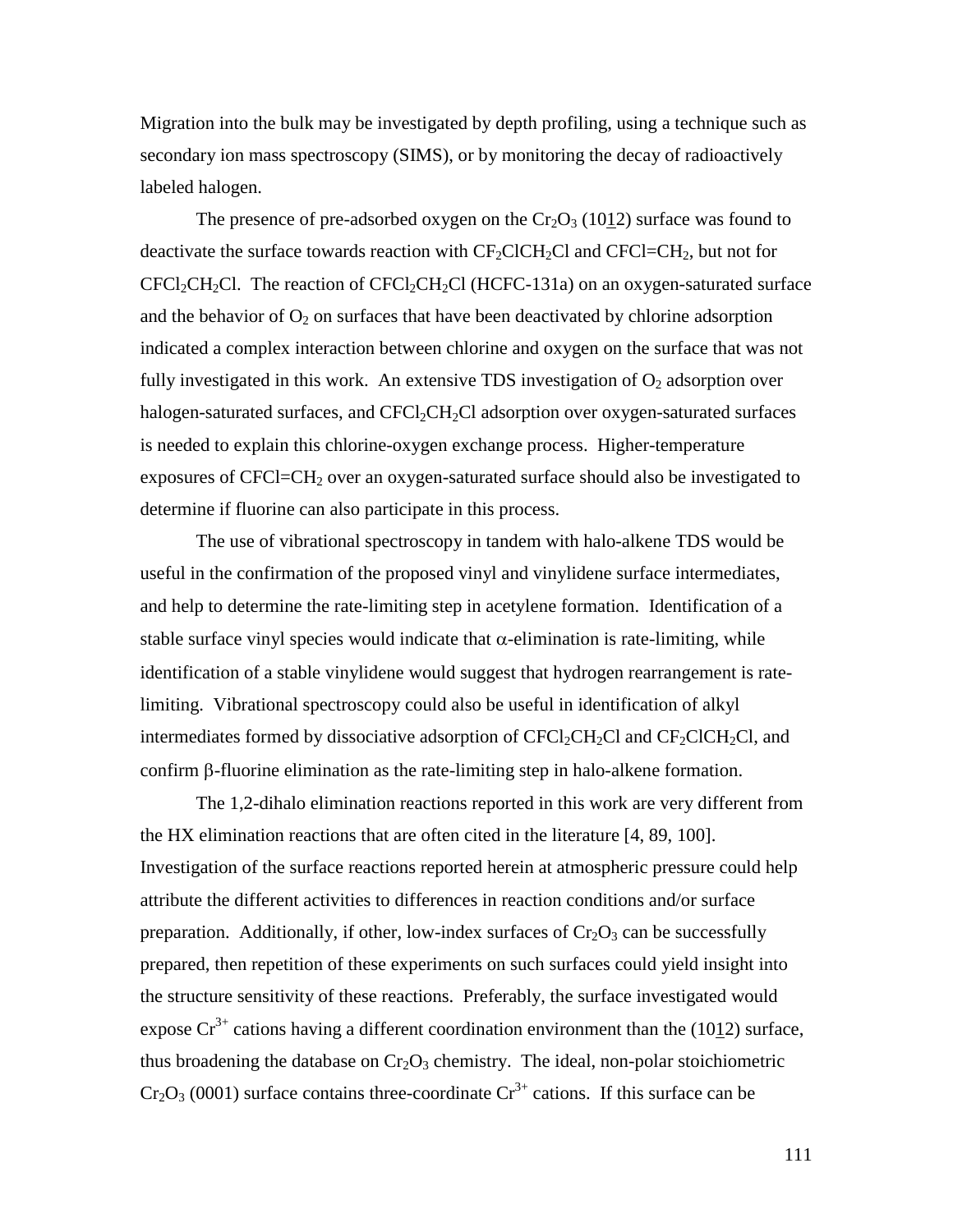successfully prepared from a single crystal, then it should be possible to create halogenated cation sites that are not coordinately saturated. This would allow the chemistry of coordinately unsaturated, halogenated cation sites to be investigated, which was not possible with the  $Cr_2O_3$  (1012) surface. Additionally, there is available literature on  $Cr_2O_3$  (0001) films [63, 64, 65, 66] that would allow direct comparison between single crystal and thin film data.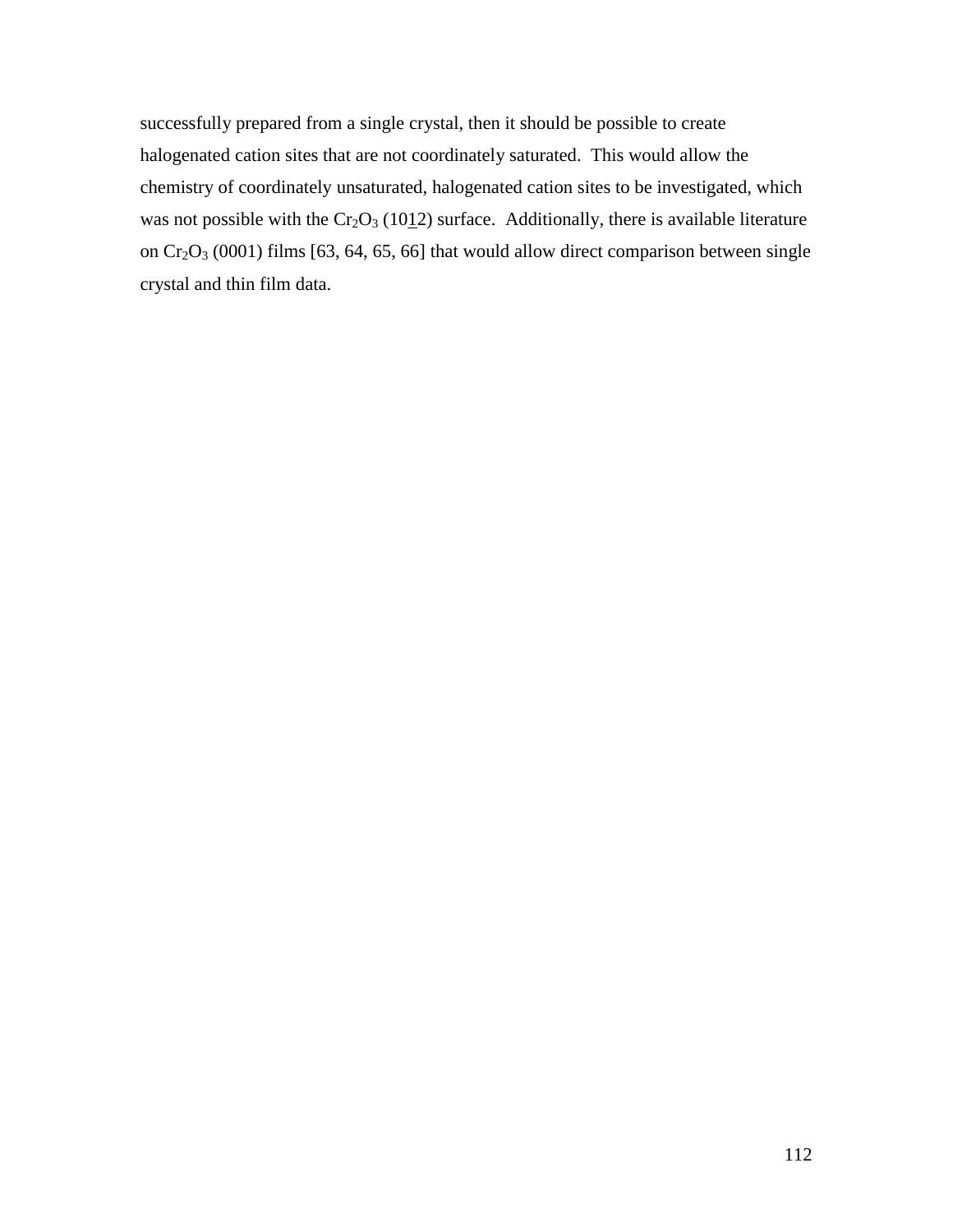## **References**

- 1. F.Wholer and F. Mahala, *Analytical. Chemistry*, **81** (1852) 255.
- 2. S. W. Weller and S. E. Voltz, *Journal of the American Chemical Society*, **76** (1954) 4695.
- 3. J. L. G. Fierro and J. F. G. La Banda, *Catalysis Reviews*, **28** (1986) 265.
- 4. L. E. Manzer and V. N. M. Rao, *Advances in Catalysis*, **39** (1993) 329.
- 5. G. Webb and J. Winfield, *Chemistry in Britain*, November (1992) 998.
- 6. V. E. Henrich, *Progress in Surface Science*, **50** (1995) 77.
- 7. D. P. Woodruff and T. A. Delchar, *Modern Techniques of Surface Science*, 2nd Edition (Cambridge: Cambridge University Press, 1994).
- 8. W. Gopel, *Progress in Surface Science*, **20** (1985) 9.
- 9. G. Pacchioni and P. S. Bagus, *Adsorption on Ordered Surfaces of Ionic Solids and Thin Films* (Springer-verlag, Berlin, 1993).
- 10. W. Göpel, G. Rocker, and R. Feirerabend, *Physical Review B*, **28** (1983) 3427.
- 11. K. Hadjiivanova and G. Busca, *Langmuir*, **9** (1993) 1492.
- 12. R. Fahim, M. Zaki, and N. Yacoub, *Journal of the Chemical Society, Faraday Transactions 1*, **78** (1982) 2721.
- 13. V. E. Henrich and P. A. Cox, *The Surface Science of Metal Oxides* (Cambridge: Cambridge University Press, paperback edition,1996).
- 14. D. Adler, *Solid State Physics*, **21** (1968) 83.
- 15. R. E. Newnham and Y. M. de Haan, *Zeitschriftr fur Kistallographie*, **27** (1962) 235.
- 16. P. J. Lawrence, S. C. Parker, and P. W. Tasker, *Communications of the American Ceramic Society*, **42** (1988) 389.
- 17. R. J. Lad and V. E. Henrich, *Surface Science*, **193** (1988) 81.
- 18. J. B. Malherbe, S. Hofmann, and J. M. Sanz, *Applied Surface Science*, **27** (1986) 355.
- 19. V. E. Henrich, *Solid State Communications*, **98** (1996) 711.
- 20. V. E. Henrich, *Reports of Progress in Physics*, **48** (1985) 1481.
- 21. N. S. McIntyre and D. G. Zetaruk, *Journal of Vacuum Science and Technology*, **14** (1977) 181.
- 22. K. S. Kim, W. E. Baitinger, J. W. Amy, and N. Winograd, *Journal of Electron Spectroscopy and Related Phenomena*, **64** (1993) 307.
- 23. R. L. Burwell, Jr., L. Haller, K. C. Taylor, and J. F. Read, *Advances in Catalysis*, **19** (1969) 2.
- 24. S. R. Morrison, *Journal of Catalysis*, **47** (1977) 69.
- 25. P. J. M. Carrott and N. Sheppard, *Journal of the Chemical Society, Faraday Transactions 1*, **79** (1983) 2425.
- 26. A. Zecchina, S. Coluccia, L. Cerruti, and E. Borello, *Journal of Physical Chemistry*, **75** (1971) 2783.
- 27. D. Scarano, G. Spoto, S. Bordiga, G. Ricchiardi, and A. Zecchina, *Journal of Electron Spectroscopy and Related Phenomena*, **64** (1993) 307.
- 28. A. Zecchina, S. Coluccia, E. Guglielminotti, and G. Ghiotti, *Journal of Physical Chemistry*, **75** (1971) 2790.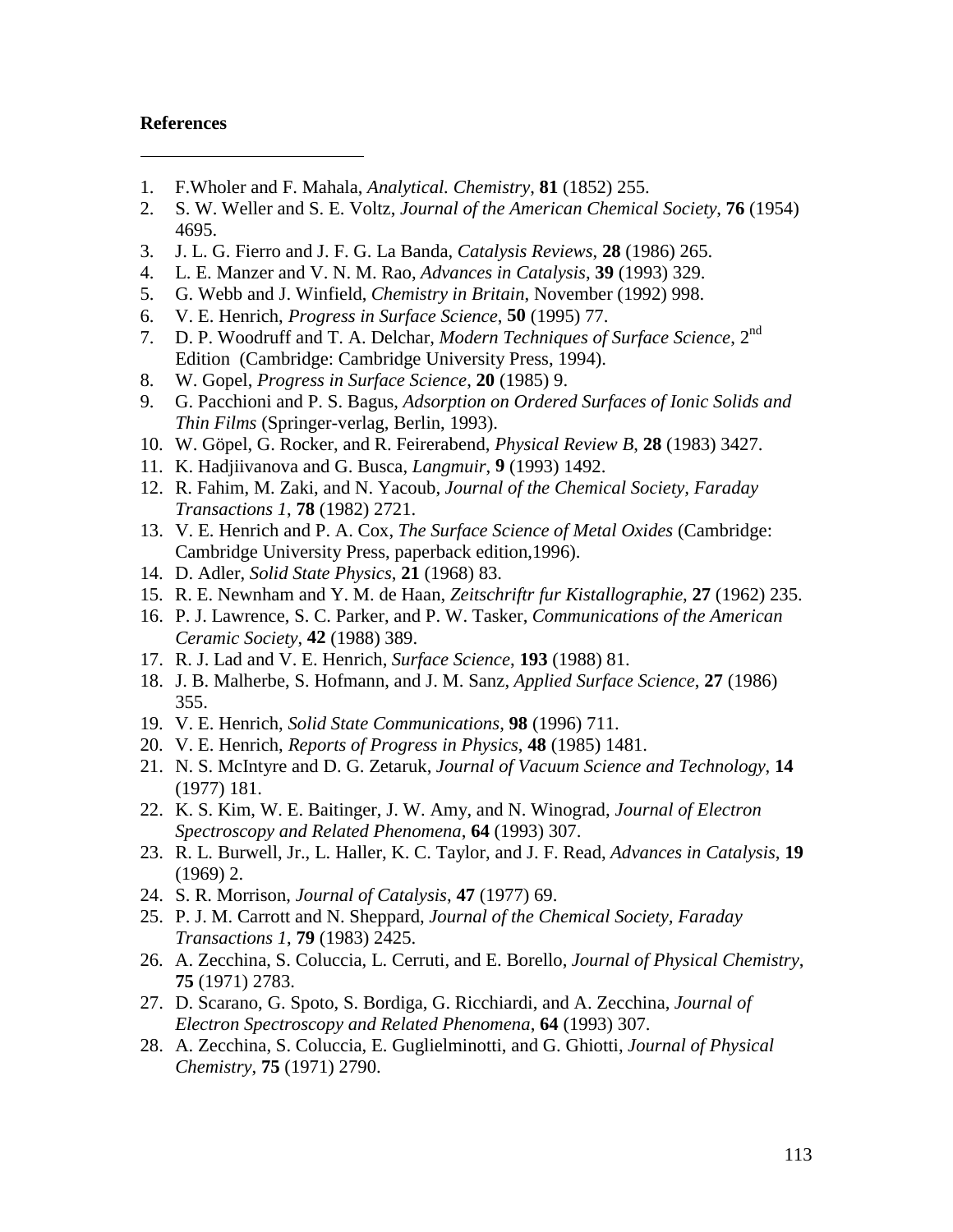- 29. A. Zecchina, S. Coluccia, E. Guglielminotti, and G. Ghiotti, *Journal of Physical Chemistry*, **75** (1971) 2774.
- 30. D. Scarano, G. Spoto, S. Bordiga, L. Carnelli, G. Ricchiardi, and A. Zecchina, *Langmuir*, **10** (1994) 3094.
- 31. S. R. Ely and R. L. Burwell, Jr., *Journal of Colloid and Interface Science*, **65** (1978) 244.
- 32. D. Scarano, A. Zecchina, and A. Reller, *Surface Science*, **198** (1988) 11.
- 33. D. Scarano and A. Zecchina, *Spectrochimica Acta*, **43** (1987) 1441.
- 34. M. P McDaniel and R. L. Burwell, Jr., *Journal of Catalysis*, **36** (1975) 394.
- 35. D. Klissurski, K. Hadjiivanoy, and A. Davydov, *Journal of Catalysis*, **111** (1988) 421.
- 36. A. Davydov, *Journal of the Chemical Society, Faraday Transactions*, **87** (1991) 913.
- 37. A. Davydov, Y. M. Shchekochikhin, and N. P. Keirer, *Kinetics and Catalysis*, **13** (1972) 980.
- 38. J. S. Foord and R. M. Lambert, *Surface Science*, **169** (1986) 327.
- 39. M. Iwamoto, Y. Yoda, N. Yamazoe, and T. Seiyama, *Journal of Physical Chemistry*, **82** (1978) 2564.
- 40. E. S. R. Winter, *Advances in Catalysis*, **10** (1958) 196.

- 41. R. L. Brainard and R. J. Madix, *Journal of the American Chemical Society*, **111** (1989) 3826.
- 42. C. D. Wagner, W. M. Riggs, L. E. Davis, J. F. Moulder, and G. E. Muilenberg, *Handbook of X-Ray Photoelectron Spectroscopy* (Perkin-Elmer, Eden Prairie, MN, 1979).
- 43. J. F. Moulder, W. F. Stickle, P. E. Sobol, K. D. Bomben, J. Chastain, *Handbook of X-Ray Photoelectron Spectroscopy* (Perkin-Elmer, Eden Prairie, MN, 1992).
- 44. S. Hofmann, *Journal of Electron Spectroscopy and Related Phenomena*, **59** (1992) 15.
- 45. J. Cazaux and P. Lehuede, *Journal of Electron Spectroscopy and Related Phenomena*, **59** (1992) 49.
- 46. Q. Guo, L. Gui, P. J. Moller, and K. Binau, *Applied Surface Science*, **92** (1996) 513.
- 47. M C. Kung and H. H. Kung, *Surface Science*, **104** (1981) 253.
- 48. D. de Cogan and G. A. Lonergan, *Solid State Communications*, **15** (1974) 1517.
- 49. Y. Fukuda and A. Ignatiev, *Solid State Communications*, **41** (1982) 597.
- 50. L. E. Davis, N. C. MacDonold, P. W. Palmberg, G. E. Riach, R. E. Weber, *Handbook of Auger Electron Spectroscopy* (Perkin-Elmer, Eden Prairie, MN, 1976).
- 51. A. G. Schrott, G. S. Frankel, A. J. Davenport, H. S. Isaacs, C. V. Jahnes, and M. A. Russak, *Surface Science*, **250** (1991) 139.
- 52. P.A. Redhead, *Vacuum*, **12** (1962) 203.
- 53. W. M. Riggs and M. J. Parker in *Methods of Surface Science Analysis*, edited by A. W. Czanderna (Elsevier, Amsterdam, 1975) 103.
- 54. Estimates of the expected XPS O/Cr ratios were calculated assuming (1) an exponential decay of signal intensity with distance for normal emission, (2) no diffraction effects, and (3) inelastic mean free paths of 10.0 Å for Cr  $2p(E_{kin}=670$ eV) and 10.1 Å for O1s ( $E_{kin}$ =720 eV) photoelectrons. Mean free paths were estimated from the "universal" curve in reference 53.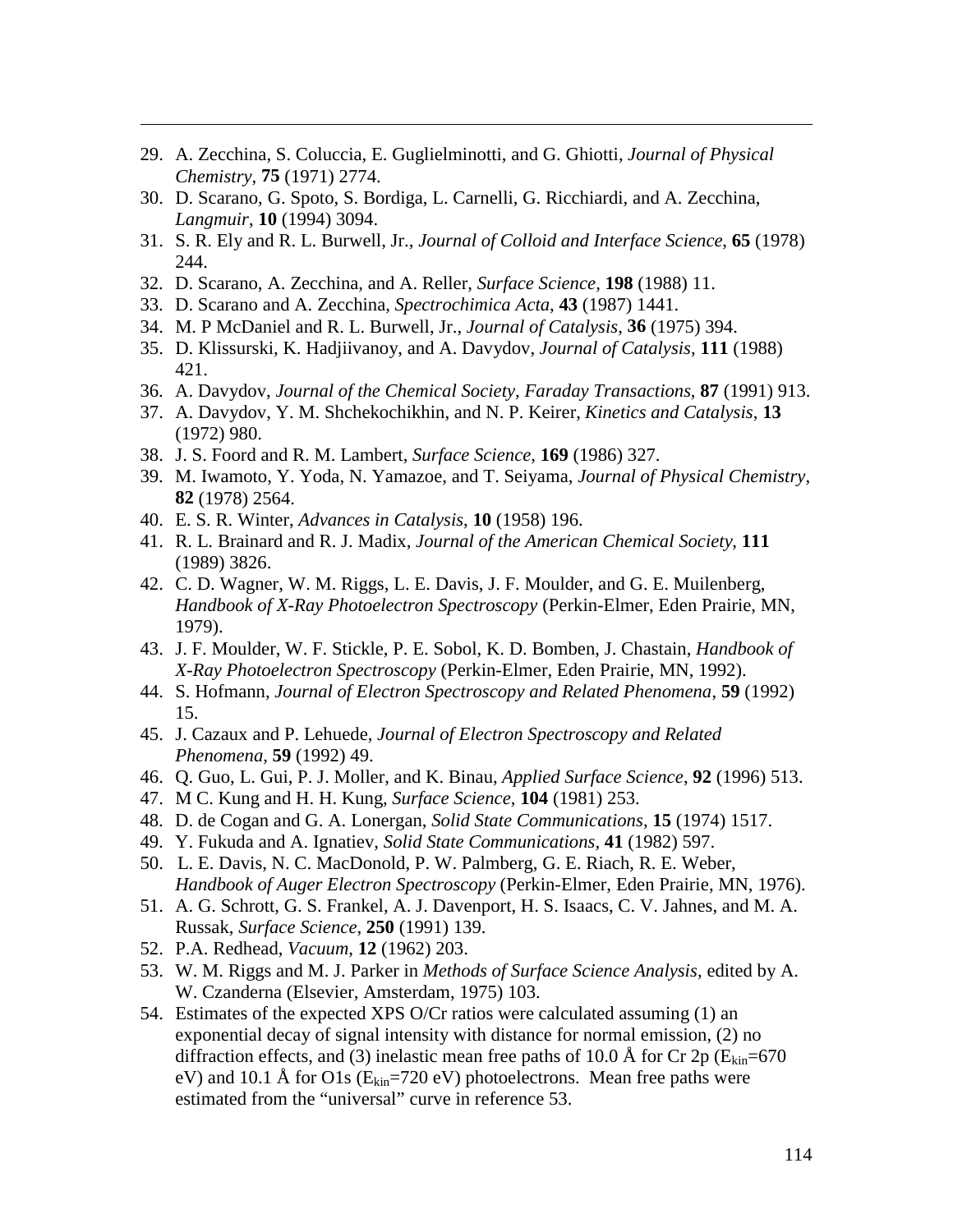- 55 J. M. McKay and V. E. Henrich, *Surface Science*, **137** (1984) 463.
- 56. K. Wandelt, *Surface Science Reports*, **2** (1982) 20.

- 57. F. A. Cotton and G. Wilkinson, *Advanced Inorganic Chemistry*, 4<sup>th</sup> Edition (NewYork, John Wiley & Sons, 1980).
- 58. K. Jagannathan, A. Srinivasan, and C. N. R. Rao, *Journal of Catalysis* **69** (1981) 418.
- 59. I. Ikemoto, K. Ishii, S. Kinoshita, H. Kuroda, M. A. A. Franco, and J. Thomas, *Journal of Solid State Chemistry* **17** (1976) 425.
- 60. M. Vecchio, G. Gropelli, and J. C. Tatlow, *Journal of Fluorine Chemistry*, **4** (1974) 117.
- 61. M. Blanchard, L. Wendlinger, and P. Canesson, *Applied Catalysis*, **59** (1990) 123.
- 62. D. M. C. Kavanagh, T. A. Ryan, and B. Mile, *Journal of Fluorine Chemistry*, **64** (1993) 167.
- 63. B. Dillmann, F. Rohr, O. Seiferth, G. Klivenyi, M. Bender, K. Homann, I. Yakovkin, D. Ehrlich, M. Baumer, H. Kuhlenbeck, and H. Freund. *Faraday Discussions*, **105** (1996) 295.
- 64. I. Hemmerich, F. Rohr, O. Seiferth, B. Dillmann, and H. Freund, *Zeitschrift fur Physikalische Chemie*, **202** (1997) 31.
- 65. H. Kuhlenbeck, C. Xu, B. Dillmann, M, HaBel, B. Adam, D. Ehrlich, S. Wohlrab, H. –J. Freund, U. A. Ditzinger, H. Neddermeyer, M. Neuber, M. Neumann, *Ber. Bunsenges. Phys. Chem.*, **96** (1992) 15.
- 66. H. –J. Freund, B. Dillmann, D. Erlich, M. HaBel, R. M. Jaeger, H. Kuhlenbeck, C. A. Ventrice Jr., F. Winkelmann, S. Wohlrab, C. Xu, Th. Bertrams, A. Brodde, and H. Neddermeyer, *Journal of Molecular Catalysis*, **82** (1993) 143.
- 67. D. Scarano, G. Spotto, S. Bordiga, L. Carnelli, G. Ricchiardi, and A. Zecchina, *Langmuir*, **10** (1994) 3094.
- 68. An ion guage sensitivity of 5.9 was used for  $CFCI = CH<sub>2</sub>$ . This value was calculated using a correlation by S. George reported in reference [41]. A mass spectrometer sensitivity factor of 1.45 was determined experimentally for m/z=80.
- 69. An ion guage sensitivity of 2.2 was used for acetylene. This value was calculated using a correlation by S. George reported in reference [41]. A mass spectrometer sensitivity factor of 5.34 was determined experimentally for acetylene for m/z=26.
- 70. *Eight Peak Index of Mass Spectra*, 3rd Edition (Royal Society of Chemistry, United Kingdom, 1983).
- 71. M. Albert and J. Yates, *The Surface Scientists Guide to Organometallic Chemistry* (Americam Chemical Society, Washington, DC, 1987).
- 72. J. M. Vohs and M. A. Barteau, *Journal of Physical Chemistry*, **91** (1987) 4766.
- 73. W. A. Herman, *Advances in Organometallic Chemistry*, **20** (1982) 159.
- 74. K. Minachev, Y. Khodakov, and V. Nakhshunov, *Russian Chemical Reviews*, **45** (1976) 142.
- 75. Gaussian 94, Revision C.2, M. J. Frisch, G. W. Trucks, H. B. Schlegel, P. M. W. Gill, B. G. Johnson, M. A. Robb, J. R. Cheeseman, T. Keith, G. A. Petersson, J. A. Montgomery, K. Raghavachari, M. A. Al-Laham, V. G. Zakrzewski, J. V. Ortiz, J. B. Foresman, J. Cioslowski, B. B. Stefanov, A. Nanayakkara, M. Challacombe, C. Y. Peng, P. Y. Ayala, W. Chen, M. W. Wong, J. L. Andres, E. S. Replogle, R.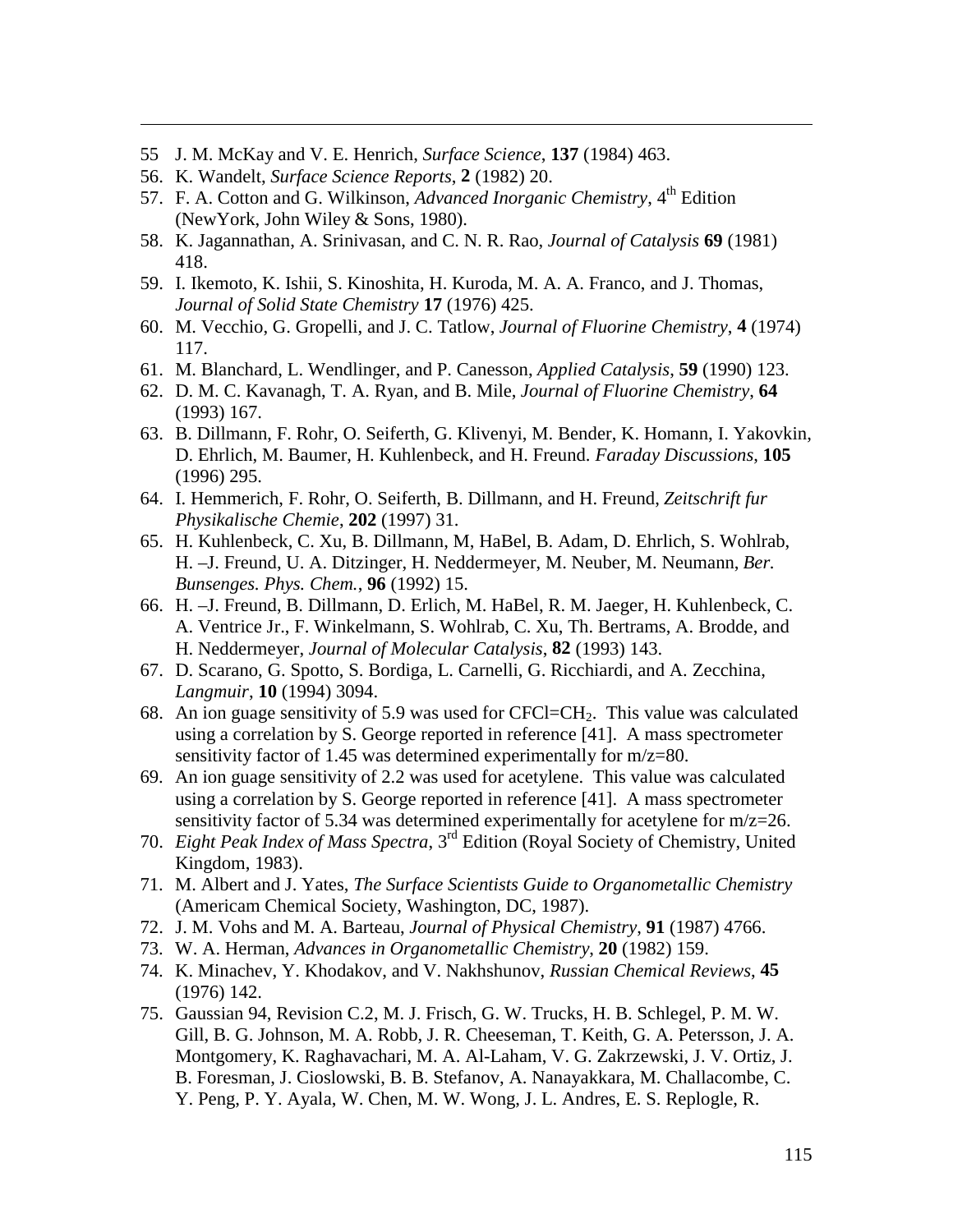Gomperts, R. L. Martin, D. J. Fox, J. S. Binkley, D. J. Defrees, J. Baker, J. P. Stewart, M. Head-Gordon, C. Gonzalez, and J. A. Pople, Gaussian, Inc., Pittsburgh PA, 1995.

- 76. M. Bruce and A. Swincer, *Advances in Organometallic Chemistry*, **22** (1983) 59.
- 77. J. P. Collman, L. S. Hegedus, J. R. Norton, and R. G. Fink, *Principals and Applications of Organometalic Chemistry* (University Science Books, Mill Valley, CA, 1987).
- 78. P. Stang, *Chemical Reviews*, **78** (1978) 383.

- 79. E. Boyles, D. Coulson, G. Coulston, M. Diebold, P. Gai, G. Jones, C. Kellner, J. Lerou, L. Manzer, P. Mills, and V. Rao, *Americam Chemical Society Symposium on Chemistry and Characterization of Supported Metal Catalysts*, **38** (1993) 847.
- 80. R. M. Ormerod, R. M. Lambert, H. Hoffman, F. Zaera, L. P. Wang, D. W. Bennett, and W. T. Tysoe, *Journal of Physical Chemistry*, **98** (1994) 2134.
- 81. L. L. Kesmodel, L. H. Dudois, and G. A. Somorjai, *Journal of Chemical Physics*, **70** (1979) 2180.
- 82. G. Vacek, J. Thomas, B.DeLeeuw, Y. Yamaguchi, and H. Schaefer, *Journal of Physical Chemistry*, **98** (1993) 4766.
- 83. G. H. Hatzikos and R. I. Masel, *Surface Science*, **185** (1987) 479.
- 84. J. A. Gates and L. L. Kesmodel, *Surface Science*, **124** (1983) 68.
- 85. M. M. Hills, J. E. Parmeter, and W. H. Weinberg, *Journal of the American Chemical Society*, **109** (1987) 597.
- 86. S. York, unpublished results.
- 87. H. Onishi, C. Egawa, T. Aruga, and Y. Iwasawa, *Surface Science*, **191** (1987) 479.
- 88. A. Wiersma, E. J. A. X. van de Sant, M. Makkee, H. van Bekkum, and J. A. Moulijn, *Studies in Surface Science and Catalysis*, **101** (1996) 369.
- 89. L. Rowley, G. Webb, J. M. Winfield, and A. McCulloch, *Applied Catalysis*, **52** (1989) 69.
- 90. J. Kijowski, G. Webb, and J. M. Winfield, *Applied Catalysis*, **27** (1986) 181.
- 91. L. Rowley, J. Thomson, G. Webb, J. Winfield, and A. McCulloch, *Applied Catalysis A*, **79** (1991) 89.
- 92. J. Kijowski, G. Webb, and J. M. Winfield, *Journal of Fluorine Chemistry*, **27** (1985) 213.
- 93. L. E. Manzer, U. S. Patent 5,051,537 (1991).
- 94. D. Bechadergue, M. Blanchard, and P. Canesson, *Studies in Surface Science and Catalysis,* (New York, Elsevier, 1988).
- 95. D. Bechadergue, M. Blanchard, and P. Canesson, *Applied Catalysis*, **20** (1986) 179.
- 96. M. Blanchard, L. Wendlinger, and P. Canesson, *Applied Catalysis*, **59** (1990) 123.
- 97. J. Barrault, S. Brunet, B. Requieme, and M. Blanchard, *Journal of the Chemical Society, Chemical Communications*, **35** (1993) 374.
- 98. D. R. Coulson, P. W. J. G. Wijnen, J. J. Lerou, and L. E. Manzer, *Journal of Catalysis*, **140** (1992) 103.
- 99. A. Kohne and E. Kemnitz, *Journal of Fluorine Chemistry*, **75** (1995) 103.
- 100. E. Kemnitz and K.-U. Niedersen, *Journal of Catalysis*, **155** (1995) 111.
- 101. K. –U. Niedersen, E. Schreier, and E. Kemnitz, *Journal of Catalysis*, **167** (1997) 210.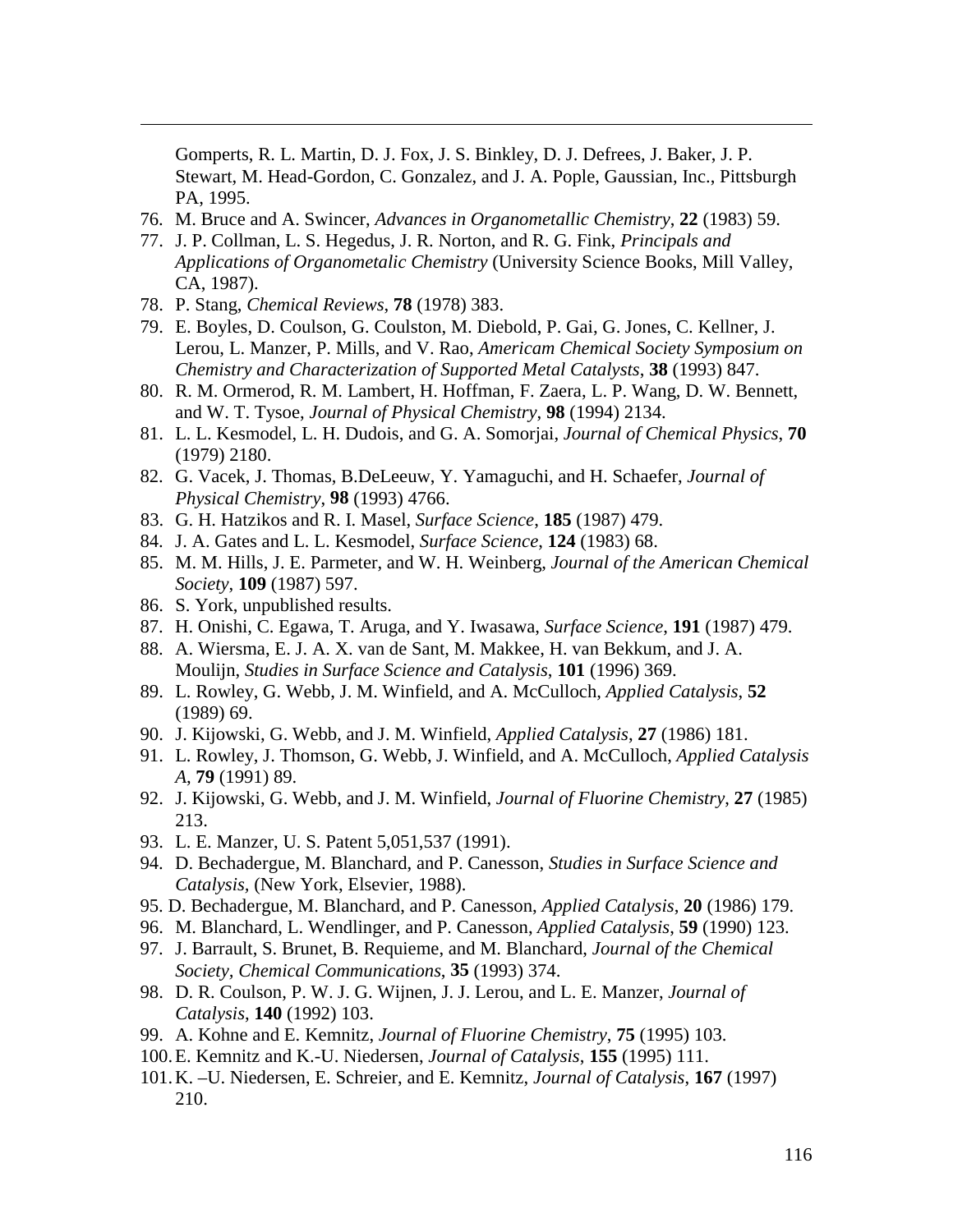102. E. Kemnitz, A. Kohne, I. Grohmann, A. Lippitz, and W. E. S. Unger, *Journal of Catalysis*, **159** (1996) 270.

- 103. An ion guage sensitivity of 5.9 was used for  $CFCl<sub>2</sub>CH<sub>2</sub>Cl$  (m/z=. This value was calculated using a correlation by S. George reported in reference [31]. A mass spectrometer sensitivity factor of 1.00 was arbitrarily set for m/z=115.
- 104. A. F. Wells, *Structural Inorganic Chemistry* (Clarendon Press, Oxford, 1984).
- 105. S. Brunet, B. Requieme, E. Colnay, J. Barrault, and M. Blanchard, *Applied Catalysis B: Environmental*, **5** (1995) 305.
- 106. E. Kemnitz and K. U. Niedersen, *Journal of Fluorine Chemistry*, **79** (1996) 111.
- 107. L. Marangoni, C. Gervasutti, and L. Cone, *Journal of Fluorine Chemistry*, **19** (1981/82) 21.
- 108 An ion guage sensitivity of 4.6 was used for  $CF_2=CH_2$ . This value was calculated using a correlation by S. George reported in reference [31]. A mass spectrometer sensitivity factor of 2.24 was determined experimentally for m/z=64.
- 109 An ion guage sensitivity of 10.1 was used for  $CF_2ClCH_2Cl$ . This value was calculated using a correlation by S. George reported in reference [41]. A mass spectrometer sensitivity factor of 2.32 was determined experimentally for m/z=99.
- 110. An AES sensitivity factor of 4.4 was calculated for the Cr  $L_2$ ,  $M_2$ ,  $M_2$ , peak by scaling the Cr  $L_2$ ,  $M_2$ ,  $M_4$ , sensitivity factor found in reference [41] to adjust for differences in peak-to-peak height.
- 111. S. Brunet, B. Requieme, E. Matouba, and M. Blanchard, *Journal of Catalysis*, **152** (1995) 70.
- 112. An ion guage sensitivity of 8.8 was used for  $CF_3CH_2Cl$ . This value was calculated using a correlation by S. George reported in reference [41]. A mass spectrometer sensitivity factor of 1.22 was determined experimentally for m/z=118.
- 113. An ion guage sensitivity of 7.5 was used for  $CF_3CH_2F$ . This value was calculated using a correlation by S. George reported in reference [41]. A mass spectrometer sensitivity factor of 1.71 was determined experimentally for m/z=83.
- 114. C. W. Chan and A. J. Gellman, *Catalysis Letters*, **53** (1998) 139.
- 115. G. Zhou, C. Chan, and A. J. Gellman, *Journal of Physical Chemistry*, **103** (1999) 1134.
- 116. Morrison an Boyd, *Organic Chemistry* (Allyn and Bacon, Inc., Boston, 1983).